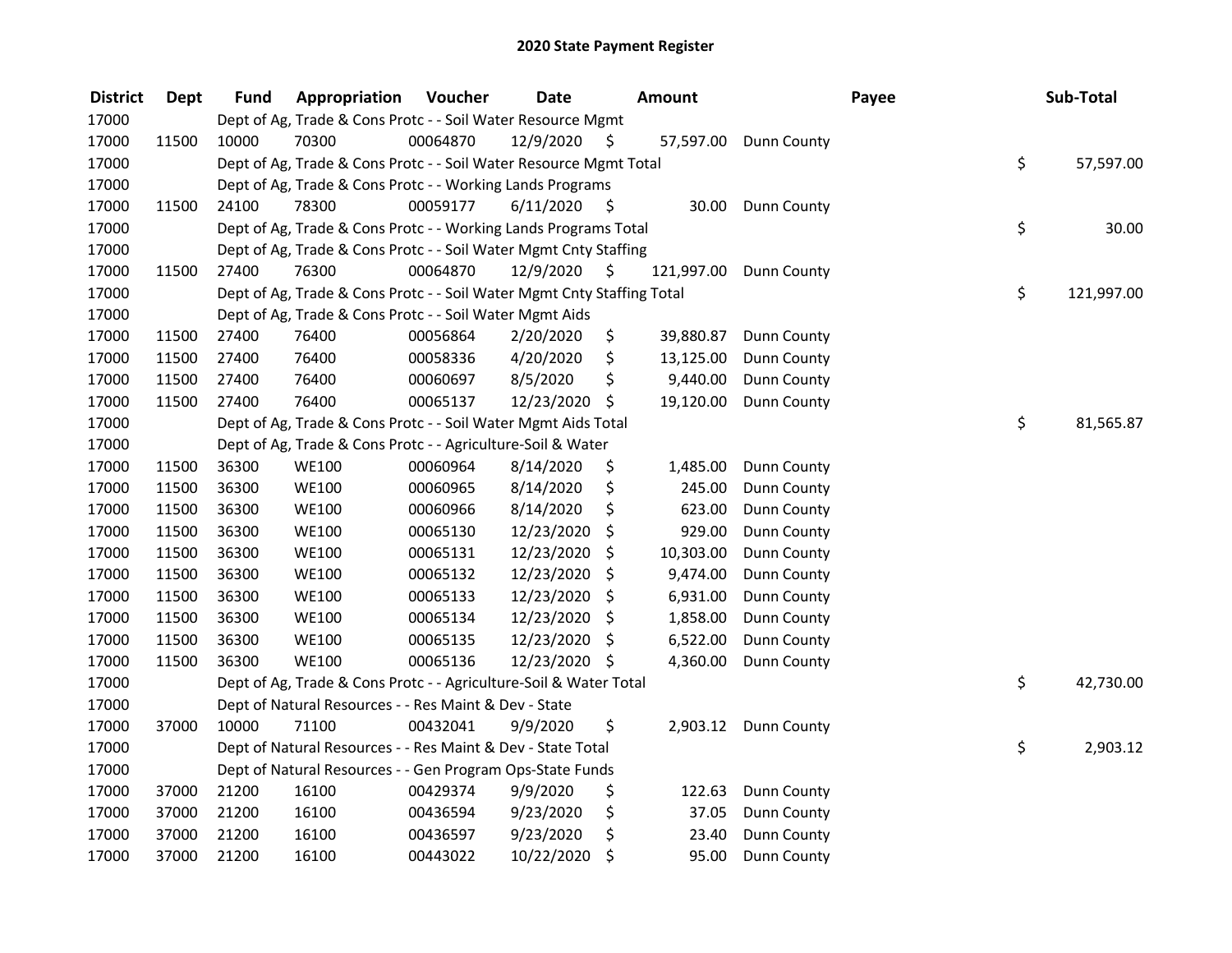| <b>District</b> | <b>Dept</b> | <b>Fund</b> | Appropriation                                                     | Voucher  | <b>Date</b>   |      | Amount    |                      | Payee | Sub-Total       |
|-----------------|-------------|-------------|-------------------------------------------------------------------|----------|---------------|------|-----------|----------------------|-------|-----------------|
| 17000           | 37000       | 21200       | 16100                                                             | 00443025 | 10/22/2020    | \$   | 199.20    | <b>Dunn County</b>   |       |                 |
| 17000           | 37000       | 21200       | 16100                                                             | 00449799 | 12/2/2020     | \$   | 108.00    | Dunn County          |       |                 |
| 17000           | 37000       | 21200       | 16100                                                             | 00449805 | 12/2/2020     | \$   | 20.00     | Dunn County          |       |                 |
| 17000           | 37000       | 21200       | 16100                                                             | 00449808 | 12/2/2020     | \$   | 20.00     | Dunn County          |       |                 |
| 17000           | 37000       | 21200       | 16100                                                             | 00449811 | 12/2/2020     | \$   | 29.90     | Dunn County          |       |                 |
| 17000           | 37000       | 21200       | 16100                                                             | 00449814 | 12/2/2020     | \$   | 21.45     | Dunn County          |       |                 |
| 17000           | 37000       | 21200       | 16100                                                             | 00449815 | 12/4/2020     | \$   | 4.00      | <b>Dunn County</b>   |       |                 |
| 17000           | 37000       | 21200       | 16100                                                             | 00449816 | 12/4/2020     | \$   | 55.00     | Dunn County          |       |                 |
| 17000           | 37000       | 21200       | 16100                                                             | 00452757 | 12/17/2020 \$ |      | 163.59    | Dunn County          |       |                 |
| 17000           |             |             | Dept of Natural Resources - - Gen Program Ops-State Funds Total   |          |               |      |           |                      |       | \$<br>899.22    |
| 17000           |             |             | Dept of Natural Resources - - Gen Program Ops-Fed Funds           |          |               |      |           |                      |       |                 |
| 17000           | 37000       | 21200       | 18100                                                             | 00403586 | 4/21/2020     | - \$ | 792.32    | <b>Dunn County</b>   |       |                 |
| 17000           |             |             | Dept of Natural Resources - - Gen Program Ops-Fed Funds Total     |          |               |      |           |                      |       | \$<br>792.32    |
| 17000           |             |             | Dept of Natural Resources - - General Program Operations --       |          |               |      |           |                      |       |                 |
| 17000           | 37000       | 21200       | 25400                                                             | 00381404 | 1/9/2020      | \$   | 14.00     | Dunn County          |       |                 |
| 17000           | 37000       | 21200       | 25400                                                             | 00381405 | 1/9/2020      | \$   | 4.00      | Dunn County          |       |                 |
| 17000           |             |             | Dept of Natural Resources - - General Program Operations -- Total |          |               |      |           |                      |       | \$<br>18.00     |
| 17000           |             |             | Dept of Natural Resources - - GPO -Federal Funds                  |          |               |      |           |                      |       |                 |
| 17000           | 37000       | 21200       | 38100                                                             | 00393940 | 3/6/2020      | \$   | 5,225.34  | <b>Dunn County</b>   |       |                 |
| 17000           |             |             | Dept of Natural Resources - - GPO -Federal Funds Total            |          |               |      |           |                      |       | \$<br>5,225.34  |
| 17000           |             |             | Dept of Natural Resources - - Venison Processing                  |          |               |      |           |                      |       |                 |
| 17000           | 37000       | 21200       | 54900                                                             | 00395624 | 3/17/2020     | \$   | 1,670.00  | <b>Dunn County</b>   |       |                 |
| 17000           | 37000       | 21200       | 54900                                                             | 00432384 | 8/31/2020     | \$   | 347.00    | <b>Dunn County</b>   |       |                 |
| 17000           |             |             | Dept of Natural Resources - - Venison Processing Total            |          |               |      |           |                      |       | \$<br>2,017.00  |
| 17000           |             |             | Dept of Natural Resources - - Enf A - Boating Enforcement         |          |               |      |           |                      |       |                 |
| 17000           | 37000       | 21200       | 55000                                                             | 00393940 | 3/6/2020      | \$   | 10,705.57 | Dunn County          |       |                 |
| 17000           |             |             | Dept of Natural Resources - - Enf A - Boating Enforcement Total   |          |               |      |           |                      |       | \$<br>10,705.57 |
| 17000           |             |             | Dept of Natural Resources - - Enf A - Atv & Utv Enforcement       |          |               |      |           |                      |       |                 |
| 17000           | 37000       | 21200       | 55100                                                             | 00436250 | 9/18/2020     | \$   | 2,233.07  | <b>Dunn County</b>   |       |                 |
| 17000           |             |             | Dept of Natural Resources - - Enf A - Atv & Utv Enforcement Total |          |               |      |           |                      |       | \$<br>2,233.07  |
| 17000           |             |             | Dept of Natural Resources - - Enf A - Snow Enforcement            |          |               |      |           |                      |       |                 |
| 17000           | 37000       | 21200       | 55200                                                             | 00436432 | 9/24/2020     | \$   |           | 5,788.88 Dunn County |       |                 |
| 17000           |             |             | Dept of Natural Resources - - Enf A - Snow Enforcement Total      |          |               |      |           |                      |       | \$<br>5,788.88  |
| 17000           |             |             | Dept of Natural Resources - - Wildlife Damage Claims & Abat       |          |               |      |           |                      |       |                 |
| 17000           | 37000       | 21200       | 55300                                                             | 00395624 | 3/17/2020     | \$   | 2,163.29  | <b>Dunn County</b>   |       |                 |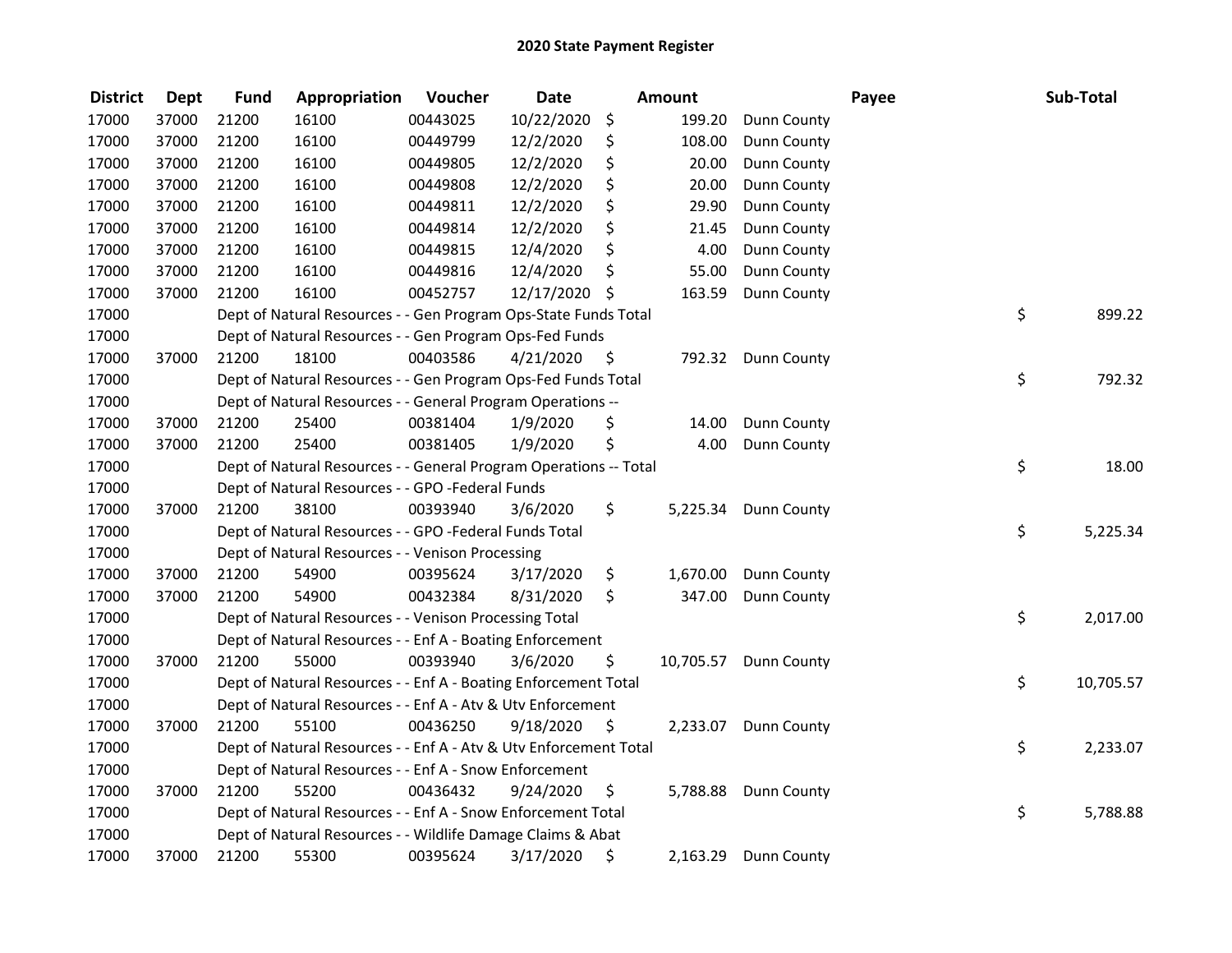| <b>District</b> | <b>Dept</b> | <b>Fund</b> | Appropriation                                                      | Voucher  | <b>Date</b>   |      | <b>Amount</b> |                        | Payee | Sub-Total        |
|-----------------|-------------|-------------|--------------------------------------------------------------------|----------|---------------|------|---------------|------------------------|-------|------------------|
| 17000           | 37000       | 21200       | 55300                                                              | 00410244 | 5/21/2020     | \$   | 3,731.81      | Dunn County            |       |                  |
| 17000           | 37000       | 21200       | 55300                                                              | 00432384 | 8/31/2020     | \$   | 2,257.27      | Dunn County            |       |                  |
| 17000           | 37000       | 21200       | 55300                                                              | 00449452 | 12/9/2020     | \$   | 5,351.08      | Dunn County            |       |                  |
| 17000           |             |             | Dept of Natural Resources - - Wildlife Damage Claims & Abat Total  |          |               |      |               |                        |       | \$<br>13,503.45  |
| 17000           |             |             | Dept of Natural Resources - - Resaids - County Cons Aids           |          |               |      |               |                        |       |                  |
| 17000           | 37000       | 21200       | 56300                                                              | 00439263 | 9/30/2020     | \$   | 4,301.00      | <b>Dunn County</b>     |       |                  |
| 17000           |             |             | Dept of Natural Resources - - Resaids - County Cons Aids Total     |          |               |      |               |                        |       | \$<br>4,301.00   |
| 17000           |             |             | Dept of Natural Resources - - Resaids - Forest Croplnd & Mfl       |          |               |      |               |                        |       |                  |
| 17000           | 37000       | 21200       | 56600                                                              | 00436089 | 9/18/2020     | - \$ | 23,309.59     | Dunn County            |       |                  |
| 17000           |             |             | Dept of Natural Resources - - Resaids - Forest CropInd & Mfl Total |          |               |      |               |                        |       | \$<br>23,309.59  |
| 17000           |             |             | Dept of Natural Resources - - Ra- Cnty Snow Trail & Area Aid       |          |               |      |               |                        |       |                  |
| 17000           | 37000       | 21200       | 57400                                                              | 00397607 | 3/23/2020     | S    | 38,000.00     | Dunn County            |       |                  |
| 17000           | 37000       | 21200       | 57400                                                              | 00440459 | 10/13/2020 \$ |      | 41,940.00     | Dunn County            |       |                  |
| 17000           |             |             | Dept of Natural Resources - - Ra- Cnty Snow Trail & Area Aid Total |          |               |      |               |                        |       | \$<br>79,940.00  |
| 17000           |             |             | Dept of Natural Resources - - Ra- Snowmobile Trail Areas           |          |               |      |               |                        |       |                  |
| 17000           | 37000       | 21200       | 57500                                                              | 00438028 | 9/30/2020     | \$   | 18,618.42     | Dunn County            |       |                  |
| 17000           | 37000       | 21200       | 57500                                                              | 00439727 | 10/7/2020     | \$   | 44,910.00     | Dunn County            |       |                  |
| 17000           |             |             | Dept of Natural Resources - - Ra- Snowmobile Trail Areas Total     |          |               |      |               |                        |       | \$<br>63,528.42  |
| 17000           |             |             | Dept of Natural Resources - - Resaids - Pymt In Lieu Tax Fed       |          |               |      |               |                        |       |                  |
| 17000           | 37000       | 21200       | 58400                                                              | 00439061 | 10/1/2020     | \$   | 224.00        | Dunn County            |       |                  |
| 17000           | 37000       | 21200       | 58400                                                              | 00443357 | 10/22/2020 \$ |      | 213.00        | Dunn County            |       |                  |
| 17000           |             |             | Dept of Natural Resources - - Resaids - Pymt In Lieu Tax Fed Total |          |               |      |               |                        |       | \$<br>437.00     |
| 17000           |             |             | Dept of Natural Resources - - Ea - Lake Protection                 |          |               |      |               |                        |       |                  |
| 17000           | 37000       | 21200       | 66300                                                              | 00405511 | 4/22/2020     | \$   | 36,511.14     | Dunn County            |       |                  |
| 17000           |             |             | Dept of Natural Resources - - Ea - Lake Protection Total           |          |               |      |               |                        |       | \$<br>36,511.14  |
| 17000           |             |             | Dept of Natural Resources - - Fin Asst For Responsible Units       |          |               |      |               |                        |       |                  |
| 17000           | 37000       | 27400       | 67000                                                              | 00412863 | 5/29/2020     | \$   |               | 146,116.21 Dunn County |       |                  |
| 17000           |             |             | Dept of Natural Resources - - Fin Asst For Responsible Units Total |          |               |      |               |                        |       | \$<br>146,116.21 |
| 17000           |             |             | Dept of Natural Resources - - Recycling Consolidation Grants       |          |               |      |               |                        |       |                  |
| 17000           | 37000       | 27400       | 67300                                                              | 00412863 | 5/29/2020     | \$   | 10,608.44     | Dunn County            |       |                  |
| 17000           |             |             | Dept of Natural Resources - - Recycling Consolidation Grants Total |          |               |      |               |                        |       | \$<br>10,608.44  |
| 17000           |             |             | Dept of Natural Resources - - Land Acquisition                     |          |               |      |               |                        |       |                  |
| 17000           | 37000       | 36300       | TA100                                                              | 00419699 | 7/1/2020      | \$   | 9.00          | Dunn County            |       |                  |
| 17000           | 37000       | 36300       | TA100                                                              | 00452037 | 12/15/2020    | \$   | 3.00          | Dunn County            |       |                  |
| 17000           | 37000       | 36300       | TA100                                                              | 00452590 | 12/17/2020    | \$   | $5.00$        | <b>Dunn County</b>     |       |                  |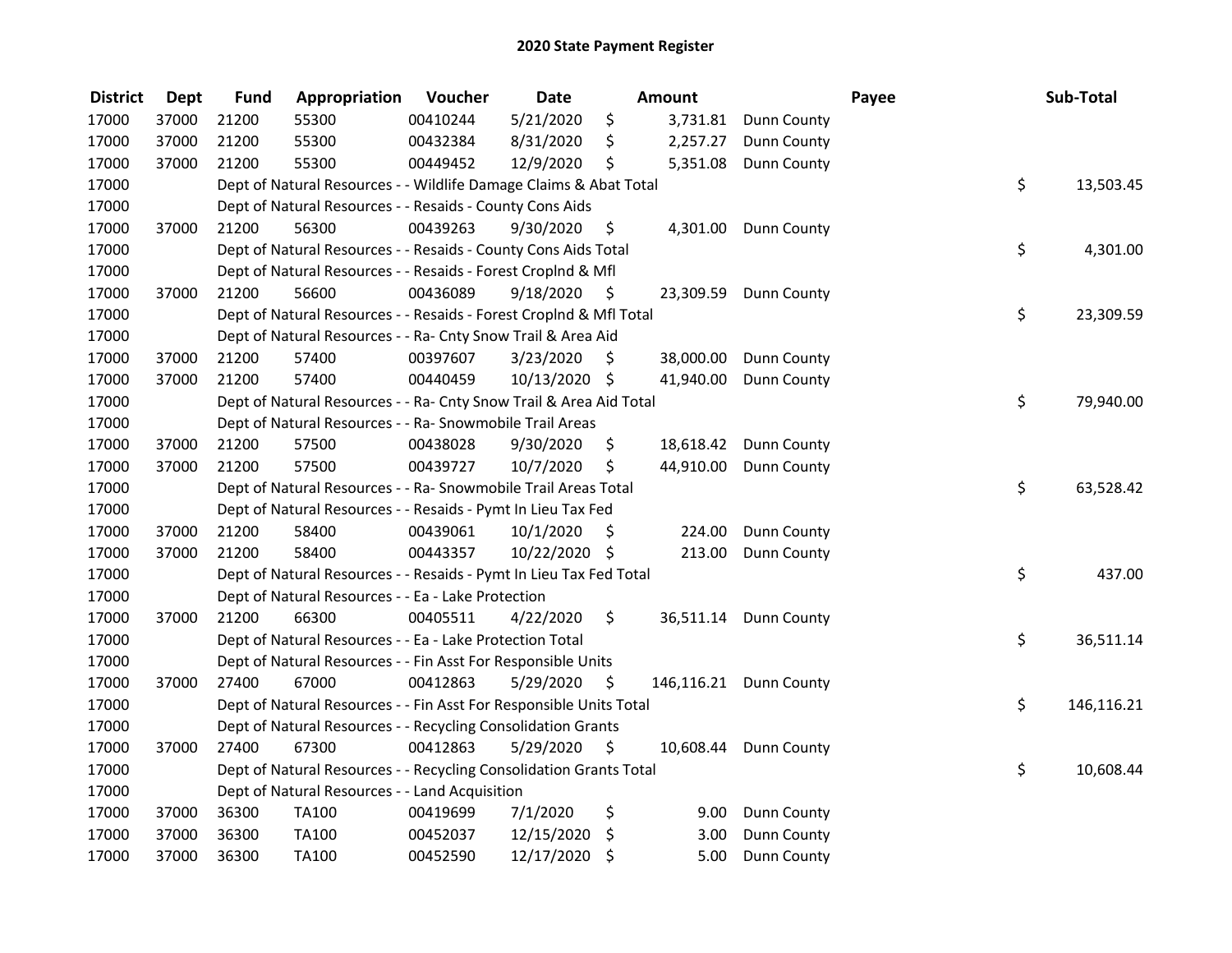| <b>District</b> | Dept  | <b>Fund</b> | Appropriation                                                     | Voucher  | <b>Date</b> | Amount           |                    | Payee | Sub-Total        |
|-----------------|-------|-------------|-------------------------------------------------------------------|----------|-------------|------------------|--------------------|-------|------------------|
| 17000           |       |             | Dept of Natural Resources - - Land Acquisition Total              |          |             |                  |                    |       | \$<br>17.00      |
| 17000           |       |             | Dept of Natural Resources - - GPO - Sd Water Loan Prog, Fed       |          |             |                  |                    |       |                  |
| 17000           | 37000 | 57300       | 48200                                                             | 00386020 | 1/28/2020   | \$<br>5,808.50   | Dunn County        |       |                  |
| 17000           | 37000 | 57300       | 48200                                                             | 00400362 | 4/8/2020    | \$<br>4,237.50   | Dunn County        |       |                  |
| 17000           | 37000 | 57300       | 48200                                                             | 00418816 | 7/16/2020   | \$<br>4,237.50   | Dunn County        |       |                  |
| 17000           | 37000 | 57300       | 48200                                                             | 00436782 | 10/21/2020  | \$<br>4,237.50   | <b>Dunn County</b> |       |                  |
| 17000           |       |             | Dept of Natural Resources - - GPO - Sd Water Loan Prog, Fed Total |          |             |                  |                    |       | \$<br>18,521.00  |
| 17000           |       |             | WI Dept of Transportation - - Eldly&Disa Co/Aid Sf                |          |             |                  |                    |       |                  |
| 17000           | 39500 | 21100       | 16800                                                             | 00489507 | 2/7/2020    | \$<br>115,304.00 | Dunn County        |       |                  |
| 17000           | 39500 | 21100       | 16800                                                             | 00513089 | 4/10/2020   | \$<br>534.84     | Dunn County        |       |                  |
| 17000           |       |             | WI Dept of Transportation - - Eldly&Disa Co/Aid Sf Total          |          |             |                  |                    |       | \$<br>115,838.84 |
| 17000           |       |             | WI Dept of Transportation - - Paratransit Aids, Sf                |          |             |                  |                    |       |                  |
| 17000           | 39500 | 21100       | 17500                                                             | 00489533 | 2/7/2020    | \$<br>4,850.00   | Dunn County        |       |                  |
| 17000           |       |             | WI Dept of Transportation - - Paratransit Aids, Sf Total          |          |             |                  |                    |       | \$<br>4,850.00   |
| 17000           |       |             | WI Dept of Transportation - - Tc, Trns Oper Aid Sf                |          |             |                  |                    |       |                  |
| 17000           | 39500 | 21100       | 17700                                                             | 00525282 | 5/13/2020   | \$<br>14,878.00  | Dunn County        |       |                  |
| 17000           | 39500 | 21100       | 17700                                                             | 00574317 | 8/28/2020   | \$<br>44,635.00  | Dunn County        |       |                  |
| 17000           |       |             | WI Dept of Transportation - - Tc, Trns Oper Aid Sf Total          |          |             |                  |                    |       | \$<br>59,513.00  |
| 17000           |       |             | WI Dept of Transportation - - Trnst/Trns-Rel Aid F                |          |             |                  |                    |       |                  |
| 17000           | 39500 | 21100       | 18200                                                             | 00496366 | 2/24/2020   | \$<br>64,430.80  | <b>Dunn County</b> |       |                  |
| 17000           | 39500 | 21100       | 18200                                                             | 00496370 | 2/24/2020   | \$<br>72,462.40  | Dunn County        |       |                  |
| 17000           | 39500 | 21100       | 18200                                                             | 00548536 | 7/7/2020    | \$<br>103,386.39 | Dunn County        |       |                  |
| 17000           | 39500 | 21100       | 18200                                                             | 00578296 | 9/4/2020    | \$<br>93,672.53  | Dunn County        |       |                  |
| 17000           |       |             | WI Dept of Transportation - - Trnst/Trns-Rel Aid F Total          |          |             |                  |                    |       | \$<br>333,952.12 |
| 17000           |       |             | WI Dept of Transportation - - Hwy Sfty Loc Aid Ffd                |          |             |                  |                    |       |                  |
| 17000           | 39500 | 21100       | 18500                                                             | 00555757 | 7/27/2020   | \$<br>6,871.99   | Dunn County        |       |                  |
| 17000           | 39500 | 21100       | 18500                                                             | 00564776 | 8/11/2020   | \$<br>6,568.11   | Dunn County        |       |                  |
| 17000           | 39500 | 21100       | 18500                                                             | 00581240 | 9/11/2020   | \$<br>3,504.18   | Dunn County        |       |                  |
| 17000           | 39500 | 21100       | 18500                                                             | 00597919 | 10/13/2020  | \$<br>4,082.07   | Dunn County        |       |                  |
| 17000           | 39500 | 21100       | 18500                                                             | 00608337 | 11/3/2020   | \$<br>1,439.60   | Dunn County        |       |                  |
| 17000           |       |             | WI Dept of Transportation - - Hwy Sfty Loc Aid Ffd Total          |          |             |                  |                    |       | \$<br>22,465.95  |
| 17000           |       |             | WI Dept of Transportation - - Trans Aids To Co.-Sf                |          |             |                  |                    |       |                  |
| 17000           | 39500 | 21100       | 19000                                                             | 00475440 | 1/6/2020    | \$<br>396,322.45 | <b>Dunn County</b> |       |                  |
| 17000           | 39500 | 21100       | 19000                                                             | 00542287 | 7/6/2020    | \$<br>792,644.90 | Dunn County        |       |                  |
| 17000           | 39500 | 21100       | 19000                                                             | 00585113 | 10/5/2020   | \$<br>396,322.48 | Dunn County        |       |                  |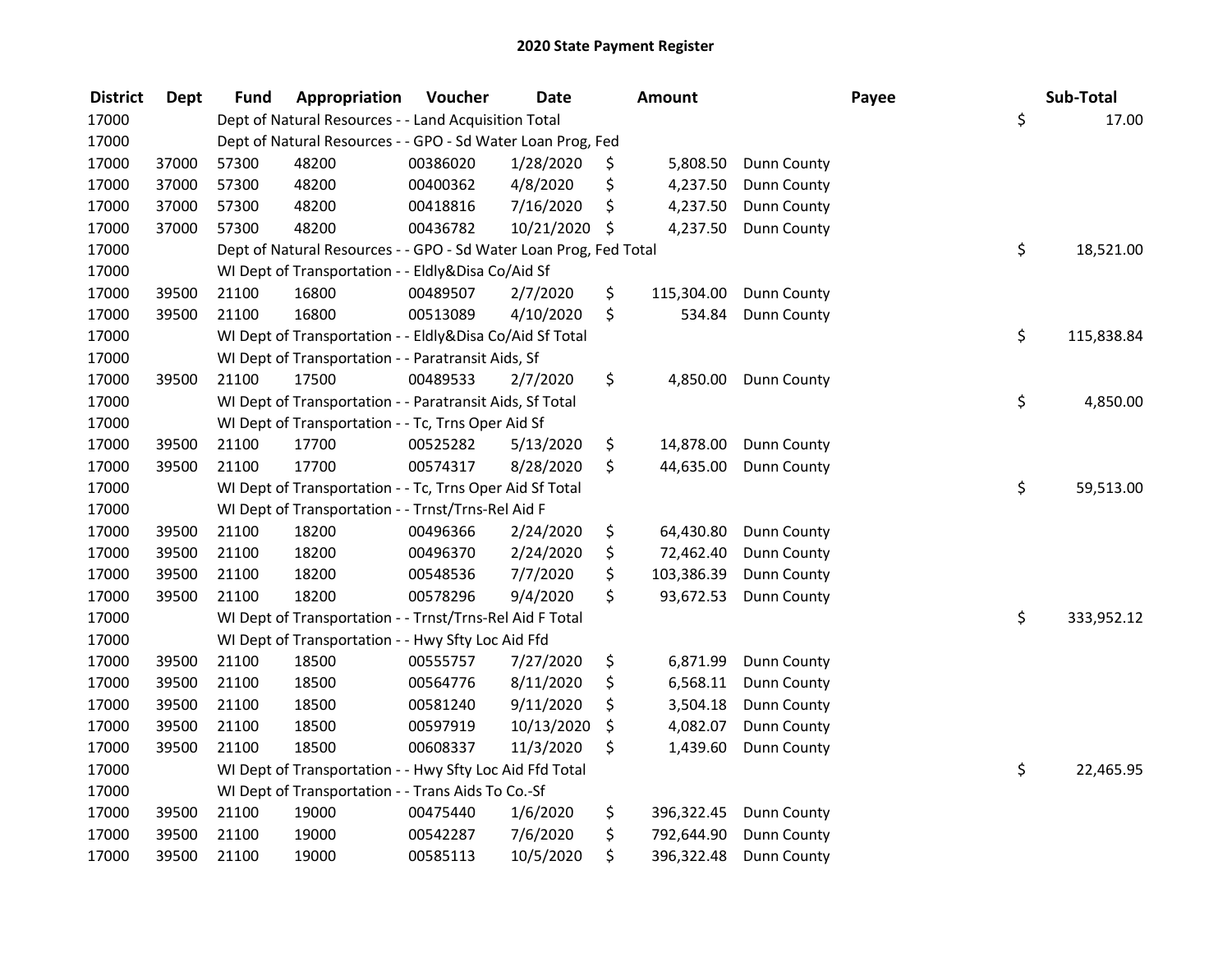| <b>District</b> | <b>Dept</b> | <b>Fund</b> | Appropriation                                            | Voucher  | <b>Date</b>   | <b>Amount</b>    |                    | Payee | Sub-Total          |
|-----------------|-------------|-------------|----------------------------------------------------------|----------|---------------|------------------|--------------------|-------|--------------------|
| 17000           |             |             | WI Dept of Transportation - - Trans Aids To Co.-Sf Total |          |               |                  |                    |       | \$<br>1,585,289.83 |
| 17000           |             |             | WI Dept of Transportation - - Local Rds, Grants Sf       |          |               |                  |                    |       |                    |
| 17000           | 39500       | 21100       | 27000                                                    | 00599935 | 10/16/2020 \$ | 140,887.33       | <b>Dunn County</b> |       |                    |
| 17000           |             |             | WI Dept of Transportation - - Local Rds, Grants Sf Total |          |               |                  |                    |       | \$<br>140,887.33   |
| 17000           |             |             | WI Dept of Transportation - - Loc Rd Imp Prg St Fd       |          |               |                  |                    |       |                    |
| 17000           | 39500       | 21100       | 27800                                                    | 00482111 | 1/15/2020     | \$<br>201,901.35 | <b>Dunn County</b> |       |                    |
| 17000           | 39500       | 21100       | 27800                                                    | 00555831 | 7/31/2020     | \$<br>5,487.15   | <b>Dunn County</b> |       |                    |
| 17000           |             |             | WI Dept of Transportation - - Loc Rd Imp Prg St Fd Total |          |               |                  |                    |       | \$<br>207,388.50   |
| 17000           |             |             | WI Dept of Transportation - - St Hwy Rehab, Sf           |          |               |                  |                    |       |                    |
| 17000           | 39500       | 21100       | 36300                                                    | 00536125 | 6/12/2020     | \$<br>4.00       | Dunn County        |       |                    |
| 17000           | 39500       | 21100       | 36300                                                    | 00553346 | 7/16/2020     | \$<br>3,257.56   | Dunn County        |       |                    |
| 17000           | 39500       | 21100       | 36300                                                    | 00588811 | 9/23/2020     | \$<br>24,519.32  | <b>Dunn County</b> |       |                    |
| 17000           | 39500       | 21100       | 36300                                                    | 00591878 | 9/29/2020     | \$<br>3,122.16   | Dunn County        |       |                    |
| 17000           | 39500       | 21100       | 36300                                                    | 00623555 | 12/4/2020     | \$<br>6.00       | Dunn County        |       |                    |
| 17000           | 39500       | 21100       | 36300                                                    | 00629973 | 12/21/2020    | \$<br>27,741.96  | Dunn County        |       |                    |
| 17000           | 39500       | 21100       | 36300                                                    | 00629978 | 12/21/2020    | \$<br>57,821.84  | Dunn County        |       |                    |
| 17000           |             |             | WI Dept of Transportation - - St Hwy Rehab, Sf Total     |          |               |                  |                    |       | \$<br>116,472.84   |
| 17000           |             |             | WI Dept of Transportation - - Hwy Mgmt & Opers Sf        |          |               |                  |                    |       |                    |
| 17000           | 39500       | 21100       | 36500                                                    | 00480222 | 1/10/2020     | \$<br>438.48     | <b>Dunn County</b> |       |                    |
| 17000           | 39500       | 21100       | 36500                                                    | 00484073 | 1/22/2020     | \$<br>255.48     | Dunn County        |       |                    |
| 17000           | 39500       | 21100       | 36500                                                    | 00484183 | 1/23/2020     | \$<br>54.00      | Dunn County        |       |                    |
| 17000           | 39500       | 21100       | 36500                                                    | 00484189 | 1/23/2020     | \$<br>54.00      | Dunn County        |       |                    |
| 17000           | 39500       | 21100       | 36500                                                    | 00507818 | 3/25/2020     | \$<br>54.00      | Dunn County        |       |                    |
| 17000           | 39500       | 21100       | 36500                                                    | 00517263 | 4/22/2020     | \$<br>54.00      | Dunn County        |       |                    |
| 17000           | 39500       | 21100       | 36500                                                    | 00517267 | 4/22/2020     | \$<br>54.00      | Dunn County        |       |                    |
| 17000           | 39500       | 21100       | 36500                                                    | 00539970 | 6/19/2020     | \$<br>232.06     | Dunn County        |       |                    |
| 17000           | 39500       | 21100       | 36500                                                    | 00539974 | 6/19/2020     | \$<br>194.08     | Dunn County        |       |                    |
| 17000           | 39500       | 21100       | 36500                                                    | 00553346 | 7/16/2020     | \$<br>54.00      | Dunn County        |       |                    |
| 17000           | 39500       | 21100       | 36500                                                    | 00574940 | 8/28/2020     | \$<br>283.94     | Dunn County        |       |                    |
| 17000           | 39500       | 21100       | 36500                                                    | 00588811 | 9/23/2020     | \$<br>913.09     | Dunn County        |       |                    |
| 17000           | 39500       | 21100       | 36500                                                    | 00616522 | 11/18/2020    | \$<br>238.85     | Dunn County        |       |                    |
| 17000           | 39500       | 21100       | 36500                                                    | 00629973 | 12/21/2020    | \$<br>564.53     | Dunn County        |       |                    |
| 17000           | 39500       | 21100       | 36500                                                    | 00629978 | 12/21/2020 \$ | 239.67           | Dunn County        |       |                    |
| 17000           |             |             | WI Dept of Transportation - - Hwy Mgmt & Opers Sf Total  |          |               |                  |                    |       | \$<br>3,684.18     |
| 17000           |             |             | WI Dept of Transportation - - Routine Maint Sf           |          |               |                  |                    |       |                    |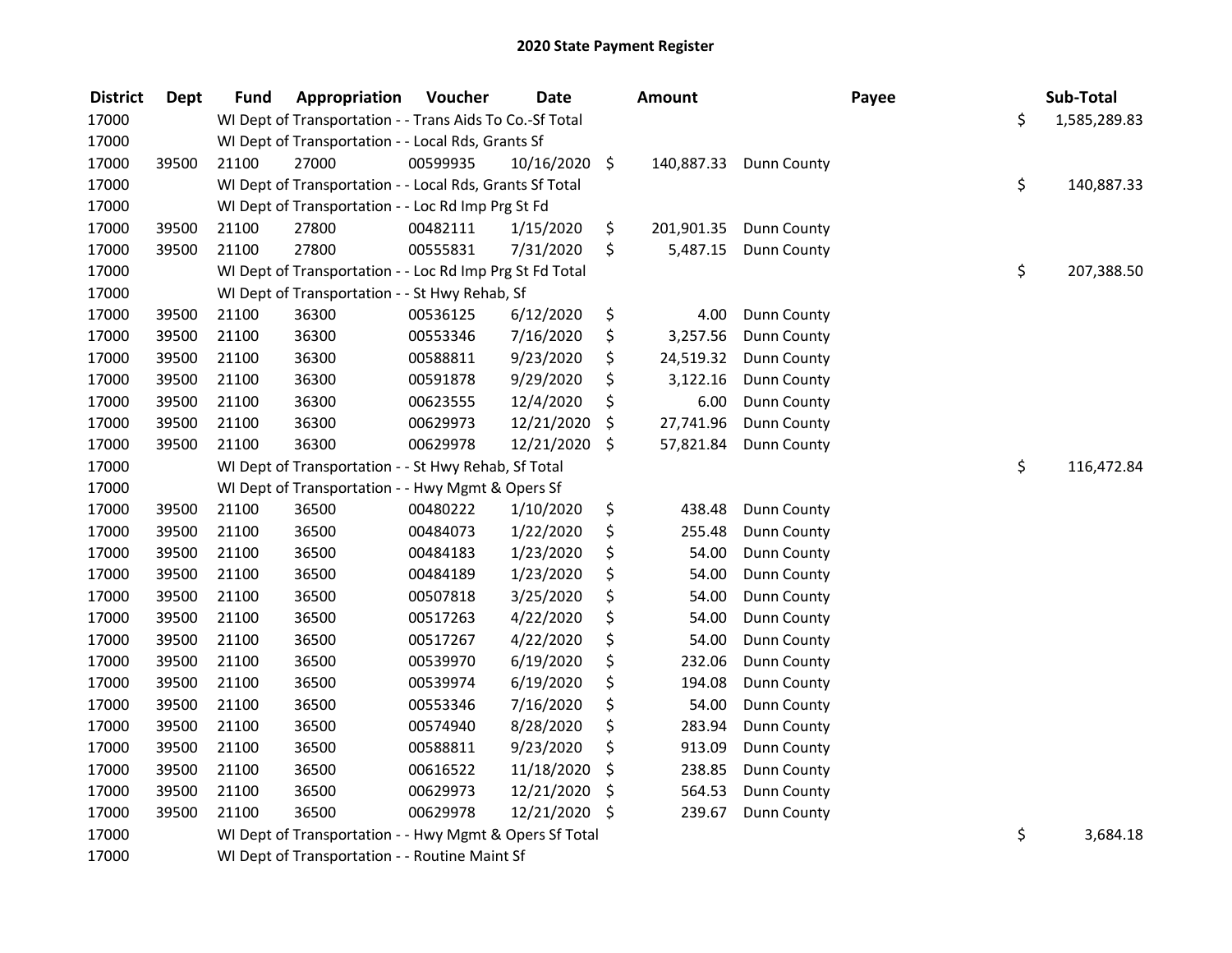| <b>District</b> | <b>Dept</b> | <b>Fund</b> | Appropriation | Voucher  | <b>Date</b> | <b>Amount</b>    |                    | Payee | Sub-Total |
|-----------------|-------------|-------------|---------------|----------|-------------|------------------|--------------------|-------|-----------|
| 17000           | 39500       | 21100       | 36800         | 00480222 | 1/10/2020   | \$<br>147,759.56 | Dunn County        |       |           |
| 17000           | 39500       | 21100       | 36800         | 00484073 | 1/22/2020   | \$<br>223,380.21 | Dunn County        |       |           |
| 17000           | 39500       | 21100       | 36800         | 00492549 | 2/20/2020   | \$<br>66,149.85  | Dunn County        |       |           |
| 17000           | 39500       | 21100       | 36800         | 00492550 | 2/20/2020   | \$<br>6,499.99   | Dunn County        |       |           |
| 17000           | 39500       | 21100       | 36800         | 00507818 | 3/25/2020   | \$<br>226,010.53 | Dunn County        |       |           |
| 17000           | 39500       | 21100       | 36800         | 00509721 | 3/31/2020   | \$<br>2,781.88   | Dunn County        |       |           |
| 17000           | 39500       | 21100       | 36800         | 00510269 | 4/1/2020    | \$<br>4,338.86   | Dunn County        |       |           |
| 17000           | 39500       | 21100       | 36800         | 00516779 | 4/20/2020   | \$<br>303,090.63 | Dunn County        |       |           |
| 17000           | 39500       | 21100       | 36800         | 00516780 | 4/20/2020   | \$<br>241,846.19 | Dunn County        |       |           |
| 17000           | 39500       | 21100       | 36800         | 00517263 | 4/22/2020   | \$<br>18,051.61  | <b>Dunn County</b> |       |           |
| 17000           | 39500       | 21100       | 36800         | 00517267 | 4/22/2020   | \$<br>7,713.69   | Dunn County        |       |           |
| 17000           | 39500       | 21100       | 36800         | 00539970 | 6/19/2020   | \$<br>4,915.13   | Dunn County        |       |           |
| 17000           | 39500       | 21100       | 36800         | 00539974 | 6/19/2020   | \$<br>30,066.87  | Dunn County        |       |           |
| 17000           | 39500       | 21100       | 36800         | 00545856 | 6/30/2020   | \$<br>178,175.85 | Dunn County        |       |           |
| 17000           | 39500       | 21100       | 36800         | 00545857 | 6/30/2020   | \$<br>107,244.07 | Dunn County        |       |           |
| 17000           | 39500       | 21100       | 36800         | 00552168 | 7/15/2020   | \$<br>63,764.70  | Dunn County        |       |           |
| 17000           | 39500       | 21100       | 36800         | 00552324 | 7/15/2020   | \$<br>104,349.63 | Dunn County        |       |           |
| 17000           | 39500       | 21100       | 36800         | 00553346 | 7/16/2020   | \$<br>17,045.38  | Dunn County        |       |           |
| 17000           | 39500       | 21100       | 36800         | 00554650 | 7/23/2020   | \$<br>491.94     | Dunn County        |       |           |
| 17000           | 39500       | 21100       | 36800         | 00571233 | 8/20/2020   | \$<br>125.07     | Dunn County        |       |           |
| 17000           | 39500       | 21100       | 36800         | 00572524 | 8/24/2020   | \$<br>143,923.90 | Dunn County        |       |           |
| 17000           | 39500       | 21100       | 36800         | 00574940 | 8/28/2020   | \$<br>8,165.53   | Dunn County        |       |           |
| 17000           | 39500       | 21100       | 36800         | 00578286 | 9/4/2020    | \$<br>131,471.16 | Dunn County        |       |           |
| 17000           | 39500       | 21100       | 36800         | 00583478 | 9/16/2020   | \$<br>125.07     | Dunn County        |       |           |
| 17000           | 39500       | 21100       | 36800         | 00588811 | 9/23/2020   | \$<br>4,521.02   | Dunn County        |       |           |
| 17000           | 39500       | 21100       | 36800         | 00588862 | 9/23/2020   | \$<br>95,905.82  | Dunn County        |       |           |
| 17000           | 39500       | 21100       | 36800         | 00603229 | 10/20/2020  | \$<br>419.14     | Dunn County        |       |           |
| 17000           | 39500       | 21100       | 36800         | 00604685 | 10/23/2020  | \$<br>1,894.03   | Dunn County        |       |           |
| 17000           | 39500       | 21100       | 36800         | 00607016 | 10/28/2020  | \$<br>28,521.85  | Dunn County        |       |           |
| 17000           | 39500       | 21100       | 36800         | 00616522 | 11/18/2020  | \$<br>10,940.04  | Dunn County        |       |           |
| 17000           | 39500       | 21100       | 36800         | 00625205 | 12/9/2020   | \$<br>1,254.72   | Dunn County        |       |           |
| 17000           | 39500       | 21100       | 36800         | 00626786 | 12/14/2020  | \$<br>48,548.43  | Dunn County        |       |           |
| 17000           | 39500       | 21100       | 36800         | 00626787 | 12/14/2020  | \$<br>127,953.70 | Dunn County        |       |           |
| 17000           | 39500       | 21100       | 36800         | 00626789 | 12/14/2020  | \$<br>419.14     | Dunn County        |       |           |
| 17000           | 39500       | 21100       | 36800         | 00627462 | 12/15/2020  | \$<br>882.09     | Dunn County        |       |           |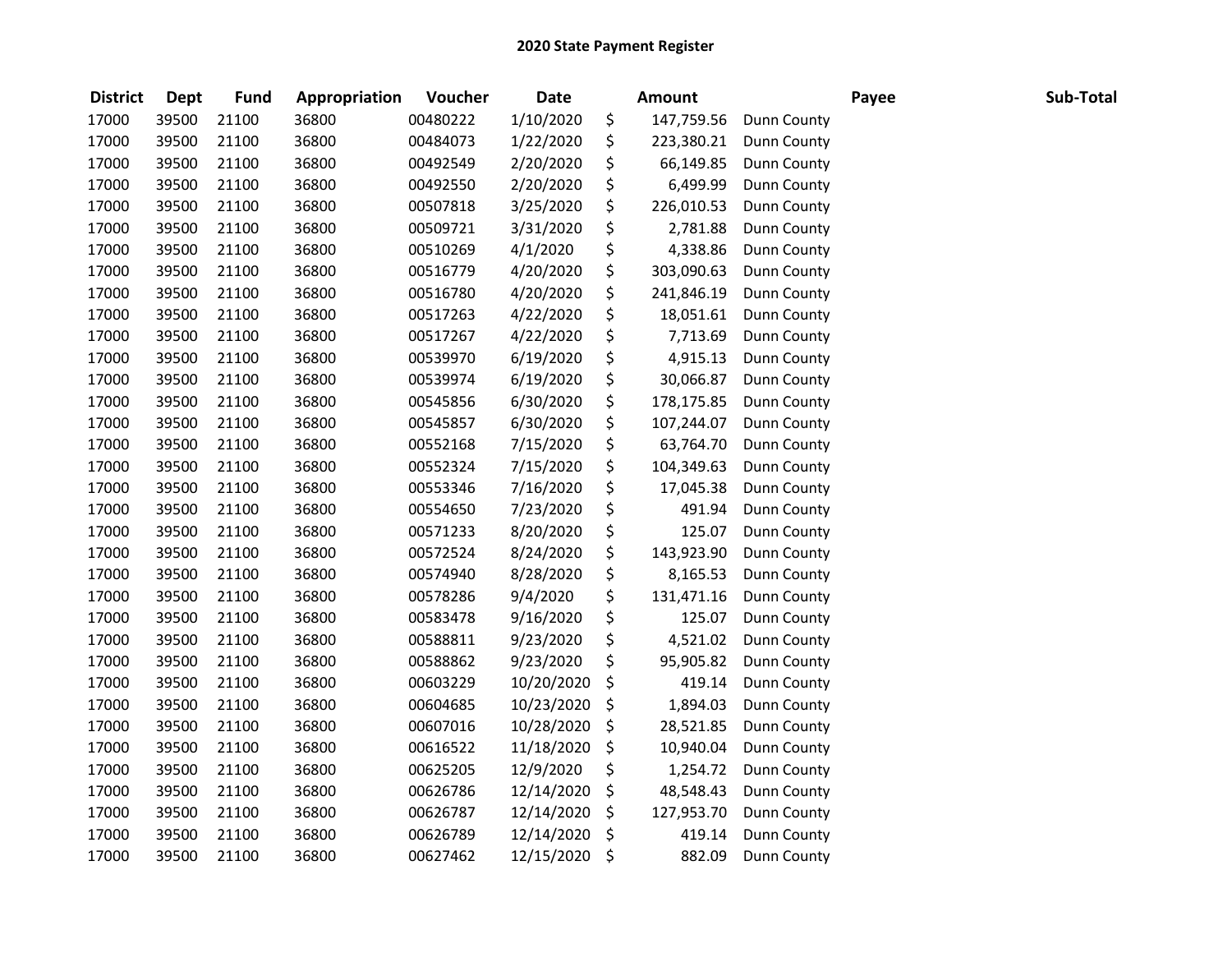| <b>District</b> | <b>Dept</b> | <b>Fund</b> | Appropriation                                                      | Voucher  | <b>Date</b>   | <b>Amount</b>   |                    | Payee | Sub-Total          |
|-----------------|-------------|-------------|--------------------------------------------------------------------|----------|---------------|-----------------|--------------------|-------|--------------------|
| 17000           | 39500       | 21100       | 36800                                                              | 00629973 | 12/21/2020    | \$<br>7,526.29  | Dunn County        |       |                    |
| 17000           | 39500       | 21100       | 36800                                                              | 00629978 | 12/21/2020 \$ | 17,137.86       | Dunn County        |       |                    |
| 17000           |             |             | WI Dept of Transportation - - Routine Maint Sf Total               |          |               |                 |                    |       | \$<br>2,383,411.43 |
| 17000           |             |             | Department of Corrections - - Purchased Services For Offende       |          |               |                 |                    |       |                    |
| 17000           | 41000       | 10000       | 11100                                                              | 00342362 | 2/18/2020     | \$<br>52.50     | <b>Dunn County</b> |       |                    |
| 17000           | 41000       | 10000       | 11100                                                              | 00342365 | 2/18/2020     | \$<br>377.50    | Dunn County        |       |                    |
| 17000           | 41000       | 10000       | 11100                                                              | 00343834 | 2/26/2020     | \$<br>518.75    | Dunn County        |       |                    |
| 17000           |             |             | Department of Corrections - - Purchased Services For Offende Total |          |               |                 |                    |       | \$<br>948.75       |
| 17000           |             |             | Department of Corrections - - Corrections Contracts And Agre       |          |               |                 |                    |       |                    |
| 17000           | 41000       | 10000       | 11400                                                              | 00332316 | 1/3/2020      | \$<br>6,123.74  | <b>Dunn County</b> |       |                    |
| 17000           | 41000       | 10000       | 11400                                                              | 00335918 | 1/17/2020     | \$<br>15,438.00 | <b>Dunn County</b> |       |                    |
| 17000           | 41000       | 10000       | 11400                                                              | 00335923 | 1/23/2020     | \$<br>19,503.34 | Dunn County        |       |                    |
| 17000           | 41000       | 10000       | 11400                                                              | 00342788 | 2/21/2020     | \$<br>20,738.38 | Dunn County        |       |                    |
| 17000           | 41000       | 10000       | 11400                                                              | 00350903 | 3/30/2020     | \$<br>20,738.38 | Dunn County        |       |                    |
| 17000           | 41000       | 10000       | 11400                                                              | 00357265 | 5/4/2020      | \$<br>6,689.80  | Dunn County        |       |                    |
| 17000           | 41000       | 10000       | 11400                                                              | 00357314 | 5/1/2020      | \$<br>22,333.64 | <b>Dunn County</b> |       |                    |
| 17000           | 41000       | 10000       | 11400                                                              | 00360143 | 5/18/2020     | \$<br>2,418.62  | Dunn County        |       |                    |
| 17000           | 41000       | 10000       | 11400                                                              | 00360625 | 5/22/2020     | \$<br>21,613.20 | Dunn County        |       |                    |
| 17000           | 41000       | 10000       | 11400                                                              | 00363576 | 6/3/2020      | \$<br>5,157.68  | Dunn County        |       |                    |
| 17000           | 41000       | 10000       | 11400                                                              | 00363578 | 6/3/2020      | \$<br>6,844.18  | Dunn County        |       |                    |
| 17000           | 41000       | 10000       | 11400                                                              | 00365032 | 6/15/2020     | \$<br>3,910.96  | Dunn County        |       |                    |
| 17000           | 41000       | 10000       | 11400                                                              | 00365578 | 6/23/2020     | \$<br>14,357.34 | Dunn County        |       |                    |
| 17000           | 41000       | 10000       | 11400                                                              | 00368284 | 6/24/2020     | \$<br>22,333.64 | Dunn County        |       |                    |
| 17000           | 41000       | 10000       | 11400                                                              | 00368474 | 6/26/2020     | \$<br>617.52    | Dunn County        |       |                    |
| 17000           | 41000       | 10000       | 11400                                                              | 00370826 | 7/7/2020      | \$<br>1,235.04  | Dunn County        |       |                    |
| 17000           | 41000       | 10000       | 11400                                                              | 00372221 | 7/17/2020     | \$<br>21,613.20 | Dunn County        |       |                    |
| 17000           | 41000       | 10000       | 11400                                                              | 00373211 | 7/17/2020     | \$<br>12,659.16 | Dunn County        |       |                    |
| 17000           | 41000       | 10000       | 11400                                                              | 00379172 | 8/21/2020     | \$<br>3,962.42  | <b>Dunn County</b> |       |                    |
| 17000           | 41000       | 10000       | 11400                                                              | 00379545 | 8/27/2020     | \$<br>257.30    | Dunn County        |       |                    |
| 17000           | 41000       | 10000       | 11400                                                              | 00379674 | 8/25/2020     | \$<br>21,407.36 | Dunn County        |       |                    |
| 17000           | 41000       | 10000       | 11400                                                              | 00386063 | 9/28/2020     | \$<br>18,422.68 | Dunn County        |       |                    |
| 17000           | 41000       | 10000       | 11400                                                              | 00389859 | 10/21/2020    | \$<br>720.44    | Dunn County        |       |                    |
| 17000           | 41000       | 10000       | 11400                                                              | 00391391 | 10/28/2020    | \$<br>15,438.00 | Dunn County        |       |                    |
| 17000           | 41000       | 10000       | 11400                                                              | 00394686 | 11/23/2020    | \$<br>13,225.22 | <b>Dunn County</b> |       |                    |
| 17000           | 41000       | 10000       | 11400                                                              | 00396915 | 12/1/2020     | \$<br>3,653.66  | Dunn County        |       |                    |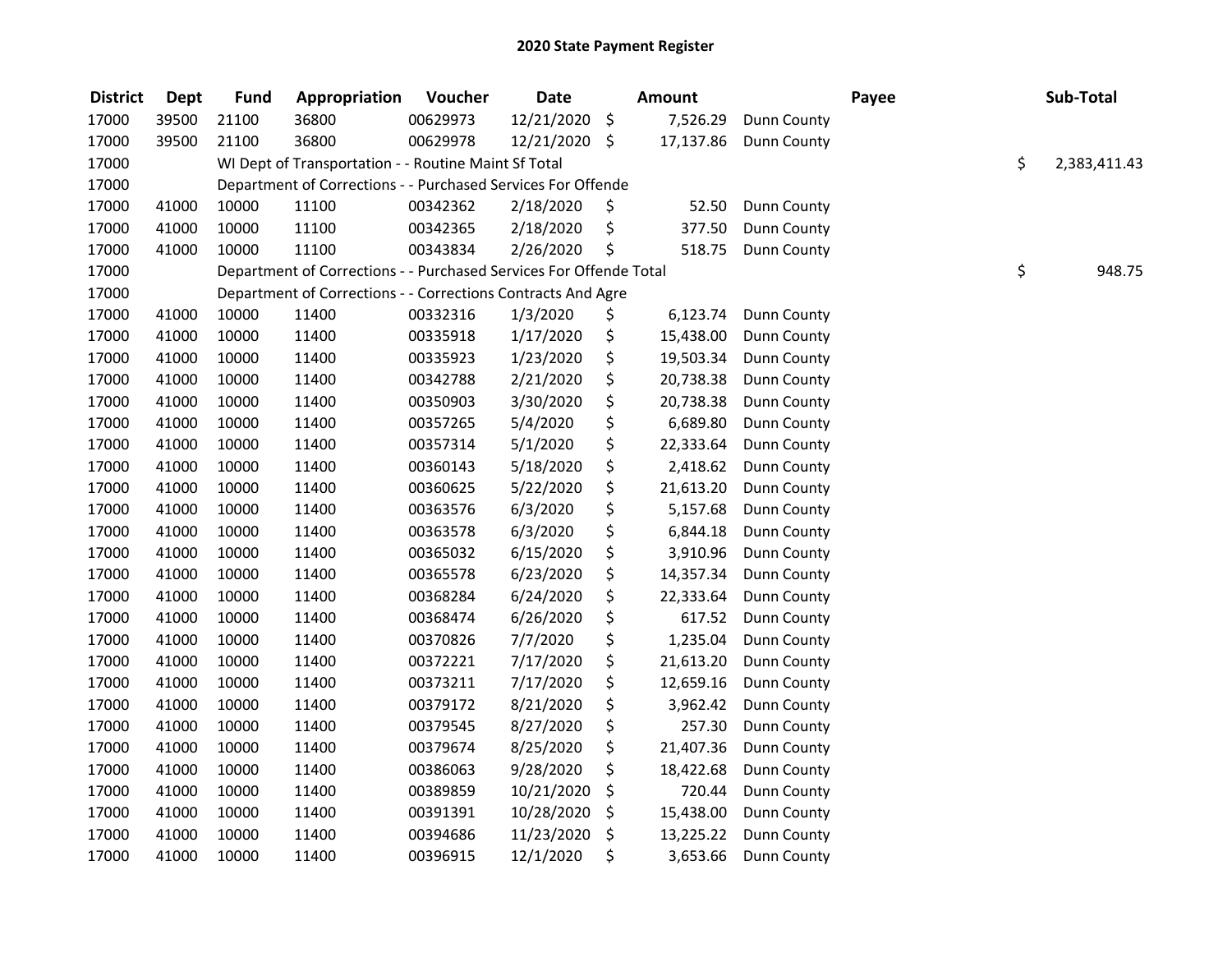| <b>District</b> | <b>Dept</b> | <b>Fund</b> | Appropriation                                                          | Voucher  | <b>Date</b>    | <b>Amount</b>  | Payee                                                                                                         | Sub-Total          |
|-----------------|-------------|-------------|------------------------------------------------------------------------|----------|----------------|----------------|---------------------------------------------------------------------------------------------------------------|--------------------|
| 17000           | 41000       | 10000       | 11400                                                                  | 00398849 | 12/11/2020     | \$<br>3,447.82 | <b>Dunn County</b>                                                                                            |                    |
| 17000           | 41000       | 10000       | 11400                                                                  | 00401195 | 12/23/2020 \$  | 19,966.48      | <b>Dunn County</b>                                                                                            |                    |
| 17000           |             |             | Department of Corrections - - Corrections Contracts And Agre Total     |          |                |                |                                                                                                               | \$<br>324,827.20   |
| 17000           |             |             |                                                                        |          |                |                | Department of Corrections - - Reimbursing Counties For Probation, Extended Supervision And Parole Holds       |                    |
| 17000           | 41000       | 10000       | 11600                                                                  | 00392540 | 11/5/2020      | \$             | 50,880.00 Dunn County                                                                                         |                    |
| 17000           |             |             |                                                                        |          |                |                | Department of Corrections - - Reimbursing Counties For Probation, Extended Supervision And Parole Holds Total | \$<br>50,880.00    |
| 17000           |             |             | Child Abuse & Neglect Prev Bd - - General Aids                         |          |                |                |                                                                                                               |                    |
| 17000           | 43300       | 10000       | 99000                                                                  | 00002360 | 4/24/2020      | \$<br>6,545.57 | Dunn County                                                                                                   |                    |
| 17000           |             |             | Child Abuse & Neglect Prev Bd - - General Aids Total                   |          |                |                |                                                                                                               | \$<br>6,545.57     |
| 17000           |             |             | Department of Health Services - - State/Federal Aids                   |          |                |                |                                                                                                               |                    |
| 17000           | 43500       | 10000       | 00000                                                                  | 92007    | $1/1/2020$ \$  | 51,531.00      | Dunn County                                                                                                   |                    |
| 17000           | 43500       | 10000       | 00000                                                                  | 92008    | $2/1/2020$ \$  | 33,776.00      | Dunn County                                                                                                   |                    |
| 17000           | 43500       | 10000       | 00000                                                                  | 92009    | $3/1/2020$ \$  | 98,654.00      | Dunn County                                                                                                   |                    |
| 17000           | 43500       | 10000       | 00000                                                                  | 92010    | $4/1/2020$ \$  | 57,098.00      | Dunn County                                                                                                   |                    |
| 17000           | 43500       | 10000       | 00000                                                                  | 92011    | $5/1/2020$ \$  | 296,640.00     | Dunn County                                                                                                   |                    |
| 17000           | 43500       | 10000       | 00000                                                                  | 92012    | $6/1/2020$ \$  | 238,982.00     | Dunn County                                                                                                   |                    |
| 17000           | 43500       | 10000       | 00000                                                                  | 92013    | $6/1/2020$ \$  | 22,117.00      | Dunn County                                                                                                   |                    |
| 17000           | 43500       | 10000       | 00000                                                                  | 92100    | $7/1/2020$ \$  | 688,552.00     | Dunn County                                                                                                   |                    |
| 17000           | 43500       | 10000       | 00000                                                                  | 92101    | $8/1/2020$ \$  | 818,615.00     | Dunn County                                                                                                   |                    |
| 17000           | 43500       | 10000       | 00000                                                                  | 92102    | $9/1/2020$ \$  | 95,220.00      | Dunn County                                                                                                   |                    |
| 17000           | 43500       | 10000       | 00000                                                                  | 92103    | 10/1/2020 \$   | 159,384.00     | Dunn County                                                                                                   |                    |
| 17000           | 43500       | 10000       | 00000                                                                  | 92104    | $11/1/2020$ \$ | 301,245.00     | Dunn County                                                                                                   |                    |
| 17000           | 43500       | 10000       | 00000                                                                  | 92105    | 12/1/2020 \$   | 365,441.00     | Dunn County                                                                                                   |                    |
| 17000           |             |             | Department of Health Services - - State/Federal Aids Total             |          |                |                |                                                                                                               | \$<br>3,227,255.00 |
| 17000           |             |             | Department of Health Services - - Public Health Dispensaries And       |          |                |                |                                                                                                               |                    |
| 17000           | 43500       | 10000       | 10700                                                                  | 00342796 | 2/28/2020      | \$<br>18.88    | Dunn County                                                                                                   |                    |
| 17000           | 43500       | 10000       | 10700                                                                  | 00342819 | 2/28/2020      | \$<br>18.88    | Dunn County                                                                                                   |                    |
| 17000           | 43500       | 10000       | 10700                                                                  | 00342822 | 2/28/2020      | \$<br>18.88    | Dunn County                                                                                                   |                    |
| 17000           | 43500       | 10000       | 10700                                                                  | 00342825 | 2/28/2020      | \$<br>18.88    | Dunn County                                                                                                   |                    |
| 17000           |             |             | Department of Health Services - - Public Health Dispensaries And Total |          |                |                |                                                                                                               | \$<br>75.52        |
| 17000           |             |             | Department of Health Services - - Federal Project Aids                 |          |                |                |                                                                                                               |                    |
| 17000           | 43500       | 10000       | 15000                                                                  | 00380240 | 9/24/2020      | \$<br>900.00   | <b>Dunn County</b>                                                                                            |                    |
| 17000           |             |             | Department of Health Services - - Federal Project Aids Total           |          |                |                |                                                                                                               | \$<br>900.00       |
| 17000           |             |             | Department of Health Services - - General Program Operations           |          |                |                |                                                                                                               |                    |
| 17000           | 43500       | 10000       | 40100                                                                  | 00346164 | 3/4/2020       | \$<br>1.50     | Dunn County                                                                                                   |                    |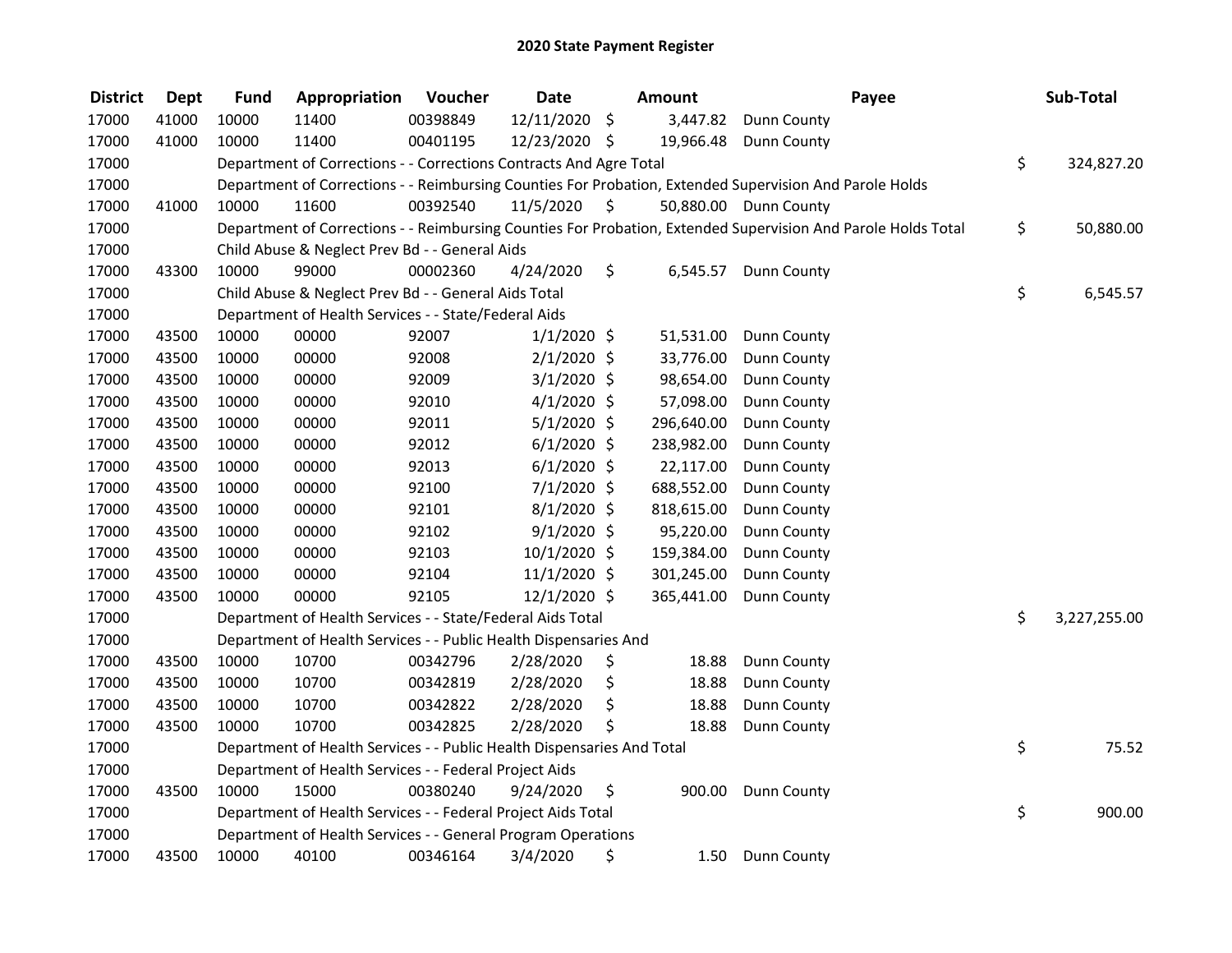| <b>District</b> | <b>Dept</b> | <b>Fund</b> | Appropriation                                                          | Voucher  | <b>Date</b>   | <b>Amount</b>    |                    | Payee | Sub-Total    |
|-----------------|-------------|-------------|------------------------------------------------------------------------|----------|---------------|------------------|--------------------|-------|--------------|
| 17000           | 43500       | 10000       | 40100                                                                  | 00356345 | 4/28/2020     | \$<br>1.00       | Dunn County        |       |              |
| 17000           | 43500       | 10000       | 40100                                                                  | 00362092 | 10/30/2020    | \$<br>15.00      | Dunn County        |       |              |
| 17000           | 43500       | 10000       | 40100                                                                  | 00376175 | 9/1/2020      | \$<br>1.50       | Dunn County        |       |              |
| 17000           | 43500       | 10000       | 40100                                                                  | 00386919 | 10/27/2020    | \$<br>1.00       | Dunn County        |       |              |
| 17000           | 43500       | 10000       | 40100                                                                  | 00386920 | 10/27/2020 \$ | 15.00            | Dunn County        |       |              |
| 17000           |             |             | Department of Health Services - - General Program Operations Total     |          |               |                  |                    |       | \$<br>35.00  |
| 17000           |             |             | Department of Health Services - - Medical Assistance State Admin       |          |               |                  |                    |       |              |
| 17000           | 43500       | 10000       | 44000                                                                  | 00346164 | 3/4/2020      | \$<br>1.50       | <b>Dunn County</b> |       |              |
| 17000           | 43500       | 10000       | 44000                                                                  | 00356345 | 4/28/2020     | \$<br>1.00       | Dunn County        |       |              |
| 17000           | 43500       | 10000       | 44000                                                                  | 00362092 | 10/30/2020    | \$<br>15.00      | Dunn County        |       |              |
| 17000           | 43500       | 10000       | 44000                                                                  | 00376175 | 9/1/2020      | \$<br>1.50       | Dunn County        |       |              |
| 17000           | 43500       | 10000       | 44000                                                                  | 00386919 | 10/27/2020    | \$<br>1.00       | Dunn County        |       |              |
| 17000           | 43500       | 10000       | 44000                                                                  | 00386920 | 10/27/2020 \$ | 15.00            | Dunn County        |       |              |
| 17000           |             |             | Department of Health Services - - Medical Assistance State Admin Total |          |               |                  |                    |       | \$<br>35.00  |
| 17000           |             |             | Dept of Children and Families - - Fees For Administrative Servic       |          |               |                  |                    |       |              |
| 17000           | 43700       | 10000       | 23100                                                                  | 00065093 | 1/27/2020     | \$<br>80.00      | Dunn County        |       |              |
| 17000           | 43700       | 10000       | 23100                                                                  | 00069706 | 5/1/2020      | \$<br>85.00      | Dunn County        |       |              |
| 17000           | 43700       | 10000       | 23100                                                                  | 00072998 | 7/23/2020     | \$<br>5.00       | Dunn County        |       |              |
| 17000           | 43700       | 10000       | 23100                                                                  | 00076513 | 10/22/2020    | \$<br>30.00      | <b>Dunn County</b> |       |              |
| 17000           |             |             | Dept of Children and Families - - Fees For Administrative Servic Total |          |               |                  |                    |       | \$<br>200.00 |
| 17000           |             |             | Dept of Children and Families - - General Aids                         |          |               |                  |                    |       |              |
| 17000           | 43700       | 10000       | 99000                                                                  | 00064459 | 1/2/2020      | \$<br>26,600.31  | <b>Dunn County</b> |       |              |
| 17000           | 43700       | 10000       | 99000                                                                  | 00064494 | 1/6/2020      | \$<br>54,542.64  | <b>Dunn County</b> |       |              |
| 17000           | 43700       | 10000       | 99000                                                                  | 00065345 | 1/30/2020     | \$<br>125,113.61 | <b>Dunn County</b> |       |              |
| 17000           | 43700       | 10000       | 99000                                                                  | 00065644 | 2/5/2020      | \$<br>927.32     | Dunn County        |       |              |
| 17000           | 43700       | 10000       | 99000                                                                  | 00066182 | 2/20/2020     | \$<br>85,878.44  | Dunn County        |       |              |
| 17000           | 43700       | 10000       | 99000                                                                  | 00066914 | 3/5/2020      | \$<br>935.46     | Dunn County        |       |              |
| 17000           | 43700       | 10000       | 99000                                                                  | 00068248 | 4/6/2020      | \$<br>126,198.68 | Dunn County        |       |              |
| 17000           | 43700       | 10000       | 99000                                                                  | 00068249 | 4/6/2020      | \$<br>279,233.18 | <b>Dunn County</b> |       |              |
| 17000           | 43700       | 10000       | 99000                                                                  | 00069143 | 4/21/2020     | \$<br>6,369.00   | Dunn County        |       |              |
| 17000           | 43700       | 10000       | 99000                                                                  | 00069358 | 4/30/2020     | \$<br>146,544.77 | Dunn County        |       |              |
| 17000           | 43700       | 10000       | 99000                                                                  | 00069890 | 5/5/2020      | \$<br>49,878.22  | <b>Dunn County</b> |       |              |
| 17000           | 43700       | 10000       | 99000                                                                  | 00070035 | 5/8/2020      | \$<br>6,720.00   | <b>Dunn County</b> |       |              |
| 17000           | 43700       | 10000       | 99000                                                                  | 00070854 | 6/5/2020      | \$<br>62,895.43  | <b>Dunn County</b> |       |              |
| 17000           | 43700       | 10000       | 99000                                                                  | 00070911 | 6/5/2020      | \$<br>1,972.00   | <b>Dunn County</b> |       |              |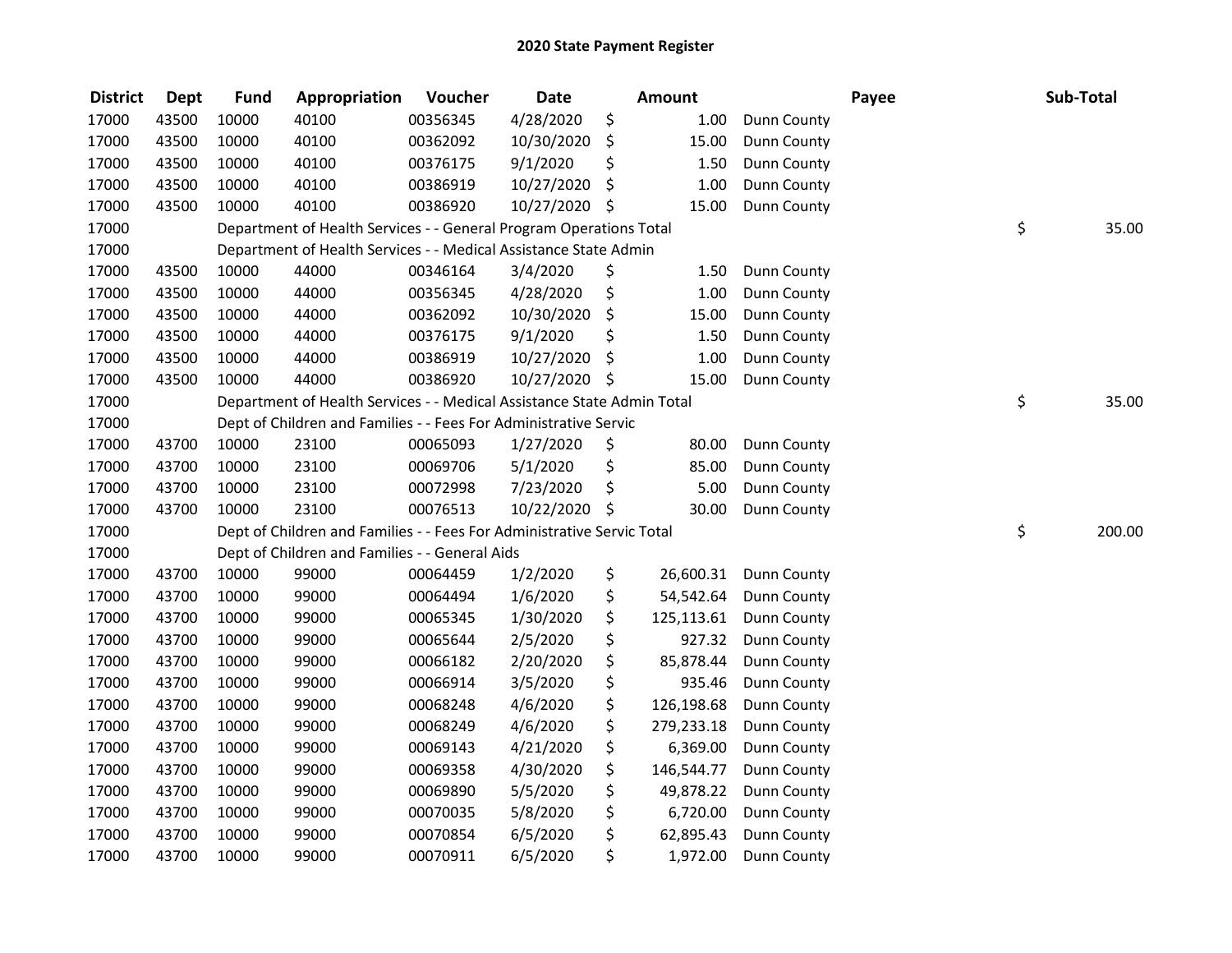| <b>District</b> | <b>Dept</b> | <b>Fund</b> | Appropriation                                              | Voucher  | <b>Date</b> | <b>Amount</b>    |                    | Payee | Sub-Total          |
|-----------------|-------------|-------------|------------------------------------------------------------|----------|-------------|------------------|--------------------|-------|--------------------|
| 17000           | 43700       | 10000       | 99000                                                      | 00072016 | 6/30/2020   | \$<br>56,478.31  | Dunn County        |       |                    |
| 17000           | 43700       | 10000       | 99000                                                      | 00072057 | 6/30/2020   | \$<br>14,489.39  | Dunn County        |       |                    |
| 17000           | 43700       | 10000       | 99000                                                      | 00072308 | 7/6/2020    | \$<br>771.92     | Dunn County        |       |                    |
| 17000           | 43700       | 10000       | 99000                                                      | 00072597 | 7/10/2020   | \$<br>4,528.66   | Dunn County        |       |                    |
| 17000           | 43700       | 10000       | 99000                                                      | 00073315 | 7/30/2020   | \$<br>129,614.65 | Dunn County        |       |                    |
| 17000           | 43700       | 10000       | 99000                                                      | 00073551 | 8/5/2020    | \$<br>45,643.77  | Dunn County        |       |                    |
| 17000           | 43700       | 10000       | 99000                                                      | 00073552 | 8/5/2020    | \$<br>60,064.01  | Dunn County        |       |                    |
| 17000           | 43700       | 10000       | 99000                                                      | 00073773 | 8/7/2020    | \$<br>3,272.00   | Dunn County        |       |                    |
| 17000           | 43700       | 10000       | 99000                                                      | 00073868 | 8/12/2020   | \$<br>26,994.00  | Dunn County        |       |                    |
| 17000           | 43700       | 10000       | 99000                                                      | 00074658 | 9/8/2020    | \$<br>39,190.08  | <b>Dunn County</b> |       |                    |
| 17000           | 43700       | 10000       | 99000                                                      | 00074781 | 9/10/2020   | \$<br>678,872.00 | <b>Dunn County</b> |       |                    |
| 17000           | 43700       | 10000       | 99000                                                      | 00075081 | 9/17/2020   | \$<br>62,467.00  | <b>Dunn County</b> |       |                    |
| 17000           | 43700       | 10000       | 99000                                                      | 00075082 | 9/17/2020   | \$<br>1,087.00   | Dunn County        |       |                    |
| 17000           | 43700       | 10000       | 99000                                                      | 00075202 | 9/18/2020   | \$<br>27,156.48  | Dunn County        |       |                    |
| 17000           | 43700       | 10000       | 99000                                                      | 00075897 | 10/5/2020   | \$<br>49,917.69  | Dunn County        |       |                    |
| 17000           | 43700       | 10000       | 99000                                                      | 00076790 | 10/30/2020  | \$<br>132,059.32 | Dunn County        |       |                    |
| 17000           | 43700       | 10000       | 99000                                                      | 00077017 | 11/5/2020   | \$<br>1,003.39   | Dunn County        |       |                    |
| 17000           | 43700       | 10000       | 99000                                                      | 00077148 | 11/6/2020   | \$<br>7,536.00   | Dunn County        |       |                    |
| 17000           | 43700       | 10000       | 99000                                                      | 00077245 | 11/10/2020  | \$<br>5,025.00   | Dunn County        |       |                    |
| 17000           | 43700       | 10000       | 99000                                                      | 00077770 | 11/23/2020  | \$<br>61,082.97  | Dunn County        |       |                    |
| 17000           | 43700       | 10000       | 99000                                                      | 00078150 | 12/4/2020   | \$<br>6,620.00   | Dunn County        |       |                    |
| 17000           | 43700       | 10000       | 99000                                                      | 00078236 | 12/7/2020   | \$<br>25,234.29  | Dunn County        |       |                    |
| 17000           | 43700       | 10000       | 99000                                                      | 00078374 | 12/9/2020   | \$<br>76.00      | Dunn County        |       |                    |
| 17000           |             |             | Dept of Children and Families - - General Aids Total       |          |             |                  |                    |       | \$<br>2,412,992.99 |
| 17000           |             |             | Dept of Workforce Development - - Auxiliary Services       |          |             |                  |                    |       |                    |
| 17000           | 44500       | 10000       | 13000                                                      | 00304250 | 11/3/2020   | \$<br>30.00      | Dunn County        |       |                    |
| 17000           | 44500       | 10000       | 13000                                                      | 00307381 | 12/2/2020   | \$<br>40.00      | Dunn County        |       |                    |
| 17000           |             |             | Dept of Workforce Development - - Auxiliary Services Total |          |             |                  |                    |       | \$<br>70.00        |
| 17000           |             |             | Dept of Workforce Development - - Ui Admin Fed             |          |             |                  |                    |       |                    |
| 17000           | 44500       | 10000       | 15100                                                      | 00267624 | 1/14/2020   | \$<br>45.00      | Dunn County        |       |                    |
| 17000           | 44500       | 10000       | 15100                                                      | 00270866 | 2/4/2020    | \$<br>10.00      | Dunn County        |       |                    |
| 17000           | 44500       | 10000       | 15100                                                      | 00275596 | 3/3/2020    | \$<br>35.00      | Dunn County        |       |                    |
| 17000           | 44500       | 10000       | 15100                                                      | 00280580 | 4/2/2020    | \$<br>90.00      | Dunn County        |       |                    |
| 17000           | 44500       | 10000       | 15100                                                      | 00284477 | 5/4/2020    | \$<br>35.00      | Dunn County        |       |                    |
| 17000           | 44500       | 10000       | 15100                                                      | 00287325 | 6/2/2020    | \$<br>20.00      | Dunn County        |       |                    |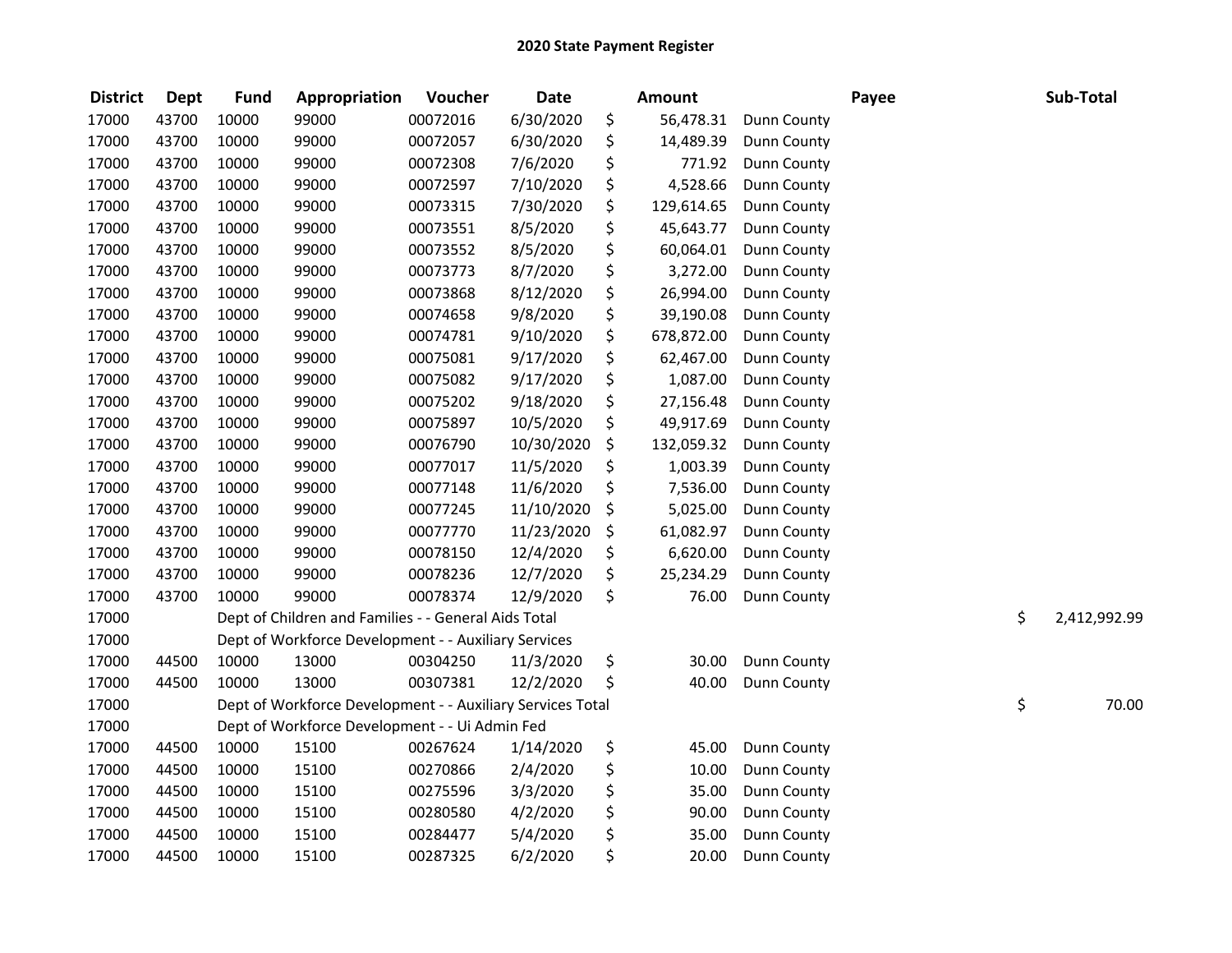| <b>District</b> | <b>Dept</b> | <b>Fund</b> | Appropriation                                                         | Voucher  | <b>Date</b> | Amount          |                    | Payee | Sub-Total       |
|-----------------|-------------|-------------|-----------------------------------------------------------------------|----------|-------------|-----------------|--------------------|-------|-----------------|
| 17000           | 44500       | 10000       | 15100                                                                 | 00290145 | 7/2/2020    | \$<br>20.00     | Dunn County        |       |                 |
| 17000           | 44500       | 10000       | 15100                                                                 | 00293584 | 8/4/2020    | \$<br>15.00     | Dunn County        |       |                 |
| 17000           | 44500       | 10000       | 15100                                                                 | 00296618 | 9/2/2020    | \$<br>10.00     | Dunn County        |       |                 |
| 17000           | 44500       | 10000       | 15100                                                                 | 00300289 | 10/2/2020   | \$<br>35.00     | Dunn County        |       |                 |
| 17000           |             |             | Dept of Workforce Development - - Ui Admin Fed Total                  |          |             |                 |                    |       | \$<br>315.00    |
| 17000           |             |             | Dept of Workforce Development - - Title Ib Aids State GPR             |          |             |                 |                    |       |                 |
| 17000           | 44500       | 10000       | 50900                                                                 | 00267345 | 1/22/2020   | \$<br>19.17     | <b>Dunn County</b> |       |                 |
| 17000           | 44500       | 10000       | 50900                                                                 | 00274153 | 3/4/2020    | \$<br>20.45     | Dunn County        |       |                 |
| 17000           | 44500       | 10000       | 50900                                                                 | 00292740 | 8/5/2020    | \$<br>12.78     | Dunn County        |       |                 |
| 17000           |             |             | Dept of Workforce Development - - Title Ib Aids State GPR Total       |          |             |                 |                    |       | \$<br>52.40     |
| 17000           |             |             | Dept of Workforce Development - - Title Ib Aids Federal Prf           |          |             |                 |                    |       |                 |
| 17000           | 44500       | 10000       | 54400                                                                 | 00267345 | 1/22/2020   | \$<br>70.83     | Dunn County        |       |                 |
| 17000           | 44500       | 10000       | 54400                                                                 | 00274153 | 3/4/2020    | \$<br>75.55     | Dunn County        |       |                 |
| 17000           | 44500       | 10000       | 54400                                                                 | 00292740 | 8/5/2020    | \$<br>47.22     | Dunn County        |       |                 |
| 17000           |             |             | Dept of Workforce Development - - Title Ib Aids Federal Prf Total     |          |             |                 |                    |       | \$<br>193.60    |
| 17000           |             |             | Dept of Workforce Development - - Wc Ops Uninsured Emplyr Admin       |          |             |                 |                    |       |                 |
| 17000           | 44500       | 22700       | 17700                                                                 | 00282351 | 4/16/2020   | \$<br>10.00     | Dunn County        |       |                 |
| 17000           | 44500       | 22700       | 17700                                                                 | 00282356 | 4/16/2020   | \$<br>5.00      | Dunn County        |       |                 |
| 17000           | 44500       | 22700       | 17700                                                                 | 00296844 | 9/3/2020    | \$<br>5.00      | Dunn County        |       |                 |
| 17000           |             |             | Dept of Workforce Development - - Wc Ops Uninsured Emplyr Admin Total |          |             |                 |                    |       | \$<br>20.00     |
| 17000           |             |             | Department of Justice - - Crime Laboratories, Dna                     |          |             |                 |                    |       |                 |
| 17000           | 45500       | 10000       | 22100                                                                 | 00085815 | 7/16/2020   | \$<br>1,330.00  | <b>Dunn County</b> |       |                 |
| 17000           |             |             | Department of Justice - - Crime Laboratories, Dna Total               |          |             |                 |                    |       | \$<br>1,330.00  |
| 17000           |             |             | Department of Justice - - Law Enforcement Train, Local                |          |             |                 |                    |       |                 |
| 17000           | 45500       | 10000       | 23100                                                                 | 00091419 | 12/4/2020   | \$<br>9,440.00  | <b>Dunn County</b> |       |                 |
| 17000           |             |             | Department of Justice - - Law Enforcement Train, Local Total          |          |             |                 |                    |       | \$<br>9,440.00  |
| 17000           |             |             | Department of Justice - - Federal Aid, Local Assistance               |          |             |                 |                    |       |                 |
| 17000           | 45500       | 10000       | 25100                                                                 | 00079645 | 2/7/2020    | \$<br>43,690.48 | Dunn County        |       |                 |
| 17000           | 45500       | 10000       | 25100                                                                 | 00083044 | 5/5/2020    | \$<br>12,081.65 | Dunn County        |       |                 |
| 17000           | 45500       | 10000       | 25100                                                                 | 00086247 | 7/27/2020   | \$<br>14,804.89 | Dunn County        |       |                 |
| 17000           | 45500       | 10000       | 25100                                                                 | 00089796 | 11/5/2020   | \$<br>7,316.91  | <b>Dunn County</b> |       |                 |
| 17000           |             |             | Department of Justice - - Federal Aid, Local Assistance Total         |          |             |                 |                    |       | \$<br>77,893.93 |
| 17000           |             |             | Department of Justice - - Alt Prosecution Alcohol Drugs               |          |             |                 |                    |       |                 |
| 17000           | 45500       | 10000       | 27100                                                                 | 00079995 | 2/25/2020   | \$<br>19,257.28 | Dunn County        |       |                 |
| 17000           | 45500       | 10000       | 27100                                                                 | 00082825 | 4/28/2020   | \$<br>23,848.00 | <b>Dunn County</b> |       |                 |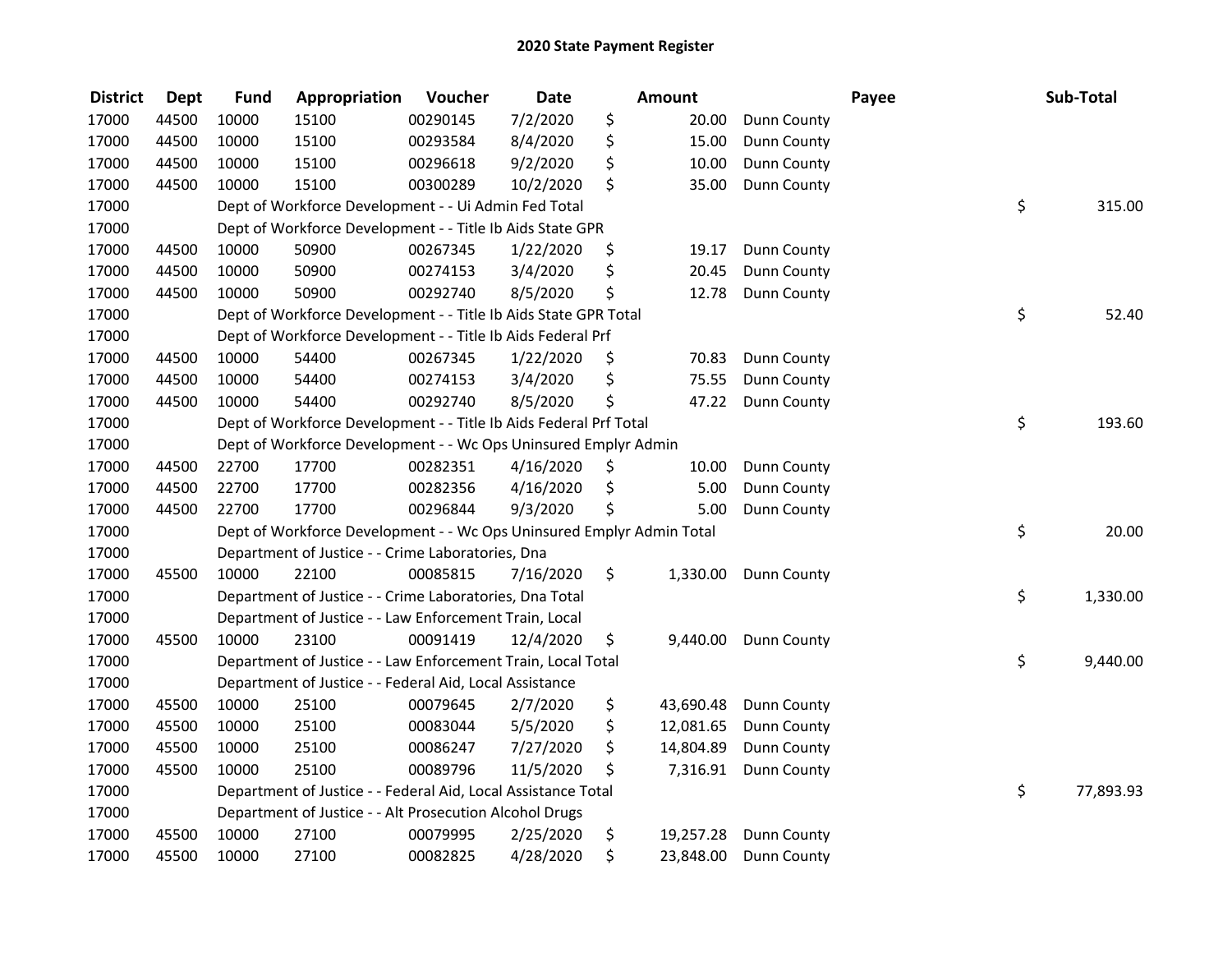| <b>District</b> | <b>Dept</b> | <b>Fund</b> | Appropriation                                                          | Voucher  | <b>Date</b>   |    | <b>Amount</b> |                       | Payee | Sub-Total       |
|-----------------|-------------|-------------|------------------------------------------------------------------------|----------|---------------|----|---------------|-----------------------|-------|-----------------|
| 17000           | 45500       | 10000       | 27100                                                                  | 00086576 | 8/3/2020      | \$ | 25,483.42     | <b>Dunn County</b>    |       |                 |
| 17000           | 45500       | 10000       | 27100                                                                  | 00089702 | 11/5/2020     | \$ |               | 26,917.91 Dunn County |       |                 |
| 17000           |             |             | Department of Justice - - Alt Prosecution Alcohol Drugs Total          |          |               |    |               |                       |       | \$<br>95,506.61 |
| 17000           |             |             | Department of Justice - - Crime Victim Witness Assist                  |          |               |    |               |                       |       |                 |
| 17000           | 45500       | 10000       | 53200                                                                  | 00080471 | 2/25/2020     | \$ | 5,940.60      | Dunn County           |       |                 |
| 17000           | 45500       | 10000       | 53200                                                                  | 00086018 | 7/16/2020     | \$ | 22,360.03     | Dunn County           |       |                 |
| 17000           |             |             | Department of Justice - - Crime Victim Witness Assist Total            |          |               |    |               |                       |       | \$<br>28,300.63 |
| 17000           |             |             | Department of Justice - - County Reimb Victim-Witness                  |          |               |    |               |                       |       |                 |
| 17000           | 45500       | 10000       | 53900                                                                  | 00080471 | 2/25/2020     | \$ |               | 25,189.42 Dunn County |       |                 |
| 17000           |             |             | Department of Justice - - County Reimb Victim-Witness Total            |          |               |    |               |                       |       | \$<br>25,189.42 |
| 17000           |             |             | Department of Justice - - Federal Aid, Victim Assistance               |          |               |    |               |                       |       |                 |
| 17000           | 45500       | 10000       | 54200                                                                  | 00079941 | 2/18/2020     | \$ | 19,125.00     | Dunn County           |       |                 |
| 17000           | 45500       | 10000       | 54200                                                                  | 00083921 | 6/1/2020      | \$ | 14,949.00     | Dunn County           |       |                 |
| 17000           | 45500       | 10000       | 54200                                                                  | 00087285 | 8/26/2020     | \$ | 22,382.00     | Dunn County           |       |                 |
| 17000           | 45500       | 10000       | 54200                                                                  | 00090707 | 11/19/2020    | \$ | 27,934.00     | Dunn County           |       |                 |
| 17000           |             |             | Department of Justice - - Federal Aid, Victim Assistance Total         |          |               |    |               |                       |       | \$<br>84,390.00 |
| 17000           |             |             | Department of Military Affairs - - Emergency Response Equipment        |          |               |    |               |                       |       |                 |
| 17000           | 46500       | 10000       | 30800                                                                  | 00086181 | 12/7/2020     | -S | 4,768.48      | Dunn County           |       |                 |
| 17000           |             |             | Department of Military Affairs - - Emergency Response Equipment Total  |          |               |    |               |                       |       | \$<br>4,768.48  |
| 17000           |             |             | Department of Military Affairs - - Local Emer Planning Grants          |          |               |    |               |                       |       |                 |
| 17000           | 46500       | 10000       | 33700                                                                  | 00074277 | 2/19/2020     | \$ | 12,820.66     | <b>Dunn County</b>    |       |                 |
| 17000           |             |             | Department of Military Affairs - - Local Emer Planning Grants Total    |          |               |    |               |                       |       | \$<br>12,820.66 |
| 17000           |             |             | Department of Military Affairs - - Federal Aid, Local Assistance       |          |               |    |               |                       |       |                 |
| 17000           | 46500       | 10000       | 34200                                                                  | 00071821 | 1/14/2020     | \$ | 43,221.18     | Dunn County           |       |                 |
| 17000           | 46500       | 10000       | 34200                                                                  | 00083083 | 9/18/2020     | \$ | 904.28        | Dunn County           |       |                 |
| 17000           |             |             | Department of Military Affairs - - Federal Aid, Local Assistance Total |          |               |    |               |                       |       | \$<br>44,125.46 |
| 17000           |             |             | Department of Veterans Affairs - - County Grants                       |          |               |    |               |                       |       |                 |
| 17000           | 48500       | 58200       | 26700                                                                  | 00077446 | 2/24/2020     | \$ | 10,000.00     | <b>Dunn County</b>    |       |                 |
| 17000           |             |             | Department of Veterans Affairs - - County Grants Total                 |          |               |    |               |                       |       | \$<br>10,000.00 |
| 17000           |             |             | Department of Veterans Affairs - - Veterans Transportation Grant       |          |               |    |               |                       |       |                 |
| 17000           | 48500       | 58200       | 28000                                                                  | 00086980 | 11/18/2020 \$ |    | 736.68        | Dunn County           |       |                 |
| 17000           |             |             | Department of Veterans Affairs - - Veterans Transportation Grant Total |          |               |    |               |                       |       | \$<br>736.68    |
| 17000           |             |             | Department of Administration - - Federal Aid                           |          |               |    |               |                       |       |                 |
| 17000           | 50500       | 10000       | 14200                                                                  | 00129827 | 10/2/2020     | \$ | 87,139.56     | Dunn County           |       |                 |
| 17000           | 50500       | 10000       | 14200                                                                  | 00132124 | 11/13/2020    | \$ | 56,640.18     | Dunn County           |       |                 |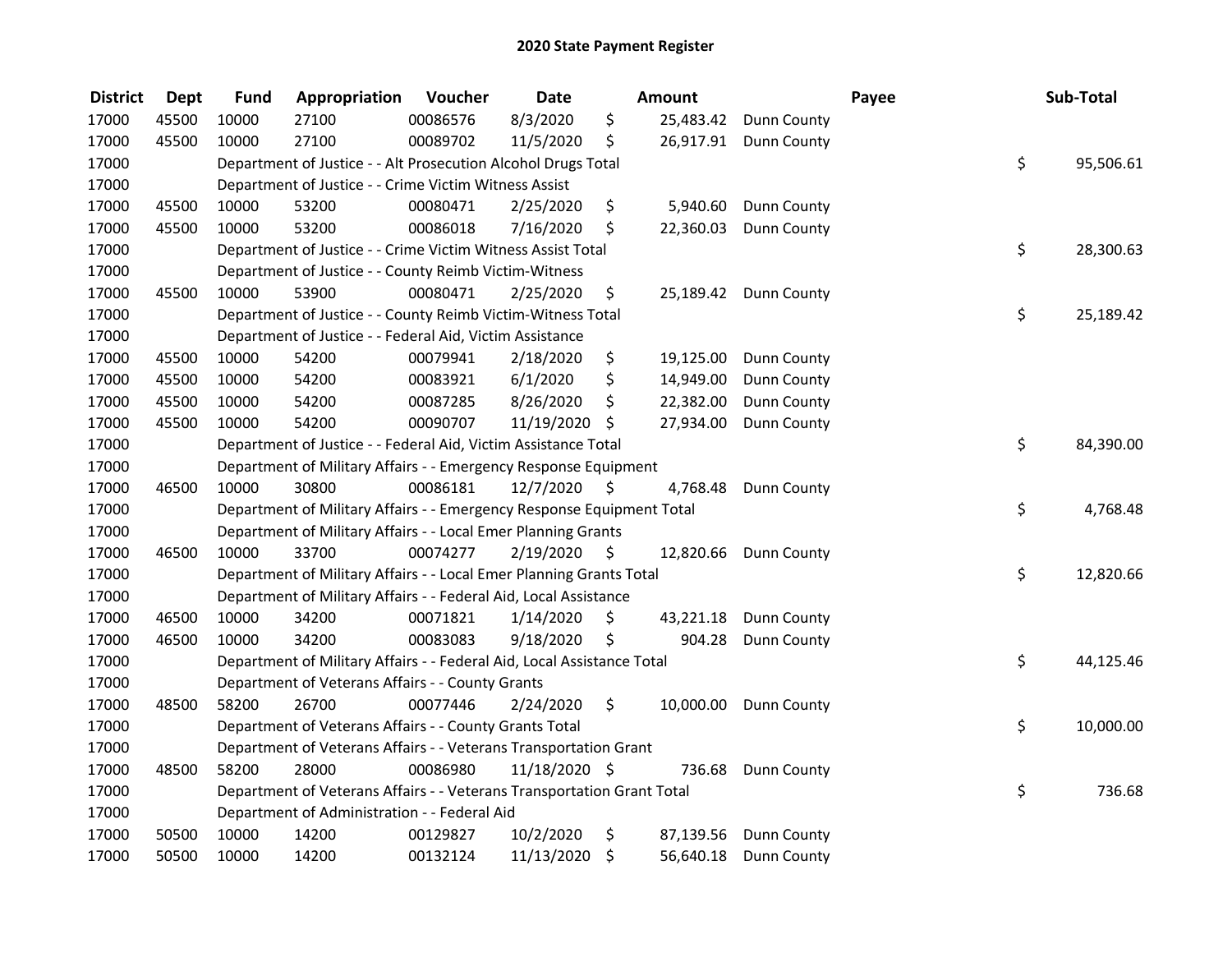| <b>District</b> | <b>Dept</b> | <b>Fund</b> | Appropriation                                                                                     | Voucher  | <b>Date</b> |             | Amount     |             | Payee | Sub-Total        |
|-----------------|-------------|-------------|---------------------------------------------------------------------------------------------------|----------|-------------|-------------|------------|-------------|-------|------------------|
| 17000           | 50500       | 10000       | 14200                                                                                             | 00134405 | 12/10/2020  | \$          | 758,022.23 | Dunn County |       |                  |
| 17000           | 50500       | 10000       | 14200                                                                                             | 00136218 | 12/17/2020  | \$          | 38,761.96  | Dunn County |       |                  |
| 17000           |             |             | Department of Administration - - Federal Aid Total                                                |          |             |             |            |             |       | \$<br>940,563.93 |
| 17000           |             |             | Department of Administration - - Central Fuel Clearing                                            |          |             |             |            |             |       |                  |
| 17000           | 50500       | 10000       | 91300                                                                                             | 00118560 | 3/13/2020   | \$          | 98.28      | Dunn County |       |                  |
| 17000           | 50500       | 10000       | 91300                                                                                             | 00119050 | 4/1/2020    | \$          | 662.95     | Dunn County |       |                  |
| 17000           | 50500       | 10000       | 91300                                                                                             | 00119052 | 4/3/2020    | \$          | 378.27     | Dunn County |       |                  |
| 17000           | 50500       | 10000       | 91300                                                                                             | 00119871 | 4/17/2020   | \$          | 189.13     | Dunn County |       |                  |
| 17000           | 50500       | 10000       | 91300                                                                                             | 00128823 | 9/23/2020   | \$          | 378.27     | Dunn County |       |                  |
| 17000           |             |             | Department of Administration - - Central Fuel Clearing Total                                      |          |             |             |            |             |       | \$<br>1,706.90   |
| 17000           |             |             | Department of Administration - - Low-Income Assistance Grants                                     |          |             |             |            |             |       |                  |
| 17000           | 50500       | 23500       | 37100                                                                                             | 00115853 | 1/15/2020   | \$          | 8,606.21   | Dunn County |       |                  |
| 17000           | 50500       | 23500       | 37100                                                                                             | 00118350 | 3/2/2020    | \$          | 10,569.46  | Dunn County |       |                  |
| 17000           | 50500       | 23500       | 37100                                                                                             | 00120965 | 4/15/2020   | \$          | 5,716.08   | Dunn County |       |                  |
| 17000           | 50500       | 23500       | 37100                                                                                             | 00121831 | 4/29/2020   | \$          | 9,250.34   | Dunn County |       |                  |
| 17000           | 50500       | 23500       | 37100                                                                                             | 00123904 | 6/16/2020   | \$          | 2,543.53   | Dunn County |       |                  |
| 17000           | 50500       | 23500       | 37100                                                                                             | 00124739 | 6/30/2020   | \$          | 5,877.51   | Dunn County |       |                  |
| 17000           | 50500       | 23500       | 37100                                                                                             | 00126078 | 7/29/2020   | \$          | 6,859.69   | Dunn County |       |                  |
| 17000           | 50500       | 23500       | 37100                                                                                             | 00127221 | 8/17/2020   | \$          | 1,465.57   | Dunn County |       |                  |
| 17000           | 50500       | 23500       | 37100                                                                                             | 00128717 | 9/15/2020   | \$          | 2,141.53   | Dunn County |       |                  |
| 17000           | 50500       | 23500       | 37100                                                                                             | 00131025 | 10/15/2020  | \$          | 4,749.42   | Dunn County |       |                  |
| 17000           | 50500       | 23500       | 37100                                                                                             | 00133585 | 12/2/2020   | \$          | 2,393.98   | Dunn County |       |                  |
| 17000           |             |             | Department of Administration - - Low-Income Assistance Grants Total                               |          |             |             |            |             |       | \$<br>60,173.32  |
| 17000           |             |             | Department of Administration - - Land Information Program; Loca                                   |          |             |             |            |             |       |                  |
| 17000           | 50500       | 26900       | 17300                                                                                             | 00117300 | 2/13/2020   | \$          | 1,000.00   | Dunn County |       |                  |
| 17000           | 50500       | 26900       | 17300                                                                                             | 00119419 | 4/2/2020    | \$          | 49,376.00  | Dunn County |       |                  |
| 17000           | 50500       | 26900       | 17300                                                                                             | 00122434 | 5/14/2020   | \$          | 20,000.00  | Dunn County |       |                  |
| 17000           | 50500       | 26900       | 17300                                                                                             | 00127849 | 9/2/2020    | \$          | 20,000.00  | Dunn County |       |                  |
| 17000           |             |             | Department of Administration - - Land Information Program; Loca Total                             |          |             |             |            |             |       | \$<br>90,376.00  |
| 17000           |             |             | Elections Commission - - 2018 Hava Election Security                                              |          |             |             |            |             |       |                  |
| 17000           | 51000       | 22000       | 18200                                                                                             | 00004218 | 8/17/2020   | $\varsigma$ | 45,749.00  | Dunn County |       |                  |
| 17000           |             |             | Elections Commission - - 2018 Hava Election Security Total                                        |          |             |             |            |             |       | \$<br>45,749.00  |
| 17000           |             |             | Public Defender Board - - Transcript, Discovery and Records Provided to the Public Defender Board |          |             |             |            |             |       |                  |
| 17000           | 55000       | 10000       | 10600                                                                                             | 00234831 | 2/14/2020   | \$          | 1.20       | Dunn County |       |                  |
| 17000           | 55000       | 10000       | 10600                                                                                             | 00235643 | 2/21/2020   | \$          | 5,204.80   | Dunn County |       |                  |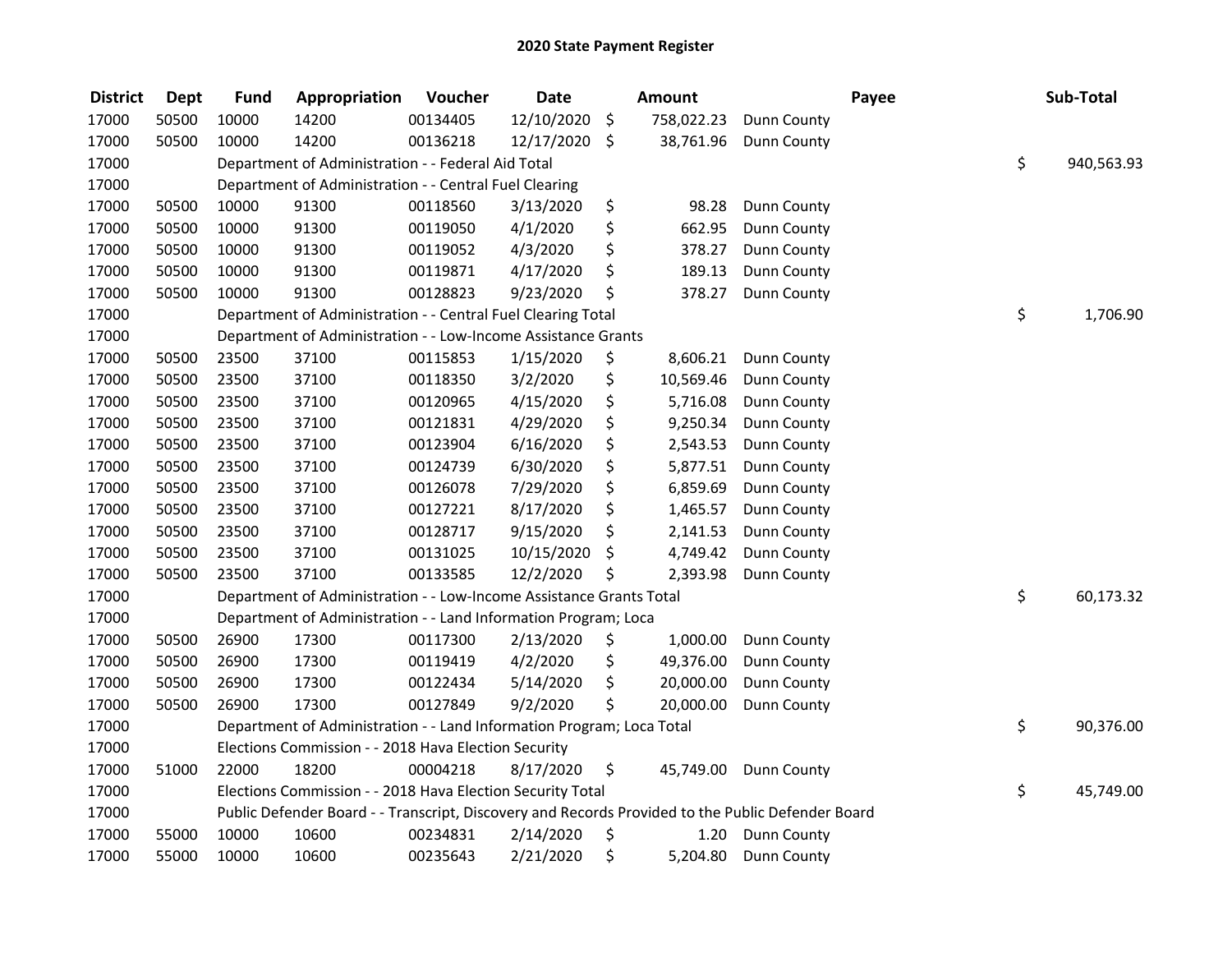| <b>District</b> | <b>Dept</b> | <b>Fund</b> | Appropriation                                                                                           | Voucher  | <b>Date</b> |      | <b>Amount</b> |                    | Payee | Sub-Total          |
|-----------------|-------------|-------------|---------------------------------------------------------------------------------------------------------|----------|-------------|------|---------------|--------------------|-------|--------------------|
| 17000           | 55000       | 10000       | 10600                                                                                                   | 00235644 | 2/21/2020   | \$   | 0.20          | Dunn County        |       |                    |
| 17000           | 55000       | 10000       | 10600                                                                                                   | 00250067 | 6/8/2020    | \$   | 3.80          | Dunn County        |       |                    |
| 17000           | 55000       | 10000       | 10600                                                                                                   | 00253275 | 6/26/2020   | \$   | 10.00         | Dunn County        |       |                    |
| 17000           | 55000       | 10000       | 10600                                                                                                   | 00253283 | 6/26/2020   | \$   | 10.00         | Dunn County        |       |                    |
| 17000           | 55000       | 10000       | 10600                                                                                                   | 00255936 | 7/15/2020   | \$   | 4,054.80      | Dunn County        |       |                    |
| 17000           | 55000       | 10000       | 10600                                                                                                   | 00270633 | 12/11/2020  | \$   | 30.00         | Dunn County        |       |                    |
| 17000           | 55000       | 10000       | 10600                                                                                                   | 00270634 | 12/11/2020  | \$   | 2.80          | Dunn County        |       |                    |
| 17000           |             |             | Public Defender Board - - Transcript, Discovery and Records Provided to the Public Defender Board Total |          |             |      |               |                    |       | \$<br>9,317.60     |
| 17000           |             |             | Department of Revenue - - Warrants and Satisfactions                                                    |          |             |      |               |                    |       |                    |
| 17000           | 56600       | 10000       | 10100                                                                                                   | 00155945 | 2/6/2020    | \$   | 270.00        | Dunn County        |       |                    |
| 17000           | 56600       | 10000       | 10100                                                                                                   | 00174572 | 6/24/2020   | \$   | 280.00        | Dunn County        |       |                    |
| 17000           | 56600       | 10000       | 10100                                                                                                   | 00176542 | 8/6/2020    | \$   | 330.00        | Dunn County        |       |                    |
| 17000           | 56600       | 10000       | 10100                                                                                                   | 00184236 | 11/4/2020   | \$   | 290.00        | Dunn County        |       |                    |
| 17000           |             |             | Department of Revenue - - Warrants and Satisfactions Total                                              |          |             |      |               |                    |       | \$<br>1,170.00     |
| 17000           |             |             | Circuit Courts - - Circuit Court Costs                                                                  |          |             |      |               |                    |       |                    |
| 17000           | 62500       | 10000       | 10500                                                                                                   | 00001751 | 1/17/2020   | \$   | 79,174.00     | Dunn County        |       |                    |
| 17000           | 62500       | 10000       | 10500                                                                                                   | 00001945 | 7/17/2020   | \$   | 158,144.00    | Dunn County        |       |                    |
| 17000           |             |             | Circuit Courts - - Circuit Court Costs Total                                                            |          |             |      |               |                    |       | \$<br>237,318.00   |
| 17000           |             |             | Shared Revenue and Tax Relief - - County And Municipal Aid                                              |          |             |      |               |                    |       |                    |
| 17000           | 83500       | 10000       | 10500                                                                                                   | 00067939 | 7/27/2020   | \$   | 331,875.90    | <b>Dunn County</b> |       |                    |
| 17000           | 83500       | 10000       | 10500                                                                                                   | 00071905 | 11/16/2020  | - \$ | 1,880,630.11  | Dunn County        |       |                    |
| 17000           |             |             | Shared Revenue and Tax Relief - - County And Municipal Aid Total                                        |          |             |      |               |                    |       | \$<br>2,212,506.01 |
| 17000           |             |             | Shared Revenue and Tax Relief - - Exempt Computer Aid                                                   |          |             |      |               |                    |       |                    |
| 17000           | 83500       | 10000       | 10900                                                                                                   | 00064589 | 7/27/2020   | \$.  | 51,625.03     | Dunn County        |       |                    |
| 17000           |             |             | Shared Revenue and Tax Relief - - Exempt Computer Aid Total                                             |          |             |      |               |                    |       | \$<br>51,625.03    |
| 17000           |             |             | Shared Revenue and Tax Relief - - Utility Aid                                                           |          |             |      |               |                    |       |                    |
| 17000           | 83500       | 10000       | 11000                                                                                                   | 00067939 | 7/27/2020   | \$   | 20,605.74     | Dunn County        |       |                    |
| 17000           | 83500       | 10000       | 11000                                                                                                   | 00071905 | 11/16/2020  | \$   | 129,783.10    | Dunn County        |       |                    |
| 17000           |             |             | Shared Revenue and Tax Relief - - Utility Aid Total                                                     |          |             |      |               |                    |       | \$<br>150,388.84   |
| 17000           |             |             | Shared Revenue and Tax Relief - - Personal Property Aid                                                 |          |             |      |               |                    |       |                    |
| 17000           | 83500       | 10000       | 11100                                                                                                   | 00059952 | 5/4/2020    | \$   | 251,176.08    | <b>Dunn County</b> |       |                    |
| 17000           |             |             | Shared Revenue and Tax Relief - - Personal Property Aid Total                                           |          |             |      |               |                    |       | \$<br>251,176.08   |
| 17000           |             |             | Shared Revenue and Tax Relief - - School Lvy Tx/First Dollar Cr                                         |          |             |      |               |                    |       |                    |
| 17000           | 83500       | 10000       | 30200                                                                                                   | 00063926 | 7/27/2020   | \$   | 1,005,587.15  | Dunn County        |       |                    |
| 17000           | 83500       | 10000       | 30200                                                                                                   | 00067317 | 7/27/2020   | \$   | 5,288,531.14  | Dunn County        |       |                    |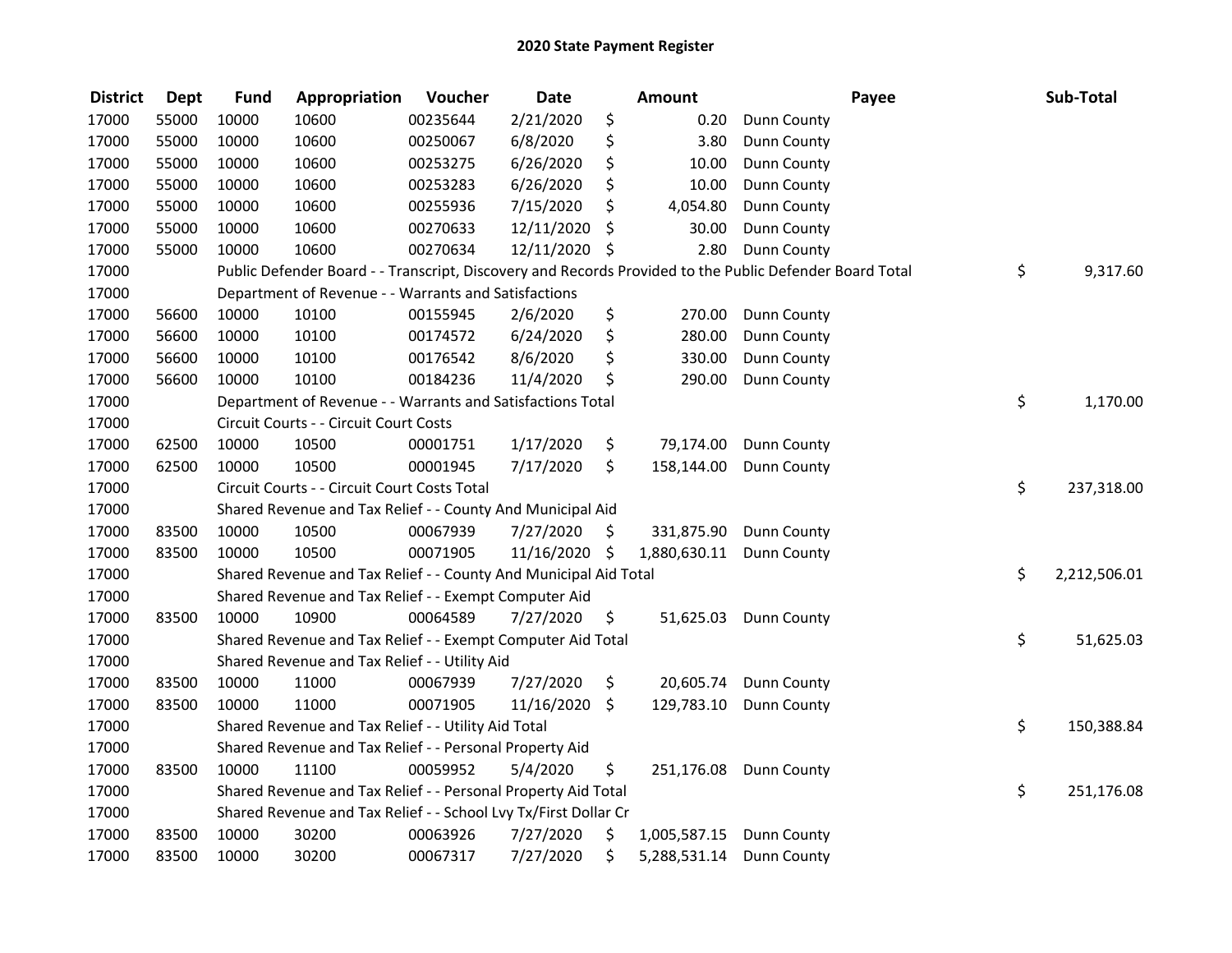| <b>District</b> | Dept  | Fund  | <b>Appropriation</b>                                                  | Voucher  | Date      |    | Amount                   | Payee | Sub-Total     |
|-----------------|-------|-------|-----------------------------------------------------------------------|----------|-----------|----|--------------------------|-------|---------------|
| 17000           |       |       | Shared Revenue and Tax Relief - - School Lvy Tx/First Dollar Cr Total |          |           |    |                          |       | 6,294,118.29  |
| 17000           |       |       | Shared Revenue and Tax Relief - - Lottery & Gaming Credit             |          |           |    |                          |       |               |
| 17000           | 83500 | 52100 | 36300                                                                 | 00055649 | 3/23/2020 | Ŝ. | 1.637.497.94 Dunn County |       |               |
| 17000           |       |       | Shared Revenue and Tax Relief - - Lottery & Gaming Credit Total       |          |           |    |                          |       | 1,637,497.94  |
| 17000 Total     |       |       |                                                                       |          |           |    |                          |       | 24.108.584.50 |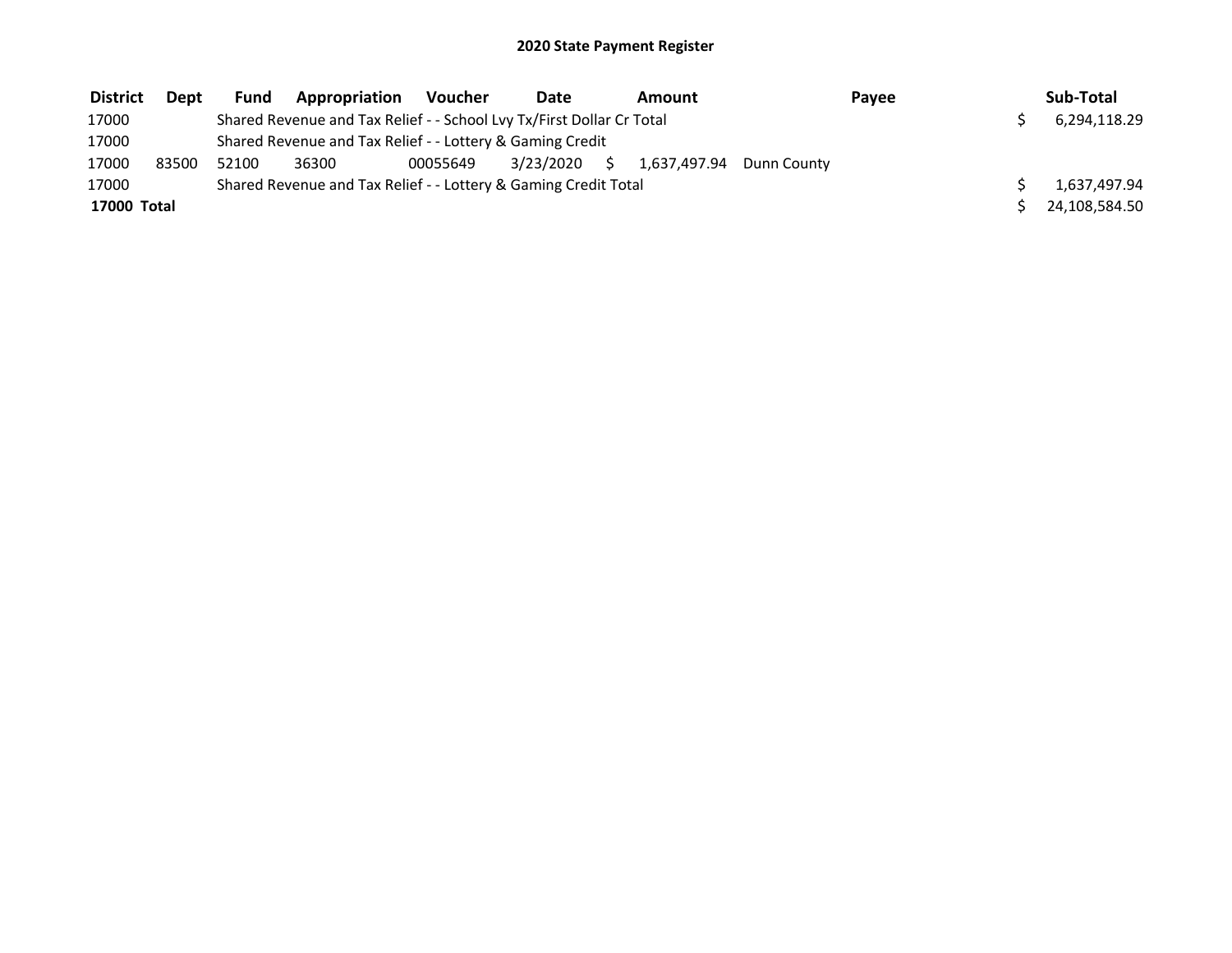| <b>District</b> | Dept  | Fund  | Appropriation                                                      | Voucher  | <b>Date</b>   |      | Amount |                          | Payee | Sub-Total |
|-----------------|-------|-------|--------------------------------------------------------------------|----------|---------------|------|--------|--------------------------|-------|-----------|
| 17002           |       |       | Dept of Safety & Prof Services - - Fire Dues Distribution          |          |               |      |        |                          |       |           |
| 17002           | 16500 | 10000 | 22500                                                              | 00036012 | 7/20/2020     | \$   |        | 3,829.09 Town Of Colfax  |       |           |
| 17002           |       |       | Dept of Safety & Prof Services - - Fire Dues Distribution Total    |          |               |      |        |                          | \$    | 3,829.09  |
| 17002           |       |       | Dept of Natural Resources - - Aids In Lieu Of Taxes - Gener        |          |               |      |        |                          |       |           |
| 17002           | 37000 | 10000 | 50300                                                              | 00405229 | 4/21/2020     | \$   | 23.90  | Town Of Colfax           |       |           |
| 17002           | 37000 | 10000 | 50300                                                              | 00405230 | 4/21/2020     | \$   | 4.80   | Town Of Colfax           |       |           |
| 17002           | 37000 | 10000 | 50300                                                              | 00405231 | 4/21/2020     | \$   |        | 68.13 Town Of Colfax     |       |           |
| 17002           |       |       | Dept of Natural Resources - - Aids In Lieu Of Taxes - Gener Total  |          |               |      |        |                          | \$    | 96.83     |
| 17002           |       |       | Dept of Natural Resources - - Resaids - Cnty Forst, Cl & Mfl       |          |               |      |        |                          |       |           |
| 17002           | 37000 | 21200 | 57100                                                              | 00417014 | 6/18/2020     | - \$ |        | 364.01 Town Of Colfax    |       |           |
| 17002           |       |       | Dept of Natural Resources - - Resaids - Cnty Forst, Cl & Mfl Total |          |               |      |        |                          | \$    | 364.01    |
| 17002           |       |       | Dept of Natural Resources - - Aids In Lieu Of Taxes - Sum S        |          |               |      |        |                          |       |           |
| 17002           | 37000 | 21200 | 57900                                                              | 00405232 | 4/21/2020     | -\$  |        | 0.48 Town Of Colfax      |       |           |
| 17002           |       |       | Dept of Natural Resources - - Aids In Lieu Of Taxes - Sum S Total  |          |               |      |        |                          | \$    | 0.48      |
| 17002           |       |       | WI Dept of Transportation - - Trns Aids To Mnc.-Sf                 |          |               |      |        |                          |       |           |
| 17002           | 39500 | 21100 | 19100                                                              | 00475952 | 1/6/2020      | \$   |        | 24,433.83 Town Of Colfax |       |           |
| 17002           | 39500 | 21100 | 19100                                                              | 00505807 | 4/6/2020      | \$   |        | 24,433.83 Town Of Colfax |       |           |
| 17002           | 39500 | 21100 | 19100                                                              | 00542799 | 7/6/2020      | \$   |        | 24,433.83 Town Of Colfax |       |           |
| 17002           | 39500 | 21100 | 19100                                                              | 00585625 | 10/5/2020     | \$   |        | 24,433.83 Town Of Colfax |       |           |
| 17002           |       |       | WI Dept of Transportation - - Trns Aids To Mnc.-Sf Total           |          |               |      |        |                          | \$    | 97,735.32 |
| 17002           |       |       | Department of Administration - - Federal Aid                       |          |               |      |        |                          |       |           |
| 17002           | 50500 | 10000 | 14200                                                              | 00129828 | 10/2/2020     | \$   |        | 2,680.78 Town Of Colfax  |       |           |
| 17002           | 50500 | 10000 | 14200                                                              | 00134406 | 12/10/2020 \$ |      |        | 18,068.67 Town Of Colfax |       |           |
| 17002           |       |       | Department of Administration - - Federal Aid Total                 |          |               |      |        |                          | \$    | 20,749.45 |
| 17002           |       |       | Elections Commission - - 2018 Hava Election Security               |          |               |      |        |                          |       |           |
| 17002           | 51000 | 22000 | 18200                                                              | 00004643 | 9/18/2020     | \$   |        | 966.70 Town Of Colfax    |       |           |
| 17002           |       |       | Elections Commission - - 2018 Hava Election Security Total         |          |               |      |        |                          | \$    | 966.70    |
| 17002           |       |       | Shared Revenue and Tax Relief - - County And Municipal Aid         |          |               |      |        |                          |       |           |
| 17002           | 83500 | 10000 | 10500                                                              | 00067909 | 7/27/2020     | \$   |        | 2,576.35 Town Of Colfax  |       |           |
| 17002           | 83500 | 10000 | 10500                                                              | 00071875 | 11/16/2020 \$ |      |        | 14,599.29 Town Of Colfax |       |           |
| 17002           |       |       | Shared Revenue and Tax Relief - - County And Municipal Aid Total   |          |               |      |        |                          | \$    | 17,175.64 |
| 17002           |       |       | Shared Revenue and Tax Relief - - Exempt Computer Aid              |          |               |      |        |                          |       |           |
| 17002           | 83500 | 10000 | 10900                                                              | 00065083 | 7/27/2020     | \$   |        | 6.24 Town Of Colfax      |       |           |
| 17002           |       |       | Shared Revenue and Tax Relief - - Exempt Computer Aid Total        |          |               |      |        |                          | \$    | 6.24      |
| 17002           |       |       | Shared Revenue and Tax Relief - - Utility Aid                      |          |               |      |        |                          |       |           |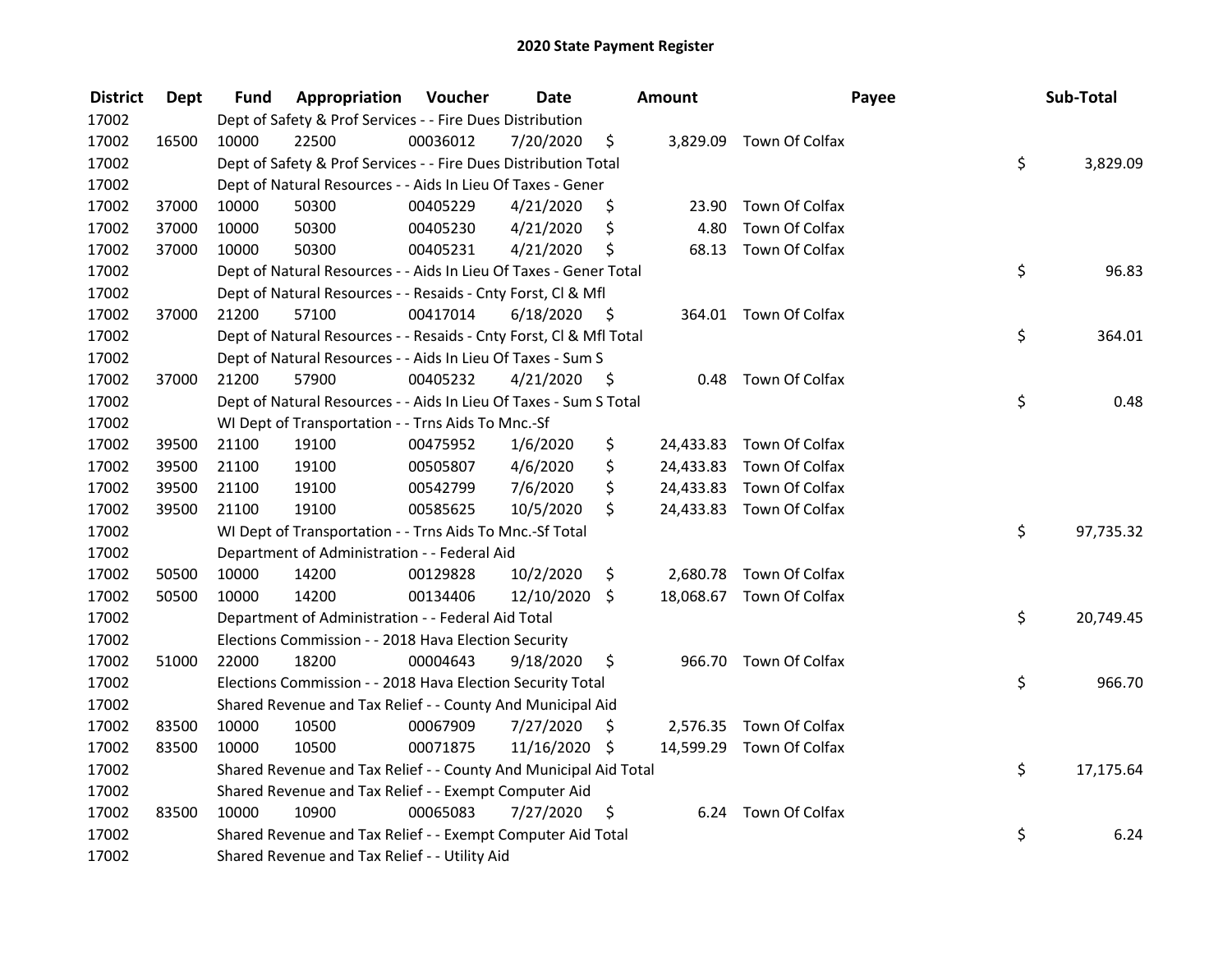| <b>District</b> | <b>Dept</b> | Fund  | Appropriation                                                 | Voucher  | Date       | Amount   |                | Pavee | Sub-Total  |
|-----------------|-------------|-------|---------------------------------------------------------------|----------|------------|----------|----------------|-------|------------|
| 17002           | 83500       | 10000 | 11000                                                         | 00067909 | 7/27/2020  | 193.68   | Town Of Colfax |       |            |
| 17002           | 83500       | 10000 | 11000                                                         | 00071875 | 11/16/2020 | 1.092.99 | Town Of Colfax |       |            |
| 17002           |             |       | Shared Revenue and Tax Relief - - Utility Aid Total           |          |            |          |                |       | 1,286.67   |
| 17002           |             |       | Shared Revenue and Tax Relief - - Personal Property Aid       |          |            |          |                |       |            |
| 17002           | 83500       | 10000 | 11100                                                         | 00060456 | 5/4/2020   | 1.181.49 | Town Of Colfax |       |            |
| 17002           |             |       | Shared Revenue and Tax Relief - - Personal Property Aid Total |          |            |          |                |       | 1,181.49   |
| 17002 Total     |             |       |                                                               |          |            |          |                |       | 143,391.92 |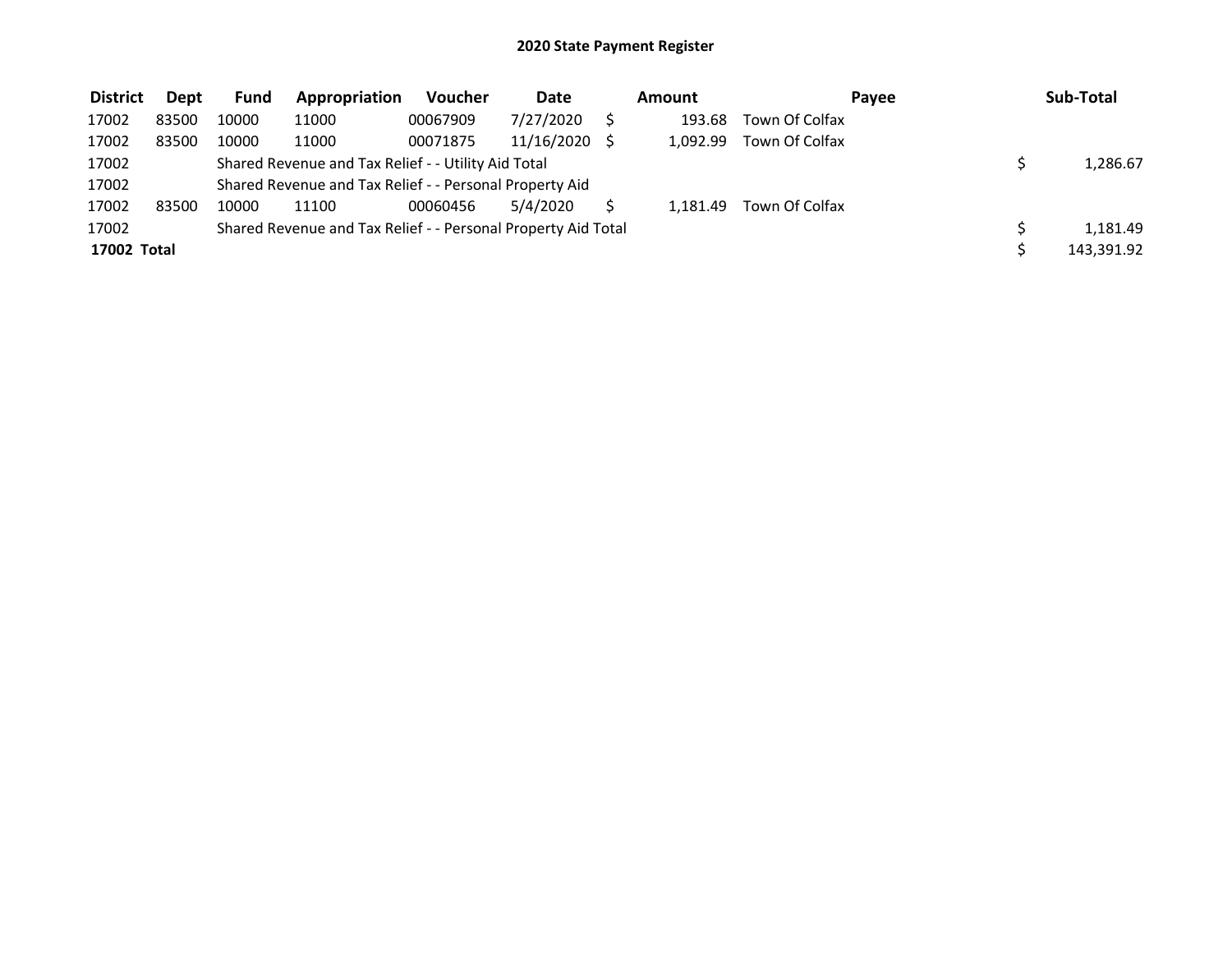| <b>District</b> | <b>Dept</b> | Fund  | Appropriation                                                      | Voucher  | <b>Date</b> |      | Amount    |                        | Payee | Sub-Total        |
|-----------------|-------------|-------|--------------------------------------------------------------------|----------|-------------|------|-----------|------------------------|-------|------------------|
| 17004           |             |       | Dept of Safety & Prof Services - - Fire Dues Distribution          |          |             |      |           |                        |       |                  |
| 17004           | 16500       | 10000 | 22500                                                              | 00036013 | 7/17/2020   | \$   |           | 4,430.24 Town Of Dunn  |       |                  |
| 17004           |             |       | Dept of Safety & Prof Services - - Fire Dues Distribution Total    |          |             |      |           |                        |       | \$<br>4,430.24   |
| 17004           |             |       | Dept of Natural Resources - - Aids In Lieu Of Taxes - Gener        |          |             |      |           |                        |       |                  |
| 17004           | 37000       | 10000 | 50300                                                              | 00385406 | 1/23/2020   | \$   |           | 12,471.87 Town Of Dunn |       |                  |
| 17004           | 37000       | 10000 | 50300                                                              | 00385407 | 1/23/2020   | \$   | 26,154.50 | Town Of Dunn           |       |                  |
| 17004           | 37000       | 10000 | 50300                                                              | 00403838 | 4/21/2020   | \$   |           | 1,856.19 Town Of Dunn  |       |                  |
| 17004           | 37000       | 10000 | 50300                                                              | 00403839 | 4/21/2020   | \$   | 306.88    | Town Of Dunn           |       |                  |
| 17004           |             |       | Dept of Natural Resources - - Aids In Lieu Of Taxes - Gener Total  |          |             |      |           |                        |       | \$<br>40,789.44  |
| 17004           |             |       | Dept of Natural Resources - - Gen Program Ops-State Funds          |          |             |      |           |                        |       |                  |
| 17004           | 37000       | 21200 | 16100                                                              | 00418434 | 6/17/2020   | \$   | 500.00    | Town Of Dunn           |       |                  |
| 17004           | 37000       | 21200 | 16100                                                              | 00419923 | 7/17/2020   | \$   |           | 1,111.55 Town Of Dunn  |       |                  |
| 17004           |             |       | Dept of Natural Resources - - Gen Program Ops-State Funds Total    |          |             |      |           |                        |       | \$<br>1,611.55   |
| 17004           |             |       | Dept of Natural Resources - - Resaids - Cnty Forst, Cl & Mfl       |          |             |      |           |                        |       |                  |
| 17004           | 37000       | 21200 | 57100                                                              | 00417015 | 6/18/2020   | - \$ | 446.03    | Town Of Dunn           |       |                  |
| 17004           |             |       | Dept of Natural Resources - - Resaids - Cnty Forst, Cl & Mfl Total |          |             |      |           |                        |       | \$<br>446.03     |
| 17004           |             |       | Dept of Natural Resources - - Aids In Lieu Of Taxes - Sum S        |          |             |      |           |                        |       |                  |
| 17004           | 37000       | 21200 | 57900                                                              | 00403840 | 4/21/2020   | - \$ | 192.44    | Town Of Dunn           |       |                  |
| 17004           |             |       | Dept of Natural Resources - - Aids In Lieu Of Taxes - Sum S Total  |          |             |      |           |                        |       | \$<br>192.44     |
| 17004           |             |       | WI Dept of Transportation - - Trns Aids To Mnc.-Sf                 |          |             |      |           |                        |       |                  |
| 17004           | 39500       | 21100 | 19100                                                              | 00475953 | 1/6/2020    | \$   |           | 40,484.34 Town Of Dunn |       |                  |
| 17004           | 39500       | 21100 | 19100                                                              | 00505808 | 4/6/2020    | \$   |           | 40,484.34 Town Of Dunn |       |                  |
| 17004           | 39500       | 21100 | 19100                                                              | 00542800 | 7/6/2020    | \$   |           | 40,484.34 Town Of Dunn |       |                  |
| 17004           | 39500       | 21100 | 19100                                                              | 00585626 | 10/5/2020   | \$.  |           | 40,484.34 Town Of Dunn |       |                  |
| 17004           |             |       | WI Dept of Transportation - - Trns Aids To Mnc.-Sf Total           |          |             |      |           |                        |       | \$<br>161,937.36 |
| 17004           |             |       | Department of Administration - - Federal Aid                       |          |             |      |           |                        |       |                  |
| 17004           | 50500       | 10000 | 14200                                                              | 00129829 | 10/1/2020   | \$   | 2,390.88  | Town Of Dunn           |       |                  |
| 17004           | 50500       | 10000 | 14200                                                              | 00132125 | 11/12/2020  | \$   |           | 3,118.35 Town Of Dunn  |       |                  |
| 17004           | 50500       | 10000 | 14200                                                              | 00134407 | 12/9/2020   | \$   |           | 18,767.22 Town Of Dunn |       |                  |
| 17004           |             |       | Department of Administration - - Federal Aid Total                 |          |             |      |           |                        |       | \$<br>24,276.45  |
| 17004           |             |       | Elections Commission - - 2018 Hava Election Security               |          |             |      |           |                        |       |                  |
| 17004           | 51000       | 22000 | 18200                                                              | 00003802 | 7/8/2020    | \$   |           | 1,140.50 Town Of Dunn  |       |                  |
| 17004           |             |       | Elections Commission - - 2018 Hava Election Security Total         |          |             |      |           |                        |       | \$<br>1,140.50   |
| 17004           |             |       | Shared Revenue and Tax Relief - - County And Municipal Aid         |          |             |      |           |                        |       |                  |
| 17004           | 83500       | 10000 | 10500                                                              | 00067910 | 7/27/2020   | \$   |           | 12,852.93 Town Of Dunn |       |                  |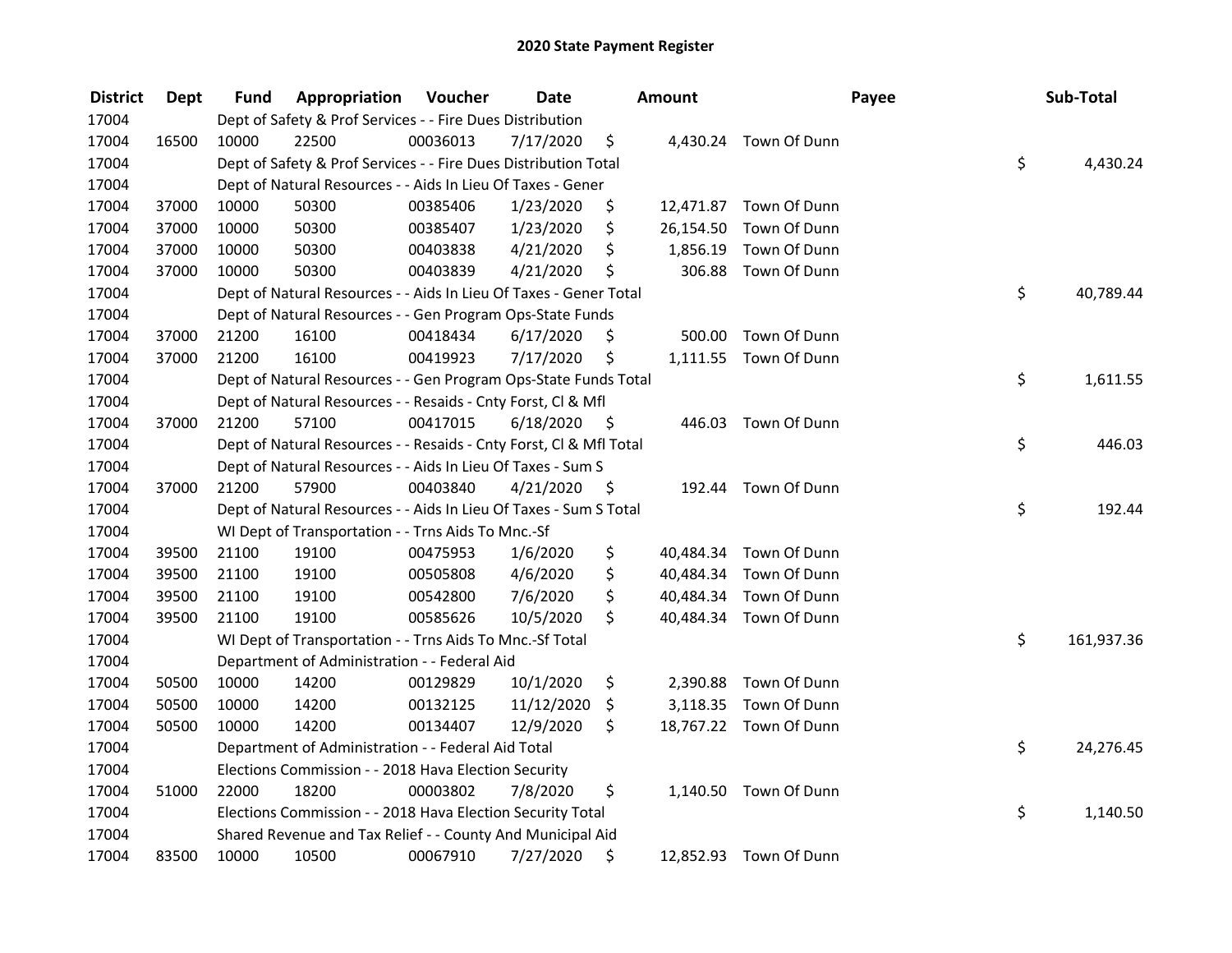| <b>District</b> | Dept  | Fund  | Appropriation                                                                 | Voucher  | Date          |      | Amount    |              | Payee | Sub-Total  |
|-----------------|-------|-------|-------------------------------------------------------------------------------|----------|---------------|------|-----------|--------------|-------|------------|
| 17004           | 83500 | 10000 | 10500                                                                         | 00071876 | 11/16/2020 \$ |      | 72,833.24 | Town Of Dunn |       |            |
| 17004           |       |       | Shared Revenue and Tax Relief - - County And Municipal Aid Total              |          |               |      |           |              | \$.   | 85,686.17  |
| 17004           |       |       | Shared Revenue and Tax Relief - - Exempt Computer Aid                         |          |               |      |           |              |       |            |
| 17004           | 83500 | 10000 | 10900                                                                         | 00065084 | 7/27/2020     | - S  | 28.06     | Town Of Dunn |       |            |
| 17004           |       |       | Shared Revenue and Tax Relief - - Exempt Computer Aid Total                   |          |               |      |           |              | \$    | 28.06      |
| 17004           |       |       | Shared Revenue and Tax Relief - - Personal Property Aid                       |          |               |      |           |              |       |            |
| 17004           | 83500 | 10000 | 11100                                                                         | 00060457 | 5/4/2020      | S.   | 144.20    | Town Of Dunn |       |            |
| 17004           |       |       | Shared Revenue and Tax Relief - - Personal Property Aid Total                 |          |               |      |           |              | \$    | 144.20     |
| 17004           |       |       | Shared Revenue and Tax Relief - - State Aid; Video Service Provider Fee       |          |               |      |           |              |       |            |
| 17004           | 83500 | 10000 | 11200                                                                         | 00064175 | 7/27/2020     | - \$ | 1,514.20  | Town Of Dunn |       |            |
| 17004           |       |       | Shared Revenue and Tax Relief - - State Aid; Video Service Provider Fee Total |          |               |      |           |              | \$    | 1,514.20   |
| 17004           |       |       | Shared Revenue and Tax Relief - - Lottery & Gaming Credit                     |          |               |      |           |              |       |            |
| 17004           | 83500 | 52100 | 36300                                                                         | 00055262 | 3/23/2020     | S.   | 2,050.66  | Town Of Dunn |       |            |
| 17004           |       |       | Shared Revenue and Tax Relief - - Lottery & Gaming Credit Total               |          |               |      |           |              |       | 2,050.66   |
| 17004 Total     |       |       |                                                                               |          |               |      |           |              | Ś.    | 324,247.30 |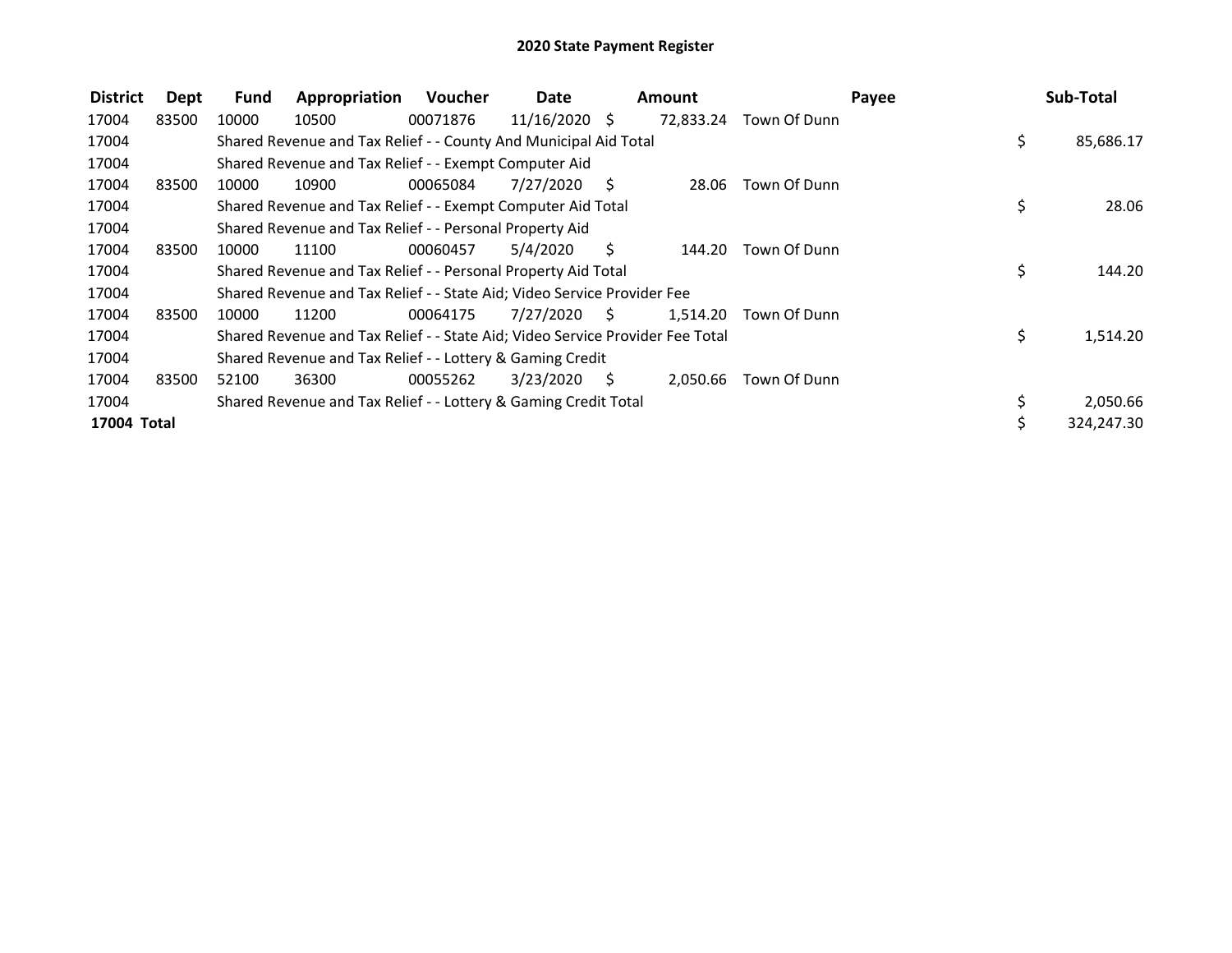| <b>District</b> | Dept  | <b>Fund</b> | Appropriation                                                      | Voucher  | Date       |      | <b>Amount</b> | Payee                       | Sub-Total        |
|-----------------|-------|-------------|--------------------------------------------------------------------|----------|------------|------|---------------|-----------------------------|------------------|
| 17006           |       |             | Dept of Safety & Prof Services - - Fire Dues Distribution          |          |            |      |               |                             |                  |
| 17006           | 16500 | 10000       | 22500                                                              | 00036014 | 7/20/2020  | \$   |               | 3,303.72 Town Of Eau Galle  |                  |
| 17006           |       |             | Dept of Safety & Prof Services - - Fire Dues Distribution Total    |          |            |      |               |                             | \$<br>3,303.72   |
| 17006           |       |             | Dept of Natural Resources - - Aids In Lieu Of Taxes - Gener        |          |            |      |               |                             |                  |
| 17006           | 37000 | 10000       | 50300                                                              | 00385447 | 1/24/2020  | \$   | 32.09         | Town Of Eau Galle           |                  |
| 17006           | 37000 | 10000       | 50300                                                              | 00404740 | 4/21/2020  | \$   | 83.20         | Town Of Eau Galle           |                  |
| 17006           |       |             | Dept of Natural Resources - - Aids In Lieu Of Taxes - Gener Total  |          |            |      |               |                             | \$<br>115.29     |
| 17006           |       |             | Dept of Natural Resources - - Resaids - Cnty Forst, CI & Mfl       |          |            |      |               |                             |                  |
| 17006           | 37000 | 21200       | 57100                                                              | 00417016 | 6/19/2020  | - \$ |               | 544.01 Town Of Eau Galle    |                  |
| 17006           |       |             | Dept of Natural Resources - - Resaids - Cnty Forst, Cl & Mfl Total |          |            |      |               |                             | \$<br>544.01     |
| 17006           |       |             | Dept of Natural Resources - - Aids In Lieu Of Taxes - Sum S        |          |            |      |               |                             |                  |
| 17006           | 37000 | 21200       | 57900                                                              | 00404739 | 4/21/2020  | - \$ |               | 109.06 Town Of Eau Galle    |                  |
| 17006           |       |             | Dept of Natural Resources - - Aids In Lieu Of Taxes - Sum S Total  |          |            |      |               |                             | \$<br>109.06     |
| 17006           |       |             | WI Dept of Transportation - - Trns Aids To Mnc.-Sf                 |          |            |      |               |                             |                  |
| 17006           | 39500 | 21100       | 19100                                                              | 00475954 | 1/6/2020   | \$   | 29,610.99     | Town Of Eau Galle           |                  |
| 17006           | 39500 | 21100       | 19100                                                              | 00505809 | 4/6/2020   | \$   | 29,610.99     | Town Of Eau Galle           |                  |
| 17006           | 39500 | 21100       | 19100                                                              | 00542801 | 7/6/2020   | \$   | 29,610.99     | Town Of Eau Galle           |                  |
| 17006           | 39500 | 21100       | 19100                                                              | 00585627 | 10/5/2020  | \$   |               | 29,610.99 Town Of Eau Galle |                  |
| 17006           |       |             | WI Dept of Transportation - - Trns Aids To Mnc.-Sf Total           |          |            |      |               |                             | \$<br>118,443.96 |
| 17006           |       |             | Elections Commission - - 2018 Hava Election Security               |          |            |      |               |                             |                  |
| 17006           | 51000 | 22000       | 18200                                                              | 00004707 | 9/23/2020  | \$   |               | 710.40 Town Of Eau Galle    |                  |
| 17006           |       |             | Elections Commission - - 2018 Hava Election Security Total         |          |            |      |               |                             | \$<br>710.40     |
| 17006           |       |             | Shared Revenue and Tax Relief - - Exempt Computer Aid              |          |            |      |               |                             |                  |
| 17006           | 83500 | 10000       | 10900                                                              | 00065085 | 7/27/2020  | \$   |               | 16.63 Town Of Eau Galle     |                  |
| 17006           |       |             | Shared Revenue and Tax Relief - - Exempt Computer Aid Total        |          |            |      |               |                             | \$<br>16.63      |
| 17006           |       |             | Shared Revenue and Tax Relief - - Utility Aid                      |          |            |      |               |                             |                  |
| 17006           | 83500 | 10000       | 11000                                                              | 00067911 | 7/27/2020  | \$   | 180.19        | Town Of Eau Galle           |                  |
| 17006           | 83500 | 10000       | 11000                                                              | 00071877 | 11/16/2020 | \$   |               | 1,341.58 Town Of Eau Galle  |                  |
| 17006           |       |             | Shared Revenue and Tax Relief - - Utility Aid Total                |          |            |      |               |                             | \$<br>1,521.77   |
| 17006           |       |             | Shared Revenue and Tax Relief - - Personal Property Aid            |          |            |      |               |                             |                  |
| 17006           | 83500 | 10000       | 11100                                                              | 00060458 | 5/4/2020   | \$   |               | 1,155.56 Town Of Eau Galle  |                  |
| 17006           |       |             | Shared Revenue and Tax Relief - - Personal Property Aid Total      |          |            |      |               |                             | \$<br>1,155.56   |
| 17006 Total     |       |             |                                                                    |          |            |      |               |                             | \$<br>125,920.40 |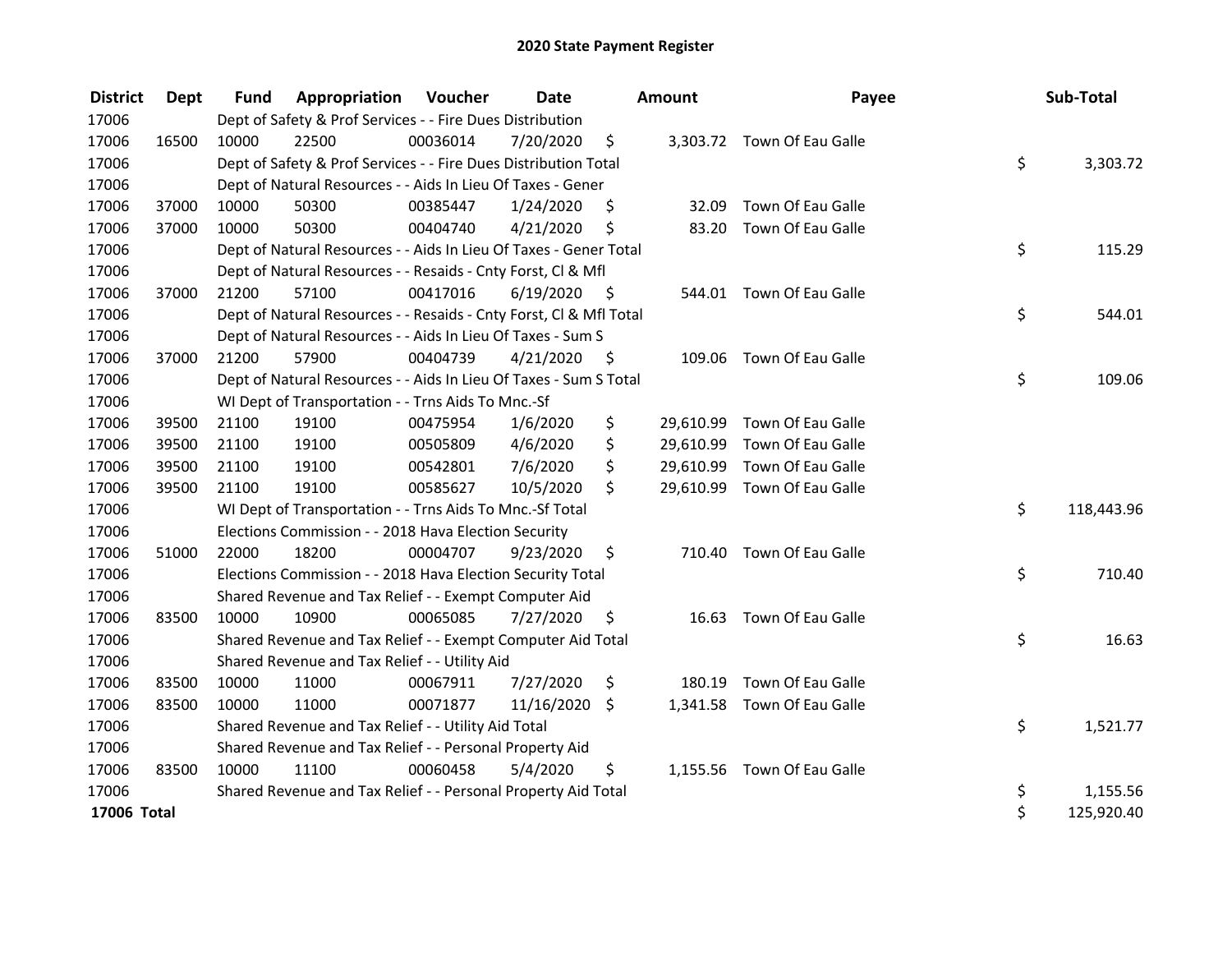| <b>District</b> | Dept  | Fund  | Appropriation                                                      | Voucher  | <b>Date</b> |      | Amount    | Payee                        | Sub-Total        |
|-----------------|-------|-------|--------------------------------------------------------------------|----------|-------------|------|-----------|------------------------------|------------------|
| 17008           |       |       | Dept of Safety & Prof Services - - Fire Dues Distribution          |          |             |      |           |                              |                  |
| 17008           | 16500 | 10000 | 22500                                                              | 00036015 | 7/20/2020   | \$   |           | 5,997.32 Elk Mound, Town of  |                  |
| 17008           |       |       | Dept of Safety & Prof Services - - Fire Dues Distribution Total    |          |             |      |           |                              | \$<br>5,997.32   |
| 17008           |       |       | Dept of Natural Resources - - Aids In Lieu Of Taxes - Gener        |          |             |      |           |                              |                  |
| 17008           | 37000 | 10000 | 50300                                                              | 00385438 | 1/24/2020   | \$   | 258.63    | Elk Mound, Town of           |                  |
| 17008           | 37000 | 10000 | 50300                                                              | 00385439 | 1/24/2020   | \$   | 5,693.10  | Elk Mound, Town of           |                  |
| 17008           | 37000 | 10000 | 50300                                                              | 00404518 | 4/21/2020   | \$   | 35.87     | Elk Mound, Town of           |                  |
| 17008           | 37000 | 10000 | 50300                                                              | 00404520 | 4/21/2020   | \$   | 1,403.38  | Elk Mound, Town of           |                  |
| 17008           | 37000 | 10000 | 50300                                                              | 00404521 | 4/21/2020   | \$   | 4.09      | Elk Mound, Town of           |                  |
| 17008           |       |       | Dept of Natural Resources - - Aids In Lieu Of Taxes - Gener Total  |          |             |      |           |                              | \$<br>7,395.07   |
| 17008           |       |       | Dept of Natural Resources - - Resaids - Cnty Forst, Cl & Mfl       |          |             |      |           |                              |                  |
| 17008           | 37000 | 21200 | 57100                                                              | 00417017 | 6/18/2020   | - \$ | 337.09    | Elk Mound, Town of           |                  |
| 17008           |       |       | Dept of Natural Resources - - Resaids - Cnty Forst, Cl & Mfl Total |          |             |      |           |                              | \$<br>337.09     |
| 17008           |       |       | Dept of Natural Resources - - Aids In Lieu Of Taxes - Sum S        |          |             |      |           |                              |                  |
| 17008           | 37000 | 21200 | 57900                                                              | 00404519 | 4/21/2020   | \$   | 379.60    | Elk Mound, Town of           |                  |
| 17008           |       |       | Dept of Natural Resources - - Aids In Lieu Of Taxes - Sum S Total  |          |             |      |           |                              | \$<br>379.60     |
| 17008           |       |       | WI Dept of Transportation - - Trns Aids To Mnc.-Sf                 |          |             |      |           |                              |                  |
| 17008           | 39500 | 21100 | 19100                                                              | 00475955 | 1/6/2020    | \$   | 26,726.76 | Elk Mound, Town of           |                  |
| 17008           | 39500 | 21100 | 19100                                                              | 00505810 | 4/6/2020    | \$   | 26,726.76 | Elk Mound, Town of           |                  |
| 17008           | 39500 | 21100 | 19100                                                              | 00542802 | 7/6/2020    | \$   | 26,726.76 | Elk Mound, Town of           |                  |
| 17008           | 39500 | 21100 | 19100                                                              | 00585628 | 10/5/2020   | \$   | 26,726.76 | Elk Mound, Town of           |                  |
| 17008           |       |       | WI Dept of Transportation - - Trns Aids To Mnc.-Sf Total           |          |             |      |           |                              | \$<br>106,907.04 |
| 17008           |       |       | WI Dept of Transportation - - Loc Rd Imp Prg St Fd                 |          |             |      |           |                              |                  |
| 17008           | 39500 | 21100 | 27800                                                              | 00633787 | 12/28/2020  | \$   | 14,239.35 | Elk Mound, Town of           |                  |
| 17008           |       |       | WI Dept of Transportation - - Loc Rd Imp Prg St Fd Total           |          |             |      |           |                              | \$<br>14,239.35  |
| 17008           |       |       | Department of Administration - - Federal Aid                       |          |             |      |           |                              |                  |
| 17008           | 50500 | 10000 | 14200                                                              | 00129830 | 10/2/2020   | \$   | 3,506.35  | Elk Mound, Town of           |                  |
| 17008           | 50500 | 10000 | 14200                                                              | 00134408 | 12/10/2020  | \$   | 4,804.53  | Elk Mound, Town of           |                  |
| 17008           |       |       | Department of Administration - - Federal Aid Total                 |          |             |      |           |                              | \$<br>8,310.88   |
| 17008           |       |       | Shared Revenue and Tax Relief - - County And Municipal Aid         |          |             |      |           |                              |                  |
| 17008           | 83500 | 10000 | 10500                                                              | 00067912 | 7/27/2020   | \$   | 3,796.31  | Elk Mound, Town of           |                  |
| 17008           | 83500 | 10000 | 10500                                                              | 00071878 | 11/16/2020  | \$   |           | 21,512.42 Elk Mound, Town of |                  |
| 17008           |       |       | Shared Revenue and Tax Relief - - County And Municipal Aid Total   |          |             |      |           |                              | \$<br>25,308.73  |
| 17008           |       |       | Shared Revenue and Tax Relief - - Exempt Computer Aid              |          |             |      |           |                              |                  |
| 17008           | 83500 | 10000 | 10900                                                              | 00065086 | 7/27/2020   | \$   | 298.27    | Elk Mound, Town of           |                  |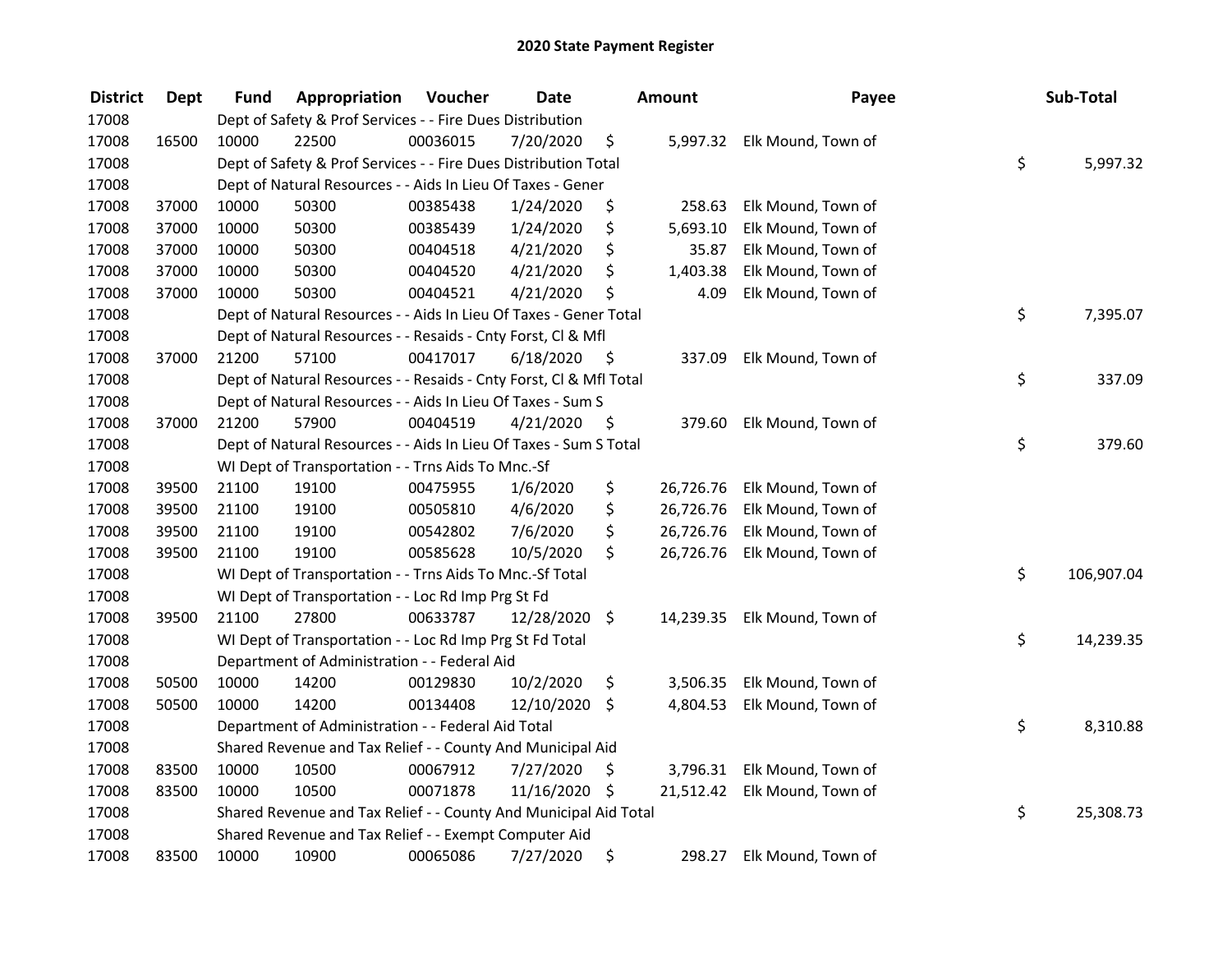| <b>District</b>    | Dept  | Fund  | Appropriation                                                   | <b>Voucher</b> | <b>Date</b>     |    | Amount   | Payee              | Sub-Total      |
|--------------------|-------|-------|-----------------------------------------------------------------|----------------|-----------------|----|----------|--------------------|----------------|
| 17008              |       |       | Shared Revenue and Tax Relief - - Exempt Computer Aid Total     |                |                 |    |          |                    | \$<br>298.27   |
| 17008              |       |       | Shared Revenue and Tax Relief - - Utility Aid                   |                |                 |    |          |                    |                |
| 17008              | 83500 | 10000 | 11000                                                           | 00067912       | 7/27/2020       | -S | 283.46   | Elk Mound, Town of |                |
| 17008              | 83500 | 10000 | 11000                                                           | 00071878       | $11/16/2020$ \$ |    | 1,647.76 | Elk Mound, Town of |                |
| 17008              |       |       | Shared Revenue and Tax Relief - - Utility Aid Total             |                |                 |    |          |                    | \$<br>1,931.22 |
| 17008              |       |       | Shared Revenue and Tax Relief - - Personal Property Aid         |                |                 |    |          |                    |                |
| 17008              | 83500 | 10000 | 11100                                                           | 00060459       | 5/4/2020        | S  | 7.637.02 | Elk Mound, Town of |                |
| 17008              |       |       | Shared Revenue and Tax Relief - - Personal Property Aid Total   |                |                 |    |          |                    | \$<br>7,637.02 |
| 17008              |       |       | Shared Revenue and Tax Relief - - Lottery & Gaming Credit       |                |                 |    |          |                    |                |
| 17008              | 83500 | 52100 | 36300                                                           | 00055263       | 3/23/2020       | S  | 2.309.26 | Elk Mound, Town of |                |
| 17008              |       |       | Shared Revenue and Tax Relief - - Lottery & Gaming Credit Total |                |                 |    |          |                    | 2,309.26       |
| <b>17008 Total</b> |       |       |                                                                 |                |                 |    |          |                    | 181,050.85     |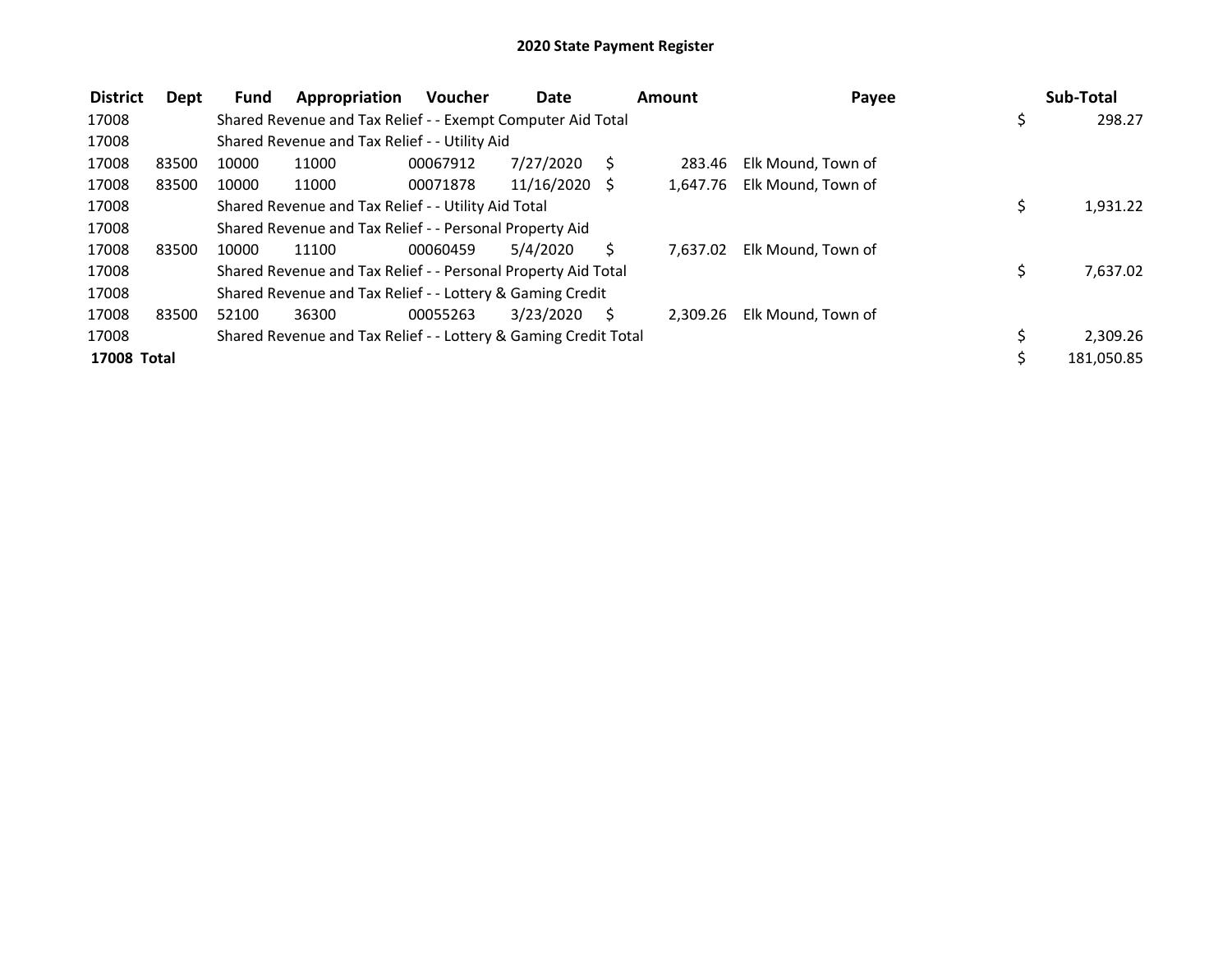| <b>District</b> | <b>Dept</b> | Fund  | Appropriation                                                      | Voucher  | <b>Date</b>   |      | Amount   |                         | Payee | Sub-Total  |
|-----------------|-------------|-------|--------------------------------------------------------------------|----------|---------------|------|----------|-------------------------|-------|------------|
| 17010           |             |       | Dept of Safety & Prof Services - - Fire Dues Distribution          |          |               |      |          |                         |       |            |
| 17010           | 16500       | 10000 | 22500                                                              | 00036016 | 7/20/2020     | \$   |          | 1,506.53 Town Of Grant  |       |            |
| 17010           |             |       | Dept of Safety & Prof Services - - Fire Dues Distribution Total    |          |               |      |          |                         | \$    | 1,506.53   |
| 17010           |             |       | Dept of Natural Resources - - Resaids - Cnty Forst, Cl & Mfl       |          |               |      |          |                         |       |            |
| 17010           | 37000       | 21200 | 57100                                                              | 00417018 | 6/18/2020     | - \$ |          | 404.09 Town Of Grant    |       |            |
| 17010           |             |       | Dept of Natural Resources - - Resaids - Cnty Forst, Cl & Mfl Total |          |               |      |          |                         | \$    | 404.09     |
| 17010           |             |       | WI Dept of Transportation - - Trns Aids To Mnc.-Sf                 |          |               |      |          |                         |       |            |
| 17010           | 39500       | 21100 | 19100                                                              | 00475956 | 1/6/2020      | \$   |          | 25,327.35 Town Of Grant |       |            |
| 17010           | 39500       | 21100 | 19100                                                              | 00505811 | 4/6/2020      | \$   |          | 25,327.35 Town Of Grant |       |            |
| 17010           | 39500       | 21100 | 19100                                                              | 00542803 | 7/6/2020      | \$   |          | 25,327.35 Town Of Grant |       |            |
| 17010           | 39500       | 21100 | 19100                                                              | 00585629 | 10/5/2020     | \$   |          | 25,327.35 Town Of Grant |       |            |
| 17010           |             |       | WI Dept of Transportation - - Trns Aids To Mnc.-Sf Total           |          |               |      |          |                         | \$    | 101,309.40 |
| 17010           |             |       | Department of Administration - - Federal Aid                       |          |               |      |          |                         |       |            |
| 17010           | 50500       | 10000 | 14200                                                              | 00129831 | 10/2/2020     | \$   | 2,303.24 | Town Of Grant           |       |            |
| 17010           | 50500       | 10000 | 14200                                                              | 00134409 | 12/10/2020    | \$   | 4,118.76 | Town Of Grant           |       |            |
| 17010           | 50500       | 10000 | 14200                                                              | 00136219 | 12/17/2020    | Ŝ.   | 2.80     | Town Of Grant           |       |            |
| 17010           |             |       | Department of Administration - - Federal Aid Total                 |          |               |      |          |                         | \$    | 6,424.80   |
| 17010           |             |       | Elections Commission - - 2018 Hava Election Security               |          |               |      |          |                         |       |            |
| 17010           | 51000       | 22000 | 18200                                                              | 00004266 | 8/19/2020     | \$   | 501.40   | Town Of Grant           |       |            |
| 17010           |             |       | Elections Commission - - 2018 Hava Election Security Total         |          |               |      |          |                         | \$    | 501.40     |
| 17010           |             |       | Shared Revenue and Tax Relief - - County And Municipal Aid         |          |               |      |          |                         |       |            |
| 17010           | 83500       | 10000 | 10500                                                              | 00067913 | 7/27/2020     | \$   | 3,695.49 | Town Of Grant           |       |            |
| 17010           | 83500       | 10000 | 10500                                                              | 00071879 | 11/16/2020 \$ |      |          | 20,941.10 Town Of Grant |       |            |
| 17010           |             |       | Shared Revenue and Tax Relief - - County And Municipal Aid Total   |          |               |      |          |                         | \$    | 24,636.59  |
| 17010           |             |       | Shared Revenue and Tax Relief - - Exempt Computer Aid              |          |               |      |          |                         |       |            |
| 17010           | 83500       | 10000 | 10900                                                              | 00065087 | 7/27/2020     | \$   | 2.08     | Town Of Grant           |       |            |
| 17010           |             |       | Shared Revenue and Tax Relief - - Exempt Computer Aid Total        |          |               |      |          |                         | \$    | 2.08       |
| 17010           |             |       | Shared Revenue and Tax Relief - - Utility Aid                      |          |               |      |          |                         |       |            |
| 17010           | 83500       | 10000 | 11000                                                              | 00067913 | 7/27/2020     | \$   | 69.69    | Town Of Grant           |       |            |
| 17010           | 83500       | 10000 | 11000                                                              | 00071879 | 11/16/2020    | \$   | 405.09   | Town Of Grant           |       |            |
| 17010           |             |       | Shared Revenue and Tax Relief - - Utility Aid Total                |          |               |      |          |                         | \$    | 474.78     |
| 17010           |             |       | Shared Revenue and Tax Relief - - Personal Property Aid            |          |               |      |          |                         |       |            |
| 17010           | 83500       | 10000 | 11100                                                              | 00060460 | 5/4/2020      | \$   |          | 137.84 Town Of Grant    |       |            |
| 17010           |             |       | Shared Revenue and Tax Relief - - Personal Property Aid Total      |          |               |      |          |                         | \$    | 137.84     |
| 17010 Total     |             |       |                                                                    |          |               |      |          |                         | \$    | 135,397.51 |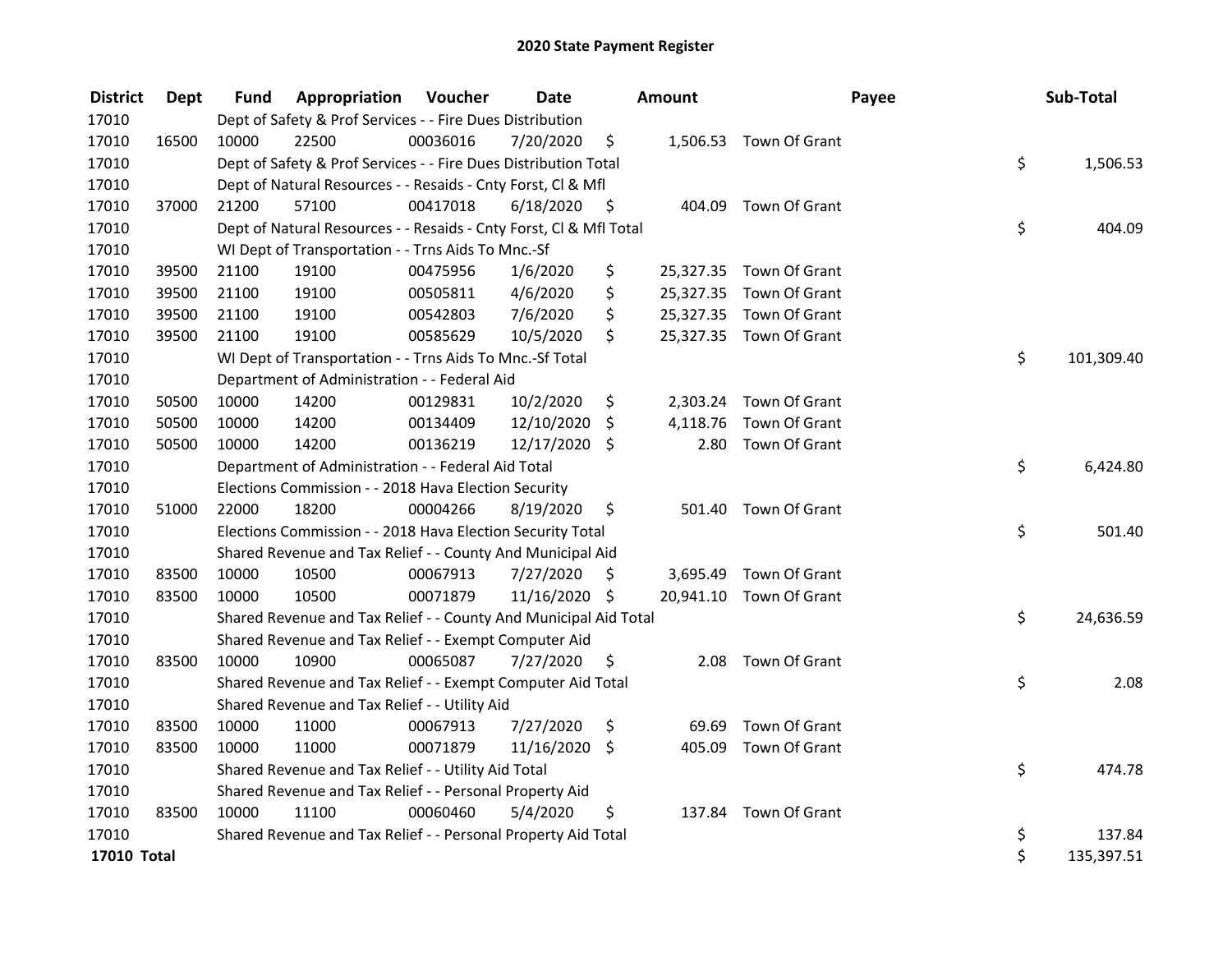| <b>District</b> | <b>Dept</b> | Fund  | Appropriation                                                      | Voucher  | <b>Date</b>   |      | <b>Amount</b> | Payee                       | Sub-Total        |
|-----------------|-------------|-------|--------------------------------------------------------------------|----------|---------------|------|---------------|-----------------------------|------------------|
| 17012           |             |       | Dept of Safety & Prof Services - - Fire Dues Distribution          |          |               |      |               |                             |                  |
| 17012           | 16500       | 10000 | 22500                                                              | 00036017 | 7/20/2020     | \$   |               | 2,297.23 Town Of Hay River  |                  |
| 17012           |             |       | Dept of Safety & Prof Services - - Fire Dues Distribution Total    |          |               |      |               |                             | \$<br>2,297.23   |
| 17012           |             |       | Dept of Natural Resources - - Aids In Lieu Of Taxes - Gener        |          |               |      |               |                             |                  |
| 17012           | 37000       | 10000 | 50300                                                              | 00405167 | 4/21/2020     | - \$ |               | 160.00 Town Of Hay River    |                  |
| 17012           |             |       | Dept of Natural Resources - - Aids In Lieu Of Taxes - Gener Total  |          |               |      |               |                             | \$<br>160.00     |
| 17012           |             |       | Dept of Natural Resources - - Resaids - Cnty Forst, CI & Mfl       |          |               |      |               |                             |                  |
| 17012           | 37000       | 21200 | 57100                                                              | 00417019 | 6/18/2020     | - \$ |               | 555.79 Town Of Hay River    |                  |
| 17012           |             |       | Dept of Natural Resources - - Resaids - Cnty Forst, Cl & Mfl Total |          |               |      |               |                             | \$<br>555.79     |
| 17012           |             |       | Dept of Natural Resources - - Aids In Lieu Of Taxes - Sum S        |          |               |      |               |                             |                  |
| 17012           | 37000       | 21200 | 57900                                                              | 00405166 | 4/21/2020     | - S  |               | 221.10 Town Of Hay River    |                  |
| 17012           |             |       | Dept of Natural Resources - - Aids In Lieu Of Taxes - Sum S Total  |          |               |      |               |                             | \$<br>221.10     |
| 17012           |             |       | Dept of Natural Resources - - Fin Asst For Responsible Units       |          |               |      |               |                             |                  |
| 17012           | 37000       | 27400 | 67000                                                              | 00412868 | 5/29/2020     | \$   |               | 1,316.76 Town Of Hay River  |                  |
| 17012           |             |       | Dept of Natural Resources - - Fin Asst For Responsible Units Total |          |               |      |               |                             | \$<br>1,316.76   |
| 17012           |             |       | WI Dept of Transportation - - Trns Aids To Mnc.-Sf                 |          |               |      |               |                             |                  |
| 17012           | 39500       | 21100 | 19100                                                              | 00475957 | 1/6/2020      | \$   |               | 28,165.59 Town Of Hay River |                  |
| 17012           | 39500       | 21100 | 19100                                                              | 00505812 | 4/6/2020      | \$   |               | 28,165.59 Town Of Hay River |                  |
| 17012           | 39500       | 21100 | 19100                                                              | 00542804 | 7/6/2020      | \$   |               | 28,165.59 Town Of Hay River |                  |
| 17012           | 39500       | 21100 | 19100                                                              | 00585630 | 10/5/2020     | \$   |               | 28,165.59 Town Of Hay River |                  |
| 17012           |             |       | WI Dept of Transportation - - Trns Aids To Mnc.-Sf Total           |          |               |      |               |                             | \$<br>112,662.36 |
| 17012           |             |       | Department of Administration - - Federal Aid                       |          |               |      |               |                             |                  |
| 17012           | 50500       | 10000 | 14200                                                              | 00134410 | 12/10/2020 \$ |      |               | 568.99 Town Of Hay River    |                  |
| 17012           |             |       | Department of Administration - - Federal Aid Total                 |          |               |      |               |                             | \$<br>568.99     |
| 17012           |             |       | Shared Revenue and Tax Relief - - County And Municipal Aid         |          |               |      |               |                             |                  |
| 17012           | 83500       | 10000 | 10500                                                              | 00067914 | 7/27/2020     | S    |               | 4,242.71 Town Of Hay River  |                  |
| 17012           | 83500       | 10000 | 10500                                                              | 00071880 | 11/16/2020 \$ |      |               | 24,041.99 Town Of Hay River |                  |
| 17012           |             |       | Shared Revenue and Tax Relief - - County And Municipal Aid Total   |          |               |      |               |                             | \$<br>28,284.70  |
| 17012           |             |       | Shared Revenue and Tax Relief - - Exempt Computer Aid              |          |               |      |               |                             |                  |
| 17012           | 83500       | 10000 | 10900                                                              | 00065088 | 7/27/2020     | \$   |               | 29.10 Town Of Hay River     |                  |
| 17012           |             |       | Shared Revenue and Tax Relief - - Exempt Computer Aid Total        |          |               |      |               |                             | \$<br>29.10      |
| 17012           |             |       | Shared Revenue and Tax Relief - - Utility Aid                      |          |               |      |               |                             |                  |
| 17012           | 83500       | 10000 | 11000                                                              | 00067914 | 7/27/2020     | \$   |               | 635.39 Town Of Hay River    |                  |
| 17012           | 83500       | 10000 | 11000                                                              | 00071880 | 11/16/2020    | \$   | 3,718.36      | Town Of Hay River           |                  |
| 17012           |             |       | Shared Revenue and Tax Relief - - Utility Aid Total                |          |               |      |               |                             | \$<br>4,353.75   |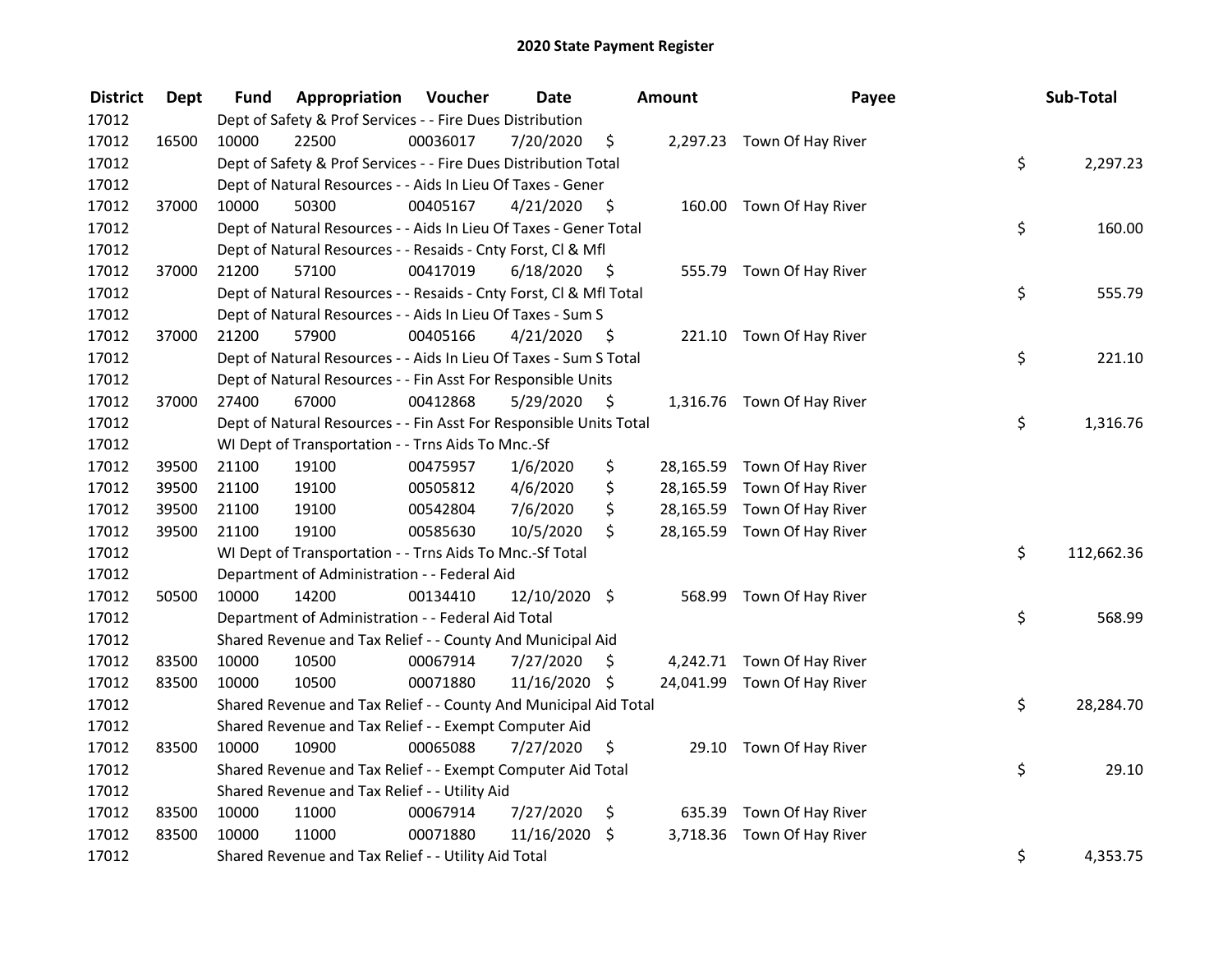| <b>District</b> | Dept  | Fund  | <b>Appropriation</b>                                          | <b>Voucher</b> | Date     | Amount | Payee             | Sub-Total  |
|-----------------|-------|-------|---------------------------------------------------------------|----------------|----------|--------|-------------------|------------|
| 17012           |       |       | Shared Revenue and Tax Relief - - Personal Property Aid       |                |          |        |                   |            |
| 17012           | 83500 | 10000 | 11100                                                         | 00060461       | 5/4/2020 | 114.97 | Town Of Hay River |            |
| 17012           |       |       | Shared Revenue and Tax Relief - - Personal Property Aid Total |                |          |        |                   | 114.97     |
| 17012 Total     |       |       |                                                               |                |          |        |                   | 150,564.75 |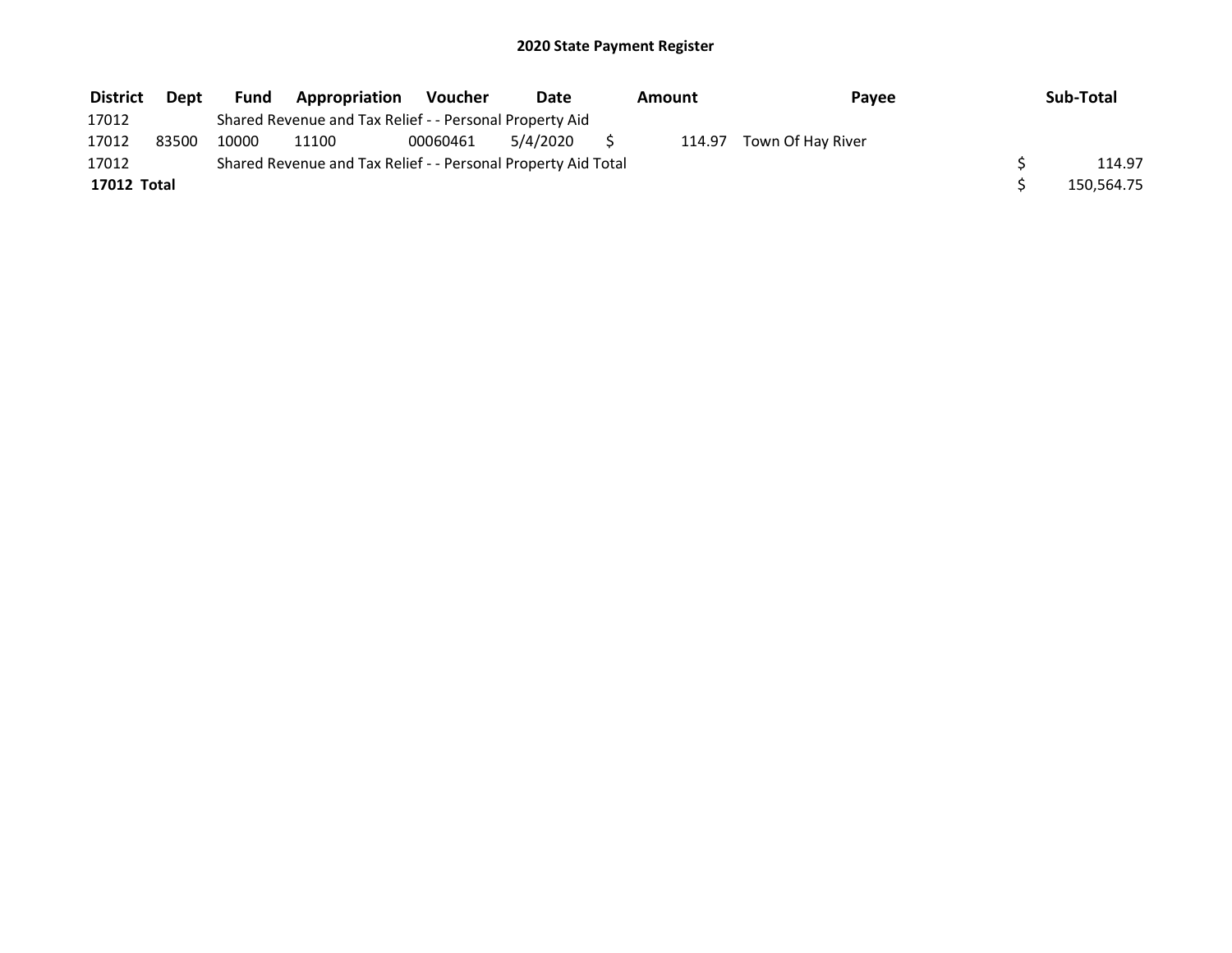| <b>District</b> | <b>Dept</b> | Fund  | Appropriation                                                      | Voucher  | <b>Date</b>   |      | Amount    |                         | Payee | Sub-Total  |
|-----------------|-------------|-------|--------------------------------------------------------------------|----------|---------------|------|-----------|-------------------------|-------|------------|
| 17014           |             |       | Dept of Safety & Prof Services - - Fire Dues Distribution          |          |               |      |           |                         |       |            |
| 17014           | 16500       | 10000 | 22500                                                              | 00036018 | 7/20/2020     | \$   |           | 2,391.01 Town Of Lucas  |       |            |
| 17014           |             |       | Dept of Safety & Prof Services - - Fire Dues Distribution Total    |          |               |      |           |                         | \$    | 2,391.01   |
| 17014           |             |       | Dept of Natural Resources - - Aids In Lieu Of Taxes - Gener        |          |               |      |           |                         |       |            |
| 17014           | 37000       | 10000 | 50300                                                              | 00385454 | 1/24/2020     | \$   |           | 2,783.03 Town Of Lucas  |       |            |
| 17014           | 37000       | 10000 | 50300                                                              | 00404846 | 4/21/2020     | \$   | 3.14      | Town Of Lucas           |       |            |
| 17014           | 37000       | 10000 | 50300                                                              | 00404849 | 4/21/2020     | \$   |           | 60.04 Town Of Lucas     |       |            |
| 17014           |             |       | Dept of Natural Resources - - Aids In Lieu Of Taxes - Gener Total  |          |               |      |           |                         | \$    | 2,846.21   |
| 17014           |             |       | Dept of Natural Resources - - Resaids - Cnty Forst, Cl & Mfl       |          |               |      |           |                         |       |            |
| 17014           | 37000       | 21200 | 57100                                                              | 00417020 | 6/18/2020     | - \$ |           | 542.91 Town Of Lucas    |       |            |
| 17014           |             |       | Dept of Natural Resources - - Resaids - Cnty Forst, Cl & Mfl Total |          |               |      |           |                         | \$    | 542.91     |
| 17014           |             |       | Dept of Natural Resources - - Aids In Lieu Of Taxes - Sum S        |          |               |      |           |                         |       |            |
| 17014           | 37000       | 21200 | 57900                                                              | 00404847 | 4/21/2020     | \$   | 33.84     | Town Of Lucas           |       |            |
| 17014           | 37000       | 21200 | 57900                                                              | 00404848 | 4/21/2020     | \$   | 3.85      | Town Of Lucas           |       |            |
| 17014           |             |       | Dept of Natural Resources - - Aids In Lieu Of Taxes - Sum S Total  |          |               |      |           |                         | \$    | 37.69      |
| 17014           |             |       | WI Dept of Transportation - - Trns Aids To Mnc.-Sf                 |          |               |      |           |                         |       |            |
| 17014           | 39500       | 21100 | 19100                                                              | 00475958 | 1/6/2020      | \$   | 28,145.88 | Town Of Lucas           |       |            |
| 17014           | 39500       | 21100 | 19100                                                              | 00505813 | 4/6/2020      | \$   |           | 28,145.88 Town Of Lucas |       |            |
| 17014           | 39500       | 21100 | 19100                                                              | 00542805 | 7/6/2020      | \$   |           | 28,145.88 Town Of Lucas |       |            |
| 17014           | 39500       | 21100 | 19100                                                              | 00585631 | 10/5/2020     | Ś.   |           | 28,145.88 Town Of Lucas |       |            |
| 17014           |             |       | WI Dept of Transportation - - Trns Aids To Mnc.-Sf Total           |          |               |      |           |                         | \$    | 112,583.52 |
| 17014           |             |       | Department of Administration - - Federal Aid                       |          |               |      |           |                         |       |            |
| 17014           | 50500       | 10000 | 14200                                                              | 00129832 | 10/2/2020     | \$   | 349.99    | Town Of Lucas           |       |            |
| 17014           | 50500       | 10000 | 14200                                                              | 00134411 | 12/10/2020 \$ |      |           | 189.67 Town Of Lucas    |       |            |
| 17014           |             |       | Department of Administration - - Federal Aid Total                 |          |               |      |           |                         | \$    | 539.66     |
| 17014           |             |       | Elections Commission - - 2018 Hava Election Security               |          |               |      |           |                         |       |            |
| 17014           | 51000       | 22000 | 18200                                                              | 00003672 | 7/1/2020      | \$   |           | 669.40 Town Of Lucas    |       |            |
| 17014           |             |       | Elections Commission - - 2018 Hava Election Security Total         |          |               |      |           |                         | \$    | 669.40     |
| 17014           |             |       | Shared Revenue and Tax Relief - - County And Municipal Aid         |          |               |      |           |                         |       |            |
| 17014           | 83500       | 10000 | 10500                                                              | 00067915 | 7/27/2020     | \$   | 5,583.29  | Town Of Lucas           |       |            |
| 17014           | 83500       | 10000 | 10500                                                              | 00071881 | 11/16/2020 \$ |      |           | 31,638.67 Town Of Lucas |       |            |
| 17014           |             |       | Shared Revenue and Tax Relief - - County And Municipal Aid Total   |          |               |      |           |                         | \$    | 37,221.96  |
| 17014           |             |       | Shared Revenue and Tax Relief - - Exempt Computer Aid              |          |               |      |           |                         |       |            |
| 17014           | 83500       | 10000 | 10900                                                              | 00065089 | 7/27/2020     | \$   | 9.35      | Town Of Lucas           |       |            |
| 17014           |             |       | Shared Revenue and Tax Relief - - Exempt Computer Aid Total        |          |               |      |           |                         | \$    | 9.35       |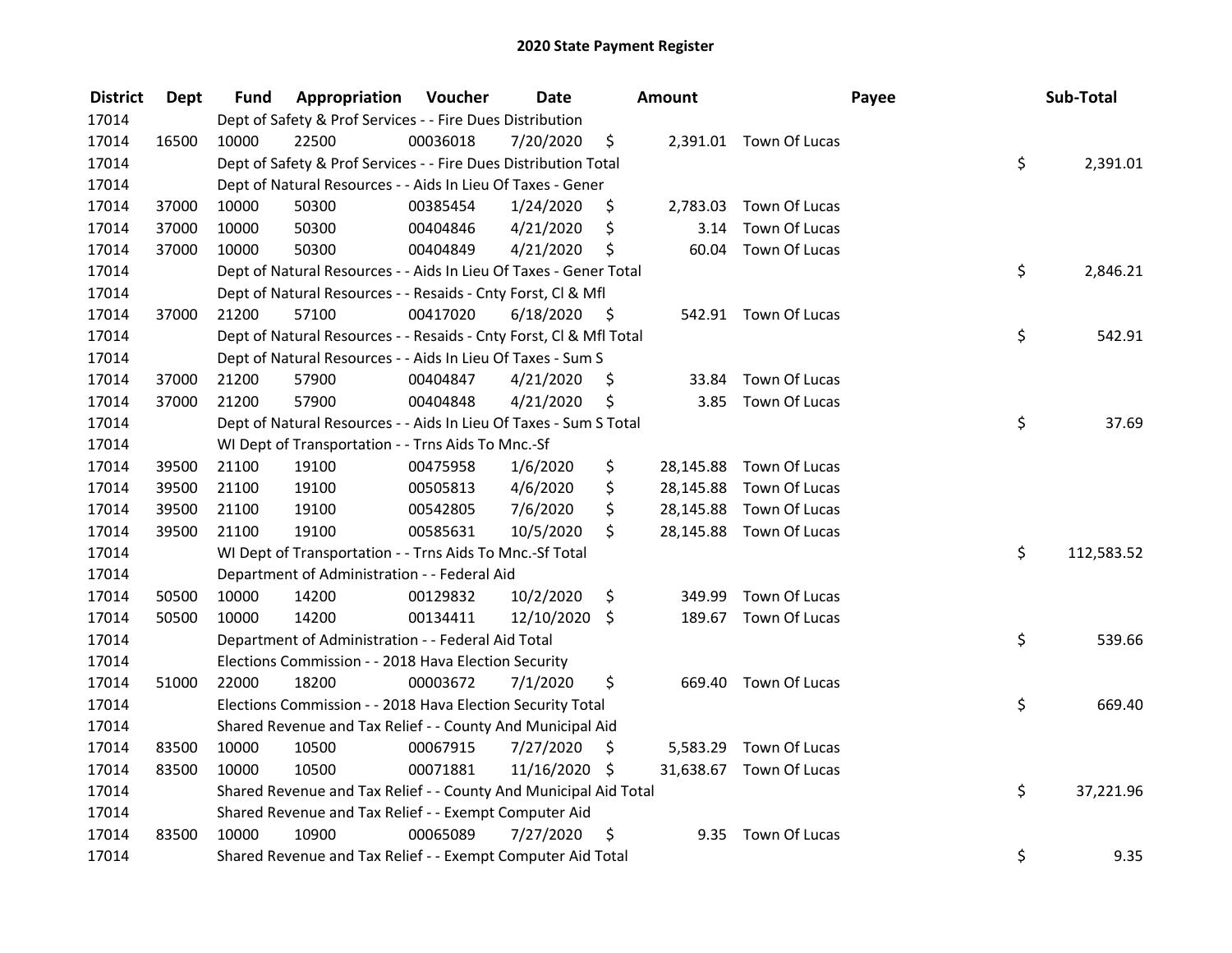| <b>District</b> | <b>Dept</b> | <b>Fund</b> | Appropriation                                                 | <b>Voucher</b> | <b>Date</b> | Amount   |               | Payee | Sub-Total  |
|-----------------|-------------|-------------|---------------------------------------------------------------|----------------|-------------|----------|---------------|-------|------------|
| 17014           |             |             | Shared Revenue and Tax Relief - - Utility Aid                 |                |             |          |               |       |            |
| 17014           | 83500       | 10000       | 11000                                                         | 00067915       | 7/27/2020   | 150.09   | Town Of Lucas |       |            |
| 17014           | 83500       | 10000       | 11000                                                         | 00071881       | 11/16/2020  | 1.095.24 | Town Of Lucas |       |            |
| 17014           |             |             | Shared Revenue and Tax Relief - - Utility Aid Total           |                |             |          |               |       | 1,245.33   |
| 17014           |             |             | Shared Revenue and Tax Relief - - Personal Property Aid       |                |             |          |               |       |            |
| 17014           | 83500       | 10000       | 11100                                                         | 00060462       | 5/4/2020    | 246.67   | Town Of Lucas |       |            |
| 17014           |             |             | Shared Revenue and Tax Relief - - Personal Property Aid Total |                |             |          |               |       | 246.67     |
| 17014 Total     |             |             |                                                               |                |             |          |               |       | 158,333.71 |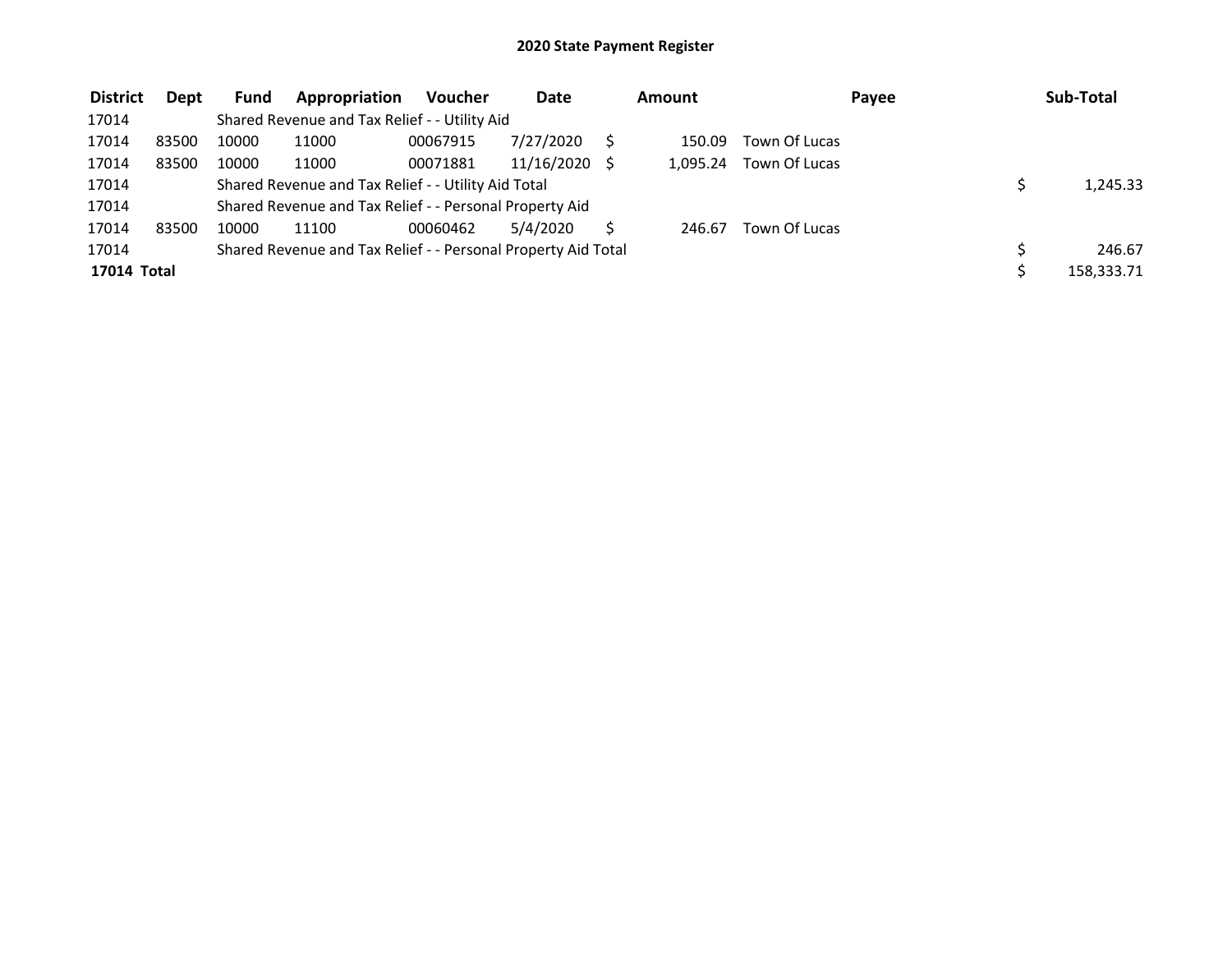| <b>District</b> | <b>Dept</b> | Fund  | Appropriation                                                      | Voucher  | <b>Date</b>   |      | <b>Amount</b> | Payee                        | Sub-Total        |
|-----------------|-------------|-------|--------------------------------------------------------------------|----------|---------------|------|---------------|------------------------------|------------------|
| 17016           |             |       | Dept of Safety & Prof Services - - Fire Dues Distribution          |          |               |      |               |                              |                  |
| 17016           | 16500       | 10000 | 22500                                                              | 00036019 | 7/20/2020     | \$   |               | 10,921.05 Town Of Menomonie  |                  |
| 17016           |             |       | Dept of Safety & Prof Services - - Fire Dues Distribution Total    |          |               |      |               |                              | \$<br>10,921.05  |
| 17016           |             |       | Dept of Natural Resources - - Aids In Lieu Of Taxes - Gener        |          |               |      |               |                              |                  |
| 17016           | 37000       | 10000 | 50300                                                              | 00385455 | 1/24/2020     | \$   | 173.46        | <b>Town Of Menomonie</b>     |                  |
| 17016           | 37000       | 10000 | 50300                                                              | 00385456 | 1/24/2020     | \$   | 4,671.66      | Town Of Menomonie            |                  |
| 17016           | 37000       | 10000 | 50300                                                              | 00404863 | 4/21/2020     | \$   | 54.70         | <b>Town Of Menomonie</b>     |                  |
| 17016           |             |       | Dept of Natural Resources - - Aids In Lieu Of Taxes - Gener Total  |          |               |      |               |                              | \$<br>4,899.82   |
| 17016           |             |       | Dept of Natural Resources - - Resaids - Cnty Forst, Cl & Mfl       |          |               |      |               |                              |                  |
| 17016           | 37000       | 21200 | 57100                                                              | 00417021 | 6/18/2020     | - \$ |               | 204.46 Town Of Menomonie     |                  |
| 17016           |             |       | Dept of Natural Resources - - Resaids - Cnty Forst, Cl & Mfl Total |          |               |      |               |                              | \$<br>204.46     |
| 17016           |             |       | WI Dept of Transportation - - Disastr Damag Aid Sf                 |          |               |      |               |                              |                  |
| 17016           | 39500       | 21100 | 17400                                                              | 00594173 | 10/5/2020     | \$   | 4,746.89      | Town Of Menomonie            |                  |
| 17016           |             |       | WI Dept of Transportation - - Disastr Damag Aid Sf Total           |          |               |      |               |                              | \$<br>4,746.89   |
| 17016           |             |       | WI Dept of Transportation - - Trns Aids To Mnc.-Sf                 |          |               |      |               |                              |                  |
| 17016           | 39500       | 21100 | 19100                                                              | 00475959 | 1/6/2020      | \$   | 44,051.85     | Town Of Menomonie            |                  |
| 17016           | 39500       | 21100 | 19100                                                              | 00505814 | 4/6/2020      | \$   |               | 44,051.85 Town Of Menomonie  |                  |
| 17016           | 39500       | 21100 | 19100                                                              | 00542806 | 7/6/2020      | \$   |               | 44,051.85 Town Of Menomonie  |                  |
| 17016           | 39500       | 21100 | 19100                                                              | 00585632 | 10/5/2020     | \$   |               | 44,051.85 Town Of Menomonie  |                  |
| 17016           |             |       | WI Dept of Transportation - - Trns Aids To Mnc.-Sf Total           |          |               |      |               |                              | \$<br>176,207.40 |
| 17016           |             |       | Department of Administration - - Federal Aid                       |          |               |      |               |                              |                  |
| 17016           | 50500       | 10000 | 14200                                                              | 00132126 | 11/13/2020    | \$   |               | 5,077.37 Town Of Menomonie   |                  |
| 17016           | 50500       | 10000 | 14200                                                              | 00134412 | 12/10/2020 \$ |      |               | 6,762.85 Town Of Menomonie   |                  |
| 17016           |             |       | Department of Administration - - Federal Aid Total                 |          |               |      |               |                              | \$<br>11,840.22  |
| 17016           |             |       | Elections Commission - - 2018 Hava Election Security               |          |               |      |               |                              |                  |
| 17016           | 51000       | 22000 | 18200                                                              | 00004265 | 8/19/2020     | \$   | 2,335.10      | <b>Town Of Menomonie</b>     |                  |
| 17016           | 51000       | 22000 | 18200                                                              | 00004297 | 8/27/2020     | \$   |               | 1,200.00 Town Of Menomonie   |                  |
| 17016           |             |       | Elections Commission - - 2018 Hava Election Security Total         |          |               |      |               |                              | \$<br>3,535.10   |
| 17016           |             |       | Shared Revenue and Tax Relief - - County And Municipal Aid         |          |               |      |               |                              |                  |
| 17016           | 83500       | 10000 | 10500                                                              | 00067916 | 7/27/2020     | \$   | 22,187.49     | Town Of Menomonie            |                  |
| 17016           | 83500       | 10000 | 10500                                                              | 00071882 | 11/16/2020 \$ |      |               | 125,729.08 Town Of Menomonie |                  |
| 17016           |             |       | Shared Revenue and Tax Relief - - County And Municipal Aid Total   |          |               |      |               |                              | \$<br>147,916.57 |
| 17016           |             |       | Shared Revenue and Tax Relief - - Exempt Computer Aid              |          |               |      |               |                              |                  |
| 17016           | 83500       | 10000 | 10900                                                              | 00065090 | 7/27/2020     | \$   | 111.20        | Town Of Menomonie            |                  |
| 17016           |             |       | Shared Revenue and Tax Relief - - Exempt Computer Aid Total        |          |               |      |               |                              | \$<br>111.20     |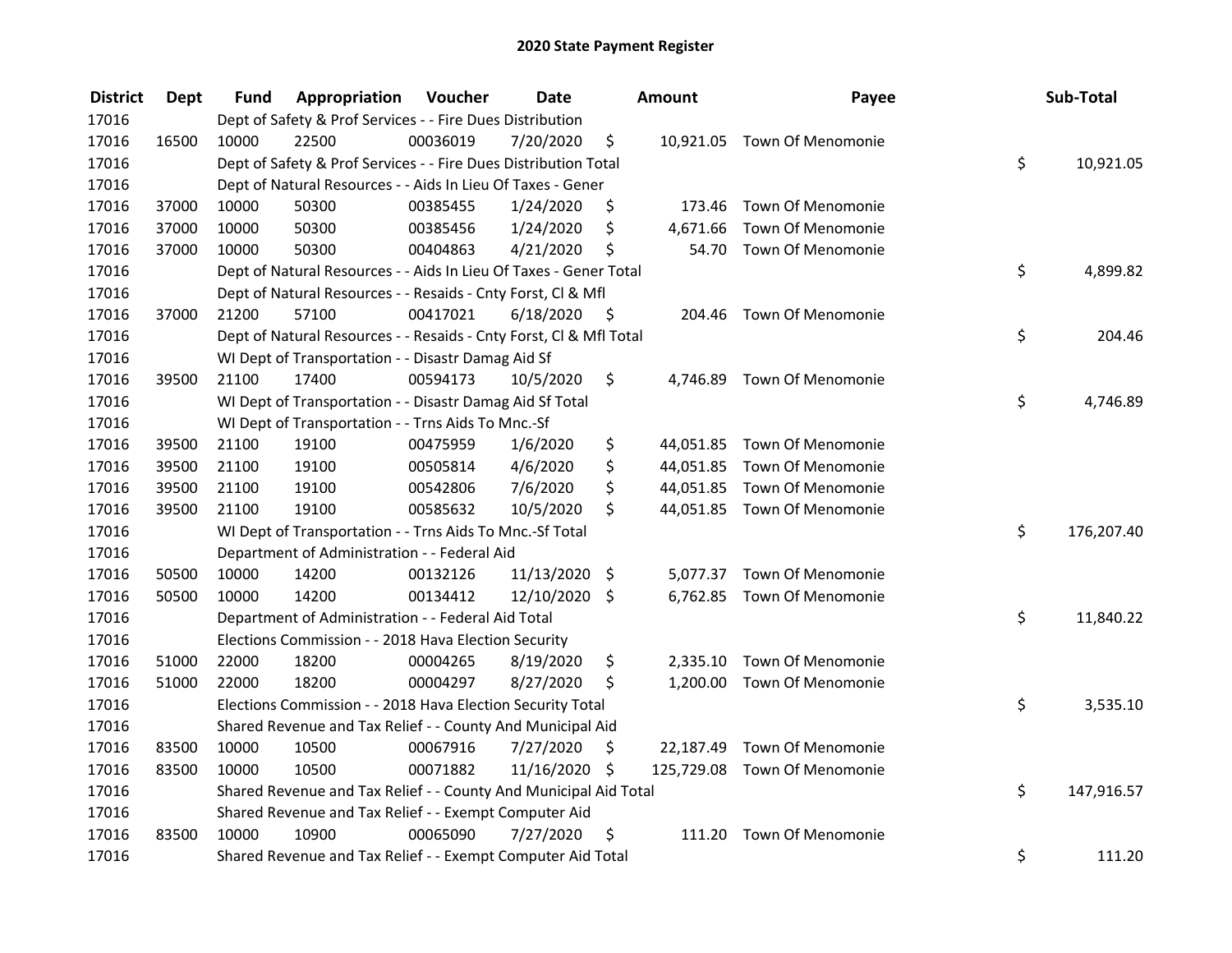| <b>District</b> | Dept  | <b>Fund</b> | Appropriation                                                   | <b>Voucher</b> | <b>Date</b> |    | Amount    | Payee                    |    | Sub-Total  |
|-----------------|-------|-------------|-----------------------------------------------------------------|----------------|-------------|----|-----------|--------------------------|----|------------|
| 17016           |       |             | Shared Revenue and Tax Relief - - Utility Aid                   |                |             |    |           |                          |    |            |
| 17016           | 83500 | 10000       | 11000                                                           | 00067916       | 7/27/2020   |    | 1.452.57  | <b>Town Of Menomonie</b> |    |            |
| 17016           | 83500 | 10000       | 11000                                                           | 00071882       | 11/16/2020  | -S | 8.317.73  | Town Of Menomonie        |    |            |
| 17016           |       |             | Shared Revenue and Tax Relief - - Utility Aid Total             |                |             |    |           |                          | \$ | 9,770.30   |
| 17016           |       |             | Shared Revenue and Tax Relief - - Personal Property Aid         |                |             |    |           |                          |    |            |
| 17016           | 83500 | 10000       | 11100                                                           | 00060463       | 5/4/2020    |    | 4.038.24  | Town Of Menomonie        |    |            |
| 17016           |       |             | Shared Revenue and Tax Relief - - Personal Property Aid Total   |                |             |    |           |                          | Ś  | 4,038.24   |
| 17016           |       |             | Shared Revenue and Tax Relief - - Lottery & Gaming Credit       |                |             |    |           |                          |    |            |
| 17016           | 83500 | 52100       | 36300                                                           | 00055264       | 3/23/2020   |    | 14.581.44 | Town Of Menomonie        |    |            |
| 17016           |       |             | Shared Revenue and Tax Relief - - Lottery & Gaming Credit Total |                |             |    |           |                          |    | 14,581.44  |
| 17016 Total     |       |             |                                                                 |                |             |    |           |                          |    | 388,772.69 |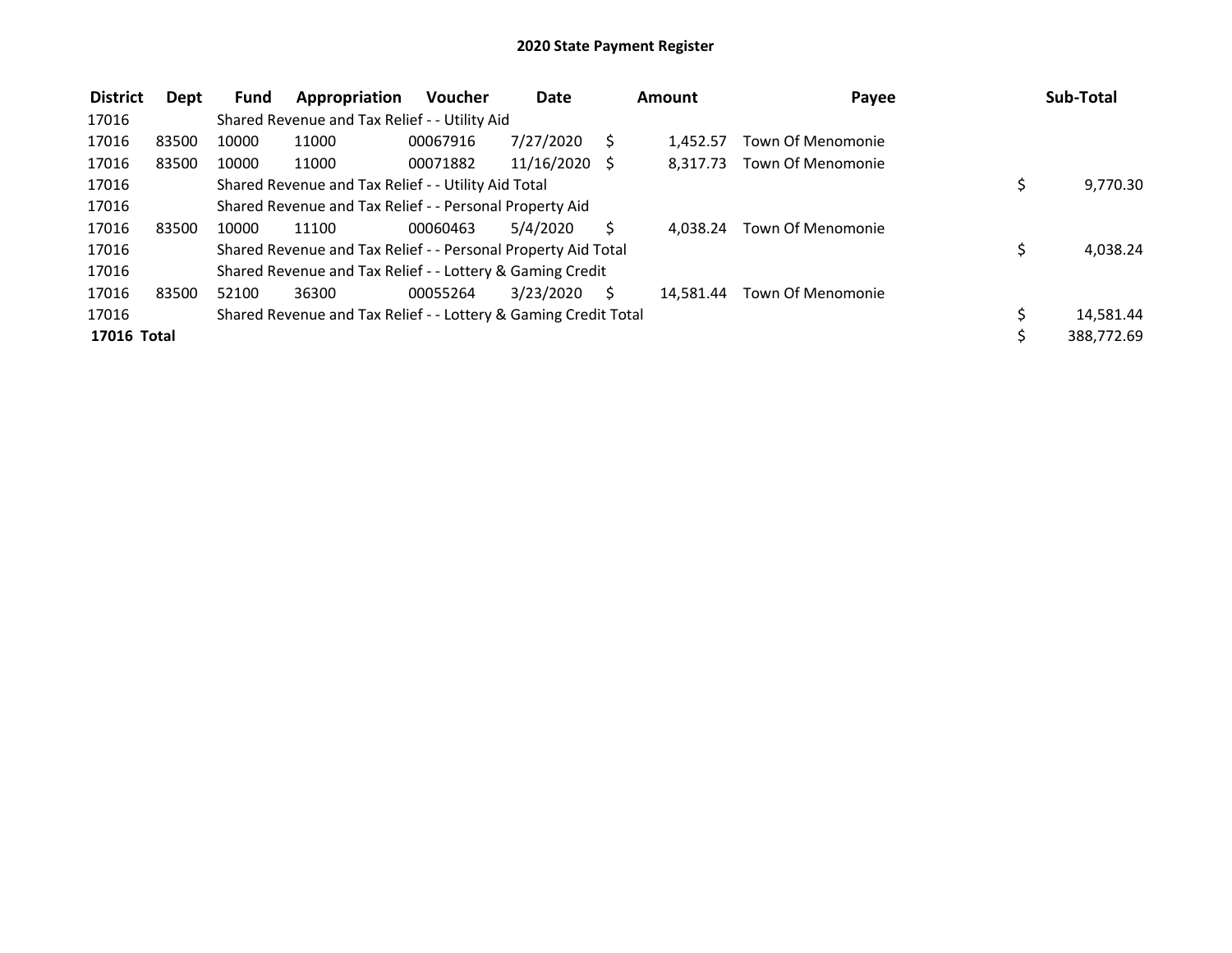| <b>District</b> | <b>Dept</b> | Fund  | Appropriation                                                       | Voucher  | <b>Date</b> |      | Amount    | Payee                       | Sub-Total        |
|-----------------|-------------|-------|---------------------------------------------------------------------|----------|-------------|------|-----------|-----------------------------|------------------|
| 17018           |             |       | Dept of Safety & Prof Services - - Fire Dues Distribution           |          |             |      |           |                             |                  |
| 17018           | 16500       | 10000 | 22500                                                               | 00036020 | 7/20/2020   | \$   |           | 1,772.73 Town Of New Haven  |                  |
| 17018           |             |       | Dept of Safety & Prof Services - - Fire Dues Distribution Total     |          |             |      |           |                             | \$<br>1,772.73   |
| 17018           |             |       | Dept of Natural Resources - - Aids In Lieu Of Taxes - Gener         |          |             |      |           |                             |                  |
| 17018           | 37000       | 10000 | 50300                                                               | 00404892 | 4/21/2020   | - \$ |           | 83.00 Town Of New Haven     |                  |
| 17018           |             |       | Dept of Natural Resources - - Aids In Lieu Of Taxes - Gener Total   |          |             |      |           |                             | \$<br>83.00      |
| 17018           |             |       | Dept of Natural Resources - - Resaids - Cnty Forst, Cl & Mfl        |          |             |      |           |                             |                  |
| 17018           | 37000       | 21200 | 57100                                                               | 00417022 | 6/18/2020   | - \$ |           | 554.00 Town Of New Haven    |                  |
| 17018           |             |       | Dept of Natural Resources - - Resaids - Cnty Forst, Cl & Mfl Total  |          |             |      |           |                             | \$<br>554.00     |
| 17018           |             |       | Dept of Natural Resources - - Aids In Lieu Of Taxes - Sum S         |          |             |      |           |                             |                  |
| 17018           | 37000       | 21200 | 57900                                                               | 00404893 | 4/21/2020   | \$   | 9.46      | Town Of New Haven           |                  |
| 17018           | 37000       | 21200 | 57900                                                               | 00404894 | 4/21/2020   | \$   | 8.30      | Town Of New Haven           |                  |
| 17018           |             |       | Dept of Natural Resources - - Aids In Lieu Of Taxes - Sum S Total   |          |             |      |           |                             | \$<br>17.76      |
| 17018           |             |       | WI Dept of Transportation - - Trns Aids To Mnc.-Sf                  |          |             |      |           |                             |                  |
| 17018           | 39500       | 21100 | 19100                                                               | 00475960 | 1/6/2020    | \$   | 30,215.43 | Town Of New Haven           |                  |
| 17018           | 39500       | 21100 | 19100                                                               | 00505815 | 4/6/2020    | \$   |           | 30,215.43 Town Of New Haven |                  |
| 17018           | 39500       | 21100 | 19100                                                               | 00542807 | 7/6/2020    | \$   |           | 30,215.43 Town Of New Haven |                  |
| 17018           | 39500       | 21100 | 19100                                                               | 00585633 | 10/5/2020   | \$   |           | 30,215.43 Town Of New Haven |                  |
| 17018           |             |       | WI Dept of Transportation - - Trns Aids To Mnc.-Sf Total            |          |             |      |           |                             | \$<br>120,861.72 |
| 17018           |             |       | Department of Military Affairs - - Major Disaster Assist; Pif       |          |             |      |           |                             |                  |
| 17018           | 46500       | 27200 | 36500                                                               | 00079782 | 7/1/2020    | \$   |           | 33,471.33 Town Of New Haven |                  |
| 17018           | 46500       | 27200 | 36500                                                               | 00084946 | 11/3/2020   | \$   |           | 11,978.73 Town Of New Haven |                  |
| 17018           |             |       | Department of Military Affairs - - Major Disaster Assist; Pif Total |          |             |      |           |                             | \$<br>45,450.06  |
| 17018           |             |       | Department of Administration - - Federal Aid                        |          |             |      |           |                             |                  |
| 17018           | 50500       | 10000 | 14200                                                               | 00129833 | 10/2/2020   | \$   |           | 1,337.59 Town Of New Haven  |                  |
| 17018           | 50500       | 10000 | 14200                                                               | 00132127 | 11/13/2020  | \$   |           | 2,415.02 Town Of New Haven  |                  |
| 17018           | 50500       | 10000 | 14200                                                               | 00134413 | 12/10/2020  | \$   |           | 1,524.31 Town Of New Haven  |                  |
| 17018           |             |       | Department of Administration - - Federal Aid Total                  |          |             |      |           |                             | \$<br>5,276.92   |
| 17018           |             |       | Elections Commission - - 2018 Hava Election Security                |          |             |      |           |                             |                  |
| 17018           | 51000       | 22000 | 18200                                                               | 00003980 | 7/30/2020   | \$   |           | 615.80 Town Of New Haven    |                  |
| 17018           |             |       | Elections Commission - - 2018 Hava Election Security Total          |          |             |      |           |                             | \$<br>615.80     |
| 17018           |             |       | Shared Revenue and Tax Relief - - County And Municipal Aid          |          |             |      |           |                             |                  |
| 17018           | 83500       | 10000 | 10500                                                               | 00067917 | 7/27/2020   | \$   |           | 8,823.01 Town Of New Haven  |                  |
| 17018           | 83500       | 10000 | 10500                                                               | 00071883 | 11/16/2020  | \$   |           | 49,997.06 Town Of New Haven |                  |
| 17018           |             |       | Shared Revenue and Tax Relief - - County And Municipal Aid Total    |          |             |      |           |                             | \$<br>58,820.07  |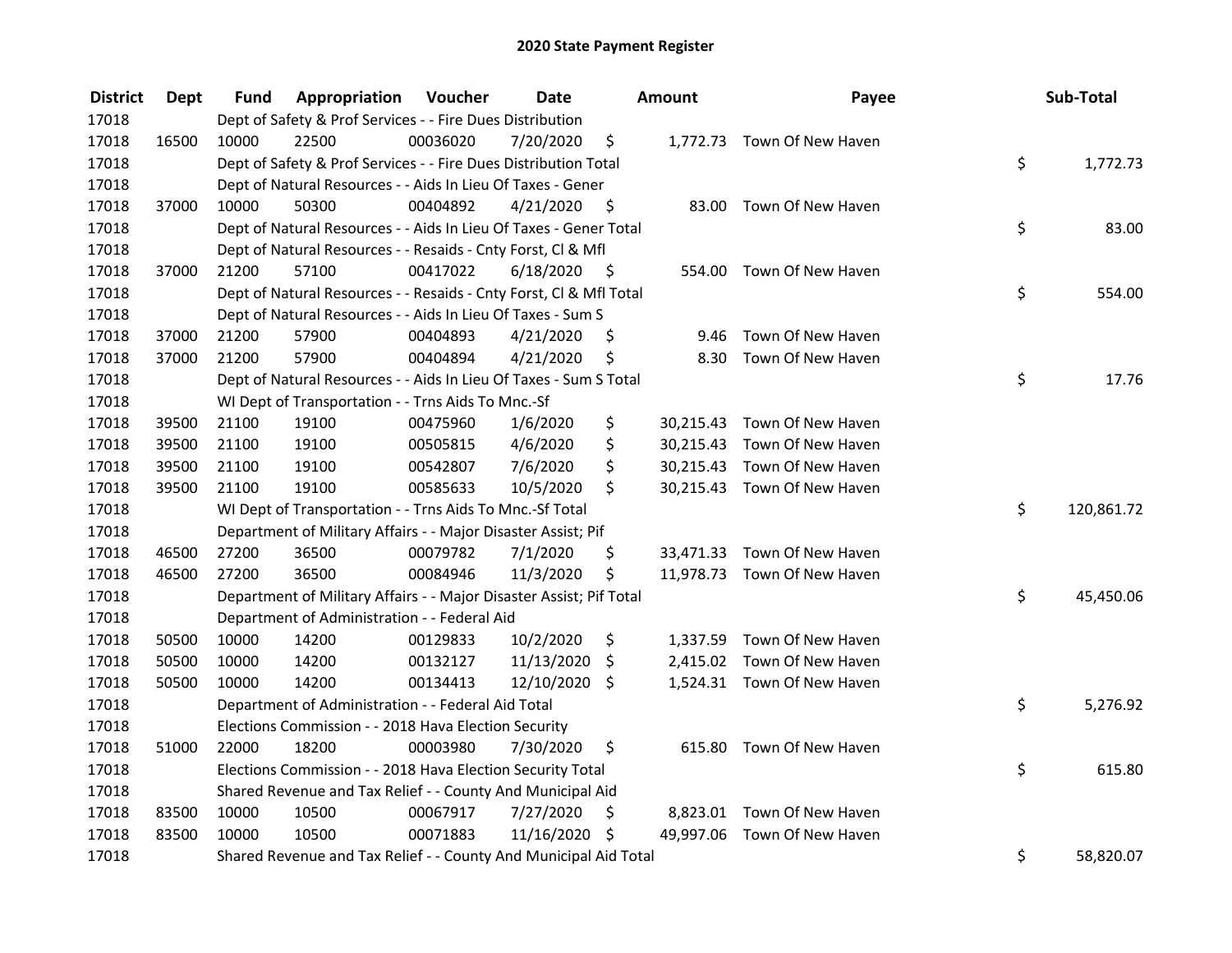| <b>District</b>    | Dept  | <b>Fund</b> | Appropriation                                                 | <b>Voucher</b> | <b>Date</b> |   | Amount | Payee             | Sub-Total    |
|--------------------|-------|-------------|---------------------------------------------------------------|----------------|-------------|---|--------|-------------------|--------------|
| 17018              |       |             | Shared Revenue and Tax Relief - - Exempt Computer Aid         |                |             |   |        |                   |              |
| 17018              | 83500 | 10000       | 10900                                                         | 00065091       | 7/27/2020   |   | 41.57  | Town Of New Haven |              |
| 17018              |       |             | Shared Revenue and Tax Relief - - Exempt Computer Aid Total   |                |             |   |        |                   | 41.57        |
| 17018              |       |             | Shared Revenue and Tax Relief - - Utility Aid                 |                |             |   |        |                   |              |
| 17018              | 83500 | 10000       | 11000                                                         | 00067917       | 7/27/2020   | S | 57.38  | Town Of New Haven |              |
| 17018              | 83500 | 10000       | 11000                                                         | 00071883       | 11/16/2020  |   | 333.57 | Town Of New Haven |              |
| 17018              |       |             | Shared Revenue and Tax Relief - - Utility Aid Total           |                |             |   |        |                   | \$<br>390.95 |
| 17018              |       |             | Shared Revenue and Tax Relief - - Personal Property Aid       |                |             |   |        |                   |              |
| 17018              | 83500 | 10000       | 11100                                                         | 00060464       | 5/4/2020    |   | 22.73  | Town Of New Haven |              |
| 17018              |       |             | Shared Revenue and Tax Relief - - Personal Property Aid Total |                |             |   |        |                   | 22.73        |
| <b>17018 Total</b> |       |             |                                                               |                |             |   |        |                   | 233,907.31   |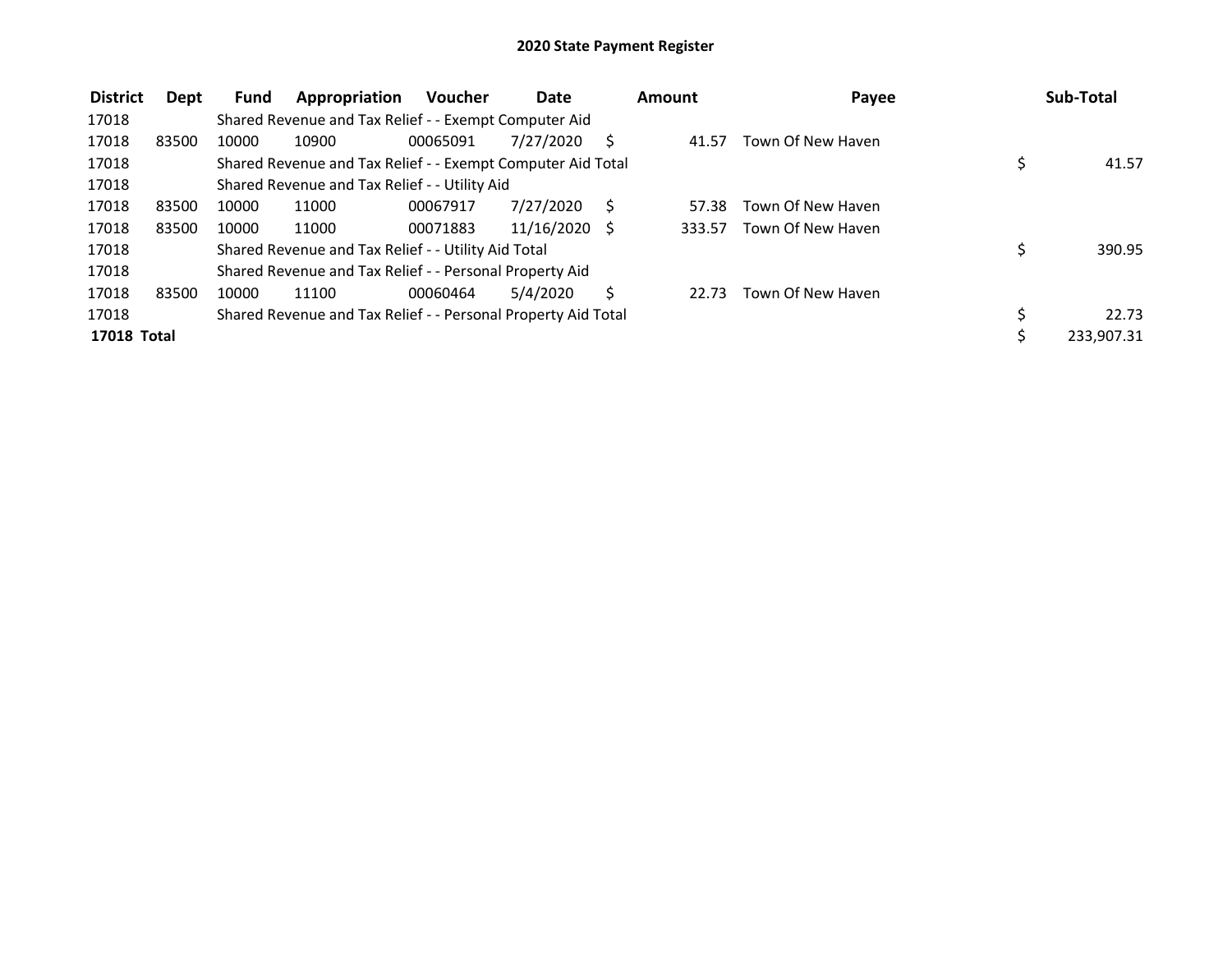| <b>District</b> | <b>Dept</b> | Fund  | Appropriation                                                      | Voucher  | <b>Date</b> |      | Amount    | Payee                         | Sub-Total        |
|-----------------|-------------|-------|--------------------------------------------------------------------|----------|-------------|------|-----------|-------------------------------|------------------|
| 17020           |             |       | Dept of Safety & Prof Services - - Fire Dues Distribution          |          |             |      |           |                               |                  |
| 17020           | 16500       | 10000 | 22500                                                              | 00036021 | 7/20/2020   | \$   |           | 1,401.42 Town Of Otter Creek  |                  |
| 17020           |             |       | Dept of Safety & Prof Services - - Fire Dues Distribution Total    |          |             |      |           |                               | \$<br>1,401.42   |
| 17020           |             |       | Dept of Natural Resources - - Aids In Lieu Of Taxes - Gener        |          |             |      |           |                               |                  |
| 17020           | 37000       | 10000 | 50300                                                              | 00385404 | 1/24/2020   | \$   |           | 8,270.78 Town Of Otter Creek  |                  |
| 17020           | 37000       | 10000 | 50300                                                              | 00403811 | 4/21/2020   | \$   | 94.17     | Town Of Otter Creek           |                  |
| 17020           | 37000       | 10000 | 50300                                                              | 00403812 | 4/21/2020   | \$   | 188.48    | Town Of Otter Creek           |                  |
| 17020           | 37000       | 10000 | 50300                                                              | 00403813 | 4/21/2020   | \$   |           | 127.26 Town Of Otter Creek    |                  |
| 17020           |             |       | Dept of Natural Resources - - Aids In Lieu Of Taxes - Gener Total  |          |             |      |           |                               | \$<br>8,680.69   |
| 17020           |             |       | Dept of Natural Resources - - Resaids - Cnty Forst, Cl & Mfl       |          |             |      |           |                               |                  |
| 17020           | 37000       | 21200 | 57100                                                              | 00417023 | 6/18/2020   | - \$ |           | 1,688.59 Town Of Otter Creek  |                  |
| 17020           |             |       | Dept of Natural Resources - - Resaids - Cnty Forst, CI & Mfl Total |          |             |      |           |                               | \$<br>1,688.59   |
| 17020           |             |       | Dept of Natural Resources - - Aids In Lieu Of Taxes - Sum S        |          |             |      |           |                               |                  |
| 17020           | 37000       | 21200 | 57900                                                              | 00403814 | 4/21/2020   | -\$  | 253.93    | Town Of Otter Creek           |                  |
| 17020           |             |       | Dept of Natural Resources - - Aids In Lieu Of Taxes - Sum S Total  |          |             |      |           |                               | \$<br>253.93     |
| 17020           |             |       | WI Dept of Transportation - - Disastr Damag Aid Sf                 |          |             |      |           |                               |                  |
| 17020           | 39500       | 21100 | 17400                                                              | 00497340 | 2/27/2020   | \$   |           | 28,855.08 Town Of Otter Creek |                  |
| 17020           | 39500       | 21100 | 17400                                                              | 00497349 | 2/27/2020   | \$   |           | 17,039.64 Town Of Otter Creek |                  |
| 17020           |             |       | WI Dept of Transportation - - Disastr Damag Aid Sf Total           |          |             |      |           |                               | \$<br>45,894.72  |
| 17020           |             |       | WI Dept of Transportation - - Trns Aids To Mnc.-Sf                 |          |             |      |           |                               |                  |
| 17020           | 39500       | 21100 | 19100                                                              | 00475961 | 1/6/2020    | \$   |           | 27,120.96 Town Of Otter Creek |                  |
| 17020           | 39500       | 21100 | 19100                                                              | 00505816 | 4/6/2020    | \$   |           | 27,120.96 Town Of Otter Creek |                  |
| 17020           | 39500       | 21100 | 19100                                                              | 00542808 | 7/6/2020    | \$   | 27,120.96 | Town Of Otter Creek           |                  |
| 17020           | 39500       | 21100 | 19100                                                              | 00585634 | 10/5/2020   | \$   |           | 27,120.96 Town Of Otter Creek |                  |
| 17020           |             |       | WI Dept of Transportation - - Trns Aids To Mnc.-Sf Total           |          |             |      |           |                               | \$<br>108,483.84 |
| 17020           |             |       | Department of Administration - - Federal Aid                       |          |             |      |           |                               |                  |
| 17020           | 50500       | 10000 | 14200                                                              | 00126616 | 8/12/2020   | \$   |           | 1,203.92 Town Of Otter Creek  |                  |
| 17020           | 50500       | 10000 | 14200                                                              | 00129834 | 10/2/2020   | \$   | 2,583.68  | Town Of Otter Creek           |                  |
| 17020           | 50500       | 10000 | 14200                                                              | 00132128 | 11/13/2020  | \$   | 2,480.69  | Town Of Otter Creek           |                  |
| 17020           | 50500       | 10000 | 14200                                                              | 00134414 | 12/10/2020  | \$   | 1,827.71  | Town Of Otter Creek           |                  |
| 17020           | 50500       | 10000 | 14200                                                              | 00136220 | 12/17/2020  | \$   | 822.29    | Town Of Otter Creek           |                  |
| 17020           |             |       | Department of Administration - - Federal Aid Total                 |          |             |      |           |                               | \$<br>8,918.29   |
| 17020           |             |       | Elections Commission - - 2018 Hava Election Security               |          |             |      |           |                               |                  |
| 17020           | 51000       | 22000 | 18200                                                              | 00003464 | 6/29/2020   | \$   | 511.30    | Town Of Otter Creek           |                  |
| 17020           |             |       | Elections Commission - - 2018 Hava Election Security Total         |          |             |      |           |                               | \$<br>511.30     |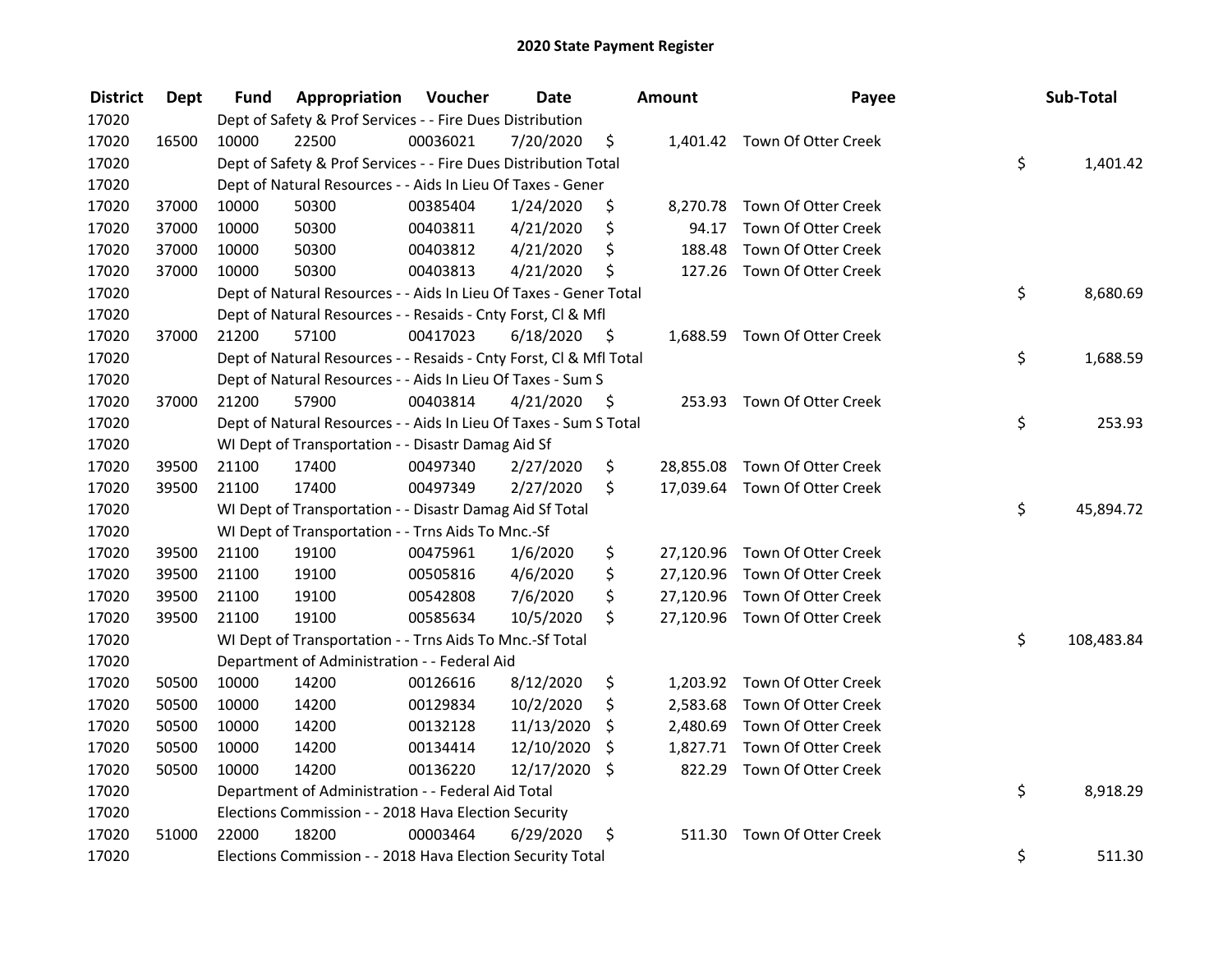| <b>District</b> | Dept  | Fund  | Appropriation                                                       | Voucher  | Date            |     | <b>Amount</b> | Payee               | Sub-Total       |
|-----------------|-------|-------|---------------------------------------------------------------------|----------|-----------------|-----|---------------|---------------------|-----------------|
| 17020           |       |       | Shared Revenue and Tax Relief - - County And Municipal Aid          |          |                 |     |               |                     |                 |
| 17020           | 83500 | 10000 | 10500                                                               | 00067918 | 7/27/2020       | S.  | 3,571.24      | Town Of Otter Creek |                 |
| 17020           | 83500 | 10000 | 10500                                                               | 00071884 | $11/16/2020$ \$ |     | 20,237.00     | Town Of Otter Creek |                 |
| 17020           |       |       | Shared Revenue and Tax Relief - - County And Municipal Aid Total    |          |                 |     |               |                     | \$<br>23,808.24 |
| 17020           |       |       | Shared Revenue and Tax Relief - - Exempt Computer Aid               |          |                 |     |               |                     |                 |
| 17020           | 83500 | 10000 | 10900                                                               | 00065092 | 7/27/2020       | -\$ | 1.03          | Town Of Otter Creek |                 |
| 17020           |       |       | Shared Revenue and Tax Relief - - Exempt Computer Aid Total         |          |                 |     |               |                     | \$<br>1.03      |
| 17020           |       |       | Shared Revenue and Tax Relief - - Utility Aid                       |          |                 |     |               |                     |                 |
| 17020           | 83500 | 10000 | 11000                                                               | 00067918 | 7/27/2020       | - S | 55.58         | Town Of Otter Creek |                 |
| 17020           | 83500 | 10000 | 11000                                                               | 00071884 | $11/16/2020$ \$ |     | 469.16        | Town Of Otter Creek |                 |
| 17020           |       |       | Shared Revenue and Tax Relief - - Utility Aid Total                 |          |                 |     |               |                     | \$<br>524.74    |
| 17020           |       |       | Shared Revenue and Tax Relief - - Personal Property Aid             |          |                 |     |               |                     |                 |
| 17020           | 83500 | 10000 | 11100                                                               | 00060465 | 5/4/2020        | \$  | 258.49        | Town Of Otter Creek |                 |
| 17020           |       |       | Shared Revenue and Tax Relief - - Personal Property Aid Total       |          |                 |     |               |                     | \$<br>258.49    |
| 17020           |       |       | Shared Revenue and Tax Relief - - Payments For Municipal Svcs       |          |                 |     |               |                     |                 |
| 17020           | 83500 | 10000 | 50100                                                               | 00054651 | 2/3/2020        | S   | 719.72        | Town Of Otter Creek |                 |
| 17020           |       |       | Shared Revenue and Tax Relief - - Payments For Municipal Svcs Total |          |                 |     |               |                     | \$<br>719.72    |
| 17020 Total     |       |       |                                                                     |          |                 |     |               |                     | 201,145.00      |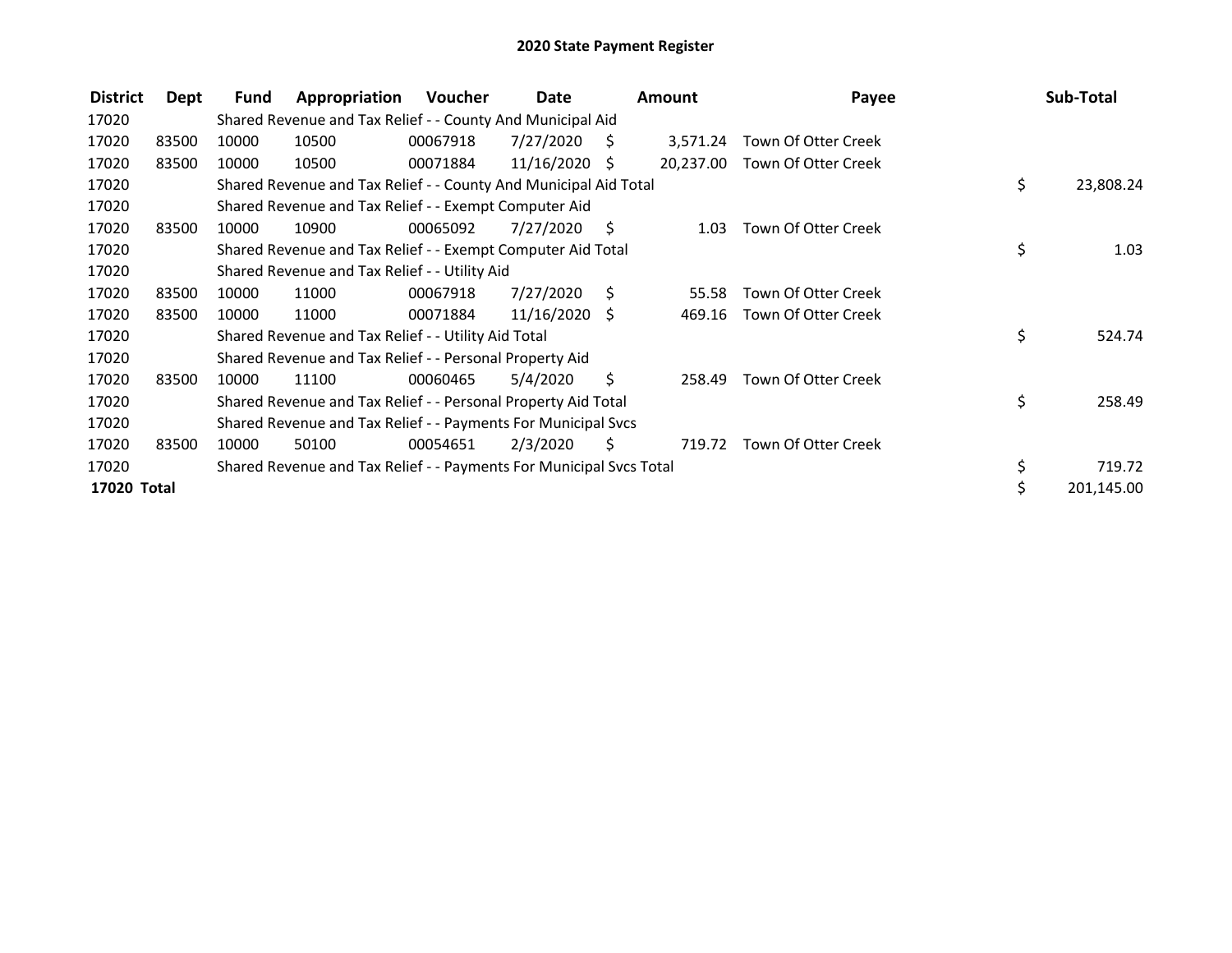| <b>District</b> | Dept  | Fund  | Appropriation                                                      | Voucher  | <b>Date</b>   |      | <b>Amount</b> |                        | Payee | Sub-Total       |
|-----------------|-------|-------|--------------------------------------------------------------------|----------|---------------|------|---------------|------------------------|-------|-----------------|
| 17022           |       |       | Dept of Safety & Prof Services - - Fire Dues Distribution          |          |               |      |               |                        |       |                 |
| 17022           | 16500 | 10000 | 22500                                                              | 00036022 | 7/20/2020     | \$   |               | 711.23 Town Of Peru    |       |                 |
| 17022           |       |       | Dept of Safety & Prof Services - - Fire Dues Distribution Total    |          |               |      |               |                        |       | \$<br>711.23    |
| 17022           |       |       | Dept of Natural Resources - - Aids In Lieu Of Taxes - Gener        |          |               |      |               |                        |       |                 |
| 17022           | 37000 | 10000 | 50300                                                              | 00385498 | 1/24/2020     | \$   | 15,308.48     | Town Of Peru           |       |                 |
| 17022           | 37000 | 10000 | 50300                                                              | 00405398 | 4/21/2020     | \$   | 93.39         | Town Of Peru           |       |                 |
| 17022           |       |       | Dept of Natural Resources - - Aids In Lieu Of Taxes - Gener Total  |          |               |      |               |                        |       | \$<br>15,401.87 |
| 17022           |       |       | Dept of Natural Resources - - Resaids - Cnty Forst, Cl & Mfl       |          |               |      |               |                        |       |                 |
| 17022           | 37000 | 21200 | 57100                                                              | 00417024 | 6/18/2020     | - \$ |               | 292.70 Town Of Peru    |       |                 |
| 17022           |       |       | Dept of Natural Resources - - Resaids - Cnty Forst, Cl & Mfl Total |          |               |      |               |                        |       | \$<br>292.70    |
| 17022           |       |       | WI Dept of Transportation - - Trns Aids To Mnc.-Sf                 |          |               |      |               |                        |       |                 |
| 17022           | 39500 | 21100 | 19100                                                              | 00475962 | 1/6/2020      | \$   |               | 12,765.51 Town Of Peru |       |                 |
| 17022           | 39500 | 21100 | 19100                                                              | 00505817 | 4/6/2020      | \$   |               | 12,765.51 Town Of Peru |       |                 |
| 17022           | 39500 | 21100 | 19100                                                              | 00542809 | 7/6/2020      | \$   |               | 12,765.51 Town Of Peru |       |                 |
| 17022           | 39500 | 21100 | 19100                                                              | 00585635 | 10/5/2020     | \$   |               | 12,765.51 Town Of Peru |       |                 |
| 17022           |       |       | WI Dept of Transportation - - Trns Aids To Mnc.-Sf Total           |          |               |      |               |                        |       | \$<br>51,062.04 |
| 17022           |       |       | WI Dept of Transportation - - Loc Rd Imp Prg St Fd                 |          |               |      |               |                        |       |                 |
| 17022           | 39500 | 21100 | 27800                                                              | 00605312 | 10/23/2020 \$ |      |               | 14,380.97 Town Of Peru |       |                 |
| 17022           |       |       | WI Dept of Transportation - - Loc Rd Imp Prg St Fd Total           |          |               |      |               |                        |       | \$<br>14,380.97 |
| 17022           |       |       | WI Dept of Transportation - - Hwy Mgmt & Opers Sf                  |          |               |      |               |                        |       |                 |
| 17022           | 39500 | 21100 | 36500                                                              | 00589577 | 10/22/2020 \$ |      |               | 500.00 Town Of Peru    |       |                 |
| 17022           |       |       | WI Dept of Transportation - - Hwy Mgmt & Opers Sf Total            |          |               |      |               |                        |       | \$<br>500.00    |
| 17022           |       |       | Department of Administration - - Federal Aid                       |          |               |      |               |                        |       |                 |
| 17022           | 50500 | 10000 | 14200                                                              | 00134415 | 12/10/2020 \$ |      | 4,048.18      | Town Of Peru           |       |                 |
| 17022           |       |       | Department of Administration - - Federal Aid Total                 |          |               |      |               |                        |       | \$<br>4,048.18  |
| 17022           |       |       | Shared Revenue and Tax Relief - - County And Municipal Aid         |          |               |      |               |                        |       |                 |
| 17022           | 83500 | 10000 | 10500                                                              | 00067919 | 7/27/2020     | \$   | 2,635.88      | Town Of Peru           |       |                 |
| 17022           | 83500 | 10000 | 10500                                                              | 00071885 | 11/16/2020 \$ |      |               | 14,936.62 Town Of Peru |       |                 |
| 17022           |       |       | Shared Revenue and Tax Relief - - County And Municipal Aid Total   |          |               |      |               |                        |       | \$<br>17,572.50 |
| 17022           |       |       | Shared Revenue and Tax Relief - - Utility Aid                      |          |               |      |               |                        |       |                 |
| 17022           | 83500 | 10000 | 11000                                                              | 00067919 | 7/27/2020     | \$   | 140.96        | Town Of Peru           |       |                 |
| 17022           | 83500 | 10000 | 11000                                                              | 00071885 | 11/16/2020 \$ |      |               | 819.42 Town Of Peru    |       |                 |
| 17022           |       |       | Shared Revenue and Tax Relief - - Utility Aid Total                |          |               |      |               |                        |       | \$<br>960.38    |
| 17022           |       |       | Shared Revenue and Tax Relief - - Personal Property Aid            |          |               |      |               |                        |       |                 |
| 17022           | 83500 | 10000 | 11100                                                              | 00060466 | 5/4/2020      | \$   |               | 14.34 Town Of Peru     |       |                 |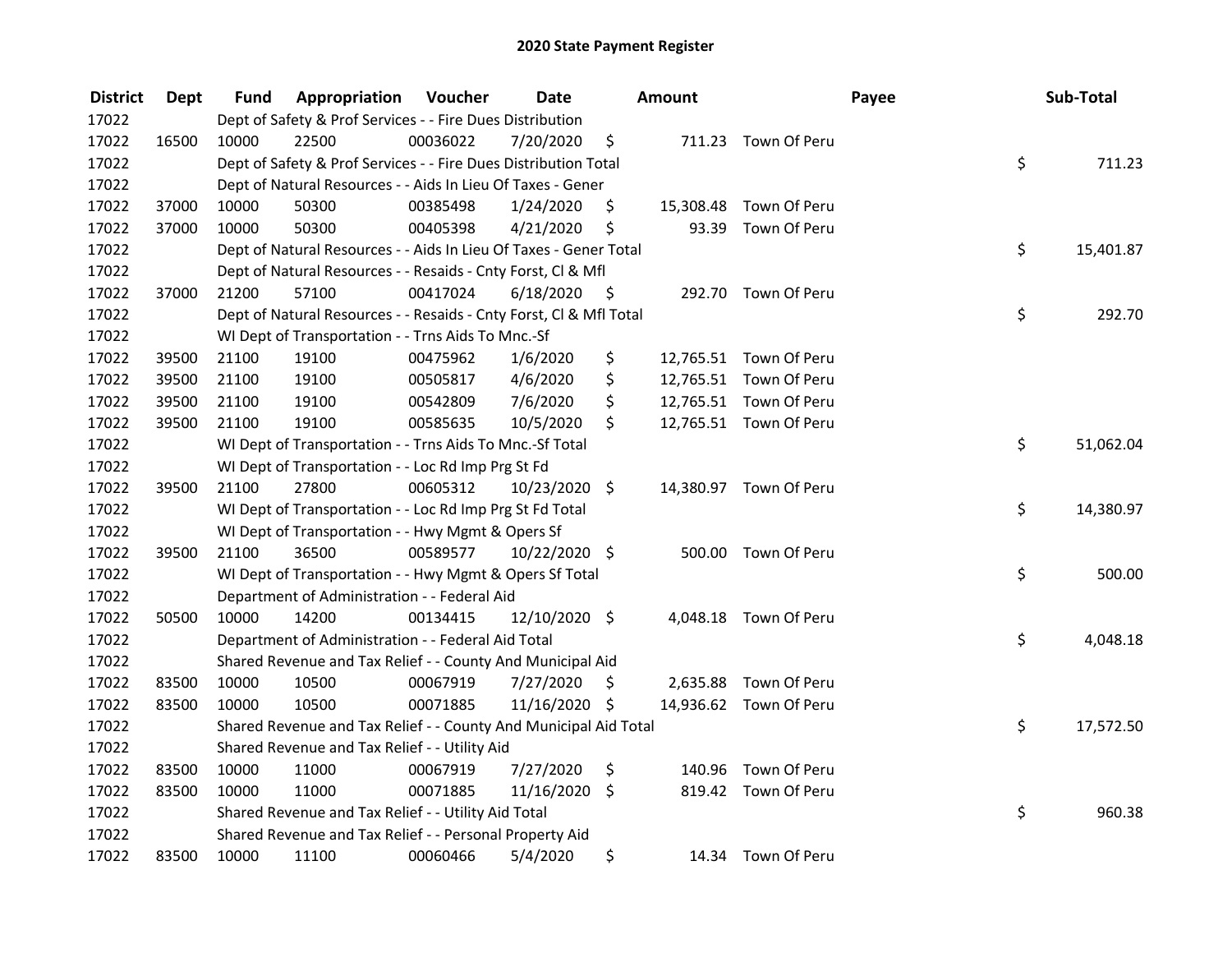| District    | Dept | Fund | <b>Appropriation Voucher</b>                                  | Date | Amount | Payee | Sub-Total  |
|-------------|------|------|---------------------------------------------------------------|------|--------|-------|------------|
| 17022       |      |      | Shared Revenue and Tax Relief - - Personal Property Aid Total |      |        |       | 14.34      |
| 17022 Total |      |      |                                                               |      |        |       | 104,944.21 |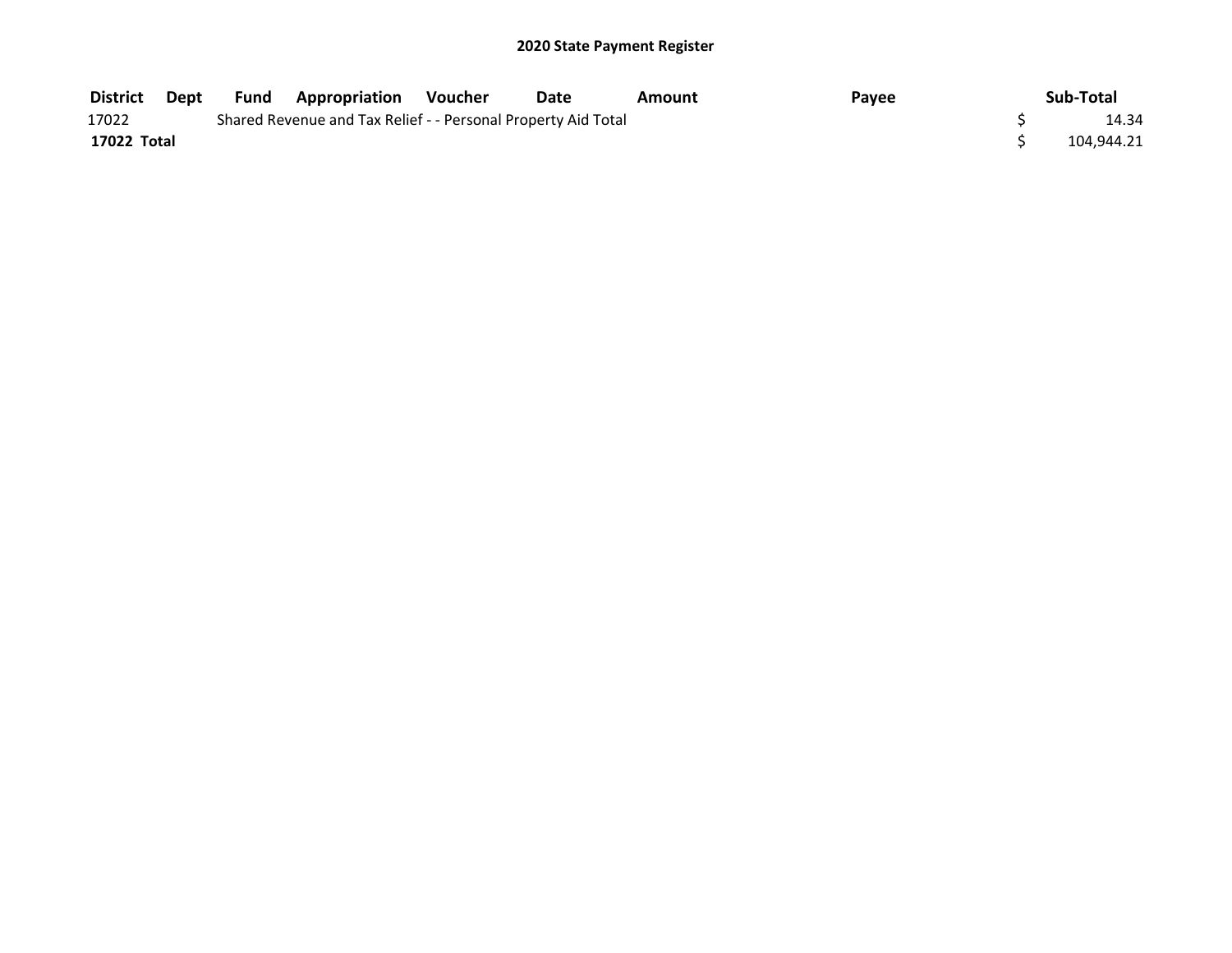| <b>District</b> | <b>Dept</b> | Fund  | Appropriation                                                      | Voucher  | <b>Date</b>   |      | <b>Amount</b> | Payee                       | Sub-Total        |
|-----------------|-------------|-------|--------------------------------------------------------------------|----------|---------------|------|---------------|-----------------------------|------------------|
| 17024           |             |       | Dept of Safety & Prof Services - - Fire Dues Distribution          |          |               |      |               |                             |                  |
| 17024           | 16500       | 10000 | 22500                                                              | 00036023 | 7/20/2020     | \$   |               | 9,130.39 Town Of Red Cedar  |                  |
| 17024           |             |       | Dept of Safety & Prof Services - - Fire Dues Distribution Total    |          |               |      |               |                             | \$<br>9,130.39   |
| 17024           |             |       | Dept of Natural Resources - - Aids In Lieu Of Taxes - Gener        |          |               |      |               |                             |                  |
| 17024           | 37000       | 10000 | 50300                                                              | 00385486 | 1/24/2020     | \$   |               | 1,237.72 Town Of Red Cedar  |                  |
| 17024           | 37000       | 10000 | 50300                                                              | 00385487 | 1/24/2020     | \$   | 10,805.46     | Town Of Red Cedar           |                  |
| 17024           | 37000       | 10000 | 50300                                                              | 00405226 | 4/21/2020     | \$   |               | 452.33 Town Of Red Cedar    |                  |
| 17024           | 37000       | 10000 | 50300                                                              | 00405227 | 4/21/2020     | \$   |               | 47.63 Town Of Red Cedar     |                  |
| 17024           |             |       | Dept of Natural Resources - - Aids In Lieu Of Taxes - Gener Total  |          |               |      |               |                             | \$<br>12,543.14  |
| 17024           |             |       | Dept of Natural Resources - - Resaids - Cnty Forst, Cl & Mfl       |          |               |      |               |                             |                  |
| 17024           | 37000       | 21200 | 57100                                                              | 00417025 | 6/18/2020     | - \$ | 86.80         | Town Of Red Cedar           |                  |
| 17024           |             |       | Dept of Natural Resources - - Resaids - Cnty Forst, Cl & Mfl Total |          |               |      |               |                             | \$<br>86.80      |
| 17024           |             |       | Dept of Natural Resources - - Aids In Lieu Of Taxes - Sum S        |          |               |      |               |                             |                  |
| 17024           | 37000       | 21200 | 57900                                                              | 00405225 | 4/21/2020     | \$.  | 23.89         | Town Of Red Cedar           |                  |
| 17024           | 37000       | 21200 | 57900                                                              | 00405228 | 4/21/2020     | \$   |               | 51.12 Town Of Red Cedar     |                  |
| 17024           |             |       | Dept of Natural Resources - - Aids In Lieu Of Taxes - Sum S Total  |          |               |      |               |                             | \$<br>75.01      |
| 17024           |             |       | WI Dept of Transportation - - Disastr Damag Aid Sf                 |          |               |      |               |                             |                  |
| 17024           | 39500       | 21100 | 17400                                                              | 00620753 | 11/30/2020 \$ |      | 8,334.90      | Town Of Red Cedar           |                  |
| 17024           |             |       | WI Dept of Transportation - - Disastr Damag Aid Sf Total           |          |               |      |               |                             | \$<br>8,334.90   |
| 17024           |             |       | WI Dept of Transportation - - Trns Aids To Mnc.-Sf                 |          |               |      |               |                             |                  |
| 17024           | 39500       | 21100 | 19100                                                              | 00475963 | 1/6/2020      | \$   |               | 40,799.70 Town Of Red Cedar |                  |
| 17024           | 39500       | 21100 | 19100                                                              | 00505818 | 4/6/2020      | \$   |               | 40,799.70 Town Of Red Cedar |                  |
| 17024           | 39500       | 21100 | 19100                                                              | 00542810 | 7/6/2020      | \$   | 40,799.70     | Town Of Red Cedar           |                  |
| 17024           | 39500       | 21100 | 19100                                                              | 00585636 | 10/5/2020     | \$.  |               | 40,799.70 Town Of Red Cedar |                  |
| 17024           |             |       | WI Dept of Transportation - - Trns Aids To Mnc.-Sf Total           |          |               |      |               |                             | \$<br>163,198.80 |
| 17024           |             |       | WI Dept of Transportation - - Hwy Mgmt & Opers Sf                  |          |               |      |               |                             |                  |
| 17024           | 39500       | 21100 | 36500                                                              | 00593135 | 10/30/2020    | \$   | 500.00        | Town Of Red Cedar           |                  |
| 17024           | 39500       | 21100 | 36500                                                              | 00612019 | 12/4/2020     | \$   | 500.00        | Town Of Red Cedar           |                  |
| 17024           |             |       | WI Dept of Transportation - - Hwy Mgmt & Opers Sf Total            |          |               |      |               |                             | \$<br>1,000.00   |
| 17024           |             |       | Department of Administration - - Federal Aid                       |          |               |      |               |                             |                  |
| 17024           | 50500       | 10000 | 14200                                                              | 00129835 | 10/2/2020     | \$   |               | 1,702.44 Town Of Red Cedar  |                  |
| 17024           | 50500       | 10000 | 14200                                                              | 00134416 | 12/10/2020    | \$   |               | 3,803.56 Town Of Red Cedar  |                  |
| 17024           | 50500       | 10000 | 14200                                                              | 00136221 | 12/17/2020 \$ |      | 64.84         | Town Of Red Cedar           |                  |
| 17024           |             |       | Department of Administration - - Federal Aid Total                 |          |               |      |               |                             | \$<br>5,570.84   |
| 17024           |             |       | Elections Commission - - 2018 Hava Election Security               |          |               |      |               |                             |                  |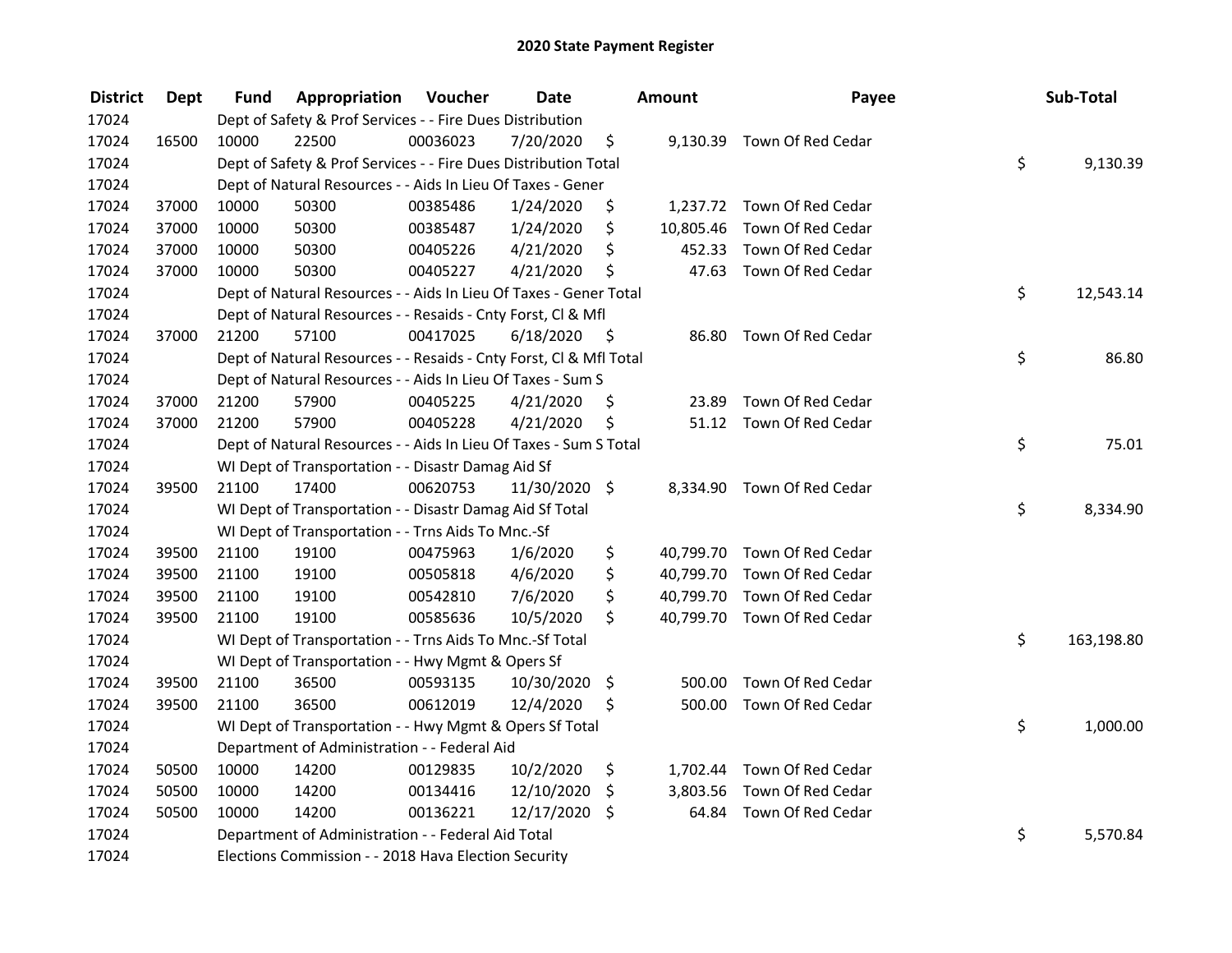| <b>District</b> | Dept  | Fund  | Appropriation                                                    | Voucher  | Date            |     | <b>Amount</b> | Payee             | Sub-Total       |
|-----------------|-------|-------|------------------------------------------------------------------|----------|-----------------|-----|---------------|-------------------|-----------------|
| 17024           | 51000 | 22000 | 18200                                                            | 00003726 | 7/6/2020        | \$  | 1,777.40      | Town Of Red Cedar |                 |
| 17024           |       |       | Elections Commission - - 2018 Hava Election Security Total       |          |                 |     |               |                   | \$<br>1,777.40  |
| 17024           |       |       | Shared Revenue and Tax Relief - - County And Municipal Aid       |          |                 |     |               |                   |                 |
| 17024           | 83500 | 10000 | 10500                                                            | 00067920 | 7/27/2020       | S.  | 5,410.16      | Town Of Red Cedar |                 |
| 17024           | 83500 | 10000 | 10500                                                            | 00071886 | $11/16/2020$ \$ |     | 30,657.56     | Town Of Red Cedar |                 |
| 17024           |       |       | Shared Revenue and Tax Relief - - County And Municipal Aid Total |          |                 |     |               |                   | \$<br>36,067.72 |
| 17024           |       |       | Shared Revenue and Tax Relief - - Exempt Computer Aid            |          |                 |     |               |                   |                 |
| 17024           | 83500 | 10000 | 10900                                                            | 00065093 | 7/27/2020       | - S | 31.18         | Town Of Red Cedar |                 |
| 17024           |       |       | Shared Revenue and Tax Relief - - Exempt Computer Aid Total      |          |                 |     |               |                   | \$<br>31.18     |
| 17024           |       |       | Shared Revenue and Tax Relief - - Utility Aid                    |          |                 |     |               |                   |                 |
| 17024           | 83500 | 10000 | 11000                                                            | 00067920 | 7/27/2020       | S.  | 2.492.67      | Town Of Red Cedar |                 |
| 17024           | 83500 | 10000 | 11000                                                            | 00071886 | $11/16/2020$ \$ |     | 16,248.80     | Town Of Red Cedar |                 |
| 17024           |       |       | Shared Revenue and Tax Relief - - Utility Aid Total              |          |                 |     |               |                   | \$<br>18,741.47 |
| 17024           |       |       | Shared Revenue and Tax Relief - - Personal Property Aid          |          |                 |     |               |                   |                 |
| 17024           | 83500 | 10000 | 11100                                                            | 00060467 | 5/4/2020        | Ś.  | 656.20        | Town Of Red Cedar |                 |
| 17024           |       |       | Shared Revenue and Tax Relief - - Personal Property Aid Total    |          |                 |     |               |                   | \$<br>656.20    |
| 17024 Total     |       |       |                                                                  |          |                 |     |               |                   | 257,213.85      |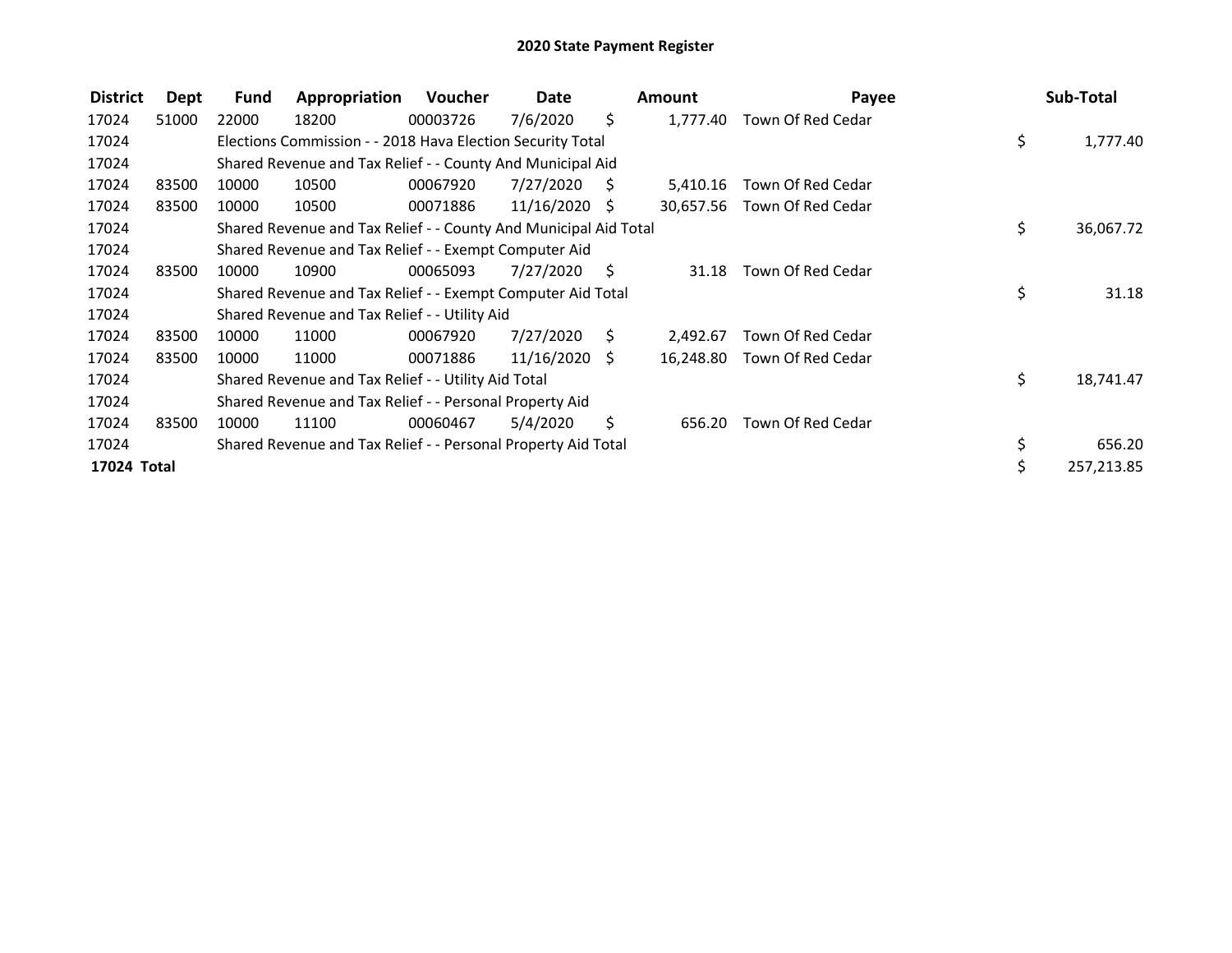| <b>District</b> | <b>Dept</b> | Fund  | Appropriation                                                      | Voucher  | <b>Date</b>   |      | Amount   | Payee                        | Sub-Total        |
|-----------------|-------------|-------|--------------------------------------------------------------------|----------|---------------|------|----------|------------------------------|------------------|
| 17026           |             |       | Dept of Safety & Prof Services - - Fire Dues Distribution          |          |               |      |          |                              |                  |
| 17026           | 16500       | 10000 | 22500                                                              | 00036024 | 7/20/2020     | \$   |          | 3,330.41 Town Of Rock Creek  |                  |
| 17026           |             |       | Dept of Safety & Prof Services - - Fire Dues Distribution Total    |          |               |      |          |                              | \$<br>3,330.41   |
| 17026           |             |       | Dept of Natural Resources - - Aids In Lieu Of Taxes - Gener        |          |               |      |          |                              |                  |
| 17026           | 37000       | 10000 | 50300                                                              | 00385466 | 1/24/2020     | \$   |          | 17,391.88 Town Of Rock Creek |                  |
| 17026           | 37000       | 10000 | 50300                                                              | 00404961 | 4/21/2020     | \$   |          | 202.14 Town Of Rock Creek    |                  |
| 17026           | 37000       | 10000 | 50300                                                              | 00404962 | 4/21/2020     | \$   |          | 82.32 Town Of Rock Creek     |                  |
| 17026           |             |       | Dept of Natural Resources - - Aids In Lieu Of Taxes - Gener Total  |          |               |      |          |                              | \$<br>17,676.34  |
| 17026           |             |       | Dept of Natural Resources - - Gen Program Ops-State Funds          |          |               |      |          |                              |                  |
| 17026           | 37000       | 21200 | 16100                                                              | 00394659 | 3/6/2020      | \$   |          | 50.00 Town Of Rock Creek     |                  |
| 17026           |             |       | Dept of Natural Resources - - Gen Program Ops-State Funds Total    |          |               |      |          |                              | \$<br>50.00      |
| 17026           |             |       | Dept of Natural Resources - - Resaids - Cnty Forst, Cl & Mfl       |          |               |      |          |                              |                  |
| 17026           | 37000       | 21200 | 57100                                                              | 00417026 | 6/18/2020     | - \$ |          | 146.04 Town Of Rock Creek    |                  |
| 17026           |             |       | Dept of Natural Resources - - Resaids - Cnty Forst, Cl & Mfl Total |          |               |      |          |                              | \$<br>146.04     |
| 17026           |             |       | WI Dept of Transportation - - Trns Aids To Mnc.-Sf                 |          |               |      |          |                              |                  |
| 17026           | 39500       | 21100 | 19100                                                              | 00475964 | 1/6/2020      | \$   |          | 28,724.04 Town Of Rock Creek |                  |
| 17026           | 39500       | 21100 | 19100                                                              | 00505819 | 4/6/2020      | \$   |          | 28,724.04 Town Of Rock Creek |                  |
| 17026           | 39500       | 21100 | 19100                                                              | 00542811 | 7/6/2020      | \$   |          | 28,724.04 Town Of Rock Creek |                  |
| 17026           | 39500       | 21100 | 19100                                                              | 00585637 | 10/5/2020     | \$   |          | 28,724.04 Town Of Rock Creek |                  |
| 17026           |             |       | WI Dept of Transportation - - Trns Aids To Mnc.-Sf Total           |          |               |      |          |                              | \$<br>114,896.16 |
| 17026           |             |       | Elections Commission - - 2018 Hava Election Security               |          |               |      |          |                              |                  |
| 17026           | 51000       | 22000 | 18200                                                              | 00004518 | 9/9/2020      | \$   |          | 876.50 Town Of Rock Creek    |                  |
| 17026           |             |       | Elections Commission - - 2018 Hava Election Security Total         |          |               |      |          |                              | \$<br>876.50     |
| 17026           |             |       | Shared Revenue and Tax Relief - - County And Municipal Aid         |          |               |      |          |                              |                  |
| 17026           | 83500       | 10000 | 10500                                                              | 00067921 | 7/27/2020     | S    |          | 3,917.14 Town Of Rock Creek  |                  |
| 17026           | 83500       | 10000 | 10500                                                              | 00071887 | 11/16/2020 \$ |      |          | 22,197.10 Town Of Rock Creek |                  |
| 17026           |             |       | Shared Revenue and Tax Relief - - County And Municipal Aid Total   |          |               |      |          |                              | \$<br>26,114.24  |
| 17026           |             |       | Shared Revenue and Tax Relief - - Exempt Computer Aid              |          |               |      |          |                              |                  |
| 17026           | 83500       | 10000 | 10900                                                              | 00065094 | 7/27/2020     | \$   |          | 45.73 Town Of Rock Creek     |                  |
| 17026           |             |       | Shared Revenue and Tax Relief - - Exempt Computer Aid Total        |          |               |      |          |                              | \$<br>45.73      |
| 17026           |             |       | Shared Revenue and Tax Relief - - Utility Aid                      |          |               |      |          |                              |                  |
| 17026           | 83500       | 10000 | 11000                                                              | 00067921 | 7/27/2020     | \$   | 214.09   | Town Of Rock Creek           |                  |
| 17026           | 83500       | 10000 | 11000                                                              | 00071887 | 11/16/2020    | \$   | 1,244.49 | Town Of Rock Creek           |                  |
| 17026           |             |       | Shared Revenue and Tax Relief - - Utility Aid Total                |          |               |      |          |                              | \$<br>1,458.58   |
| 17026           |             |       | Shared Revenue and Tax Relief - - Personal Property Aid            |          |               |      |          |                              |                  |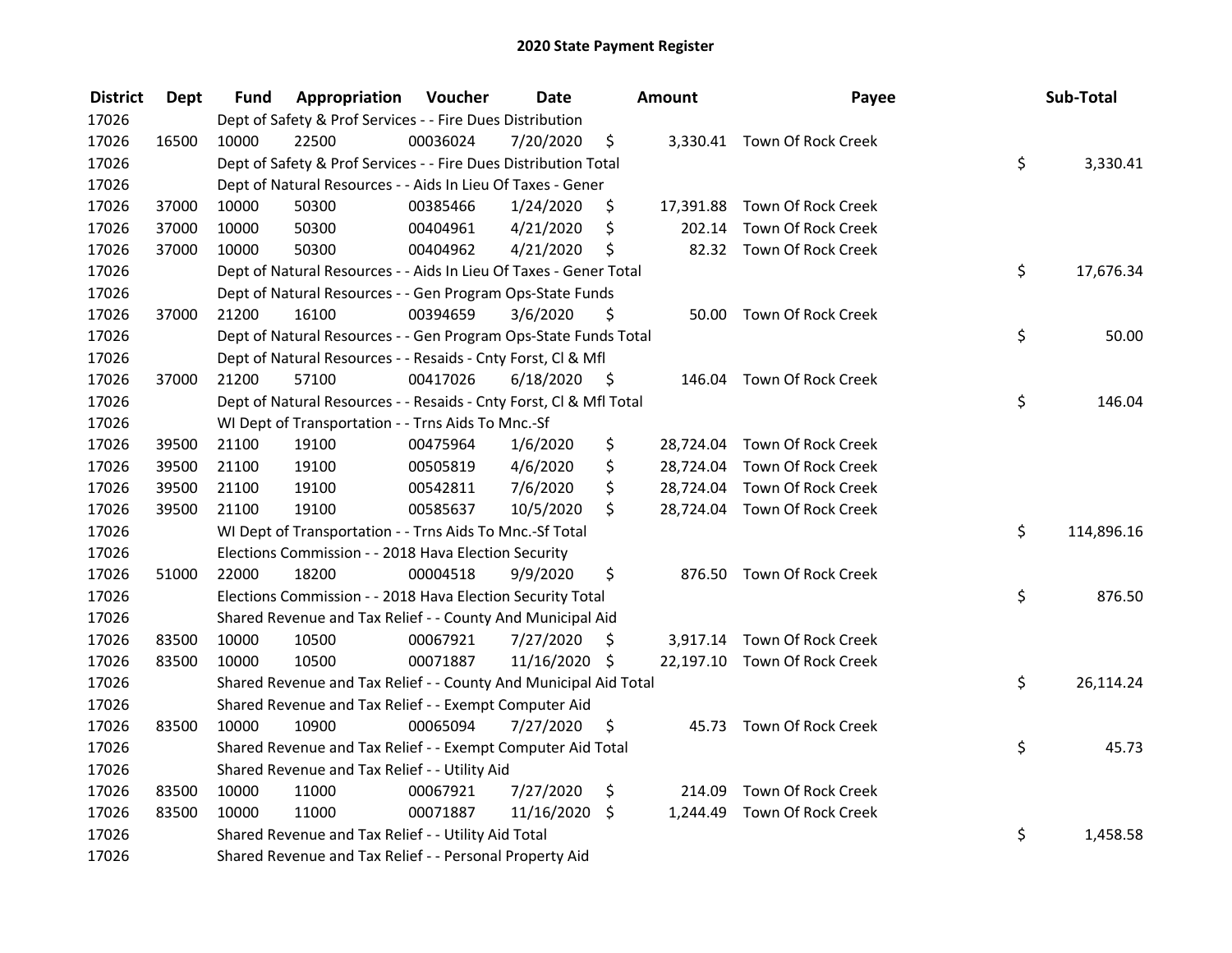| <b>District</b> | <b>Dept</b> | <b>Fund</b> | Appropriation                                                   | <b>Voucher</b> | <b>Date</b> | Amount |        | Pavee              |  | Sub-Total  |  |
|-----------------|-------------|-------------|-----------------------------------------------------------------|----------------|-------------|--------|--------|--------------------|--|------------|--|
| 17026           | 83500       | 10000       | 11100                                                           | 00060468       | 5/4/2020    |        | 611.53 | Town Of Rock Creek |  |            |  |
| 17026           |             |             | Shared Revenue and Tax Relief - - Personal Property Aid Total   |                |             |        |        |                    |  | 611.53     |  |
| 17026           |             |             | Shared Revenue and Tax Relief - - Lottery & Gaming Credit       |                |             |        |        |                    |  |            |  |
| 17026           | 83500       | 52100       | 36300                                                           | 00055265       | 3/23/2020   |        | 231.84 | Town Of Rock Creek |  |            |  |
| 17026           |             |             | Shared Revenue and Tax Relief - - Lottery & Gaming Credit Total |                |             |        |        |                    |  | 231.84     |  |
| 17026 Total     |             |             |                                                                 |                |             |        |        |                    |  | 165,437.37 |  |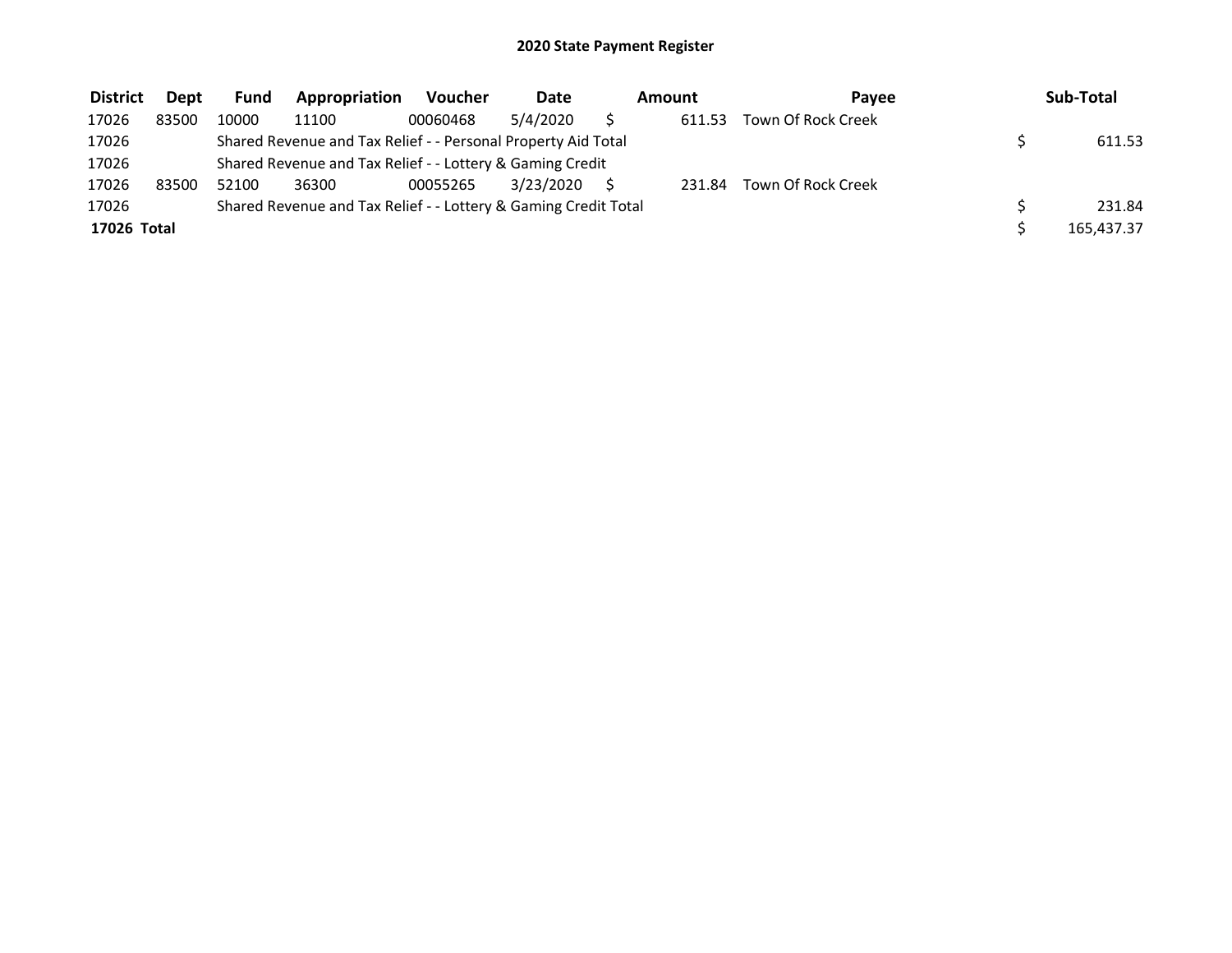| <b>District</b> | Dept  | <b>Fund</b> | Appropriation                                                      | Voucher  | Date       |      | <b>Amount</b> | Payee                        | Sub-Total        |
|-----------------|-------|-------------|--------------------------------------------------------------------|----------|------------|------|---------------|------------------------------|------------------|
| 17028           |       |             | Dept of Safety & Prof Services - - Fire Dues Distribution          |          |            |      |               |                              |                  |
| 17028           | 16500 | 10000       | 22500                                                              | 00036025 | 7/20/2020  | \$   | 1,664.09      | Town Of Sand Creek           |                  |
| 17028           |       |             | Dept of Safety & Prof Services - - Fire Dues Distribution Total    |          |            |      |               |                              | \$<br>1,664.09   |
| 17028           |       |             | Dept of Natural Resources - - Aids In Lieu Of Taxes - Gener        |          |            |      |               |                              |                  |
| 17028           | 37000 | 10000       | 50300                                                              | 00405411 | 4/21/2020  | \$   | 57.10         | Town Of Sand Creek           |                  |
| 17028           | 37000 | 10000       | 50300                                                              | 00405412 | 4/21/2020  | \$   | 7.26          | Town Of Sand Creek           |                  |
| 17028           |       |             | Dept of Natural Resources - - Aids In Lieu Of Taxes - Gener Total  |          |            |      |               |                              | \$<br>64.36      |
| 17028           |       |             | Dept of Natural Resources - - Resaids - Cnty Forst, CI & Mfl       |          |            |      |               |                              |                  |
| 17028           | 37000 | 21200       | 57100                                                              | 00417027 | 6/18/2020  | - \$ |               | 692.86 Town Of Sand Creek    |                  |
| 17028           |       |             | Dept of Natural Resources - - Resaids - Cnty Forst, Cl & Mfl Total |          |            |      |               |                              | \$<br>692.86     |
| 17028           |       |             | Dept of Natural Resources - - Aids In Lieu Of Taxes - Sum S        |          |            |      |               |                              |                  |
| 17028           | 37000 | 21200       | 57900                                                              | 00405410 | 4/21/2020  | \$   | 251.99        | Town Of Sand Creek           |                  |
| 17028           |       |             | Dept of Natural Resources - - Aids In Lieu Of Taxes - Sum S Total  |          |            |      |               |                              | \$<br>251.99     |
| 17028           |       |             | WI Dept of Transportation - - Trns Aids To Mnc.-Sf                 |          |            |      |               |                              |                  |
| 17028           | 39500 | 21100       | 19100                                                              | 00475965 | 1/6/2020   | \$   |               | 22,200.03 Town Of Sand Creek |                  |
| 17028           | 39500 | 21100       | 19100                                                              | 00505820 | 4/6/2020   | \$   | 22,200.03     | <b>Town Of Sand Creek</b>    |                  |
| 17028           | 39500 | 21100       | 19100                                                              | 00542812 | 7/6/2020   | \$   | 22,200.03     | Town Of Sand Creek           |                  |
| 17028           | 39500 | 21100       | 19100                                                              | 00585638 | 10/5/2020  | \$   |               | 22,200.03 Town Of Sand Creek |                  |
| 17028           |       |             | WI Dept of Transportation - - Trns Aids To Mnc.-Sf Total           |          |            |      |               |                              | \$<br>88,800.12  |
| 17028           |       |             | Shared Revenue and Tax Relief - - County And Municipal Aid         |          |            |      |               |                              |                  |
| 17028           | 83500 | 10000       | 10500                                                              | 00067922 | 7/27/2020  | S    |               | 6,819.86 Town Of Sand Creek  |                  |
| 17028           | 83500 | 10000       | 10500                                                              | 00071888 | 11/16/2020 | \$   |               | 38,666.58 Town Of Sand Creek |                  |
| 17028           |       |             | Shared Revenue and Tax Relief - - County And Municipal Aid Total   |          |            |      |               |                              | \$<br>45,486.44  |
| 17028           |       |             | Shared Revenue and Tax Relief - - Exempt Computer Aid              |          |            |      |               |                              |                  |
| 17028           | 83500 | 10000       | 10900                                                              | 00065095 | 7/27/2020  | \$   | 2.08          | Town Of Sand Creek           |                  |
| 17028           |       |             | Shared Revenue and Tax Relief - - Exempt Computer Aid Total        |          |            |      |               |                              | \$<br>2.08       |
| 17028           |       |             | Shared Revenue and Tax Relief - - Personal Property Aid            |          |            |      |               |                              |                  |
| 17028           | 83500 | 10000       | 11100                                                              | 00060469 | 5/4/2020   | \$   |               | 532.26 Town Of Sand Creek    |                  |
| 17028           |       |             | Shared Revenue and Tax Relief - - Personal Property Aid Total      |          |            |      |               |                              | \$<br>532.26     |
| 17028 Total     |       |             |                                                                    |          |            |      |               |                              | \$<br>137,494.20 |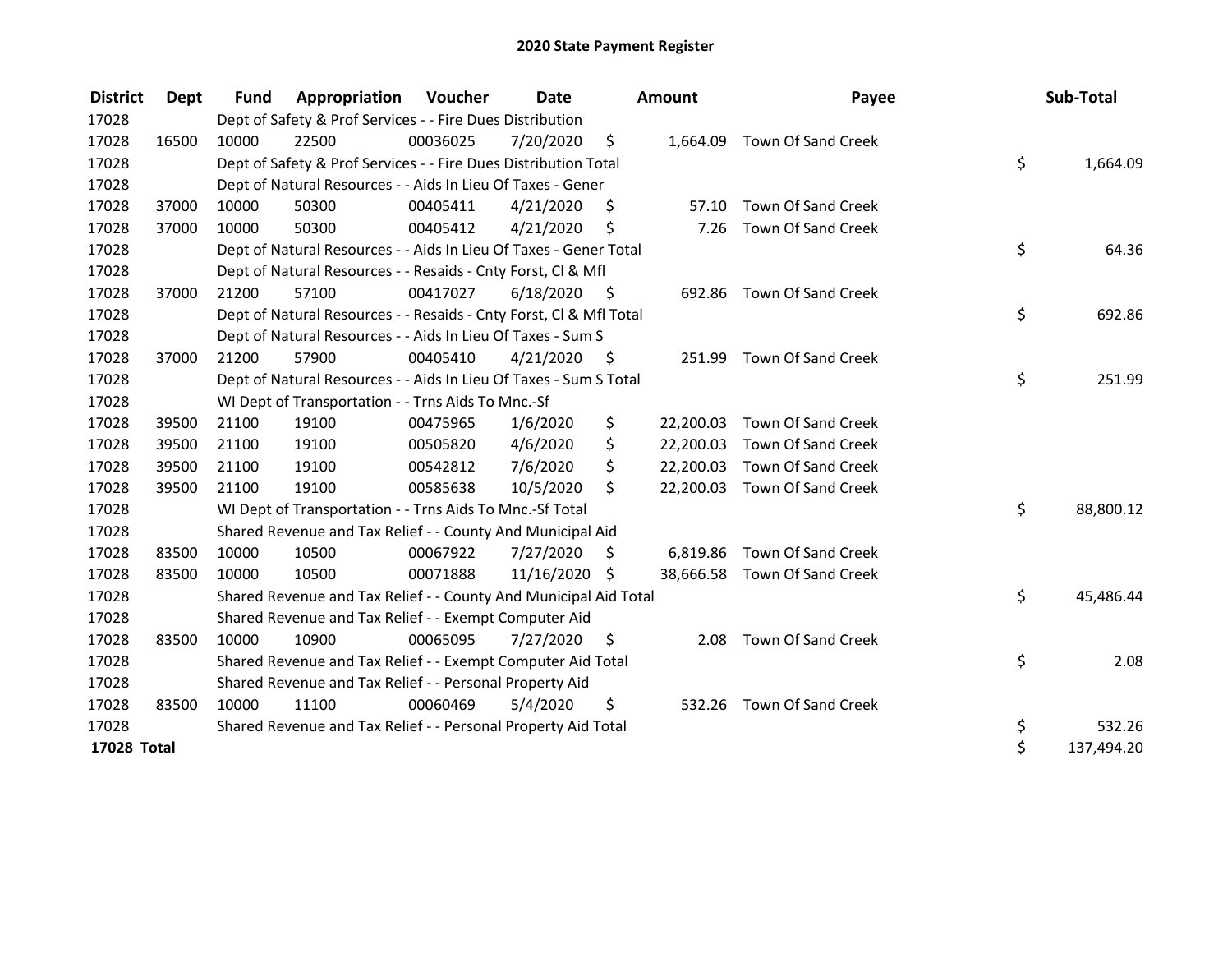| <b>District</b> | Dept  | <b>Fund</b> | Appropriation                                                      | Voucher  | Date            |      | Amount    | Payee            | Sub-Total        |
|-----------------|-------|-------------|--------------------------------------------------------------------|----------|-----------------|------|-----------|------------------|------------------|
| 17030           |       |             | Dept of Natural Resources - - Resaids - Cnty Forst, Cl & Mfl       |          |                 |      |           |                  |                  |
| 17030           | 37000 | 21200       | 57100                                                              | 00417028 | 6/18/2020       | - \$ | 453.28    | Town Of Sheridan |                  |
| 17030           |       |             | Dept of Natural Resources - - Resaids - Cnty Forst, Cl & Mfl Total |          |                 |      |           |                  | \$<br>453.28     |
| 17030           |       |             | WI Dept of Transportation - - Trns Aids To Mnc.-Sf                 |          |                 |      |           |                  |                  |
| 17030           | 39500 | 21100       | 19100                                                              | 00475966 | 1/6/2020        | \$.  | 24.019.92 | Town Of Sheridan |                  |
| 17030           | 39500 | 21100       | 19100                                                              | 00505821 | 4/6/2020        | \$.  | 24,019.92 | Town Of Sheridan |                  |
| 17030           | 39500 | 21100       | 19100                                                              | 00542813 | 7/6/2020        |      | 24,019.92 | Town Of Sheridan |                  |
| 17030           | 39500 | 21100       | 19100                                                              | 00585639 | 10/5/2020       | Ŝ.   | 24,019.92 | Town Of Sheridan |                  |
| 17030           |       |             | WI Dept of Transportation - - Trns Aids To Mnc.-Sf Total           |          |                 |      |           |                  | \$<br>96,079.68  |
| 17030           |       |             | Shared Revenue and Tax Relief - - County And Municipal Aid         |          |                 |      |           |                  |                  |
| 17030           | 83500 | 10000       | 10500                                                              | 00067923 | 7/27/2020       | S.   | 5.240.83  | Town Of Sheridan |                  |
| 17030           | 83500 | 10000       | 10500                                                              | 00071889 | 11/16/2020      | S    | 29,698.04 | Town Of Sheridan |                  |
| 17030           |       |             | Shared Revenue and Tax Relief - - County And Municipal Aid Total   |          |                 |      |           |                  | \$<br>34,938.87  |
| 17030           |       |             | Shared Revenue and Tax Relief - - Exempt Computer Aid              |          |                 |      |           |                  |                  |
| 17030           | 83500 | 10000       | 10900                                                              | 00065096 | 7/27/2020       | \$   | 24.94     | Town Of Sheridan |                  |
| 17030           |       |             | Shared Revenue and Tax Relief - - Exempt Computer Aid Total        |          |                 |      |           |                  | \$<br>24.94      |
| 17030           |       |             | Shared Revenue and Tax Relief - - Utility Aid                      |          |                 |      |           |                  |                  |
| 17030           | 83500 | 10000       | 11000                                                              | 00067923 | 7/27/2020       | Ŝ.   | 103.88    | Town Of Sheridan |                  |
| 17030           | 83500 | 10000       | 11000                                                              | 00071889 | $11/16/2020$ \$ |      | 809.69    | Town Of Sheridan |                  |
| 17030           |       |             | Shared Revenue and Tax Relief - - Utility Aid Total                |          |                 |      |           |                  | \$<br>913.57     |
| 17030 Total     |       |             |                                                                    |          |                 |      |           |                  | \$<br>132,410.34 |
|                 |       |             |                                                                    |          |                 |      |           |                  |                  |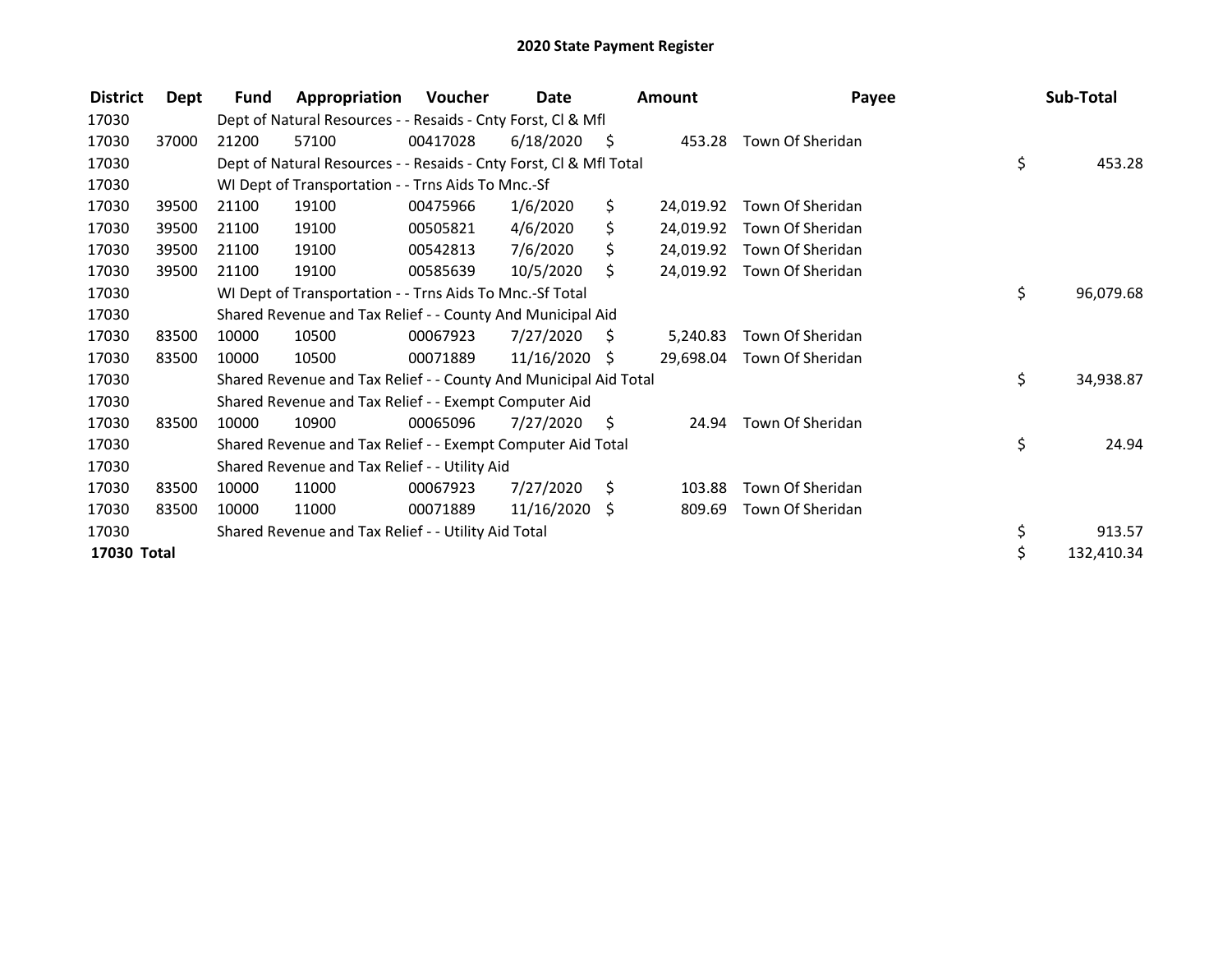| <b>District</b> | Dept  | Fund  | Appropriation                                                      | Voucher  | <b>Date</b>   |      | Amount | Payee                     | Sub-Total        |
|-----------------|-------|-------|--------------------------------------------------------------------|----------|---------------|------|--------|---------------------------|------------------|
| 17032           |       |       | Dept of Safety & Prof Services - - Fire Dues Distribution          |          |               |      |        |                           |                  |
| 17032           | 16500 | 10000 | 22500                                                              | 00036026 | 7/20/2020     | \$   |        | 3,097.33 Town Of Sherman  |                  |
| 17032           |       |       | Dept of Safety & Prof Services - - Fire Dues Distribution Total    |          |               |      |        |                           | \$<br>3,097.33   |
| 17032           |       |       | Dept of Natural Resources - - Aids In Lieu Of Taxes - Gener        |          |               |      |        |                           |                  |
| 17032           | 37000 | 10000 | 50300                                                              | 00385473 | 1/24/2020     | \$   | 364.93 | Town Of Sherman           |                  |
| 17032           | 37000 | 10000 | 50300                                                              | 00405142 | 4/21/2020     | \$   |        | 241.36 Town Of Sherman    |                  |
| 17032           |       |       | Dept of Natural Resources - - Aids In Lieu Of Taxes - Gener Total  |          |               |      |        |                           | \$<br>606.29     |
| 17032           |       |       | Dept of Natural Resources - - Resaids - Cnty Forst, Cl & Mfl       |          |               |      |        |                           |                  |
| 17032           | 37000 | 21200 | 57100                                                              | 00417029 | 6/18/2020     | - \$ |        | 557.68 Town Of Sherman    |                  |
| 17032           |       |       | Dept of Natural Resources - - Resaids - Cnty Forst, Cl & Mfl Total |          |               |      |        |                           | \$<br>557.68     |
| 17032           |       |       | Dept of Natural Resources - - Aids In Lieu Of Taxes - Sum S        |          |               |      |        |                           |                  |
| 17032           | 37000 | 21200 | 57900                                                              | 00405143 | 4/21/2020     | -S   |        | 273.60 Town Of Sherman    |                  |
| 17032           |       |       | Dept of Natural Resources - - Aids In Lieu Of Taxes - Sum S Total  |          |               |      |        |                           | \$<br>273.60     |
| 17032           |       |       | WI Dept of Transportation - - Trns Aids To Mnc.-Sf                 |          |               |      |        |                           |                  |
| 17032           | 39500 | 21100 | 19100                                                              | 00475967 | 1/6/2020      | \$   |        | 25,373.34 Town Of Sherman |                  |
| 17032           | 39500 | 21100 | 19100                                                              | 00505822 | 4/6/2020      | \$   |        | 25,373.34 Town Of Sherman |                  |
| 17032           | 39500 | 21100 | 19100                                                              | 00542814 | 7/6/2020      | \$   |        | 25,373.34 Town Of Sherman |                  |
| 17032           | 39500 | 21100 | 19100                                                              | 00585640 | 10/5/2020     | \$   |        | 25,373.34 Town Of Sherman |                  |
| 17032           |       |       | WI Dept of Transportation - - Trns Aids To Mnc.-Sf Total           |          |               |      |        |                           | \$<br>101,493.36 |
| 17032           |       |       | Department of Administration - - Federal Aid                       |          |               |      |        |                           |                  |
| 17032           | 50500 | 10000 | 14200                                                              | 00134417 | 12/10/2020 \$ |      |        | 11,285.26 Town Of Sherman |                  |
| 17032           |       |       | Department of Administration - - Federal Aid Total                 |          |               |      |        |                           | \$<br>11,285.26  |
| 17032           |       |       | Shared Revenue and Tax Relief - - County And Municipal Aid         |          |               |      |        |                           |                  |
| 17032           | 83500 | 10000 | 10500                                                              | 00067924 | 7/27/2020     | S.   |        | 4,440.72 Town Of Sherman  |                  |
| 17032           | 83500 | 10000 | 10500                                                              | 00071890 | 11/16/2020 \$ |      |        | 25,164.10 Town Of Sherman |                  |
| 17032           |       |       | Shared Revenue and Tax Relief - - County And Municipal Aid Total   |          |               |      |        |                           | \$<br>29,604.82  |
| 17032           |       |       | Shared Revenue and Tax Relief - - Exempt Computer Aid              |          |               |      |        |                           |                  |
| 17032           | 83500 | 10000 | 10900                                                              | 00065097 | 7/27/2020     | \$   |        | 7.27 Town Of Sherman      |                  |
| 17032           |       |       | Shared Revenue and Tax Relief - - Exempt Computer Aid Total        |          |               |      |        |                           | \$<br>7.27       |
| 17032           |       |       | Shared Revenue and Tax Relief - - Utility Aid                      |          |               |      |        |                           |                  |
| 17032           | 83500 | 10000 | 11000                                                              | 00067924 | 7/27/2020     | \$   | 52.07  | Town Of Sherman           |                  |
| 17032           | 83500 | 10000 | 11000                                                              | 00071890 | 11/16/2020    | - \$ |        | 302.67 Town Of Sherman    |                  |
| 17032           |       |       | Shared Revenue and Tax Relief - - Utility Aid Total                |          |               |      |        |                           | \$<br>354.74     |
| 17032           |       |       | Shared Revenue and Tax Relief - - Personal Property Aid            |          |               |      |        |                           |                  |
| 17032           | 83500 | 10000 | 11100                                                              | 00060470 | 5/4/2020      | \$   |        | 242.54 Town Of Sherman    |                  |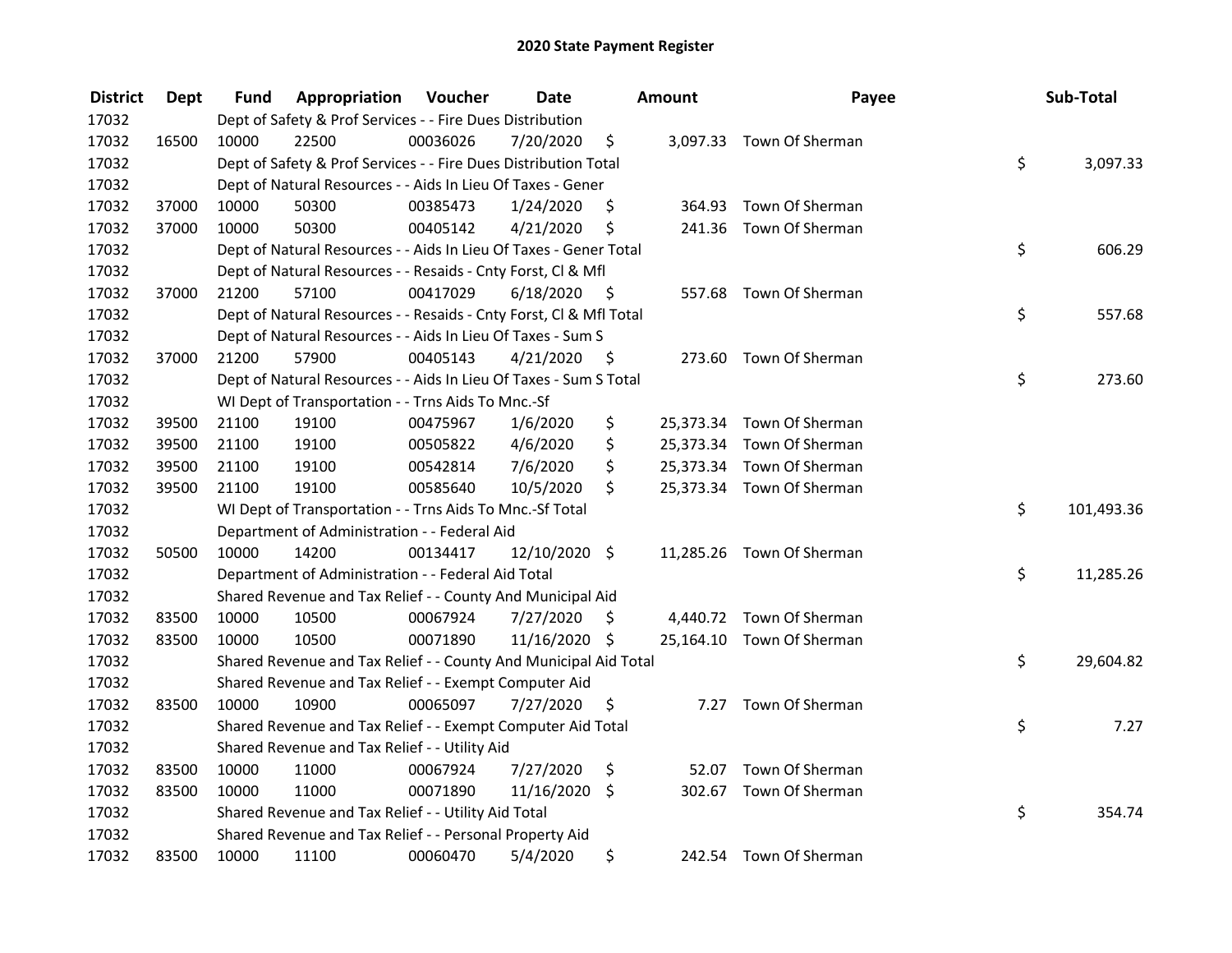| <b>District</b> | Dept | Fund | <b>Appropriation Voucher</b>                                  | Date | Amount | Payee | Sub-Total  |
|-----------------|------|------|---------------------------------------------------------------|------|--------|-------|------------|
| 17032           |      |      | Shared Revenue and Tax Relief - - Personal Property Aid Total |      |        |       | 242.54     |
| 17032 Total     |      |      |                                                               |      |        |       | 147,522.89 |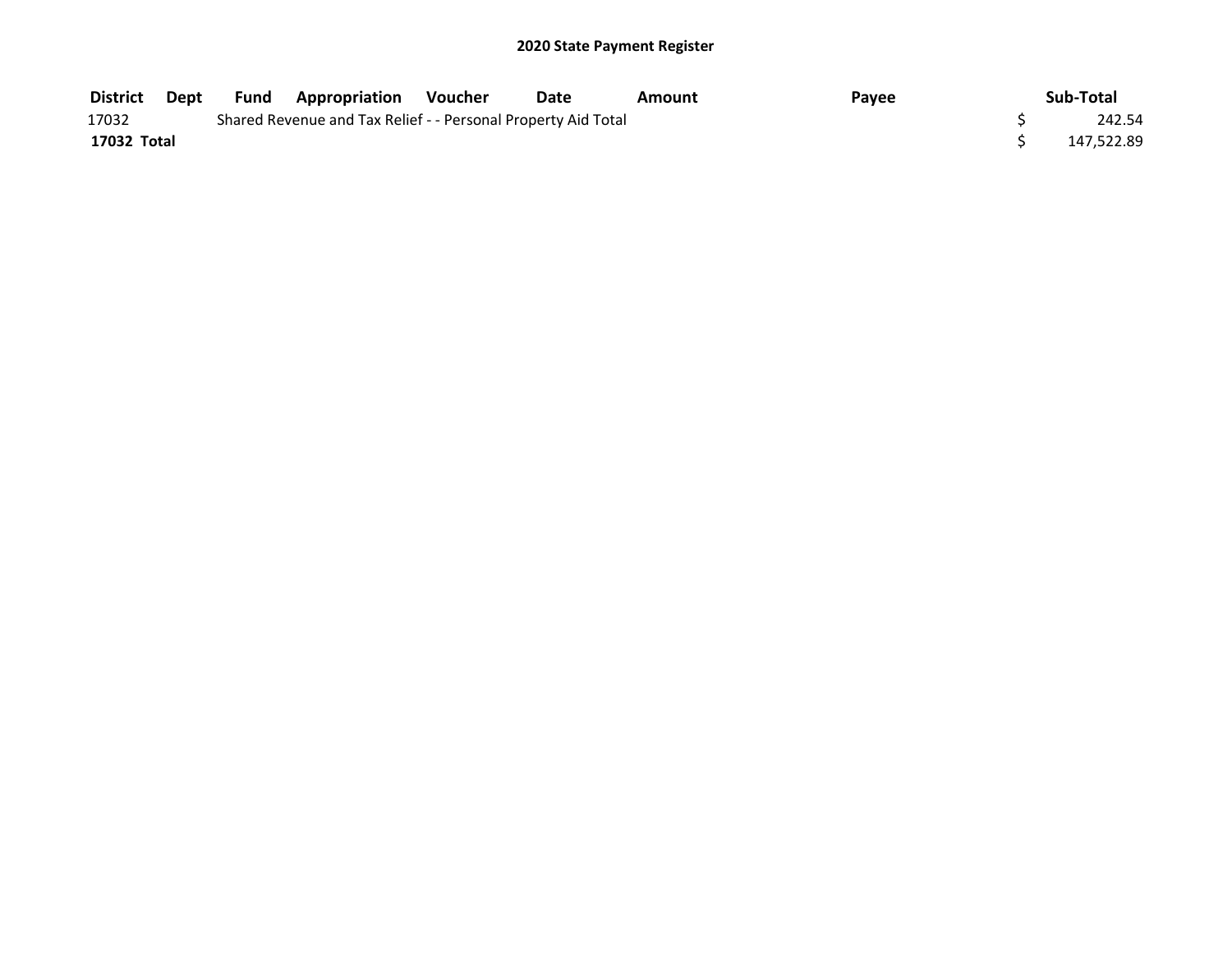| <b>District</b> | <b>Dept</b> | Fund  | Appropriation                                                      | Voucher  | <b>Date</b>   |      | <b>Amount</b> | Payee                          | Sub-Total        |
|-----------------|-------------|-------|--------------------------------------------------------------------|----------|---------------|------|---------------|--------------------------------|------------------|
| 17034           |             |       | Dept of Safety & Prof Services - - Fire Dues Distribution          |          |               |      |               |                                |                  |
| 17034           | 16500       | 10000 | 22500                                                              | 00036027 | 7/20/2020     | \$   |               | 6,485.88 Town Of Spring Brook  |                  |
| 17034           |             |       | Dept of Safety & Prof Services - - Fire Dues Distribution Total    |          |               |      |               |                                | \$<br>6,485.88   |
| 17034           |             |       | Dept of Natural Resources - - Aids In Lieu Of Taxes - Gener        |          |               |      |               |                                |                  |
| 17034           | 37000       | 10000 | 50300                                                              | 00385468 | 1/24/2020     | \$   | 5,470.69      | Town Of Spring Brook           |                  |
| 17034           | 37000       | 10000 | 50300                                                              | 00385469 | 1/24/2020     | \$   | 6,975.35      | Town Of Spring Brook           |                  |
| 17034           | 37000       | 10000 | 50300                                                              | 00404995 | 4/21/2020     | \$   | 5.83          | Town Of Spring Brook           |                  |
| 17034           | 37000       | 10000 | 50300                                                              | 00404997 | 4/21/2020     | \$   | 544.11        | Town Of Spring Brook           |                  |
| 17034           |             |       | Dept of Natural Resources - - Aids In Lieu Of Taxes - Gener Total  |          |               |      |               |                                | \$<br>12,995.98  |
| 17034           |             |       | Dept of Natural Resources - - Resaids - Cnty Forst, Cl & Mfl       |          |               |      |               |                                |                  |
| 17034           | 37000       | 21200 | 57100                                                              | 00417030 | 6/18/2020     | - \$ | 334.98        | Town Of Spring Brook           |                  |
| 17034           |             |       | Dept of Natural Resources - - Resaids - Cnty Forst, Cl & Mfl Total |          |               |      |               |                                | \$<br>334.98     |
| 17034           |             |       | Dept of Natural Resources - - Aids In Lieu Of Taxes - Sum S        |          |               |      |               |                                |                  |
| 17034           | 37000       | 21200 | 57900                                                              | 00404994 | 4/21/2020     | \$   | 45.00         | Town Of Spring Brook           |                  |
| 17034           | 37000       | 21200 | 57900                                                              | 00404996 | 4/21/2020     | \$   | 0.58          | Town Of Spring Brook           |                  |
| 17034           |             |       | Dept of Natural Resources - - Aids In Lieu Of Taxes - Sum S Total  |          |               |      |               |                                | \$<br>45.58      |
| 17034           |             |       | WI Dept of Transportation - - Trns Aids To Mnc.-Sf                 |          |               |      |               |                                |                  |
| 17034           | 39500       | 21100 | 19100                                                              | 00475968 | 1/6/2020      | \$   | 60,135.21     | Town Of Spring Brook           |                  |
| 17034           | 39500       | 21100 | 19100                                                              | 00505823 | 4/6/2020      | \$   |               | 60,135.21 Town Of Spring Brook |                  |
| 17034           | 39500       | 21100 | 19100                                                              | 00542815 | 7/6/2020      | \$   |               | 60,135.21 Town Of Spring Brook |                  |
| 17034           | 39500       | 21100 | 19100                                                              | 00585641 | 10/5/2020     | \$   |               | 60,135.21 Town Of Spring Brook |                  |
| 17034           |             |       | WI Dept of Transportation - - Trns Aids To Mnc.-Sf Total           |          |               |      |               |                                | \$<br>240,540.84 |
| 17034           |             |       | Department of Administration - - Federal Aid                       |          |               |      |               |                                |                  |
| 17034           | 50500       | 10000 | 14200                                                              | 00134418 | 12/10/2020 \$ |      |               | 8,478.88 Town Of Spring Brook  |                  |
| 17034           |             |       | Department of Administration - - Federal Aid Total                 |          |               |      |               |                                | \$<br>8,478.88   |
| 17034           |             |       | Elections Commission - - 2018 Hava Election Security               |          |               |      |               |                                |                  |
| 17034           | 51000       | 22000 | 18200                                                              | 00004010 | 7/30/2020     | \$   |               | 1,326.40 Town Of Spring Brook  |                  |
| 17034           |             |       | Elections Commission - - 2018 Hava Election Security Total         |          |               |      |               |                                | \$<br>1,326.40   |
| 17034           |             |       | Shared Revenue and Tax Relief - - County And Municipal Aid         |          |               |      |               |                                |                  |
| 17034           | 83500       | 10000 | 10500                                                              | 00067925 | 7/27/2020     | \$   | 6,689.86      | Town Of Spring Brook           |                  |
| 17034           | 83500       | 10000 | 10500                                                              | 00071891 | 11/16/2020 \$ |      |               | 37,909.23 Town Of Spring Brook |                  |
| 17034           |             |       | Shared Revenue and Tax Relief - - County And Municipal Aid Total   |          |               |      |               |                                | \$<br>44,599.09  |
| 17034           |             |       | Shared Revenue and Tax Relief - - Exempt Computer Aid              |          |               |      |               |                                |                  |
| 17034           | 83500       | 10000 | 10900                                                              | 00065098 | 7/27/2020     | \$   | 76.91         | Town Of Spring Brook           |                  |
| 17034           |             |       | Shared Revenue and Tax Relief - - Exempt Computer Aid Total        |          |               |      |               |                                | \$<br>76.91      |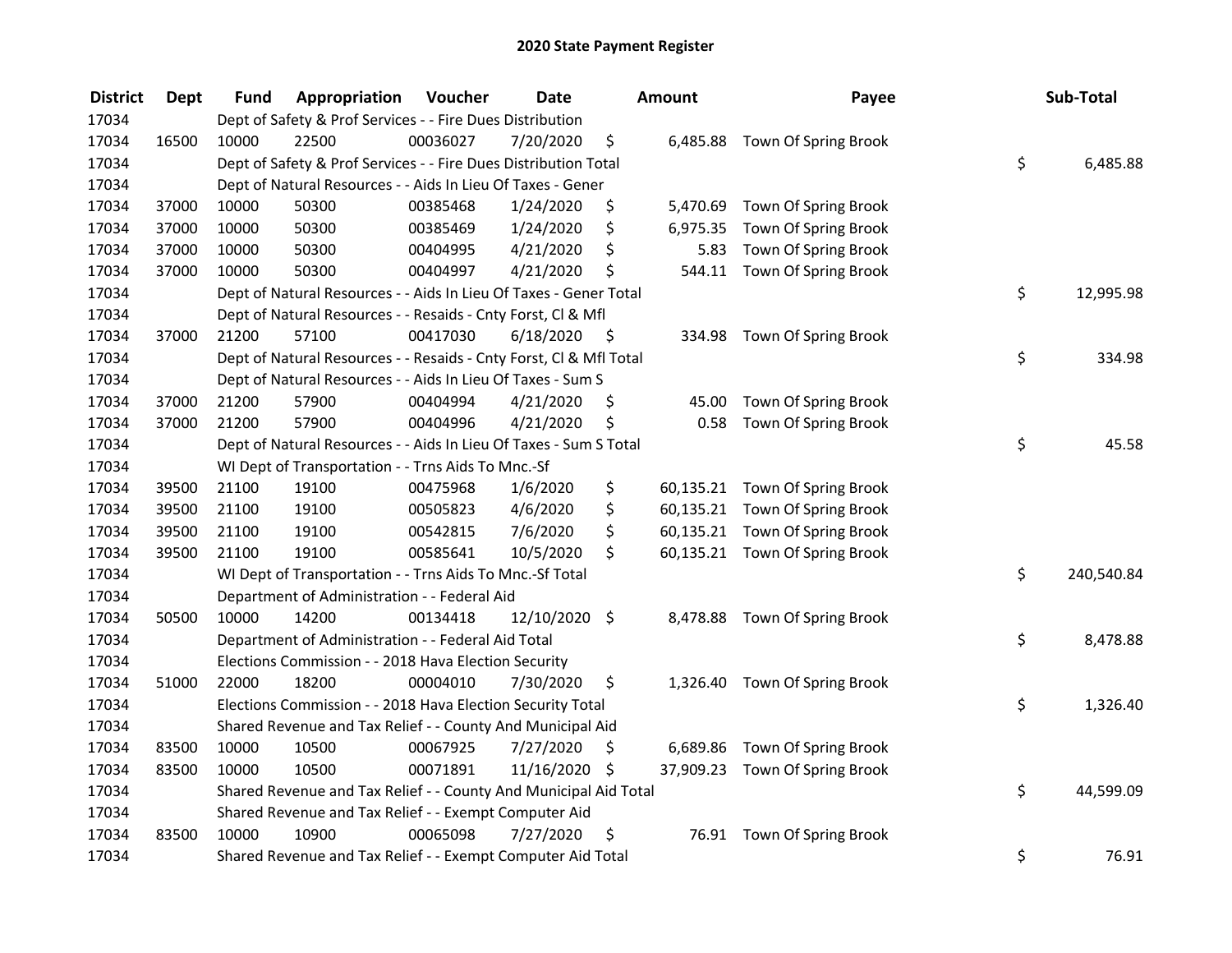| <b>District</b> | Dept  | <b>Fund</b> | Appropriation                                                                 | <b>Voucher</b> | <b>Date</b> | Amount |          | Payee                | Sub-Total  |
|-----------------|-------|-------------|-------------------------------------------------------------------------------|----------------|-------------|--------|----------|----------------------|------------|
| 17034           |       |             | Shared Revenue and Tax Relief - - Personal Property Aid                       |                |             |        |          |                      |            |
| 17034           | 83500 | 10000       | 11100                                                                         | 00060471       | 5/4/2020    |        | 1.399.08 | Town Of Spring Brook |            |
| 17034           |       |             | Shared Revenue and Tax Relief - - Personal Property Aid Total                 |                |             |        |          |                      | 1.399.08   |
| 17034           |       |             | Shared Revenue and Tax Relief - - State Aid; Video Service Provider Fee       |                |             |        |          |                      |            |
| 17034           | 83500 | 10000       | 11200                                                                         | 00064176       | 7/27/2020   |        | 264.67   | Town Of Spring Brook |            |
| 17034           |       |             | Shared Revenue and Tax Relief - - State Aid; Video Service Provider Fee Total |                |             |        |          |                      | 264.67     |
| 17034 Total     |       |             |                                                                               |                |             |        |          |                      | 316,548.29 |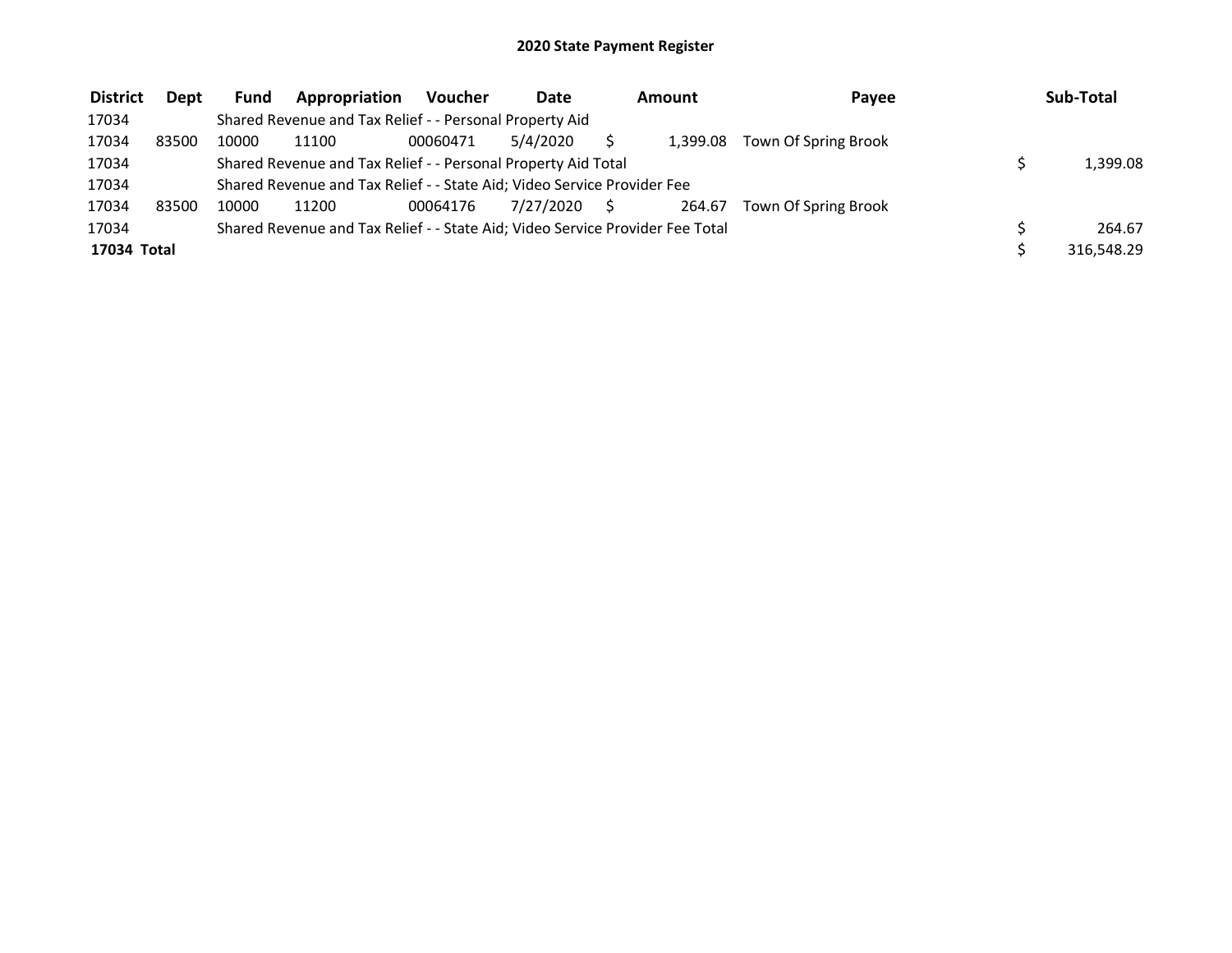| <b>District</b> | Dept  | <b>Fund</b> | <b>Appropriation Voucher</b>                                       |          | Date          |                    | <b>Amount</b> | Payee                     | Sub-Total        |
|-----------------|-------|-------------|--------------------------------------------------------------------|----------|---------------|--------------------|---------------|---------------------------|------------------|
| 17036           |       |             | Dept of Safety & Prof Services - - Fire Dues Distribution          |          |               |                    |               |                           |                  |
| 17036           | 16500 | 10000       | 22500                                                              | 00036028 | 7/20/2020     | $\zeta$            |               | 2,564.39 Town Of Stanton  |                  |
| 17036           |       |             | Dept of Safety & Prof Services - - Fire Dues Distribution Total    |          |               |                    |               |                           | \$<br>2,564.39   |
| 17036           |       |             | Dept of Natural Resources - - Aids In Lieu Of Taxes - Gener        |          |               |                    |               |                           |                  |
| 17036           | 37000 | 10000       | 50300                                                              | 00385491 | 1/24/2020     | $\ddot{\varsigma}$ |               | 1,273.76 Town Of Stanton  |                  |
| 17036           |       |             | Dept of Natural Resources - - Aids In Lieu Of Taxes - Gener Total  |          |               |                    |               |                           | \$<br>1,273.76   |
| 17036           |       |             | Dept of Natural Resources - - Resaids - Cnty Forst, Cl & Mfl       |          |               |                    |               |                           |                  |
| 17036           | 37000 | 21200       | 57100                                                              | 00417031 | 6/18/2020     | - \$               |               | 469.04 Town Of Stanton    |                  |
| 17036           |       |             | Dept of Natural Resources - - Resaids - Cnty Forst, Cl & Mfl Total |          |               |                    |               |                           | \$<br>469.04     |
| 17036           |       |             | Dept of Natural Resources - - Fin Asst For Responsible Units       |          |               |                    |               |                           |                  |
| 17036           | 37000 | 27400       | 67000                                                              | 00413453 | 5/29/2020     | - \$               |               | 2,503.96 Town Of Stanton  |                  |
| 17036           |       |             | Dept of Natural Resources - - Fin Asst For Responsible Units Total |          |               |                    |               |                           | \$<br>2,503.96   |
| 17036           |       |             | WI Dept of Transportation - - Trns Aids To Mnc.-Sf                 |          |               |                    |               |                           |                  |
| 17036           | 39500 | 21100       | 19100                                                              | 00475969 | 1/6/2020      | \$                 |               | 23,553.45 Town Of Stanton |                  |
| 17036           | 39500 | 21100       | 19100                                                              | 00505824 | 4/6/2020      | \$                 |               | 23,553.45 Town Of Stanton |                  |
| 17036           | 39500 | 21100       | 19100                                                              | 00542816 | 7/6/2020      | \$                 |               | 23,553.45 Town Of Stanton |                  |
| 17036           | 39500 | 21100       | 19100                                                              | 00585642 | 10/5/2020     | \$                 |               | 23,553.45 Town Of Stanton |                  |
| 17036           |       |             | WI Dept of Transportation - - Trns Aids To Mnc.-Sf Total           |          |               |                    |               |                           | \$<br>94,213.80  |
| 17036           |       |             | WI Dept of Transportation - - Loc Rd Imp Prg St Fd                 |          |               |                    |               |                           |                  |
| 17036           | 39500 | 21100       | 27800                                                              | 00497731 | 3/2/2020      | \$                 |               | 14,239.35 Town Of Stanton |                  |
| 17036           |       |             | WI Dept of Transportation - - Loc Rd Imp Prg St Fd Total           |          |               |                    |               |                           | \$<br>14,239.35  |
| 17036           |       |             | Shared Revenue and Tax Relief - - County And Municipal Aid         |          |               |                    |               |                           |                  |
| 17036           | 83500 | 10000       | 10500                                                              | 00067926 | 7/27/2020     | \$                 |               | 8,860.49 Town Of Stanton  |                  |
| 17036           | 83500 | 10000       | 10500                                                              | 00071892 | 11/16/2020 \$ |                    |               | 50,267.14 Town Of Stanton |                  |
| 17036           |       |             | Shared Revenue and Tax Relief - - County And Municipal Aid Total   |          |               |                    |               |                           | \$<br>59,127.63  |
| 17036           |       |             | Shared Revenue and Tax Relief - - Exempt Computer Aid              |          |               |                    |               |                           |                  |
| 17036           | 83500 | 10000       | 10900                                                              | 00065099 | 7/27/2020     | S                  |               | 4.16 Town Of Stanton      |                  |
| 17036           |       |             | Shared Revenue and Tax Relief - - Exempt Computer Aid Total        |          |               |                    |               |                           | \$<br>4.16       |
| 17036           |       |             | Shared Revenue and Tax Relief - - Personal Property Aid            |          |               |                    |               |                           |                  |
| 17036           | 83500 | 10000       | 11100                                                              | 00060472 | 5/4/2020      | \$                 |               | 859.15 Town Of Stanton    |                  |
| 17036           |       |             | Shared Revenue and Tax Relief - - Personal Property Aid Total      |          |               |                    |               |                           | \$<br>859.15     |
| 17036 Total     |       |             |                                                                    |          |               |                    |               |                           | \$<br>175,255.24 |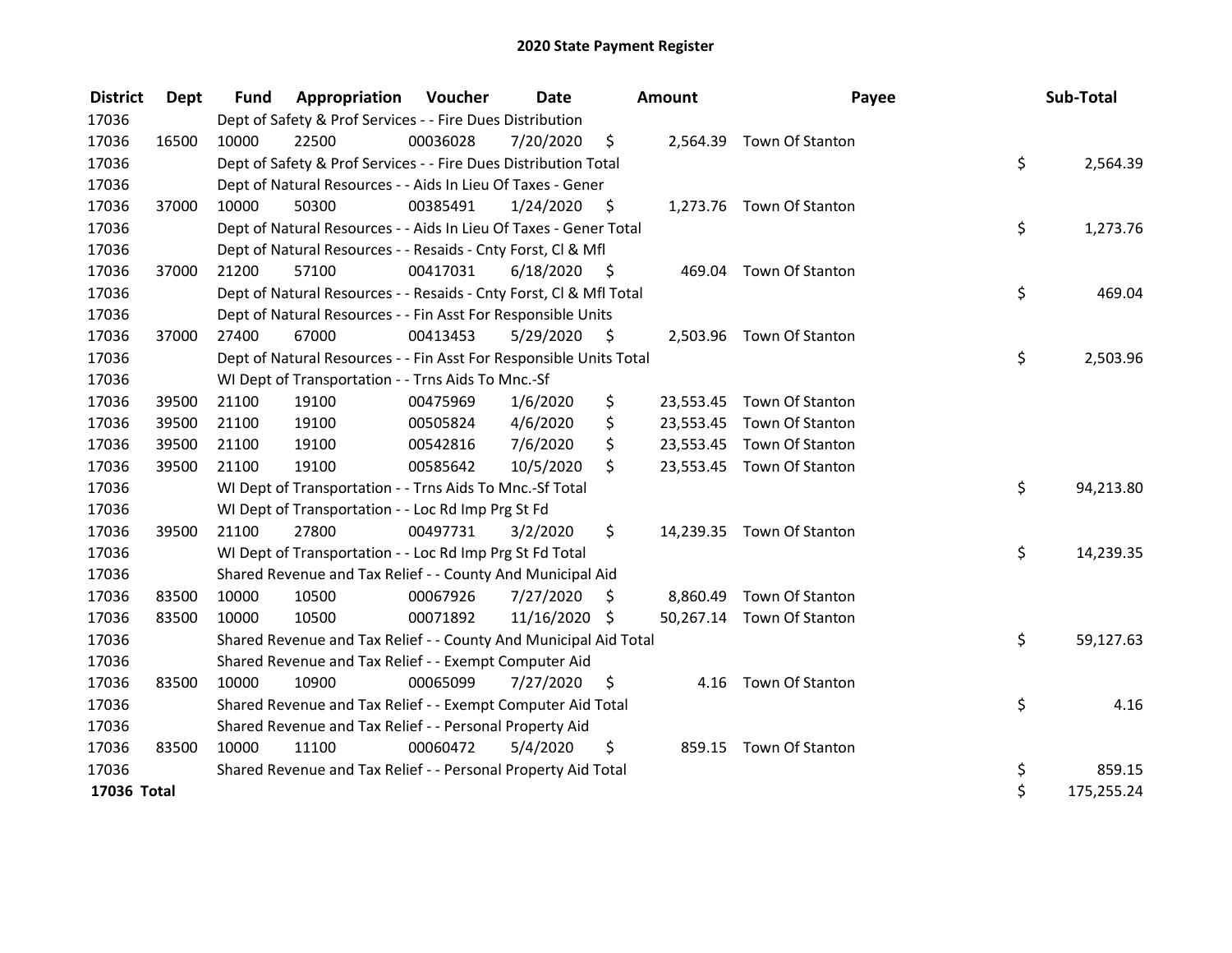| <b>District</b> | <b>Dept</b> | Fund  | Appropriation                                                      | Voucher  | <b>Date</b>   |      | <b>Amount</b> | Payee                     | Sub-Total        |
|-----------------|-------------|-------|--------------------------------------------------------------------|----------|---------------|------|---------------|---------------------------|------------------|
| 17038           |             |       | Dept of Safety & Prof Services - - Fire Dues Distribution          |          |               |      |               |                           |                  |
| 17038           | 16500       | 10000 | 22500                                                              | 00036029 | 7/20/2020     | \$   |               | 9,280.70 Town Of Tainter  |                  |
| 17038           |             |       | Dept of Safety & Prof Services - - Fire Dues Distribution Total    |          |               |      |               |                           | \$<br>9,280.70   |
| 17038           |             |       | Dept of Natural Resources - - Aids In Lieu Of Taxes - Gener        |          |               |      |               |                           |                  |
| 17038           | 37000       | 10000 | 50300                                                              | 00385471 | 1/24/2020     | \$   | 14,552.37     | <b>Town Of Tainter</b>    |                  |
| 17038           | 37000       | 10000 | 50300                                                              | 00405018 | 4/21/2020     | \$   | 32.00         | Town Of Tainter           |                  |
| 17038           | 37000       | 10000 | 50300                                                              | 00405020 | 4/21/2020     | \$   | 426.37        | <b>Town Of Tainter</b>    |                  |
| 17038           | 37000       | 10000 | 50300                                                              | 00405021 | 4/21/2020     | \$   | 32.00         | <b>Town Of Tainter</b>    |                  |
| 17038           |             |       | Dept of Natural Resources - - Aids In Lieu Of Taxes - Gener Total  |          |               |      |               |                           | \$<br>15,042.74  |
| 17038           |             |       | Dept of Natural Resources - - Resaids - Cnty Forst, CI & Mfl       |          |               |      |               |                           |                  |
| 17038           | 37000       | 21200 | 57100                                                              | 00417032 | 6/18/2020     | - \$ |               | 399.28 Town Of Tainter    |                  |
| 17038           |             |       | Dept of Natural Resources - - Resaids - Cnty Forst, Cl & Mfl Total |          |               |      |               |                           | \$<br>399.28     |
| 17038           |             |       | Dept of Natural Resources - - Aids In Lieu Of Taxes - Sum S        |          |               |      |               |                           |                  |
| 17038           | 37000       | 21200 | 57900                                                              | 00405017 | 4/21/2020     | \$   | 73.60         | Town Of Tainter           |                  |
| 17038           | 37000       | 21200 | 57900                                                              | 00405019 | 4/21/2020     | \$   | 3.20          | Town Of Tainter           |                  |
| 17038           |             |       | Dept of Natural Resources - - Aids In Lieu Of Taxes - Sum S Total  |          |               |      |               |                           | \$<br>76.80      |
| 17038           |             |       | WI Dept of Transportation - - Trns Aids To Mnc.-Sf                 |          |               |      |               |                           |                  |
| 17038           | 39500       | 21100 | 19100                                                              | 00475970 | 1/6/2020      | \$   | 32,048.46     | Town Of Tainter           |                  |
| 17038           | 39500       | 21100 | 19100                                                              | 00505825 | 4/6/2020      | \$   |               | 32,048.46 Town Of Tainter |                  |
| 17038           | 39500       | 21100 | 19100                                                              | 00542817 | 7/6/2020      | \$   | 32,048.46     | <b>Town Of Tainter</b>    |                  |
| 17038           | 39500       | 21100 | 19100                                                              | 00585643 | 10/5/2020     | \$   |               | 32,048.46 Town Of Tainter |                  |
| 17038           |             |       | WI Dept of Transportation - - Trns Aids To Mnc.-Sf Total           |          |               |      |               |                           | \$<br>128,193.84 |
| 17038           |             |       | WI Dept of Transportation - - Loc Rd Imp Prg St Fd                 |          |               |      |               |                           |                  |
| 17038           | 39500       | 21100 | 27800                                                              | 00605486 | 10/26/2020 \$ |      |               | 14,380.97 Town Of Tainter |                  |
| 17038           |             |       | WI Dept of Transportation - - Loc Rd Imp Prg St Fd Total           |          |               |      |               |                           | \$<br>14,380.97  |
| 17038           |             |       | Department of Administration - - Federal Aid                       |          |               |      |               |                           |                  |
| 17038           | 50500       | 10000 | 14200                                                              | 00134419 | 12/10/2020    | \$   | 4,246.00      | Town Of Tainter           |                  |
| 17038           | 50500       | 10000 | 14200                                                              | 00136222 | 12/17/2020 \$ |      |               | 158.82 Town Of Tainter    |                  |
| 17038           |             |       | Department of Administration - - Federal Aid Total                 |          |               |      |               |                           | \$<br>4,404.82   |
| 17038           |             |       | Elections Commission - - 2018 Hava Election Security               |          |               |      |               |                           |                  |
| 17038           | 51000       | 22000 | 18200                                                              | 00003628 | 6/30/2020     | \$   |               | 2,010.60 Town Of Tainter  |                  |
| 17038           |             |       | Elections Commission - - 2018 Hava Election Security Total         |          |               |      |               |                           | \$<br>2,010.60   |
| 17038           |             |       | Shared Revenue and Tax Relief - - County And Municipal Aid         |          |               |      |               |                           |                  |
| 17038           | 83500       | 10000 | 10500                                                              | 00067927 | 7/27/2020     | \$   | 3,656.88      | Town Of Tainter           |                  |
| 17038           | 83500       | 10000 | 10500                                                              | 00071893 | 11/16/2020    | \$   |               | 20,722.30 Town Of Tainter |                  |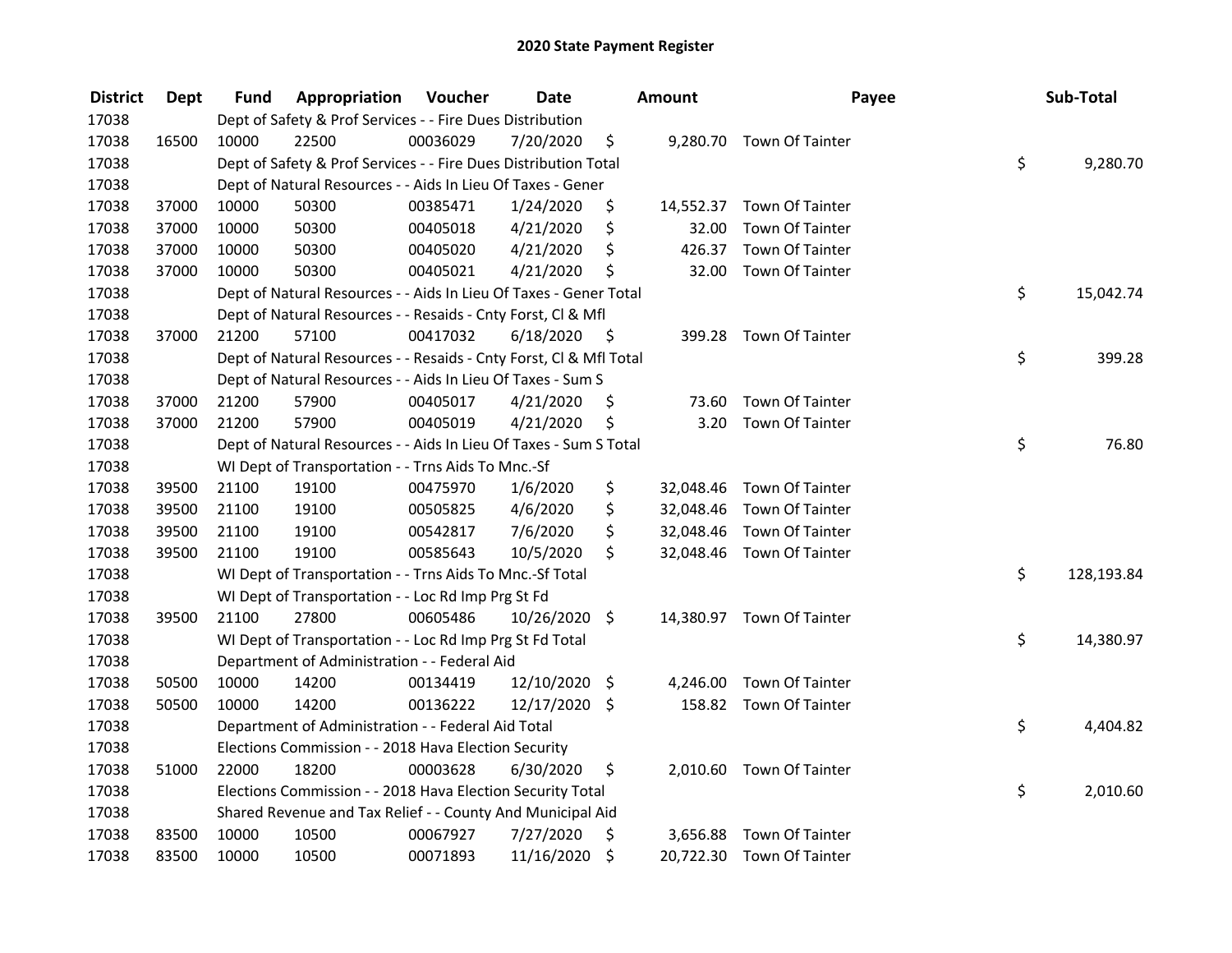| <b>District</b> | Dept  | Fund  | Appropriation                                                       | Voucher  | Date            |      | <b>Amount</b> | Payee                  | Sub-Total        |
|-----------------|-------|-------|---------------------------------------------------------------------|----------|-----------------|------|---------------|------------------------|------------------|
| 17038           |       |       | Shared Revenue and Tax Relief - - County And Municipal Aid Total    |          |                 |      |               |                        | \$<br>24,379.18  |
| 17038           |       |       | Shared Revenue and Tax Relief - - Exempt Computer Aid               |          |                 |      |               |                        |                  |
| 17038           | 83500 | 10000 | 10900                                                               | 00065100 | 7/27/2020       | S.   | 14.55         | <b>Town Of Tainter</b> |                  |
| 17038           |       |       | Shared Revenue and Tax Relief - - Exempt Computer Aid Total         |          |                 |      |               |                        | \$<br>14.55      |
| 17038           |       |       | Shared Revenue and Tax Relief - - Utility Aid                       |          |                 |      |               |                        |                  |
| 17038           | 83500 | 10000 | 11000                                                               | 00067927 | 7/27/2020       | S.   | 89.95         | <b>Town Of Tainter</b> |                  |
| 17038           | 83500 | 10000 | 11000                                                               | 00071893 | $11/16/2020$ \$ |      | 522.86        | Town Of Tainter        |                  |
| 17038           |       |       | Shared Revenue and Tax Relief - - Utility Aid Total                 |          |                 |      |               |                        | \$<br>612.81     |
| 17038           |       |       | Shared Revenue and Tax Relief - - Personal Property Aid             |          |                 |      |               |                        |                  |
| 17038           | 83500 | 10000 | 11100                                                               | 00060473 | 5/4/2020        | S    | 21.87         | <b>Town Of Tainter</b> |                  |
| 17038           |       |       | Shared Revenue and Tax Relief - - Personal Property Aid Total       |          |                 |      |               |                        | \$<br>21.87      |
| 17038           |       |       | Shared Revenue and Tax Relief - - Payments For Municipal Svcs       |          |                 |      |               |                        |                  |
| 17038           | 83500 | 10000 | 50100                                                               | 00054889 | 2/3/2020        | S    | 123.76        | <b>Town Of Tainter</b> |                  |
| 17038           |       |       | Shared Revenue and Tax Relief - - Payments For Municipal Svcs Total |          |                 |      |               |                        | \$<br>123.76     |
| 17038           |       |       | Shared Revenue and Tax Relief - - Lottery & Gaming Credit           |          |                 |      |               |                        |                  |
| 17038           | 83500 | 52100 | 36300                                                               | 00055266 | 3/23/2020       | - \$ | 2,828.88      | <b>Town Of Tainter</b> |                  |
| 17038           |       |       | Shared Revenue and Tax Relief - - Lottery & Gaming Credit Total     |          |                 |      |               |                        | 2,828.88         |
| 17038 Total     |       |       |                                                                     |          |                 |      |               |                        | \$<br>201,770.80 |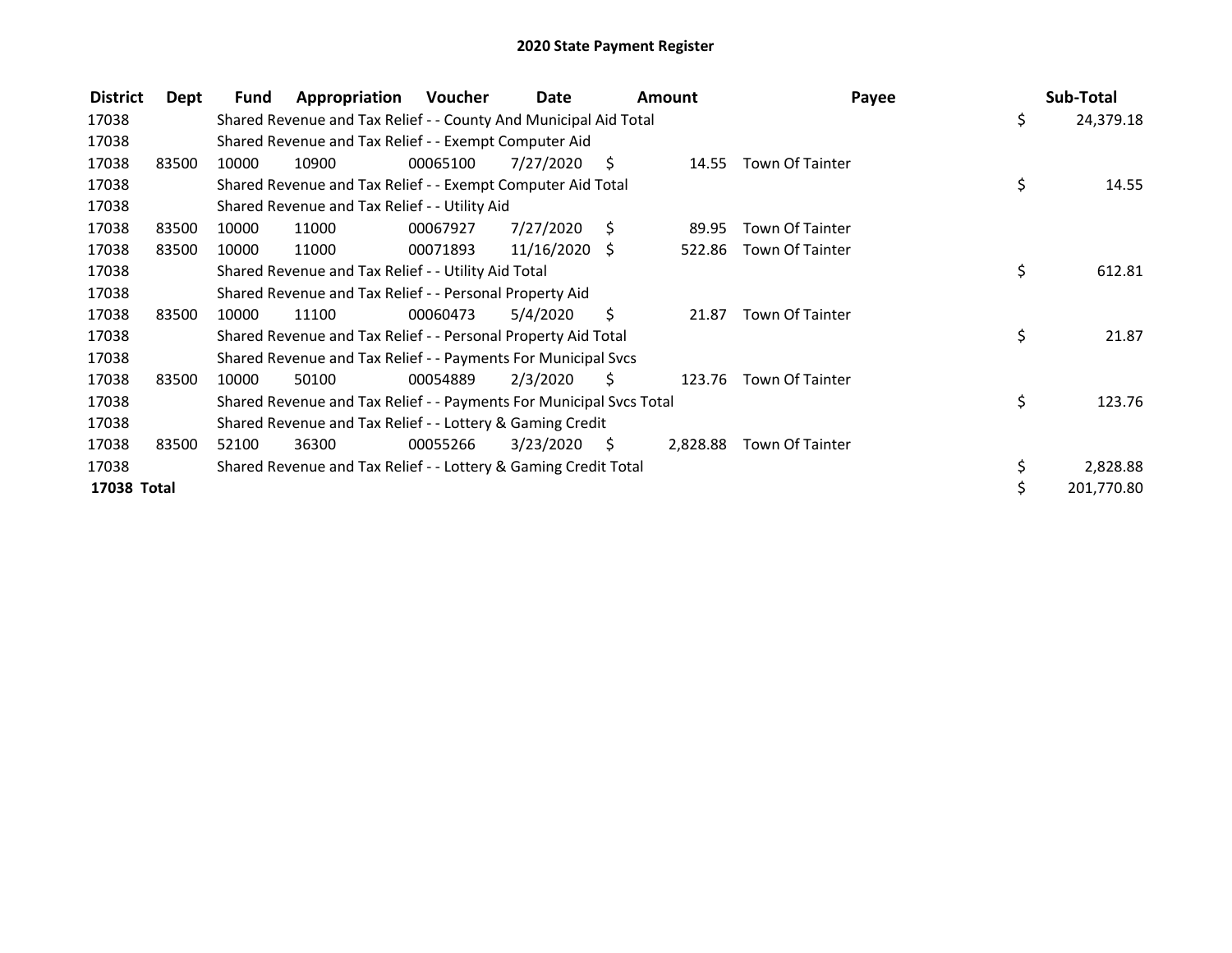| <b>District</b> | <b>Dept</b> | Fund  | Appropriation                                                      | Voucher  | <b>Date</b>   |      | Amount    | Payee                     | Sub-Total       |
|-----------------|-------------|-------|--------------------------------------------------------------------|----------|---------------|------|-----------|---------------------------|-----------------|
| 17040           |             |       | Dept of Safety & Prof Services - - Fire Dues Distribution          |          |               |      |           |                           |                 |
| 17040           | 16500       | 10000 | 22500                                                              | 00036030 | 7/20/2020     | \$   |           | 1,808.31 Town Of Tiffany  |                 |
| 17040           |             |       | Dept of Safety & Prof Services - - Fire Dues Distribution Total    |          |               |      |           |                           | \$<br>1,808.31  |
| 17040           |             |       | Dept of Natural Resources - - Aids In Lieu Of Taxes - Gener        |          |               |      |           |                           |                 |
| 17040           | 37000       | 10000 | 50300                                                              | 00403689 | 4/21/2020     | \$   |           | 6.60 Town Of Tiffany      |                 |
| 17040           |             |       | Dept of Natural Resources - - Aids In Lieu Of Taxes - Gener Total  |          |               |      |           |                           | \$<br>6.60      |
| 17040           |             |       | Dept of Natural Resources - - Resaids - Cnty Forst, Cl & Mfl       |          |               |      |           |                           |                 |
| 17040           | 37000       | 21200 | 57100                                                              | 00417033 | 6/18/2020     | - \$ |           | 402.98 Town Of Tiffany    |                 |
| 17040           |             |       | Dept of Natural Resources - - Resaids - Cnty Forst, Cl & Mfl Total |          |               |      |           |                           | \$<br>402.98    |
| 17040           |             |       | Dept of Natural Resources - - Aids In Lieu Of Taxes - Sum S        |          |               |      |           |                           |                 |
| 17040           | 37000       | 21200 | 57900                                                              | 00403688 | 4/21/2020     | - \$ |           | 25.56 Town Of Tiffany     |                 |
| 17040           |             |       | Dept of Natural Resources - - Aids In Lieu Of Taxes - Sum S Total  |          |               |      |           |                           | \$<br>25.56     |
| 17040           |             |       | WI Dept of Transportation - - Disastr Damag Aid Sf                 |          |               |      |           |                           |                 |
| 17040           | 39500       | 21100 | 17400                                                              | 00560573 | 8/5/2020      | \$.  |           | 18,016.71 Town Of Tiffany |                 |
| 17040           |             |       | WI Dept of Transportation - - Disastr Damag Aid Sf Total           |          |               |      |           |                           | \$<br>18,016.71 |
| 17040           |             |       | WI Dept of Transportation - - Trns Aids To Mnc.-Sf                 |          |               |      |           |                           |                 |
| 17040           | 39500       | 21100 | 19100                                                              | 00475971 | 1/6/2020      | \$   |           | 23,875.38 Town Of Tiffany |                 |
| 17040           | 39500       | 21100 | 19100                                                              | 00505826 | 4/6/2020      | \$   | 23,875.38 | Town Of Tiffany           |                 |
| 17040           | 39500       | 21100 | 19100                                                              | 00542818 | 7/6/2020      | \$   |           | 23,875.38 Town Of Tiffany |                 |
| 17040           | 39500       | 21100 | 19100                                                              | 00585644 | 10/5/2020     | \$   |           | 23,875.38 Town Of Tiffany |                 |
| 17040           |             |       | WI Dept of Transportation - - Trns Aids To Mnc.-Sf Total           |          |               |      |           |                           | \$<br>95,501.52 |
| 17040           |             |       | Shared Revenue and Tax Relief - - County And Municipal Aid         |          |               |      |           |                           |                 |
| 17040           | 83500       | 10000 | 10500                                                              | 00067928 | 7/27/2020     | S    |           | 8,089.77 Town Of Tiffany  |                 |
| 17040           | 83500       | 10000 | 10500                                                              | 00071894 | 11/16/2020 \$ |      |           | 45,842.06 Town Of Tiffany |                 |
| 17040           |             |       | Shared Revenue and Tax Relief - - County And Municipal Aid Total   |          |               |      |           |                           | \$<br>53,931.83 |
| 17040           |             |       | Shared Revenue and Tax Relief - - Exempt Computer Aid              |          |               |      |           |                           |                 |
| 17040           | 83500       | 10000 | 10900                                                              | 00065101 | 7/27/2020     | \$   |           | 85.22 Town Of Tiffany     |                 |
| 17040           |             |       | Shared Revenue and Tax Relief - - Exempt Computer Aid Total        |          |               |      |           |                           | \$<br>85.22     |
| 17040           |             |       | Shared Revenue and Tax Relief - - Utility Aid                      |          |               |      |           |                           |                 |
| 17040           | 83500       | 10000 | 11000                                                              | 00067928 | 7/27/2020     | \$   |           | 48.78 Town Of Tiffany     |                 |
| 17040           | 83500       | 10000 | 11000                                                              | 00071894 | 11/16/2020    | \$   |           | 318.43 Town Of Tiffany    |                 |
| 17040           |             |       | Shared Revenue and Tax Relief - - Utility Aid Total                |          |               |      |           |                           | \$<br>367.21    |
| 17040           |             |       | Shared Revenue and Tax Relief - - Personal Property Aid            |          |               |      |           |                           |                 |
| 17040           | 83500       | 10000 | 11100                                                              | 00060474 | 5/4/2020      | \$   |           | 1,818.32 Town Of Tiffany  |                 |
| 17040           |             |       | Shared Revenue and Tax Relief - - Personal Property Aid Total      |          |               |      |           |                           | \$<br>1,818.32  |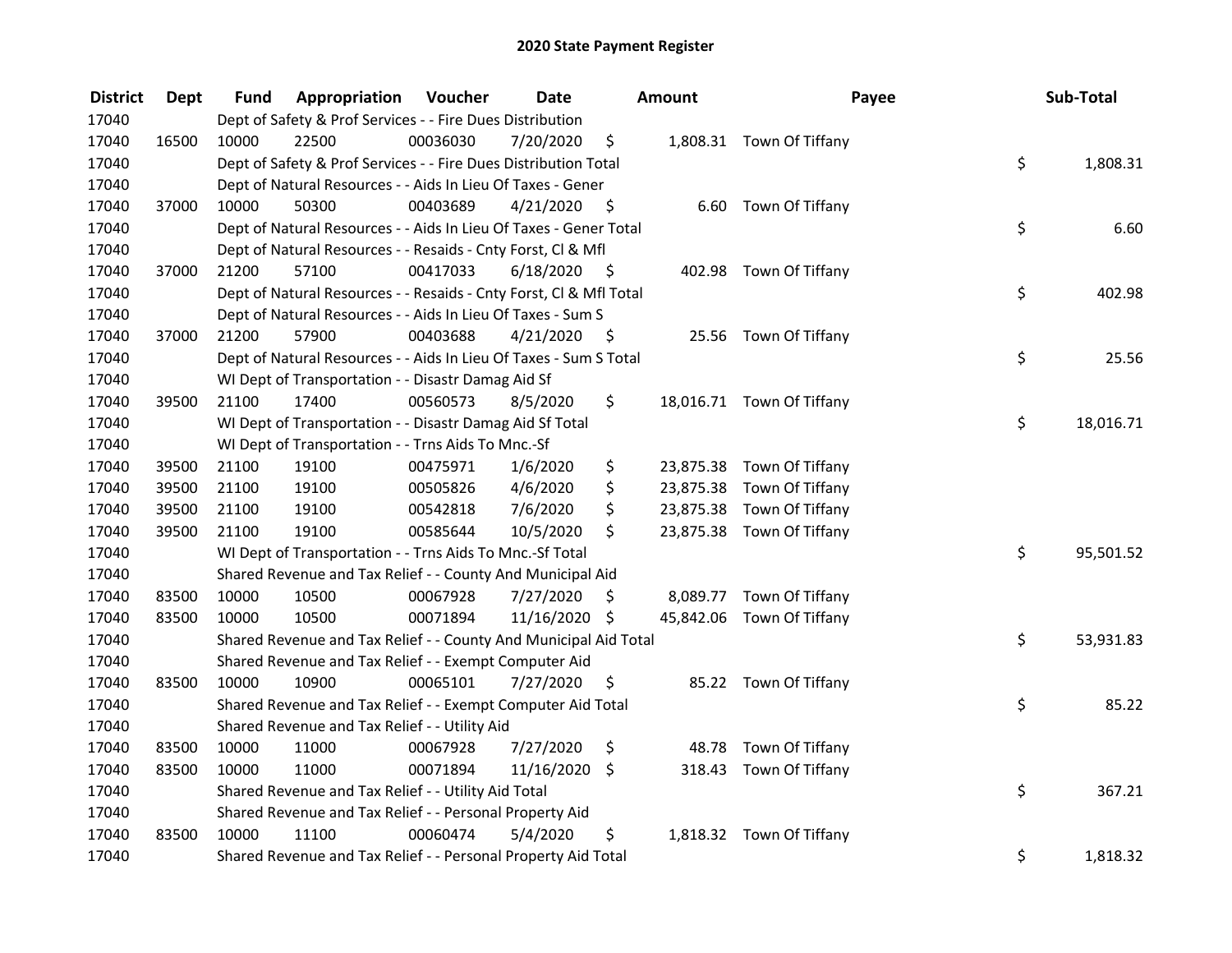| <b>District</b> | <b>Dept</b> | <b>Fund</b> | Appropriation                                                   | <b>Voucher</b> | Date      | Amount | Payee           | Sub-Total  |
|-----------------|-------------|-------------|-----------------------------------------------------------------|----------------|-----------|--------|-----------------|------------|
| 17040           |             |             | Shared Revenue and Tax Relief - - Lottery & Gaming Credit       |                |           |        |                 |            |
| 17040           | 83500       | 52100       | 36300                                                           | 00055267       | 3/23/2020 | 502.05 | Town Of Tiffany |            |
| 17040           |             |             | Shared Revenue and Tax Relief - - Lottery & Gaming Credit Total |                |           |        |                 | 502.05     |
| 17040 Total     |             |             |                                                                 |                |           |        |                 | 172,466.31 |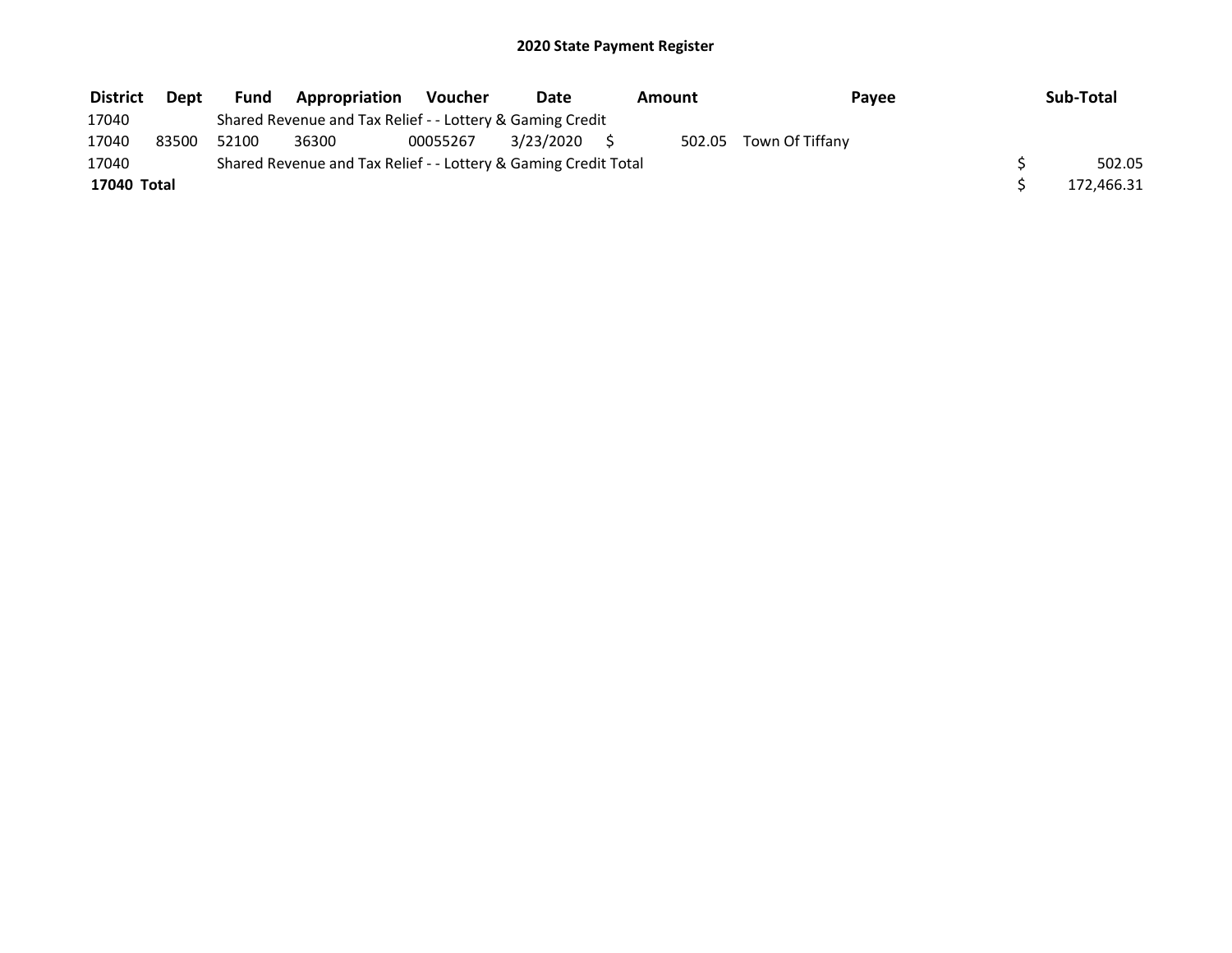| <b>District</b> | Dept  | <b>Fund</b> | <b>Appropriation Voucher</b>                                       |          | Date          |      | Amount   | Payee                    | Sub-Total        |
|-----------------|-------|-------------|--------------------------------------------------------------------|----------|---------------|------|----------|--------------------------|------------------|
| 17042           |       |             | Dept of Safety & Prof Services - - Fire Dues Distribution          |          |               |      |          |                          |                  |
| 17042           | 16500 | 10000       | 22500                                                              | 00036031 | 7/20/2020     | \$   |          | 2,202.59 Town Of Weston  |                  |
| 17042           |       |             | Dept of Safety & Prof Services - - Fire Dues Distribution Total    |          |               |      |          |                          | \$<br>2,202.59   |
| 17042           |       |             | Dept of Natural Resources - - Resaids - Cnty Forst, CI & Mfl       |          |               |      |          |                          |                  |
| 17042           | 37000 | 21200       | 57100                                                              | 00417034 | 6/18/2020     | - \$ |          | 973.65 Town Of Weston    |                  |
| 17042           |       |             | Dept of Natural Resources - - Resaids - Cnty Forst, CI & Mfl Total |          |               |      |          |                          | \$<br>973.65     |
| 17042           |       |             | WI Dept of Transportation - - Trns Aids To Mnc.-Sf                 |          |               |      |          |                          |                  |
| 17042           | 39500 | 21100       | 19100                                                              | 00475972 | 1/6/2020      | \$   |          | 26,891.01 Town Of Weston |                  |
| 17042           | 39500 | 21100       | 19100                                                              | 00505827 | 4/6/2020      | \$   |          | 26,891.01 Town Of Weston |                  |
| 17042           | 39500 | 21100       | 19100                                                              | 00542819 | 7/6/2020      | \$   |          | 26,891.01 Town Of Weston |                  |
| 17042           | 39500 | 21100       | 19100                                                              | 00585645 | 10/5/2020     | \$   |          | 26,891.01 Town Of Weston |                  |
| 17042           |       |             | WI Dept of Transportation - - Trns Aids To Mnc.-Sf Total           |          |               |      |          |                          | \$<br>107,564.04 |
| 17042           |       |             | Department of Administration - - Federal Aid                       |          |               |      |          |                          |                  |
| 17042           | 50500 | 10000       | 14200                                                              | 00134420 | 12/10/2020 \$ |      |          | 6,551.37 Town Of Weston  |                  |
| 17042           |       |             | Department of Administration - - Federal Aid Total                 |          |               |      |          |                          | \$<br>6,551.37   |
| 17042           |       |             | Shared Revenue and Tax Relief - - County And Municipal Aid         |          |               |      |          |                          |                  |
| 17042           | 83500 | 10000       | 10500                                                              | 00067929 | 7/27/2020     | \$   | 4,479.74 | Town Of Weston           |                  |
| 17042           | 83500 | 10000       | 10500                                                              | 00071895 | 11/16/2020 \$ |      |          | 25,385.21 Town Of Weston |                  |
| 17042           |       |             | Shared Revenue and Tax Relief - - County And Municipal Aid Total   |          |               |      |          |                          | \$<br>29,864.95  |
| 17042           |       |             | Shared Revenue and Tax Relief - - Exempt Computer Aid              |          |               |      |          |                          |                  |
| 17042           | 83500 | 10000       | 10900                                                              | 00065102 | 7/27/2020     | \$.  | 3.11     | Town Of Weston           |                  |
| 17042           |       |             | Shared Revenue and Tax Relief - - Exempt Computer Aid Total        |          |               |      |          |                          | \$<br>3.11       |
| 17042           |       |             | Shared Revenue and Tax Relief - - Utility Aid                      |          |               |      |          |                          |                  |
| 17042           | 83500 | 10000       | 11000                                                              | 00067929 | 7/27/2020     | \$   | 99.12    | Town Of Weston           |                  |
| 17042           | 83500 | 10000       | 11000                                                              | 00071895 | 11/16/2020    | \$   | 576.17   | Town Of Weston           |                  |
| 17042           |       |             | Shared Revenue and Tax Relief - - Utility Aid Total                |          |               |      |          |                          | \$<br>675.29     |
| 17042           |       |             | Shared Revenue and Tax Relief - - Personal Property Aid            |          |               |      |          |                          |                  |
| 17042           | 83500 | 10000       | 11100                                                              | 00060475 | 5/4/2020      | \$   |          | 959.87 Town Of Weston    |                  |
| 17042           |       |             | Shared Revenue and Tax Relief - - Personal Property Aid Total      |          |               |      |          |                          | \$<br>959.87     |
| 17042 Total     |       |             |                                                                    |          |               |      |          |                          | \$<br>148,794.87 |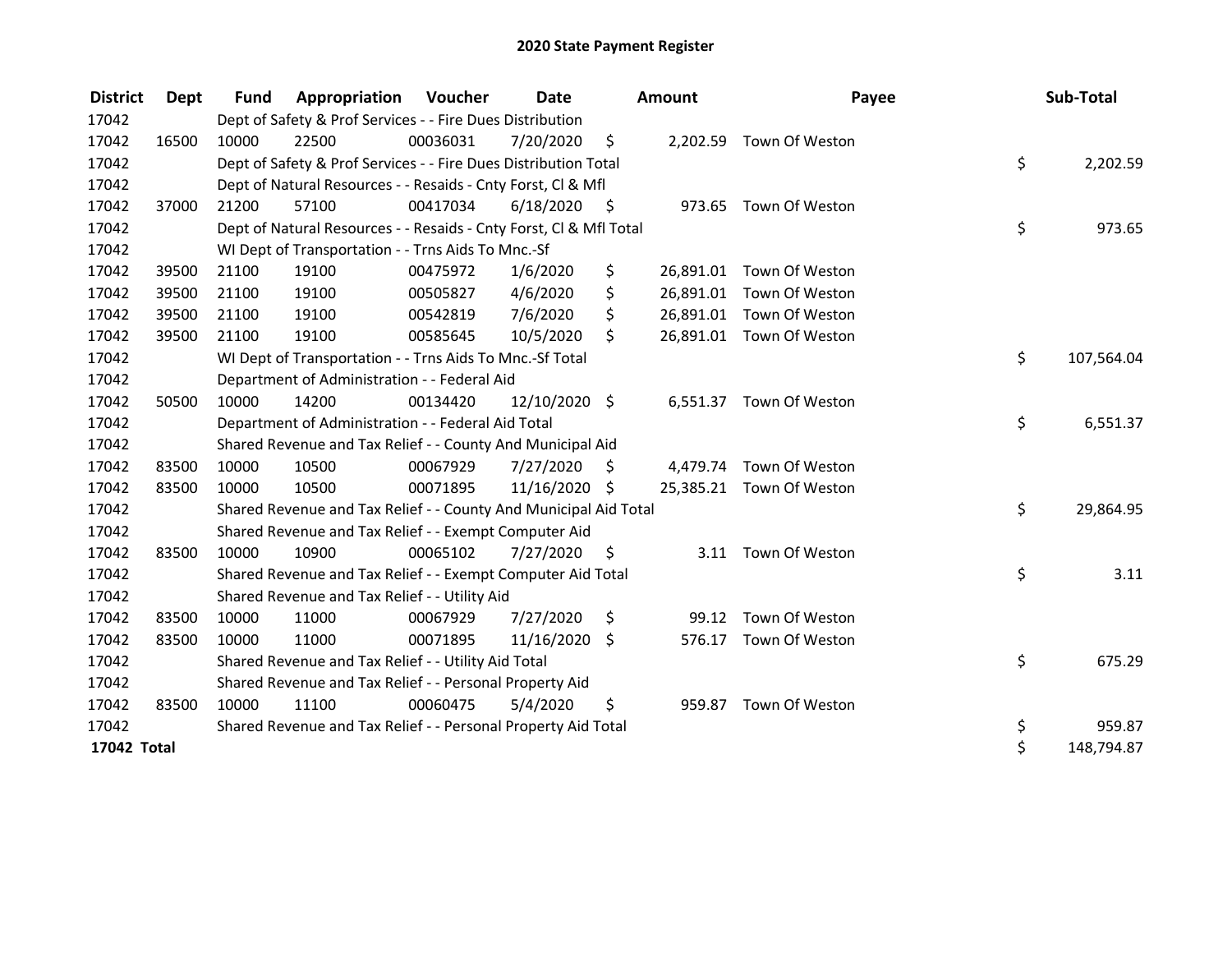| <b>District</b> | <b>Dept</b> | <b>Fund</b> | Appropriation                                                      | Voucher  | Date          |      | <b>Amount</b> | Payee                    | Sub-Total        |
|-----------------|-------------|-------------|--------------------------------------------------------------------|----------|---------------|------|---------------|--------------------------|------------------|
| 17044           |             |             | Dept of Safety & Prof Services - - Fire Dues Distribution          |          |               |      |               |                          |                  |
| 17044           | 16500       | 10000       | 22500                                                              | 00036032 | 7/20/2020     | \$   |               | 1,415.56 Town Of Wilson  |                  |
| 17044           |             |             | Dept of Safety & Prof Services - - Fire Dues Distribution Total    |          |               |      |               |                          | \$<br>1,415.56   |
| 17044           |             |             | Dept of Natural Resources - - Resaids - Cnty Forst, CI & Mfl       |          |               |      |               |                          |                  |
| 17044           | 37000       | 21200       | 57100                                                              | 00417035 | 6/18/2020     | - \$ |               | 945.26 Town Of Wilson    |                  |
| 17044           |             |             | Dept of Natural Resources - - Resaids - Cnty Forst, CI & Mfl Total |          |               |      |               |                          | \$<br>945.26     |
| 17044           |             |             | WI Dept of Transportation - - Trns Aids To Mnc.-Sf                 |          |               |      |               |                          |                  |
| 17044           | 39500       | 21100       | 19100                                                              | 00475973 | 1/6/2020      | \$   | 27,580.86     | Town Of Wilson           |                  |
| 17044           | 39500       | 21100       | 19100                                                              | 00505828 | 4/6/2020      | \$   | 27,580.86     | Town Of Wilson           |                  |
| 17044           | 39500       | 21100       | 19100                                                              | 00542820 | 7/6/2020      | \$   |               | 27,580.86 Town Of Wilson |                  |
| 17044           | 39500       | 21100       | 19100                                                              | 00585646 | 10/5/2020     | Ś.   |               | 27,580.86 Town Of Wilson |                  |
| 17044           |             |             | WI Dept of Transportation - - Trns Aids To Mnc.-Sf Total           |          |               |      |               |                          | \$<br>110,323.44 |
| 17044           |             |             | Department of Administration - - Federal Aid                       |          |               |      |               |                          |                  |
| 17044           | 50500       | 10000       | 14200                                                              | 00134421 | 12/10/2020 \$ |      | 8,552.40      | Town Of Wilson           |                  |
| 17044           |             |             | Department of Administration - - Federal Aid Total                 |          |               |      |               |                          | \$<br>8,552.40   |
| 17044           |             |             | Shared Revenue and Tax Relief - - County And Municipal Aid         |          |               |      |               |                          |                  |
| 17044           | 83500       | 10000       | 10500                                                              | 00067930 | 7/27/2020     | \$   |               | 4,986.64 Town Of Wilson  |                  |
| 17044           | 83500       | 10000       | 10500                                                              | 00071896 | 11/16/2020    | \$   |               | 28,257.61 Town Of Wilson |                  |
| 17044           |             |             | Shared Revenue and Tax Relief - - County And Municipal Aid Total   |          |               |      |               |                          | \$<br>33,244.25  |
| 17044           |             |             | Shared Revenue and Tax Relief - - Personal Property Aid            |          |               |      |               |                          |                  |
| 17044           | 83500       | 10000       | 11100                                                              | 00060476 | 5/4/2020      | \$   | 3.38          | Town Of Wilson           |                  |
| 17044           |             |             | Shared Revenue and Tax Relief - - Personal Property Aid Total      |          |               |      |               |                          | \$<br>3.38       |
| 17044           |             |             | Shared Revenue and Tax Relief - - Lottery & Gaming Credit          |          |               |      |               |                          |                  |
| 17044           | 83500       | 52100       | 36300                                                              | 00055268 | 3/23/2020     | - \$ | 435.63        | Town Of Wilson           |                  |
| 17044           |             |             | Shared Revenue and Tax Relief - - Lottery & Gaming Credit Total    |          |               |      |               |                          | \$<br>435.63     |
| 17044 Total     |             |             |                                                                    |          |               |      |               |                          | \$<br>154,919.92 |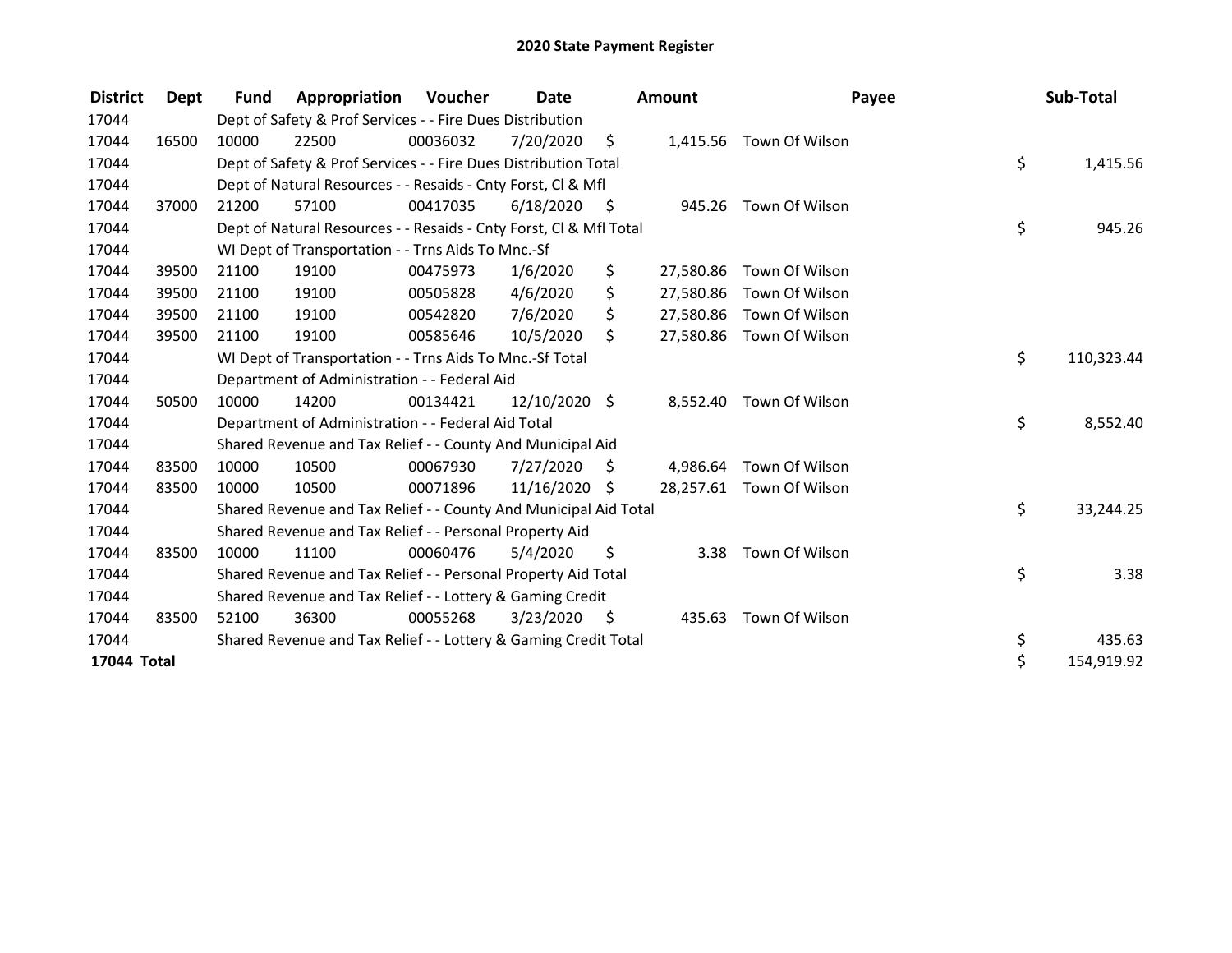| <b>District</b> | <b>Dept</b> | Fund  | Appropriation                                                        | Voucher  | <b>Date</b>   |         | Amount    | Payee                            | Sub-Total        |
|-----------------|-------------|-------|----------------------------------------------------------------------|----------|---------------|---------|-----------|----------------------------------|------------------|
| 17106           |             |       | Dept of Safety & Prof Services - - Fire Dues Distribution            |          |               |         |           |                                  |                  |
| 17106           | 16500       | 10000 | 22500                                                                | 00036033 | 7/20/2020     | \$      |           | 2,269.04 Village Of Boyceville   |                  |
| 17106           |             |       | Dept of Safety & Prof Services - - Fire Dues Distribution Total      |          |               |         |           |                                  | \$<br>2,269.04   |
| 17106           |             |       | Dept of Natural Resources - - Resaids - Cnty Forst, Cl & Mfl         |          |               |         |           |                                  |                  |
| 17106           | 37000       | 21200 | 57100                                                                | 00417036 | 6/18/2020     | - \$    |           | 13.20 Village Of Boyceville      |                  |
| 17106           |             |       | Dept of Natural Resources - - Resaids - Cnty Forst, Cl & Mfl Total   |          |               |         |           |                                  | \$<br>13.20      |
| 17106           |             |       | WI Dept of Transportation - - Hwy Sfty Loc Aid Ffd                   |          |               |         |           |                                  |                  |
| 17106           | 39500       | 21100 | 18500                                                                | 00594161 | 10/2/2020     | \$      |           | 2,170.65 Village Of Boyceville   |                  |
| 17106           |             |       | WI Dept of Transportation - - Hwy Sfty Loc Aid Ffd Total             |          |               |         |           |                                  | \$<br>2,170.65   |
| 17106           |             |       | WI Dept of Transportation - - Trns Aids To Mnc.-Sf                   |          |               |         |           |                                  |                  |
| 17106           | 39500       | 21100 | 19100                                                                | 00475974 | 1/6/2020      | \$      |           | 14,459.55 Village Of Boyceville  |                  |
| 17106           | 39500       | 21100 | 19100                                                                | 00505829 | 4/6/2020      | \$      | 14,459.55 | Village Of Boyceville            |                  |
| 17106           | 39500       | 21100 | 19100                                                                | 00542821 | 7/6/2020      | \$      |           | 14,459.55 Village Of Boyceville  |                  |
| 17106           | 39500       | 21100 | 19100                                                                | 00585647 | 10/5/2020     | \$      |           | 14,459.57 Village Of Boyceville  |                  |
| 17106           |             |       | WI Dept of Transportation - - Trns Aids To Mnc.-Sf Total             |          |               |         |           |                                  | \$<br>57,838.22  |
| 17106           |             |       | WI Dept of Transportation - - Trnsprt Alternats Ff                   |          |               |         |           |                                  |                  |
| 17106           | 39500       | 21100 | 22700                                                                | 00502250 | 3/12/2020     | \$      |           | 8,475.18 Village Of Boyceville   |                  |
| 17106           |             |       | WI Dept of Transportation - - Trnsprt Alternats Ff Total             |          |               |         |           |                                  | \$<br>8,475.18   |
| 17106           |             |       | WI Dept of Transportation - - Local Rds, Grants Sf                   |          |               |         |           |                                  |                  |
| 17106           | 39500       | 21100 | 27000                                                                | 00583888 | 9/16/2020     | \$      |           | 371,025.00 Village Of Boyceville |                  |
| 17106           |             |       | WI Dept of Transportation - - Local Rds, Grants Sf Total             |          |               |         |           |                                  | \$<br>371,025.00 |
| 17106           |             |       | Department of Justice - - Law Enforcement Train, Local               |          |               |         |           |                                  |                  |
| 17106           | 45500       | 10000 | 23100                                                                | 00091068 | 11/27/2020 \$ |         |           | 480.00 Village Of Boyceville     |                  |
| 17106           |             |       | Department of Justice - - Law Enforcement Train, Local Total         |          |               |         |           |                                  | \$<br>480.00     |
| 17106           |             |       | Department of Administration - - Federal Aid                         |          |               |         |           |                                  |                  |
| 17106           | 50500       | 10000 | 14200                                                                | 00129836 | 10/2/2020     | \$      |           | 9,166.01 Village Of Boyceville   |                  |
| 17106           | 50500       | 10000 | 14200                                                                | 00134422 | 12/10/2020    | \$      | 8,440.99  | Village Of Boyceville            |                  |
| 17106           | 50500       | 10000 | 14200                                                                | 00136223 | 12/17/2020 \$ |         | 2.11      | Village Of Boyceville            |                  |
| 17106           |             |       | Department of Administration - - Federal Aid Total                   |          |               |         |           |                                  | \$<br>17,609.11  |
| 17106           |             |       | Department of Administration - - Federal Aid, Local Assistance       |          |               |         |           |                                  |                  |
| 17106           | 50500       | 10000 | 74300                                                                | 00123510 | 6/16/2020     | \$      |           | 100,230.76 Village Of Boyceville |                  |
| 17106           |             |       | Department of Administration - - Federal Aid, Local Assistance Total |          |               |         |           |                                  | \$<br>100,230.76 |
| 17106           |             |       | Shared Revenue and Tax Relief - - County And Municipal Aid           |          |               |         |           |                                  |                  |
| 17106           | 83500       | 10000 | 10500                                                                | 00067931 | 7/27/2020     | \$      |           | 69,692.65 Village Of Boyceville  |                  |
| 17106           | 83500       | 10000 | 10500                                                                | 00071897 | 11/16/2020    | $\zeta$ |           | 394,925.00 Village Of Boyceville |                  |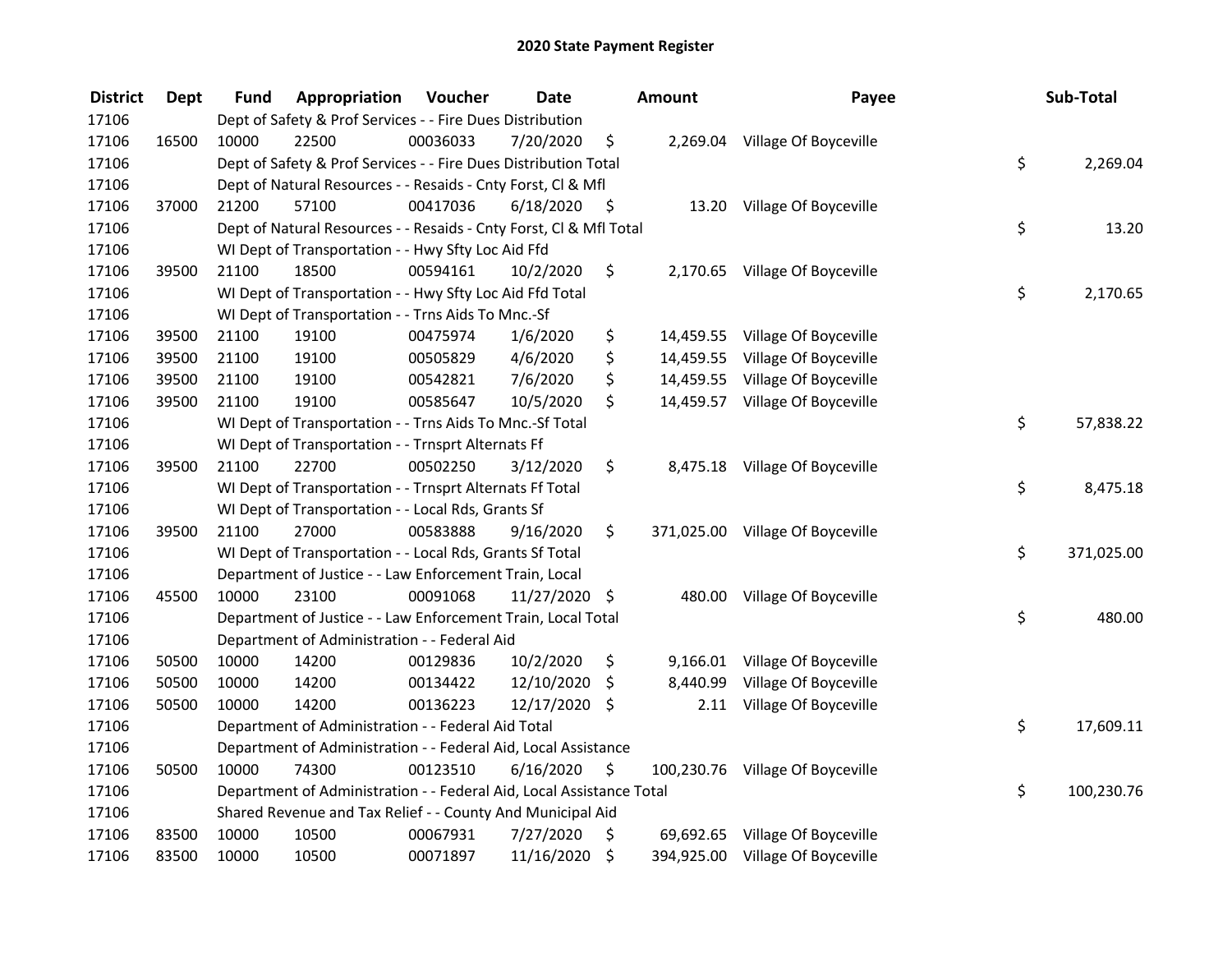| <b>District</b> | Dept  | <b>Fund</b> | Appropriation                                                    | <b>Voucher</b> | Date      |    | Amount   | Payee                 | Sub-Total        |
|-----------------|-------|-------------|------------------------------------------------------------------|----------------|-----------|----|----------|-----------------------|------------------|
| 17106           |       |             | Shared Revenue and Tax Relief - - County And Municipal Aid Total |                |           |    |          |                       | \$<br>464,617.65 |
| 17106           |       |             | Shared Revenue and Tax Relief - - Exempt Computer Aid            |                |           |    |          |                       |                  |
| 17106           | 83500 | 10000       | 10900                                                            | 00065103       | 7/27/2020 | S. | 180.83   | Village Of Boyceville |                  |
| 17106           | 83500 | 10000       | 10900                                                            | 00067005       | 7/27/2020 | S  | 17.04    | Village Of Boyceville |                  |
| 17106           |       |             | Shared Revenue and Tax Relief - - Exempt Computer Aid Total      |                |           |    |          |                       | 197.87           |
| 17106           |       |             | Shared Revenue and Tax Relief - - Personal Property Aid          |                |           |    |          |                       |                  |
| 17106           | 83500 | 10000       | 11100                                                            | 00060477       | 5/4/2020  | S  | 2.001.04 | Village Of Boyceville |                  |
| 17106           |       |             | Shared Revenue and Tax Relief - - Personal Property Aid Total    |                |           |    |          |                       | \$<br>2,001.04   |
| 17106           |       |             | Shared Revenue and Tax Relief - - Lottery & Gaming Credit        |                |           |    |          |                       |                  |
| 17106           | 83500 | 52100       | 36300                                                            | 00055269       | 3/23/2020 | S  | 4.902.48 | Village Of Boyceville |                  |
| 17106           |       |             | Shared Revenue and Tax Relief - - Lottery & Gaming Credit Total  |                |           |    |          |                       | 4,902.48         |
| 17106 Total     |       |             |                                                                  |                |           |    |          |                       | 1,031,830.20     |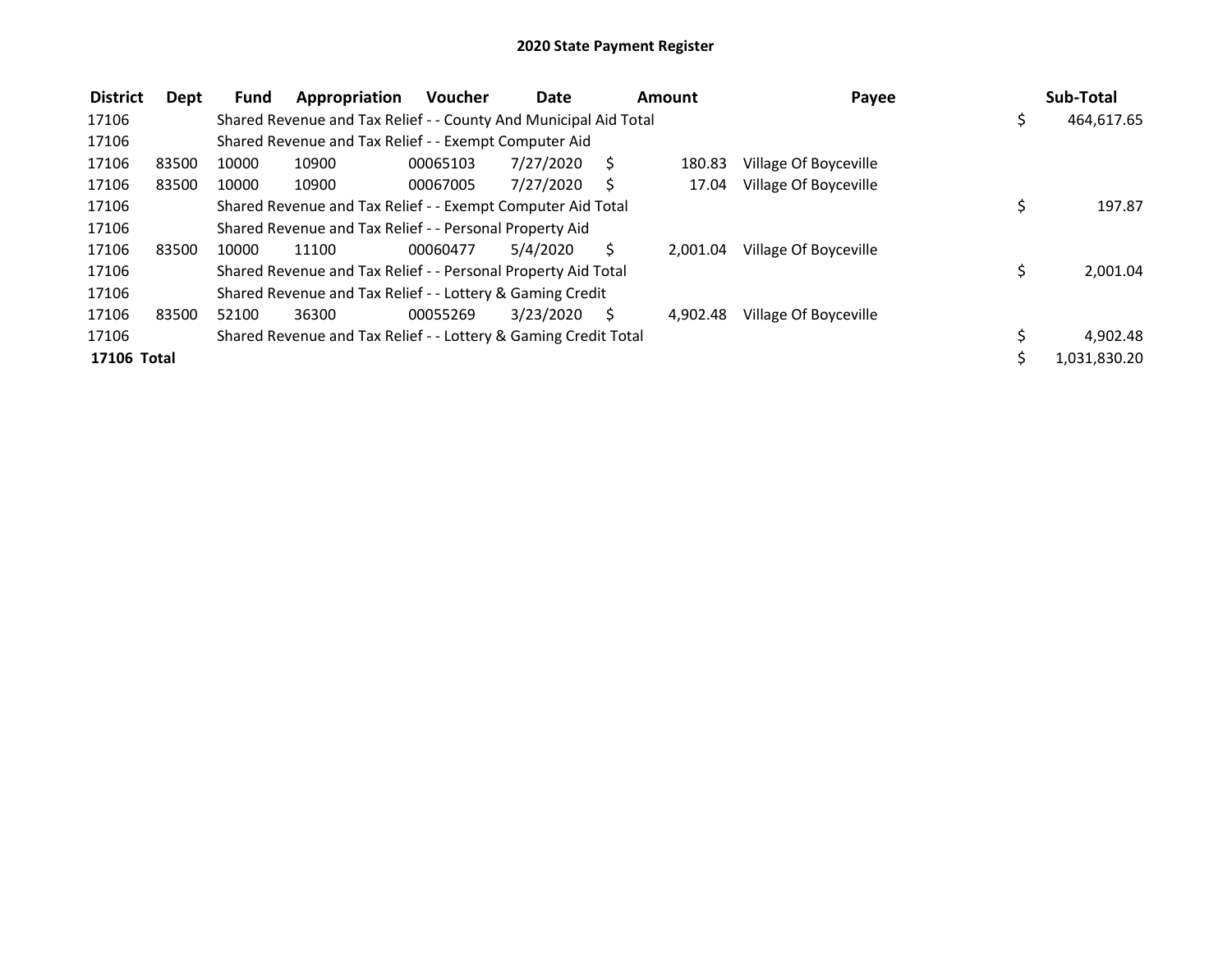| <b>District</b> | <b>Dept</b> | Fund  | Appropriation                                                                   | Voucher  | <b>Date</b>             |      | <b>Amount</b> | Payee                        | Sub-Total        |
|-----------------|-------------|-------|---------------------------------------------------------------------------------|----------|-------------------------|------|---------------|------------------------------|------------------|
| 17111           |             |       | Dept of Safety & Prof Services - - Fire Dues Distribution                       |          |                         |      |               |                              |                  |
| 17111           | 16500       | 10000 | 22500                                                                           | 00036034 | 7/20/2020               | \$   |               | 2,407.27 Village Of Colfax   |                  |
| 17111           |             |       | Dept of Safety & Prof Services - - Fire Dues Distribution Total                 |          |                         |      |               |                              | \$<br>2,407.27   |
| 17111           |             |       | WI Dept of Transportation - - Trns Aids To Mnc.-Sf                              |          |                         |      |               |                              |                  |
| 17111           | 39500       | 21100 | 19100                                                                           | 00475975 | 1/6/2020                | \$   | 18,768.45     | Village Of Colfax            |                  |
| 17111           | 39500       | 21100 | 19100                                                                           | 00505830 | 4/6/2020                | \$   | 18,768.45     | Village Of Colfax            |                  |
| 17111           | 39500       | 21100 | 19100                                                                           | 00542822 | 7/6/2020                | \$   | 18,768.45     | Village Of Colfax            |                  |
| 17111           | 39500       | 21100 | 19100                                                                           | 00585648 | 10/5/2020               | \$   |               | 18,768.45 Village Of Colfax  |                  |
| 17111           |             |       | WI Dept of Transportation - - Trns Aids To Mnc.-Sf Total                        |          |                         |      |               |                              | \$<br>75,073.80  |
| 17111           |             |       | Department of Health Services - - Emergency Medical Services, Ai                |          |                         |      |               |                              |                  |
| 17111           | 43500       | 10000 | 11900                                                                           | 00379011 | 9/15/2020               | S    |               | 5,739.29 Village Of Colfax   |                  |
| 17111           |             |       | Department of Health Services - - Emergency Medical Services, Ai Total          |          |                         |      |               |                              | \$<br>5,739.29   |
| 17111           |             |       | Department of Health Services - - Prepaid Medical Transport Reimbursement       |          |                         |      |               |                              |                  |
| 17111           | 43500       | 10000 | 16300                                                                           |          | AMBULANCE 11/16/2020 \$ |      |               | 10,178.14 Village Of Colfax  |                  |
| 17111           |             |       | Department of Health Services - - Prepaid Medical Transport Reimbursement Total |          |                         |      |               |                              | \$<br>10,178.14  |
| 17111           |             |       | Department of Justice - - Law Enforcement Train, Local                          |          |                         |      |               |                              |                  |
| 17111           | 45500       | 10000 | 23100                                                                           | 00091359 | 12/4/2020               | \$   |               | 320.00 Village Of Colfax     |                  |
| 17111           |             |       | Department of Justice - - Law Enforcement Train, Local Total                    |          |                         |      |               |                              | \$<br>320.00     |
| 17111           |             |       | Shared Revenue and Tax Relief - - Expenditure Restraint Program                 |          |                         |      |               |                              |                  |
| 17111           | 83500       | 10000 | 10100                                                                           | 00067932 | 7/27/2020               | - \$ |               | 18,472.54 Village Of Colfax  |                  |
| 17111           |             |       | Shared Revenue and Tax Relief - - Expenditure Restraint Program Total           |          |                         |      |               |                              | \$<br>18,472.54  |
| 17111           |             |       | Shared Revenue and Tax Relief - - County And Municipal Aid                      |          |                         |      |               |                              |                  |
| 17111           | 83500       | 10000 | 10500                                                                           | 00067932 | 7/27/2020               | S.   |               | 41,441.76 Village Of Colfax  |                  |
| 17111           | 83500       | 10000 | 10500                                                                           | 00071898 | 11/16/2020              | \$   |               | 224,658.51 Village Of Colfax |                  |
| 17111           |             |       | Shared Revenue and Tax Relief - - County And Municipal Aid Total                |          |                         |      |               |                              | \$<br>266,100.27 |
| 17111           |             |       | Shared Revenue and Tax Relief - - Exempt Computer Aid                           |          |                         |      |               |                              |                  |
| 17111           | 83500       | 10000 | 10900                                                                           | 00065104 | 7/27/2020               | \$   | 248.38        | Village Of Colfax            |                  |
| 17111           | 83500       | 10000 | 10900                                                                           | 00067006 | 7/27/2020               | \$   |               | 1,085.98 Village Of Colfax   |                  |
| 17111           |             |       | Shared Revenue and Tax Relief - - Exempt Computer Aid Total                     |          |                         |      |               |                              | \$<br>1,334.36   |
| 17111           |             |       | Shared Revenue and Tax Relief - - Personal Property Aid                         |          |                         |      |               |                              |                  |
| 17111           | 83500       | 10000 | 11100                                                                           | 00060478 | 5/4/2020                | \$   |               | 1,805.32 Village Of Colfax   |                  |
| 17111           | 83500       | 10000 | 11100                                                                           | 00062446 | 5/4/2020                | \$   |               | 16,296.21 Village Of Colfax  |                  |
| 17111           |             |       | Shared Revenue and Tax Relief - - Personal Property Aid Total                   |          |                         |      |               |                              | \$<br>18,101.53  |
| 17111           |             |       | Shared Revenue and Tax Relief - - State Aid; Video Service Provider Fee         |          |                         |      |               |                              |                  |
| 17111           | 83500       | 10000 | 11200                                                                           | 00064177 | 7/27/2020               | \$   |               | 1,469.48 Village Of Colfax   |                  |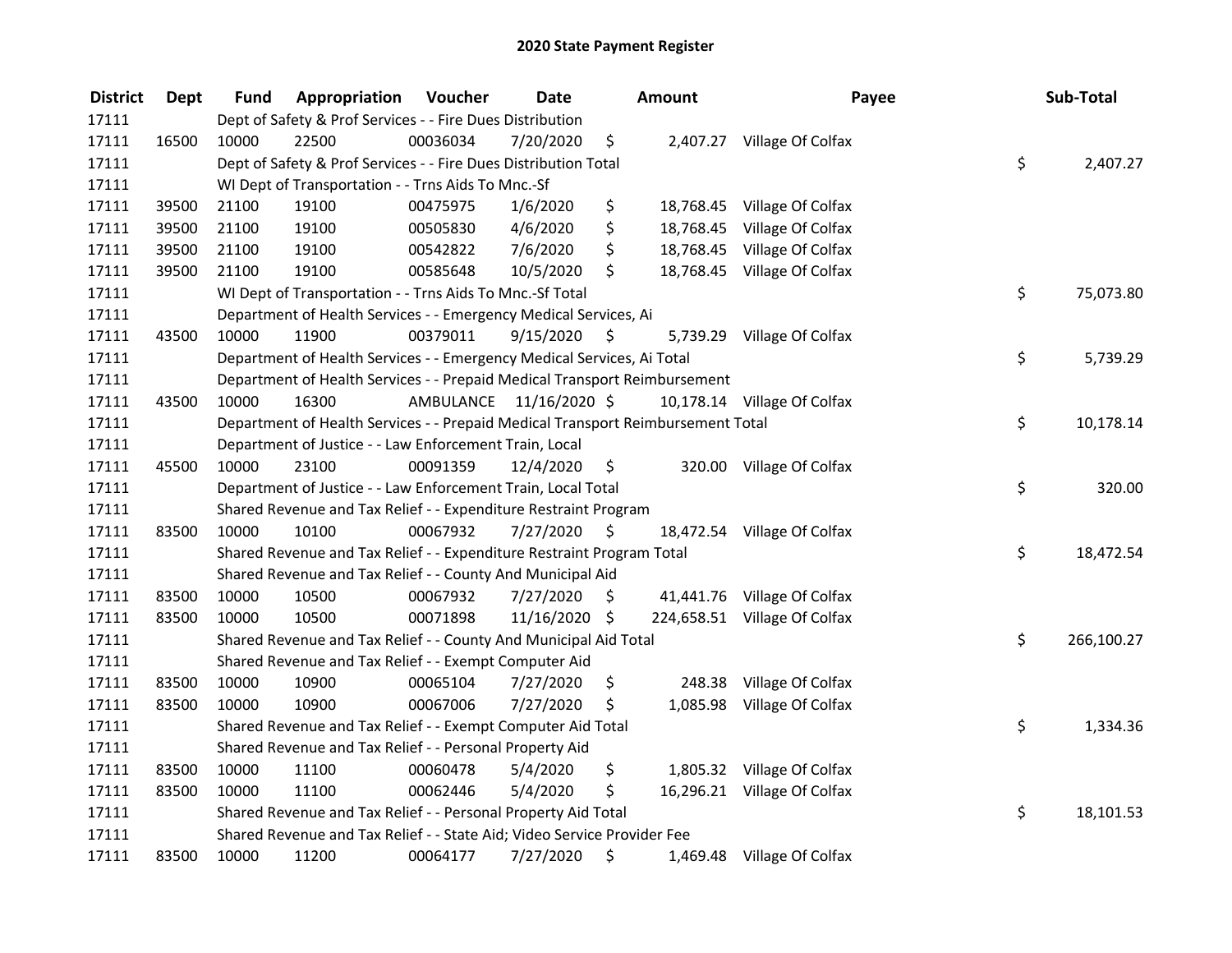| <b>District</b> | <b>Dept</b> | Fund  | Appropriation                                                                 | Voucher  | Date      | Amount | Pavee                      | Sub-Total  |
|-----------------|-------------|-------|-------------------------------------------------------------------------------|----------|-----------|--------|----------------------------|------------|
| 17111           |             |       | Shared Revenue and Tax Relief - - State Aid; Video Service Provider Fee Total |          |           |        |                            | 1.469.48   |
| 17111           |             |       | Shared Revenue and Tax Relief - - Lottery & Gaming Credit                     |          |           |        |                            |            |
| 17111           | 83500       | 52100 | 36300                                                                         | 00055270 | 3/23/2020 |        | 3,238.32 Village Of Colfax |            |
| 17111           |             |       | Shared Revenue and Tax Relief - - Lottery & Gaming Credit Total               |          |           |        |                            | 3,238.32   |
| 17111 Total     |             |       |                                                                               |          |           |        |                            | 402,435.00 |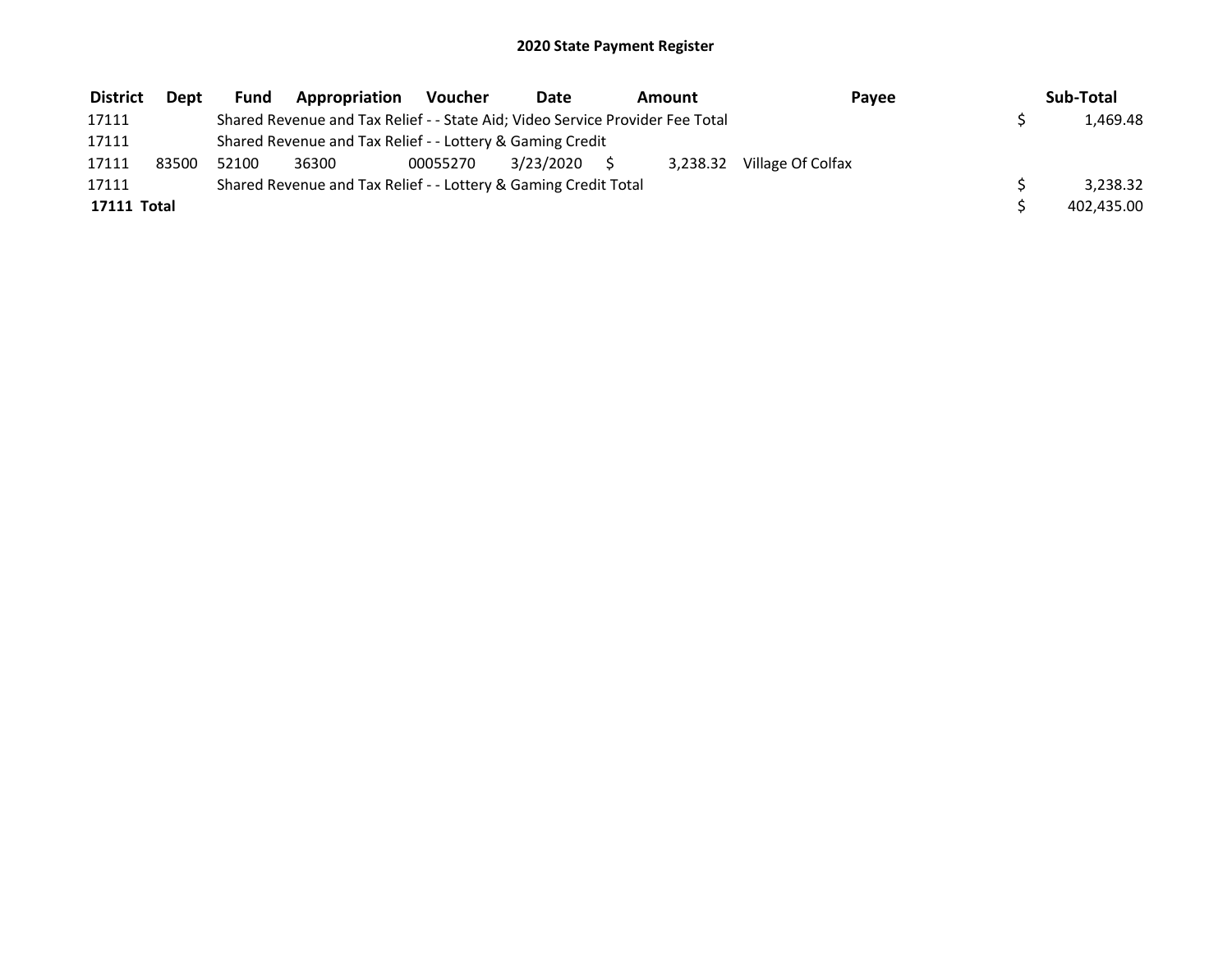| <b>District</b> | Dept  | <b>Fund</b> | Appropriation                                                      | Voucher  | Date          |      | Amount   | Payee                        | Sub-Total       |
|-----------------|-------|-------------|--------------------------------------------------------------------|----------|---------------|------|----------|------------------------------|-----------------|
| 17116           |       |             | Dept of Safety & Prof Services - - Fire Dues Distribution          |          |               |      |          |                              |                 |
| 17116           | 16500 | 10000       | 22500                                                              | 00036035 | 7/20/2020     | \$   | 517.93   | Village Of Downing           |                 |
| 17116           |       |             | Dept of Safety & Prof Services - - Fire Dues Distribution Total    |          |               |      |          |                              | \$<br>517.93    |
| 17116           |       |             | Dept of Natural Resources - - Resaids - Cnty Forst, CI & Mfl       |          |               |      |          |                              |                 |
| 17116           | 37000 | 21200       | 57100                                                              | 00417037 | 6/18/2020     | - \$ | 4.60     | Village Of Downing           |                 |
| 17116           |       |             | Dept of Natural Resources - - Resaids - Cnty Forst, Cl & Mfl Total |          |               |      |          |                              | \$<br>4.60      |
| 17116           |       |             | WI Dept of Transportation - - Trns Aids To Mnc.-Sf                 |          |               |      |          |                              |                 |
| 17116           | 39500 | 21100       | 19100                                                              | 00475976 | 1/6/2020      | \$   | 3,022.20 | Village Of Downing           |                 |
| 17116           | 39500 | 21100       | 19100                                                              | 00505831 | 4/6/2020      | \$   | 3,022.20 | Village Of Downing           |                 |
| 17116           | 39500 | 21100       | 19100                                                              | 00542823 | 7/6/2020      | \$   | 3,022.20 | Village Of Downing           |                 |
| 17116           | 39500 | 21100       | 19100                                                              | 00585649 | 10/5/2020     | \$   | 3,022.20 | Village Of Downing           |                 |
| 17116           |       |             | WI Dept of Transportation - - Trns Aids To Mnc.-Sf Total           |          |               |      |          |                              | \$<br>12,088.80 |
| 17116           |       |             | Department of Administration - - Federal Aid                       |          |               |      |          |                              |                 |
| 17116           | 50500 | 10000       | 14200                                                              | 00134423 | 12/10/2020 \$ |      | 541.00   | Village Of Downing           |                 |
| 17116           |       |             | Department of Administration - - Federal Aid Total                 |          |               |      |          |                              | \$<br>541.00    |
| 17116           |       |             | Elections Commission - - 2018 Hava Election Security               |          |               |      |          |                              |                 |
| 17116           | 51000 | 22000       | 18200                                                              | 00003516 | 6/30/2020     | \$   | 347.40   | Village Of Downing           |                 |
| 17116           |       |             | Elections Commission - - 2018 Hava Election Security Total         |          |               |      |          |                              | \$<br>347.40    |
| 17116           |       |             | Shared Revenue and Tax Relief - - County And Municipal Aid         |          |               |      |          |                              |                 |
| 17116           | 83500 | 10000       | 10500                                                              | 00067933 | 7/27/2020     | S    | 3,463.46 | Village Of Downing           |                 |
| 17116           | 83500 | 10000       | 10500                                                              | 00071899 | 11/16/2020    | \$   |          | 19,626.29 Village Of Downing |                 |
| 17116           |       |             | Shared Revenue and Tax Relief - - County And Municipal Aid Total   |          |               |      |          |                              | \$<br>23,089.75 |
| 17116           |       |             | Shared Revenue and Tax Relief - - Exempt Computer Aid              |          |               |      |          |                              |                 |
| 17116           | 83500 | 10000       | 10900                                                              | 00065105 | 7/27/2020     | \$   |          | 14.55 Village Of Downing     |                 |
| 17116           |       |             | Shared Revenue and Tax Relief - - Exempt Computer Aid Total        |          |               |      |          |                              | \$<br>14.55     |
| 17116           |       |             | Shared Revenue and Tax Relief - - Personal Property Aid            |          |               |      |          |                              |                 |
| 17116           | 83500 | 10000       | 11100                                                              | 00060479 | 5/4/2020      | \$   | 96.47    | Village Of Downing           |                 |
| 17116           |       |             | Shared Revenue and Tax Relief - - Personal Property Aid Total      |          |               |      |          |                              | \$<br>96.47     |
| 17116 Total     |       |             |                                                                    |          |               |      |          |                              | \$<br>36,700.50 |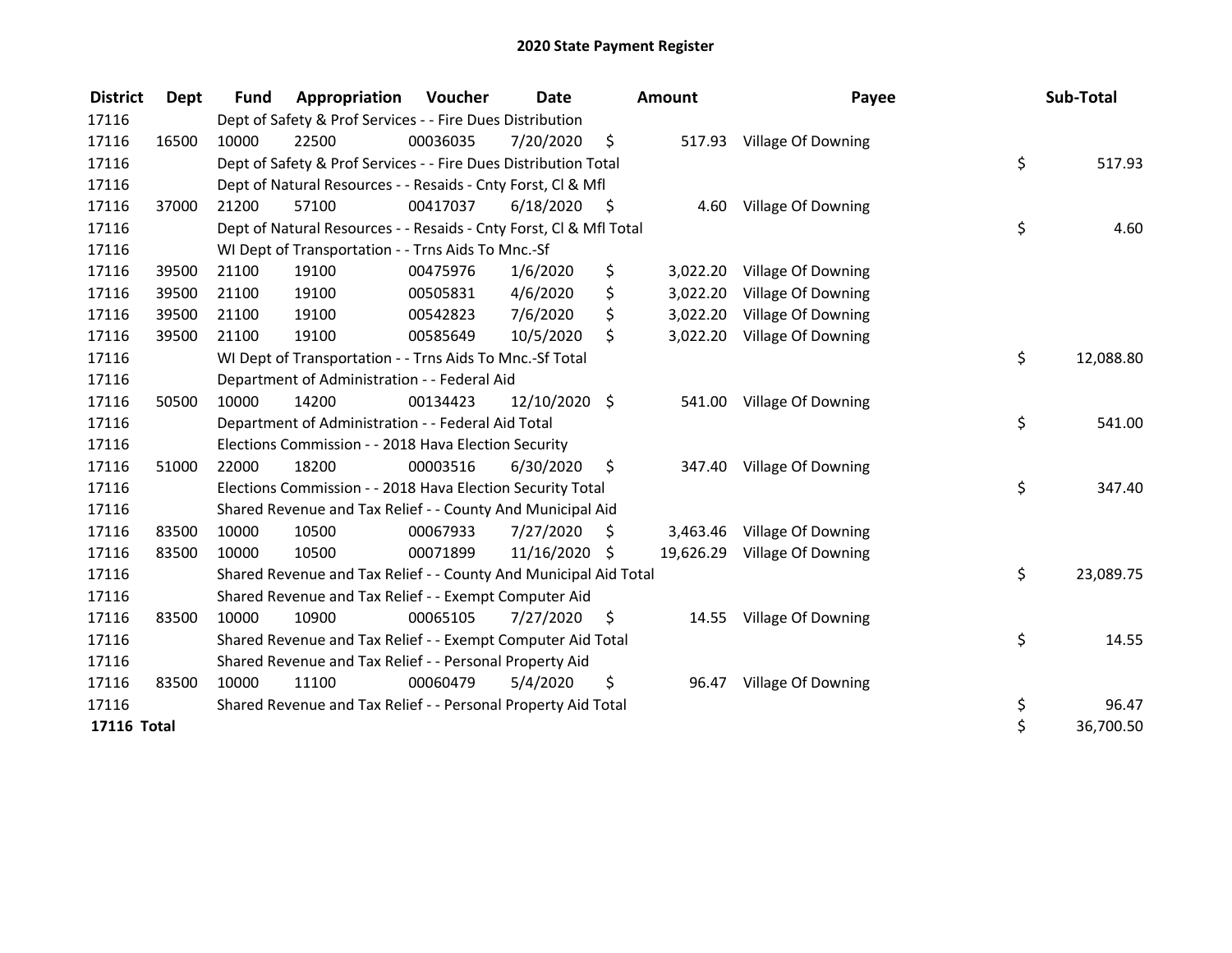| <b>District</b> | <b>Dept</b> | Fund  | Appropriation                                                           | Voucher  | <b>Date</b>   |         | <b>Amount</b> | Payee                           | Sub-Total        |
|-----------------|-------------|-------|-------------------------------------------------------------------------|----------|---------------|---------|---------------|---------------------------------|------------------|
| 17121           |             |       | Dept of Safety & Prof Services - - Fire Dues Distribution               |          |               |         |               |                                 |                  |
| 17121           | 16500       | 10000 | 22500                                                                   | 00036036 | 7/17/2020     | \$      |               | 1,828.60 Village Of Elk Mound   |                  |
| 17121           |             |       | Dept of Safety & Prof Services - - Fire Dues Distribution Total         |          |               |         |               |                                 | \$<br>1,828.60   |
| 17121           |             |       | Environmental Improvement Prog - - Clean Water Fund Program Finan       |          |               |         |               |                                 |                  |
| 17121           | 32000       | 57300 | 16300                                                                   | 00000268 | 2/20/2020     | \$      |               | 244.10 Village Of Elk Mound     |                  |
| 17121           |             |       | Environmental Improvement Prog - - Clean Water Fund Program Finan Total |          |               |         |               |                                 | \$<br>244.10     |
| 17121           |             |       | WI Dept of Transportation - - Trns Aids To Mnc.-Sf                      |          |               |         |               |                                 |                  |
| 17121           | 39500       | 21100 | 19100                                                                   | 00475977 | 1/6/2020      | \$      | 9,480.04      | Village Of Elk Mound            |                  |
| 17121           | 39500       | 21100 | 19100                                                                   | 00505832 | 4/6/2020      | \$      | 9,480.04      | Village Of Elk Mound            |                  |
| 17121           | 39500       | 21100 | 19100                                                                   | 00542824 | 7/6/2020      | \$      |               | 9,480.04 Village Of Elk Mound   |                  |
| 17121           | 39500       | 21100 | 19100                                                                   | 00585650 | 10/5/2020     | \$      |               | 9,480.07 Village Of Elk Mound   |                  |
| 17121           |             |       | WI Dept of Transportation - - Trns Aids To Mnc.-Sf Total                |          |               |         |               |                                 | \$<br>37,920.19  |
| 17121           |             |       | Department of Justice - - Law Enforcement Train, Local                  |          |               |         |               |                                 |                  |
| 17121           | 45500       | 10000 | 23100                                                                   | 00091430 | 12/3/2020     | \$      | 160.00        | Village Of Elk Mound            |                  |
| 17121           |             |       | Department of Justice - - Law Enforcement Train, Local Total            |          |               |         |               |                                 | \$<br>160.00     |
| 17121           |             |       | Department of Military Affairs - - Major Disaster Assist; Pif           |          |               |         |               |                                 |                  |
| 17121           | 46500       | 27200 | 36500                                                                   | 00080288 | 7/9/2020      | \$      |               | 952.25 Village Of Elk Mound     |                  |
| 17121           |             |       | Department of Military Affairs - - Major Disaster Assist; Pif Total     |          |               |         |               |                                 | \$<br>952.25     |
| 17121           |             |       | Elections Commission - - 2018 Hava Election Security                    |          |               |         |               |                                 |                  |
| 17121           | 51000       | 22000 | 18200                                                                   | 00003408 | 6/25/2020     | - \$    |               | 686.20 Village Of Elk Mound     |                  |
| 17121           |             |       | Elections Commission - - 2018 Hava Election Security Total              |          |               |         |               |                                 | \$<br>686.20     |
| 17121           |             |       | Shared Revenue and Tax Relief - - Expenditure Restraint Program         |          |               |         |               |                                 |                  |
| 17121           | 83500       | 10000 | 10100                                                                   | 00067934 | 7/27/2020     | - \$    |               | 8,555.58 Village Of Elk Mound   |                  |
| 17121           |             |       | Shared Revenue and Tax Relief - - Expenditure Restraint Program Total   |          |               |         |               |                                 | \$<br>8,555.58   |
| 17121           |             |       | Shared Revenue and Tax Relief - - County And Municipal Aid              |          |               |         |               |                                 |                  |
| 17121           | 83500       | 10000 | 10500                                                                   | 00067934 | 7/27/2020     | \$      |               | 33,929.61 Village Of Elk Mound  |                  |
| 17121           | 83500       | 10000 | 10500                                                                   | 00071900 | 11/16/2020 \$ |         |               | 192,267.77 Village Of Elk Mound |                  |
| 17121           |             |       | Shared Revenue and Tax Relief - - County And Municipal Aid Total        |          |               |         |               |                                 | \$<br>226,197.38 |
| 17121           |             |       | Shared Revenue and Tax Relief - - Exempt Computer Aid                   |          |               |         |               |                                 |                  |
| 17121           | 83500       | 10000 | 10900                                                                   | 00065106 | 7/27/2020     | \$      | 39.49         | Village Of Elk Mound            |                  |
| 17121           | 83500       | 10000 | 10900                                                                   | 00067007 | 7/27/2020     | \$      | 545.05        | Village Of Elk Mound            |                  |
| 17121           |             |       | Shared Revenue and Tax Relief - - Exempt Computer Aid Total             |          |               |         |               |                                 | \$<br>584.54     |
| 17121           |             |       | Shared Revenue and Tax Relief - - Utility Aid                           |          |               |         |               |                                 |                  |
| 17121           | 83500       | 10000 | 11000                                                                   | 00067934 | 7/27/2020     | \$      | 133.08        | Village Of Elk Mound            |                  |
| 17121           | 83500       | 10000 | 11000                                                                   | 00071900 | 11/16/2020    | $\zeta$ |               | 758.78 Village Of Elk Mound     |                  |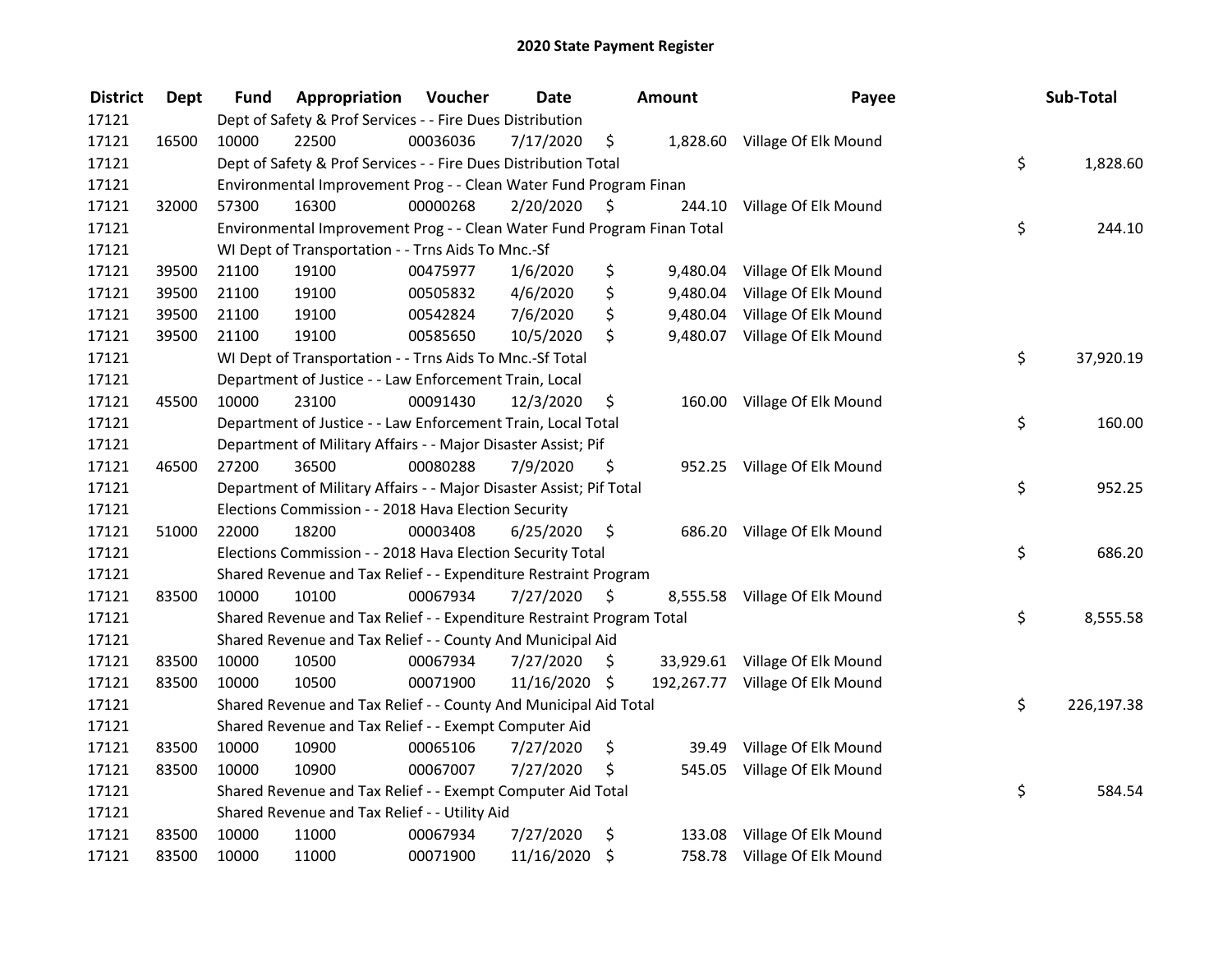| <b>District</b> | Dept  | <b>Fund</b> | Appropriation                                                                 | <b>Voucher</b> | Date      |           | Amount   | Payee                | Sub-Total    |
|-----------------|-------|-------------|-------------------------------------------------------------------------------|----------------|-----------|-----------|----------|----------------------|--------------|
| 17121           |       |             | Shared Revenue and Tax Relief - - Utility Aid Total                           |                |           |           |          |                      | \$<br>891.86 |
| 17121           |       |             | Shared Revenue and Tax Relief - - Personal Property Aid                       |                |           |           |          |                      |              |
| 17121           | 83500 | 10000       | 11100                                                                         | 00060480       | 5/4/2020  | S         | 310.52   | Village Of Elk Mound |              |
| 17121           | 83500 | 10000       | 11100                                                                         | 00062447       | 5/4/2020  | S         | 19.04    | Village Of Elk Mound |              |
| 17121           |       |             | Shared Revenue and Tax Relief - - Personal Property Aid Total                 |                |           |           |          |                      | 329.56       |
| 17121           |       |             | Shared Revenue and Tax Relief - - State Aid; Video Service Provider Fee       |                |           |           |          |                      |              |
| 17121           | 83500 | 10000       | 11200                                                                         | 00064178       | 7/27/2020 | $\sim$ \$ | 827.47   | Village Of Elk Mound |              |
| 17121           |       |             | Shared Revenue and Tax Relief - - State Aid; Video Service Provider Fee Total |                |           |           |          |                      | \$<br>827.47 |
| 17121           |       |             | Shared Revenue and Tax Relief - - Lottery & Gaming Credit                     |                |           |           |          |                      |              |
| 17121           | 83500 | 52100       | 36300                                                                         | 00055271       | 3/23/2020 | S.        | 2.145.93 | Village Of Elk Mound |              |
| 17121           |       |             | Shared Revenue and Tax Relief - - Lottery & Gaming Credit Total               |                |           |           |          |                      | 2,145.93     |
| 17121 Total     |       |             |                                                                               |                |           |           |          |                      | 281,323.66   |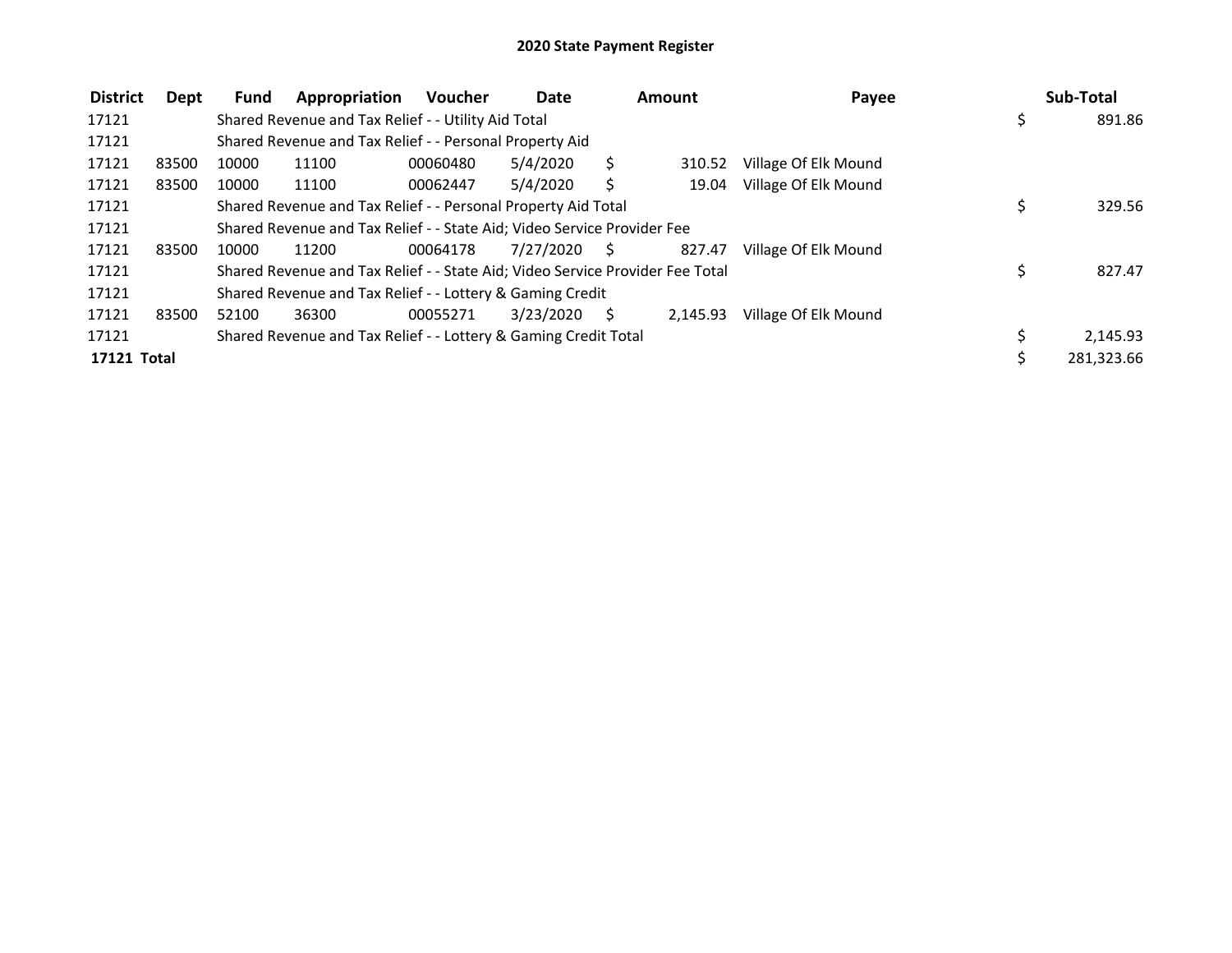| <b>District</b> | Dept  | <b>Fund</b> | Appropriation                                                      | Voucher  | <b>Date</b>   |      | Amount    | Payee                       | Sub-Total        |
|-----------------|-------|-------------|--------------------------------------------------------------------|----------|---------------|------|-----------|-----------------------------|------------------|
| 17141           |       |             | Dept of Safety & Prof Services - - Fire Dues Distribution          |          |               |      |           |                             |                  |
| 17141           | 16500 | 10000       | 22500                                                              | 00036037 | 7/20/2020     | \$   |           | 1,116.19 Village Of Knapp   |                  |
| 17141           |       |             | Dept of Safety & Prof Services - - Fire Dues Distribution Total    |          |               |      |           |                             | \$<br>1,116.19   |
| 17141           |       |             | Dept of Natural Resources - - Resaids - Cnty Forst, Cl & Mfl       |          |               |      |           |                             |                  |
| 17141           | 37000 | 21200       | 57100                                                              | 00417038 | 6/18/2020     | - \$ |           | 22.76 Village Of Knapp      |                  |
| 17141           |       |             | Dept of Natural Resources - - Resaids - Cnty Forst, Cl & Mfl Total |          |               |      |           |                             | \$<br>22.76      |
| 17141           |       |             | Dept of Natural Resources - - Fin Asst For Responsible Units       |          |               |      |           |                             |                  |
| 17141           | 37000 | 27400       | 67000                                                              | 00412735 | 5/29/2020     | \$   |           | 2,918.46 Village Of Knapp   |                  |
| 17141           |       |             | Dept of Natural Resources - - Fin Asst For Responsible Units Total |          |               |      |           |                             | \$<br>2,918.46   |
| 17141           |       |             | WI Dept of Transportation - - Trns Aids To Mnc.-Sf                 |          |               |      |           |                             |                  |
| 17141           | 39500 | 21100       | 19100                                                              | 00475978 | 1/6/2020      | \$   | 4,099.68  | Village Of Knapp            |                  |
| 17141           | 39500 | 21100       | 19100                                                              | 00505833 | 4/6/2020      | \$   | 4,099.68  | Village Of Knapp            |                  |
| 17141           | 39500 | 21100       | 19100                                                              | 00542825 | 7/6/2020      | \$   | 4,099.68  | Village Of Knapp            |                  |
| 17141           | 39500 | 21100       | 19100                                                              | 00585651 | 10/5/2020     | \$   | 4,099.68  | Village Of Knapp            |                  |
| 17141           |       |             | WI Dept of Transportation - - Trns Aids To Mnc.-Sf Total           |          |               |      |           |                             | \$<br>16,398.72  |
| 17141           |       |             | Department of Administration - - Federal Aid                       |          |               |      |           |                             |                  |
| 17141           | 50500 | 10000       | 14200                                                              | 00134424 | 12/10/2020 \$ |      |           | 5,436.36 Village Of Knapp   |                  |
| 17141           |       |             | Department of Administration - - Federal Aid Total                 |          |               |      |           |                             | \$<br>5,436.36   |
| 17141           |       |             | Shared Revenue and Tax Relief - - County And Municipal Aid         |          |               |      |           |                             |                  |
| 17141           | 83500 | 10000       | 10500                                                              | 00067935 | 7/27/2020     | \$   |           | 18,068.62 Village Of Knapp  |                  |
| 17141           | 83500 | 10000       | 10500                                                              | 00071901 | 11/16/2020 \$ |      |           | 103,223.92 Village Of Knapp |                  |
| 17141           |       |             | Shared Revenue and Tax Relief - - County And Municipal Aid Total   |          |               |      |           |                             | \$<br>121,292.54 |
| 17141           |       |             | Shared Revenue and Tax Relief - - Exempt Computer Aid              |          |               |      |           |                             |                  |
| 17141           | 83500 | 10000       | 10900                                                              | 00065107 | 7/27/2020     | \$   | 187.07    | Village Of Knapp            |                  |
| 17141           | 83500 | 10000       | 10900                                                              | 00067008 | 7/27/2020     | \$   | 224.36    | Village Of Knapp            |                  |
| 17141           |       |             | Shared Revenue and Tax Relief - - Exempt Computer Aid Total        |          |               |      |           |                             | \$<br>411.43     |
| 17141           |       |             | Shared Revenue and Tax Relief - - Personal Property Aid            |          |               |      |           |                             |                  |
| 17141           | 83500 | 10000       | 11100                                                              | 00060481 | 5/4/2020      | \$   | 19.42     | Village Of Knapp            |                  |
| 17141           | 83500 | 10000       | 11100                                                              | 00062448 | 5/4/2020      | \$   | 50,572.29 | Village Of Knapp            |                  |
| 17141           |       |             | Shared Revenue and Tax Relief - - Personal Property Aid Total      |          |               |      |           |                             | \$<br>50,591.71  |
| 17141           |       |             | Shared Revenue and Tax Relief - - Lottery & Gaming Credit          |          |               |      |           |                             |                  |
| 17141           | 83500 | 52100       | 36300                                                              | 00055272 | 3/23/2020     | \$   |           | 1,589.53 Village Of Knapp   |                  |
| 17141           |       |             | Shared Revenue and Tax Relief - - Lottery & Gaming Credit Total    |          |               |      |           |                             | \$<br>1,589.53   |
| 17141 Total     |       |             |                                                                    |          |               |      |           |                             | \$<br>199,777.70 |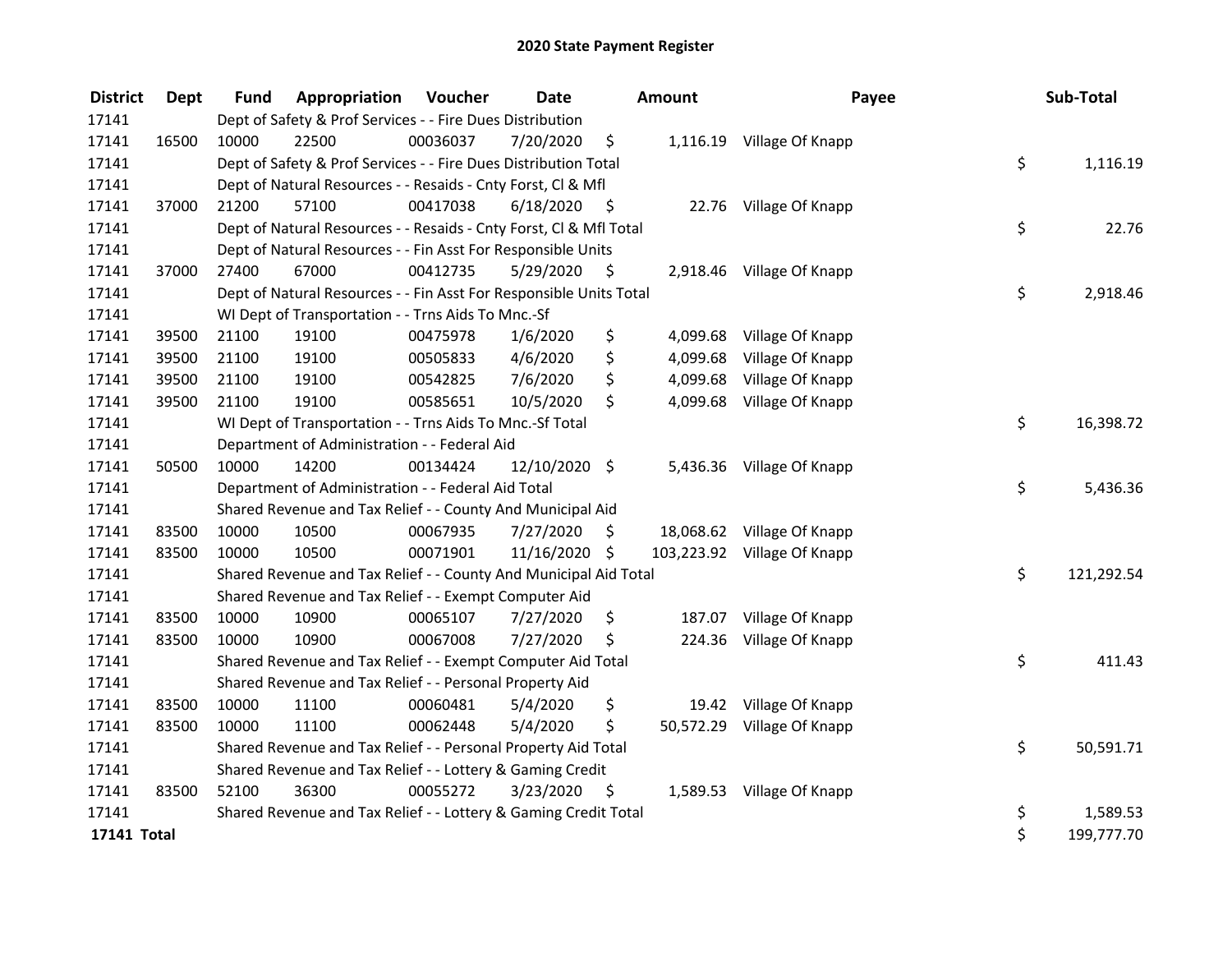| <b>District</b> | Dept  | <b>Fund</b>                                             | Appropriation                                                    | Voucher  | <b>Date</b>   |    | <b>Amount</b> | Payee                |    | Sub-Total |
|-----------------|-------|---------------------------------------------------------|------------------------------------------------------------------|----------|---------------|----|---------------|----------------------|----|-----------|
| 17176           |       |                                                         | Dept of Safety & Prof Services - - Fire Dues Distribution        |          |               |    |               |                      |    |           |
| 17176           | 16500 | 10000                                                   | 22500                                                            | 00036038 | 7/20/2020     | \$ | 724.63        | Village Of Ridgeland |    |           |
| 17176           |       |                                                         | Dept of Safety & Prof Services - - Fire Dues Distribution Total  |          |               |    |               |                      | \$ | 724.63    |
| 17176           |       |                                                         | WI Dept of Transportation - - Trns Aids To Mnc.-Sf               |          |               |    |               |                      |    |           |
| 17176           | 39500 | 21100                                                   | 19100                                                            | 00475979 | 1/6/2020      | \$ | 2,804.51      | Village Of Ridgeland |    |           |
| 17176           | 39500 | 21100                                                   | 19100                                                            | 00505834 | 4/6/2020      | \$ | 2,804.51      | Village Of Ridgeland |    |           |
| 17176           | 39500 | 21100                                                   | 19100                                                            | 00542826 | 7/6/2020      | \$ | 2,804.51      | Village Of Ridgeland |    |           |
| 17176           | 39500 | 21100                                                   | 19100                                                            | 00585652 | 10/5/2020     | \$ | 2,804.52      | Village Of Ridgeland |    |           |
| 17176           |       |                                                         | WI Dept of Transportation - - Trns Aids To Mnc.-Sf Total         |          |               |    |               |                      | \$ | 11,218.05 |
| 17176           |       |                                                         | Department of Administration - - Federal Aid                     |          |               |    |               |                      |    |           |
| 17176           | 50500 | 10000                                                   | 14200                                                            | 00134425 | 12/10/2020 \$ |    | 5,000.00      | Village Of Ridgeland |    |           |
| 17176           |       |                                                         | Department of Administration - - Federal Aid Total               |          |               |    |               |                      | \$ | 5,000.00  |
| 17176           |       |                                                         | Shared Revenue and Tax Relief - - County And Municipal Aid       |          |               |    |               |                      |    |           |
| 17176           | 83500 | 10000                                                   | 10500                                                            | 00067936 | 7/27/2020     | \$ | 9,917.37      | Village Of Ridgeland |    |           |
| 17176           | 83500 | 10000                                                   | 10500                                                            | 00071902 | 11/16/2020    | S  | 56,198.43     | Village Of Ridgeland |    |           |
| 17176           |       |                                                         | Shared Revenue and Tax Relief - - County And Municipal Aid Total |          |               |    |               |                      | \$ | 66,115.80 |
| 17176           |       |                                                         | Shared Revenue and Tax Relief - - Exempt Computer Aid            |          |               |    |               |                      |    |           |
| 17176           | 83500 | 10000                                                   | 10900                                                            | 00065108 | 7/27/2020     | \$ | 77.94         | Village Of Ridgeland |    |           |
| 17176           | 83500 | 10000                                                   | 10900                                                            | 00067009 | 7/27/2020     | \$ | 1,816.53      | Village Of Ridgeland |    |           |
| 17176           |       |                                                         | Shared Revenue and Tax Relief - - Exempt Computer Aid Total      |          |               |    |               |                      | \$ | 1,894.47  |
| 17176           |       | Shared Revenue and Tax Relief - - Personal Property Aid |                                                                  |          |               |    |               |                      |    |           |
| 17176           | 83500 | 10000                                                   | 11100                                                            | 00060482 | 5/4/2020      | \$ | 1,247.55      | Village Of Ridgeland |    |           |
| 17176           | 83500 | 10000                                                   | 11100                                                            | 00062449 | 5/4/2020      | \$ | 262.81        | Village Of Ridgeland |    |           |
| 17176           |       |                                                         | Shared Revenue and Tax Relief - - Personal Property Aid Total    |          |               |    |               |                      | \$ | 1,510.36  |
| 17176 Total     |       |                                                         |                                                                  |          |               |    |               |                      |    | 86,463.31 |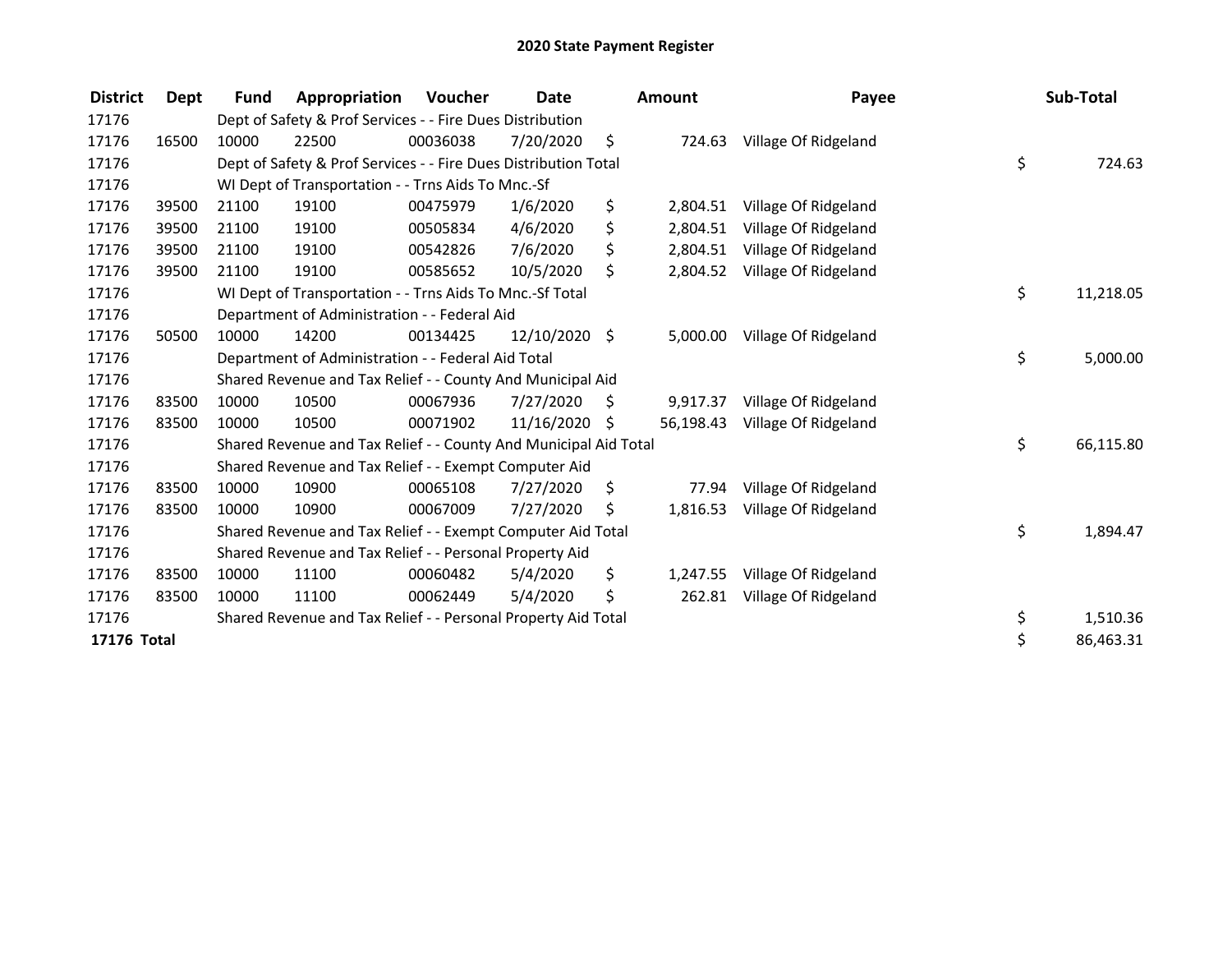| <b>District</b> | Dept  | <b>Fund</b>                                               | Appropriation                                                                 | <b>Voucher</b> | Date          |      | Amount   | Payee                         |    | Sub-Total  |
|-----------------|-------|-----------------------------------------------------------|-------------------------------------------------------------------------------|----------------|---------------|------|----------|-------------------------------|----|------------|
| 17191           |       | Dept of Safety & Prof Services - - Fire Dues Distribution |                                                                               |                |               |      |          |                               |    |            |
| 17191           | 16500 | 10000                                                     | 22500                                                                         | 00036039       | 7/20/2020     | \$   |          | 396.46 Village Of Wheeler     |    |            |
| 17191           |       |                                                           | Dept of Safety & Prof Services - - Fire Dues Distribution Total               |                |               |      |          |                               | \$ | 396.46     |
| 17191           |       |                                                           | WI Dept of Transportation - - Trns Aids To Mnc.-Sf                            |                |               |      |          |                               |    |            |
| 17191           | 39500 | 21100                                                     | 19100                                                                         | 00475980       | 1/6/2020      | \$   | 2,717.98 | Village Of Wheeler            |    |            |
| 17191           | 39500 | 21100                                                     | 19100                                                                         | 00505835       | 4/6/2020      | \$   | 2,717.98 | Village Of Wheeler            |    |            |
| 17191           | 39500 | 21100                                                     | 19100                                                                         | 00542827       | 7/6/2020      | \$   | 2,717.98 | Village Of Wheeler            |    |            |
| 17191           | 39500 | 21100                                                     | 19100                                                                         | 00585653       | 10/5/2020     | \$   |          | 2,717.98 Village Of Wheeler   |    |            |
| 17191           |       |                                                           | WI Dept of Transportation - - Trns Aids To Mnc.-Sf Total                      |                |               |      |          |                               | \$ | 10,871.92  |
| 17191           |       |                                                           | Department of Administration - - Federal Aid                                  |                |               |      |          |                               |    |            |
| 17191           | 50500 | 10000                                                     | 14200                                                                         | 00134426       | 12/10/2020 \$ |      | 5,560.00 | Village Of Wheeler            |    |            |
| 17191           | 50500 | 10000                                                     | 14200                                                                         | 00136224       | 12/17/2020 \$ |      | 590.09   | Village Of Wheeler            |    |            |
| 17191           |       |                                                           | Department of Administration - - Federal Aid Total                            |                |               |      |          |                               | \$ | 6,150.09   |
| 17191           |       |                                                           | Shared Revenue and Tax Relief - - Expenditure Restraint Program               |                |               |      |          |                               |    |            |
| 17191           | 83500 | 10000                                                     | 10100                                                                         | 00067937       | 7/27/2020     | \$   | 158.06   | Village Of Wheeler            |    |            |
| 17191           |       |                                                           | Shared Revenue and Tax Relief - - Expenditure Restraint Program Total         |                |               |      |          |                               | \$ | 158.06     |
| 17191           |       |                                                           | Shared Revenue and Tax Relief - - County And Municipal Aid                    |                |               |      |          |                               |    |            |
| 17191           | 83500 | 10000                                                     | 10500                                                                         | 00067937       | 7/27/2020     | \$   |          | 18,077.05 Village Of Wheeler  |    |            |
| 17191           | 83500 | 10000                                                     | 10500                                                                         | 00071903       | 11/16/2020 \$ |      |          | 102,893.27 Village Of Wheeler |    |            |
| 17191           |       |                                                           | Shared Revenue and Tax Relief - - County And Municipal Aid Total              |                |               |      |          |                               | \$ | 120,970.32 |
| 17191           |       |                                                           | Shared Revenue and Tax Relief - - Exempt Computer Aid                         |                |               |      |          |                               |    |            |
| 17191           | 83500 | 10000                                                     | 10900                                                                         | 00065109       | 7/27/2020     | \$   | 128.86   | Village Of Wheeler            |    |            |
| 17191           |       |                                                           | Shared Revenue and Tax Relief - - Exempt Computer Aid Total                   |                |               |      |          |                               | \$ | 128.86     |
| 17191           |       |                                                           | Shared Revenue and Tax Relief - - Personal Property Aid                       |                |               |      |          |                               |    |            |
| 17191           | 83500 | 10000                                                     | 11100                                                                         | 00060483       | 5/4/2020      | \$   |          | 196.58 Village Of Wheeler     |    |            |
| 17191           |       |                                                           | Shared Revenue and Tax Relief - - Personal Property Aid Total                 |                |               |      |          |                               | \$ | 196.58     |
| 17191           |       |                                                           | Shared Revenue and Tax Relief - - State Aid; Video Service Provider Fee       |                |               |      |          |                               |    |            |
| 17191           | 83500 | 10000                                                     | 11200                                                                         | 00064179       | 7/27/2020     | - \$ | 335.54   | Village Of Wheeler            |    |            |
| 17191           |       |                                                           | Shared Revenue and Tax Relief - - State Aid; Video Service Provider Fee Total |                |               |      |          |                               | \$ | 335.54     |
| 17191 Total     |       |                                                           |                                                                               |                |               |      |          |                               | \$ | 139,207.83 |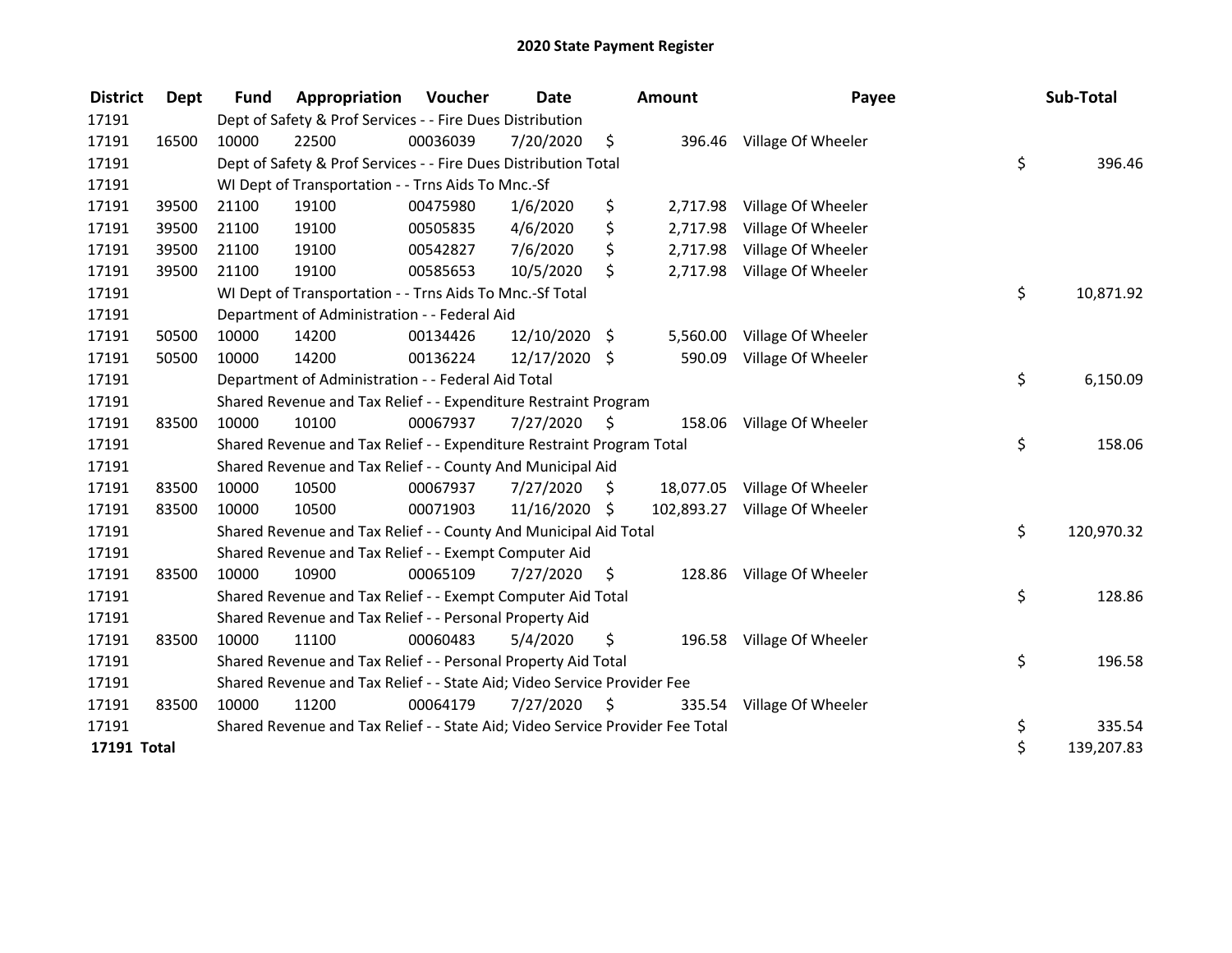| <b>District</b> | Dept  | Fund                                                              | Appropriation                                                     | Voucher  | <b>Date</b> |    | <b>Amount</b> | Payee             |    | Sub-Total |  |
|-----------------|-------|-------------------------------------------------------------------|-------------------------------------------------------------------|----------|-------------|----|---------------|-------------------|----|-----------|--|
| 17251           |       |                                                                   | Dept of Safety & Prof Services - - Fire Dues Distribution         |          |             |    |               |                   |    |           |  |
| 17251           | 16500 | 10000                                                             | 22500                                                             | 00036040 | 7/20/2020   | \$ | 50,494.56     | City Of Menomonie |    |           |  |
| 17251           |       |                                                                   | Dept of Safety & Prof Services - - Fire Dues Distribution Total   |          |             |    |               |                   | \$ | 50,494.56 |  |
| 17251           |       |                                                                   | Dept of Natural Resources - - Aids In Lieu Of Taxes - Gener       |          |             |    |               |                   |    |           |  |
| 17251           | 37000 | 10000                                                             | 50300                                                             | 00404585 | 4/21/2020   | \$ | 227.89        | City Of Menomonie |    |           |  |
| 17251           |       |                                                                   | Dept of Natural Resources - - Aids In Lieu Of Taxes - Gener Total |          |             |    |               |                   | \$ | 227.89    |  |
| 17251           |       |                                                                   | Dept of Natural Resources - - Gen Program Ops-State Funds         |          |             |    |               |                   |    |           |  |
| 17251           | 37000 | 21200                                                             | 16100                                                             | 00383277 | 1/16/2020   | \$ | 151.66        | City Of Menomonie |    |           |  |
| 17251           | 37000 | 21200                                                             | 16100                                                             | 00383278 | 1/16/2020   | \$ | 40.64         | City Of Menomonie |    |           |  |
| 17251           | 37000 | 21200                                                             | 16100                                                             | 00383279 | 1/17/2020   | \$ | 178.80        | City Of Menomonie |    |           |  |
| 17251           | 37000 | 21200                                                             | 16100                                                             | 00394026 | 3/4/2020    | \$ | 153.85        | City Of Menomonie |    |           |  |
| 17251           | 37000 | 21200                                                             | 16100                                                             | 00399590 | 4/2/2020    | \$ | 174.20        | City Of Menomonie |    |           |  |
| 17251           | 37000 | 21200                                                             | 16100                                                             | 00399677 | 4/3/2020    | \$ | 137.50        | City Of Menomonie |    |           |  |
| 17251           | 37000 | 21200                                                             | 16100                                                             | 00399678 | 4/3/2020    | \$ | 37.82         | City Of Menomonie |    |           |  |
| 17251           | 37000 | 21200                                                             | 16100                                                             | 00424199 | 7/13/2020   | \$ | 174.20        | City Of Menomonie |    |           |  |
| 17251           | 37000 | 21200                                                             | 16100                                                             | 00424200 | 7/13/2020   | \$ | 129.02        | City Of Menomonie |    |           |  |
| 17251           | 37000 | 21200                                                             | 16100                                                             | 00424201 | 7/13/2020   | \$ | 40.65         | City Of Menomonie |    |           |  |
| 17251           | 37000 | 21200                                                             | 16100                                                             | 00440417 | 10/9/2020   | \$ | 169.60        | City Of Menomonie |    |           |  |
| 17251           | 37000 | 21200                                                             | 16100                                                             | 00440418 | 10/9/2020   | \$ | 107.12        | City Of Menomonie |    |           |  |
| 17251           | 37000 | 21200                                                             | 16100                                                             | 00440419 | 10/9/2020   | \$ | 37.62         | City Of Menomonie |    |           |  |
| 17251           |       |                                                                   | Dept of Natural Resources - - Gen Program Ops-State Funds Total   |          |             |    |               |                   | \$ | 1,532.68  |  |
| 17251           |       |                                                                   | Dept of Natural Resources - - General Program Operations --       |          |             |    |               |                   |    |           |  |
| 17251           | 37000 | 21200                                                             | 25400                                                             | 00383277 | 1/16/2020   | \$ | 56.87         | City Of Menomonie |    |           |  |
| 17251           | 37000 | 21200                                                             | 25400                                                             | 00383278 | 1/16/2020   | \$ | 15.25         | City Of Menomonie |    |           |  |
| 17251           | 37000 | 21200                                                             | 25400                                                             | 00394026 | 3/4/2020    | \$ | 57.69         | City Of Menomonie |    |           |  |
| 17251           | 37000 | 21200                                                             | 25400                                                             | 00399677 | 4/3/2020    | \$ | 51.57         | City Of Menomonie |    |           |  |
| 17251           | 37000 | 21200                                                             | 25400                                                             | 00399678 | 4/3/2020    | \$ | 14.18         | City Of Menomonie |    |           |  |
| 17251           | 37000 | 21200                                                             | 25400                                                             | 00424200 | 7/13/2020   | \$ | 48.38         | City Of Menomonie |    |           |  |
| 17251           | 37000 | 21200                                                             | 25400                                                             | 00424201 | 7/13/2020   | \$ | 15.24         | City Of Menomonie |    |           |  |
| 17251           | 37000 | 21200                                                             | 25400                                                             | 00440418 | 10/9/2020   | \$ | 64.28         | City Of Menomonie |    |           |  |
| 17251           | 37000 | 21200                                                             | 25400                                                             | 00440419 | 10/9/2020   | \$ | 22.58         | City Of Menomonie |    |           |  |
| 17251           |       | Dept of Natural Resources - - General Program Operations -- Total |                                                                   |          |             |    |               |                   |    | 346.04    |  |
| 17251           |       |                                                                   | Dept of Natural Resources - - GPO--State Funds                    |          |             |    |               |                   |    |           |  |
| 17251           | 37000 | 21200                                                             | 36100                                                             | 00383277 | 1/16/2020   | \$ | 37.92         | City Of Menomonie |    |           |  |
| 17251           | 37000 | 21200                                                             | 36100                                                             | 00383278 | 1/16/2020   | \$ | 10.16         | City Of Menomonie |    |           |  |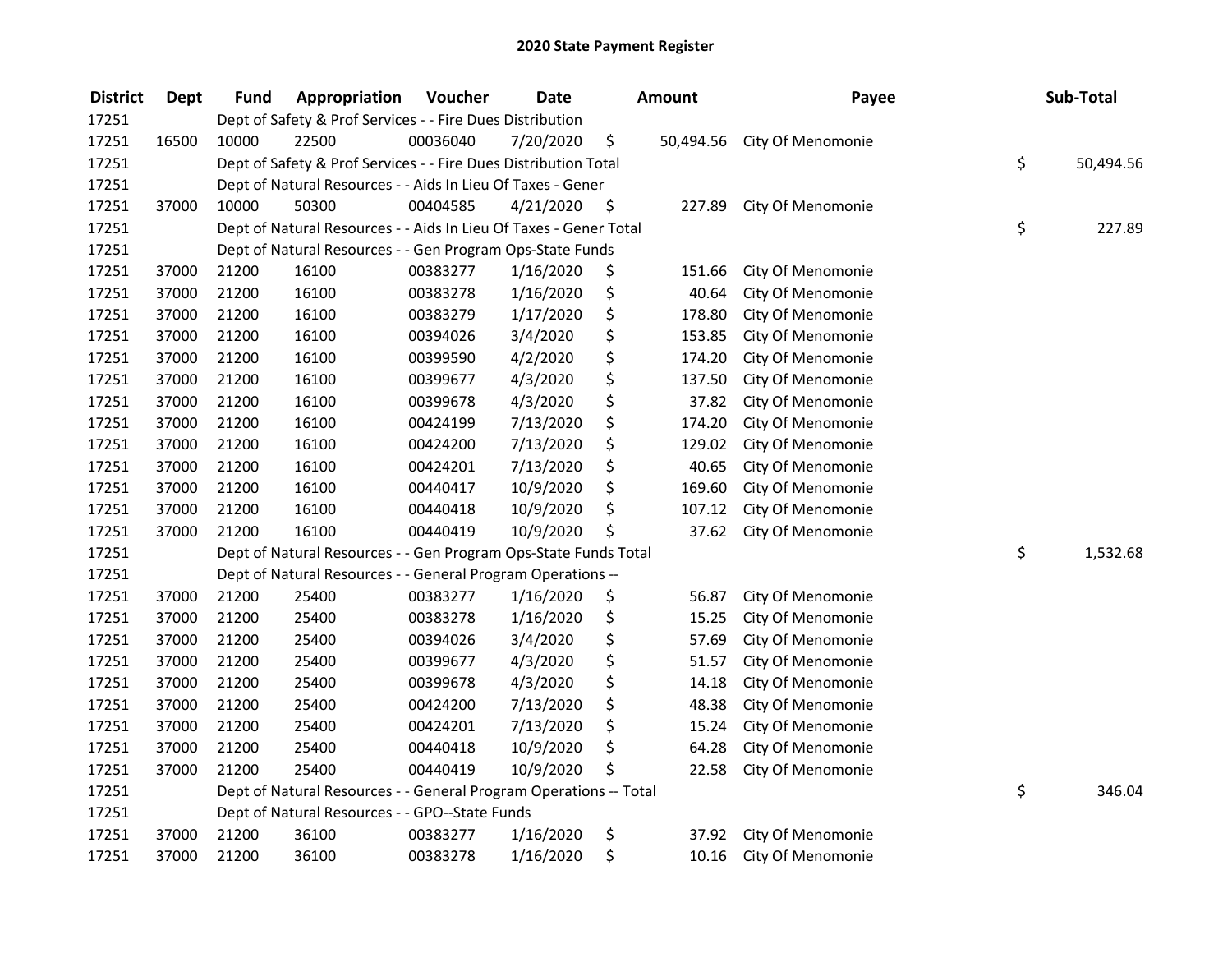| <b>District</b> | <b>Dept</b> | <b>Fund</b>                                              | Appropriation                                                     | Voucher      | <b>Date</b>   | Amount           | Payee             | Sub-Total        |
|-----------------|-------------|----------------------------------------------------------|-------------------------------------------------------------------|--------------|---------------|------------------|-------------------|------------------|
| 17251           | 37000       | 21200                                                    | 36100                                                             | 00394026     | 3/4/2020      | \$<br>38.46      | City Of Menomonie |                  |
| 17251           | 37000       | 21200                                                    | 36100                                                             | 00399677     | 4/3/2020      | \$<br>34.38      | City Of Menomonie |                  |
| 17251           | 37000       | 21200                                                    | 36100                                                             | 00399678     | 4/3/2020      | \$<br>9.45       | City Of Menomonie |                  |
| 17251           | 37000       | 21200                                                    | 36100                                                             | 00424200     | 7/13/2020     | \$<br>32.25      | City Of Menomonie |                  |
| 17251           | 37000       | 21200                                                    | 36100                                                             | 00424201     | 7/13/2020     | \$<br>10.16      | City Of Menomonie |                  |
| 17251           | 37000       | 21200                                                    | 36100                                                             | 00440418     | 10/9/2020     | \$<br>42.85      | City Of Menomonie |                  |
| 17251           | 37000       | 21200                                                    | 36100                                                             | 00440419     | 10/9/2020     | \$<br>15.05      | City Of Menomonie |                  |
| 17251           |             |                                                          | Dept of Natural Resources - - GPO--State Funds Total              | \$<br>230.68 |               |                  |                   |                  |
| 17251           |             |                                                          | Dept of Natural Resources - - Petrostorage Envr Remd Awards       |              |               |                  |                   |                  |
| 17251           | 37000       | 27200                                                    | 66700                                                             | 00389029     | 2/11/2020     | \$<br>7,112.48   | City Of Menomonie |                  |
| 17251           | 37000       | 27200                                                    | 66700                                                             | 00426781     | 7/30/2020     | \$<br>7,931.00   | City Of Menomonie |                  |
| 17251           |             |                                                          | Dept of Natural Resources - - Petrostorage Envr Remd Awards Total |              |               |                  |                   | \$<br>15,043.48  |
| 17251           |             |                                                          | WI Dept of Transportation - - Conn Hwy Aids St Fds                |              |               |                  |                   |                  |
| 17251           | 39500       | 21100                                                    | 16200                                                             | 00477368     | 1/6/2020      | \$<br>34,302.87  | City Of Menomonie |                  |
| 17251           | 39500       | 21100                                                    | 16200                                                             | 00507223     | 4/6/2020      | \$<br>34,302.87  | City Of Menomonie |                  |
| 17251           | 39500       | 21100                                                    | 16200                                                             | 00544215     | 7/6/2020      | \$<br>34,302.87  | City Of Menomonie |                  |
| 17251           | 39500       | 21100                                                    | 16200                                                             | 00587041     | 10/5/2020     | \$<br>34,302.89  | City Of Menomonie |                  |
| 17251           |             | WI Dept of Transportation - - Conn Hwy Aids St Fds Total | \$<br>137,211.50                                                  |              |               |                  |                   |                  |
| 17251           |             |                                                          | WI Dept of Transportation - - Trns Aids To Mnc.-Sf                |              |               |                  |                   |                  |
| 17251           | 39500       | 21100                                                    | 19100                                                             | 00475981     | 1/6/2020      | \$<br>165,456.45 | City Of Menomonie |                  |
| 17251           | 39500       | 21100                                                    | 19100                                                             | 00505836     | 4/6/2020      | \$<br>165,456.45 | City Of Menomonie |                  |
| 17251           | 39500       | 21100                                                    | 19100                                                             | 00542828     | 7/6/2020      | \$<br>165,456.45 | City Of Menomonie |                  |
| 17251           | 39500       | 21100                                                    | 19100                                                             | 00585654     | 10/5/2020     | \$<br>165,456.47 | City Of Menomonie |                  |
| 17251           |             |                                                          | WI Dept of Transportation - - Trns Aids To Mnc.-Sf Total          |              |               |                  |                   | \$<br>661,825.82 |
| 17251           |             |                                                          | WI Dept of Transportation - - Aero Assistance Ffd                 |              |               |                  |                   |                  |
| 17251           | 39500       | 21100                                                    | 28400                                                             | 00627261     | 12/14/2020    | \$<br>30,000.00  | City Of Menomonie |                  |
| 17251           |             |                                                          | WI Dept of Transportation - - Aero Assistance Ffd Total           |              |               |                  |                   | \$<br>30,000.00  |
| 17251           |             |                                                          | WI Dept of Transportation - - Hwy Mgmt & Opers Sf                 |              |               |                  |                   |                  |
| 17251           | 39500       | 21100                                                    | 36500                                                             | 00589567     | 10/22/2020 \$ | 500.00           | City Of Menomonie |                  |
| 17251           |             |                                                          | WI Dept of Transportation - - Hwy Mgmt & Opers Sf Total           |              |               |                  |                   | \$<br>500.00     |
| 17251           |             |                                                          | WI Dept of Transportation - - Routine Maint Sf                    |              |               |                  |                   |                  |
| 17251           | 39500       | 21100                                                    | 36800                                                             | 00478687     | 1/6/2020      | \$<br>4,034.45   | City Of Menomonie |                  |
| 17251           | 39500       | 21100                                                    | 36800                                                             | 00511788     | 4/6/2020      | \$<br>3,308.45   | City Of Menomonie |                  |
| 17251           | 39500       | 21100                                                    | 36800                                                             | 00551639     | 7/14/2020     | \$<br>3,066.45   | City Of Menomonie |                  |
| 17251           | 39500       | 21100                                                    | 36800                                                             | 00595183     | 10/6/2020     | \$<br>4,056.45   | City Of Menomonie |                  |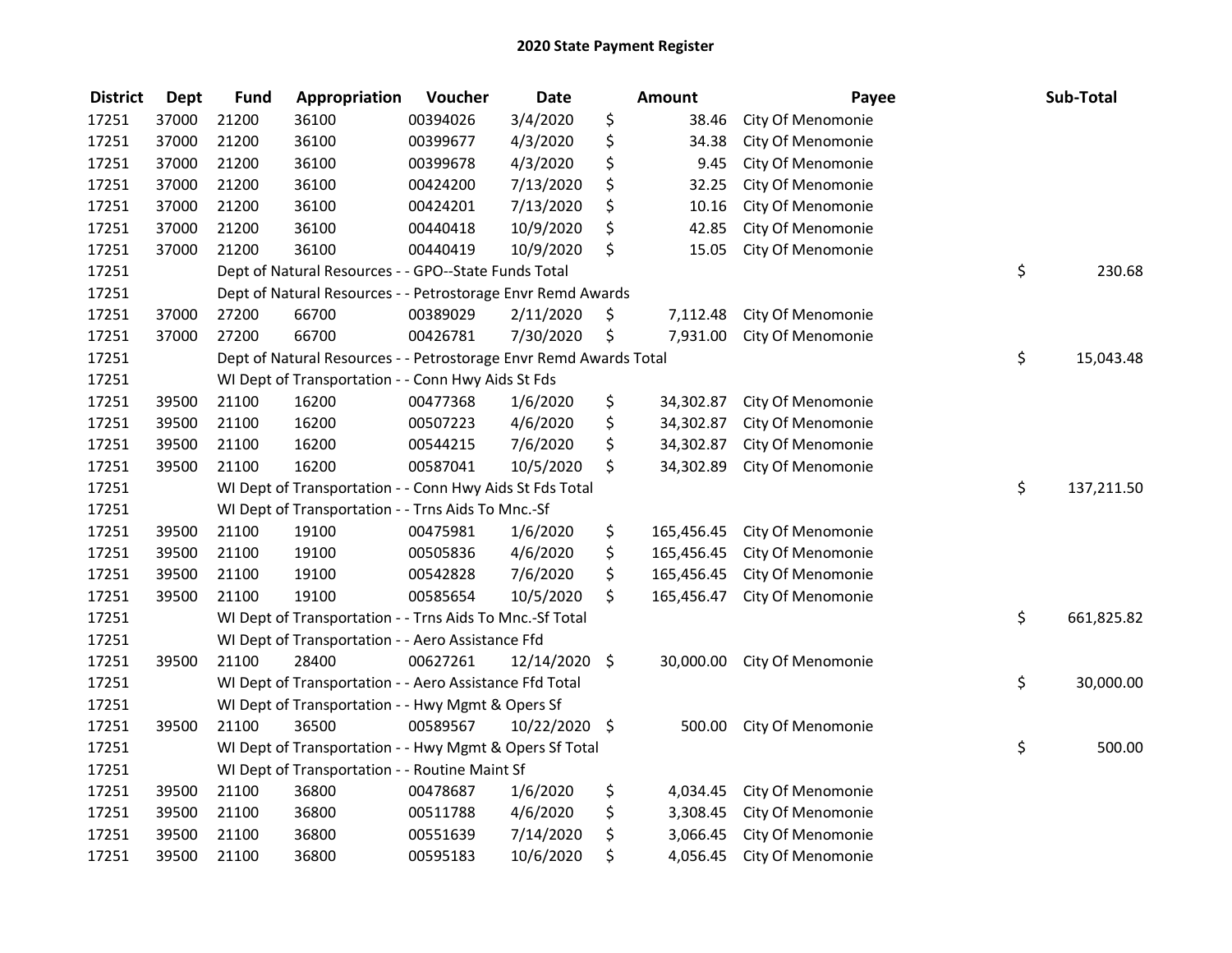| <b>District</b> | <b>Dept</b> | Fund                                                                    | Appropriation                                                                   | Voucher  | <b>Date</b>             |    | Amount     | Payee                       |    | Sub-Total  |  |
|-----------------|-------------|-------------------------------------------------------------------------|---------------------------------------------------------------------------------|----------|-------------------------|----|------------|-----------------------------|----|------------|--|
| 17251           |             |                                                                         | WI Dept of Transportation - - Routine Maint Sf Total                            |          |                         |    |            |                             | \$ | 14,465.80  |  |
| 17251           |             | Department of Health Services - - Emergency Medical Services, Ai        |                                                                                 |          |                         |    |            |                             |    |            |  |
| 17251           | 43500       | 10000                                                                   | 11900                                                                           | 00379080 | 9/15/2020               | S  |            | 6,677.99 City Of Menomonie  |    |            |  |
| 17251           |             |                                                                         | Department of Health Services - - Emergency Medical Services, Ai Total          |          |                         |    |            |                             | \$ | 6,677.99   |  |
| 17251           |             |                                                                         | Department of Health Services - - Prepaid Medical Transport Reimbursement       |          |                         |    |            |                             |    |            |  |
| 17251           | 43500       | 10000                                                                   | 16300                                                                           |          | AMBULANCE 11/16/2020 \$ |    |            | 56,466.00 City Of Menomonie |    |            |  |
| 17251           |             |                                                                         | Department of Health Services - - Prepaid Medical Transport Reimbursement Total |          |                         |    |            |                             | \$ | 56,466.00  |  |
| 17251           |             |                                                                         | Department of Justice - - Law Enforcement Train, Local                          |          |                         |    |            |                             |    |            |  |
| 17251           | 45500       | 10000                                                                   | 23100                                                                           | 00091547 | 12/7/2020               | \$ |            | 3,680.00 City Of Menomonie  |    |            |  |
| 17251           |             |                                                                         | Department of Justice - - Law Enforcement Train, Local Total                    |          |                         |    |            |                             | \$ | 3,680.00   |  |
| 17251           |             |                                                                         | Department of Military Affairs - - Regional Emergency Response Tm               |          |                         |    |            |                             |    |            |  |
| 17251           | 46500       | 10000                                                                   | 30600                                                                           | 00076132 | 4/6/2020                | \$ | 3,955.92   | City Of Menomonie           |    |            |  |
| 17251           | 46500       | 10000                                                                   | 30600                                                                           | 00076185 | 4/6/2020                | \$ | 3,955.92   | City Of Menomonie           |    |            |  |
| 17251           | 46500       | 10000                                                                   | 30600                                                                           | 00078691 | 6/16/2020               | \$ | 3,955.92   | City Of Menomonie           |    |            |  |
| 17251           | 46500       | 10000                                                                   | 30600                                                                           | 00085231 | 11/9/2020               | \$ | 3,955.92   | City Of Menomonie           |    |            |  |
| 17251           |             | Department of Military Affairs - - Regional Emergency Response Tm Total |                                                                                 |          |                         |    |            |                             | \$ | 15,823.68  |  |
| 17251           |             |                                                                         | Department of Military Affairs - - Regional Emergency Response Gr               |          |                         |    |            |                             |    |            |  |
| 17251           | 46500       | 10000                                                                   | 31300                                                                           | 00077649 | 5/22/2020               | \$ | 2,483.36   | City Of Menomonie           |    |            |  |
| 17251           |             |                                                                         | Department of Military Affairs - - Regional Emergency Response Gr Total         |          |                         |    |            |                             | \$ | 2,483.36   |  |
| 17251           |             |                                                                         | Department of Administration - - Federal Aid                                    |          |                         |    |            |                             |    |            |  |
| 17251           | 50500       | 10000                                                                   | 14200                                                                           | 00132123 | 11/13/2020 \$           |    |            | 60,895.58 City Of Menomonie |    |            |  |
| 17251           | 50500       | 10000                                                                   | 14200                                                                           | 00134404 | 12/10/2020 \$           |    |            | 91,820.72 City Of Menomonie |    |            |  |
| 17251           |             |                                                                         | Department of Administration - - Federal Aid Total                              |          |                         |    |            |                             | \$ | 152,716.30 |  |
| 17251           |             |                                                                         | Department of Administration - - Federal Aid, Local Assistance                  |          |                         |    |            |                             |    |            |  |
| 17251           | 50500       | 10000                                                                   | 74300                                                                           | 00121598 | 4/29/2020               | \$ | 440,250.00 | City Of Menomonie           |    |            |  |
| 17251           |             |                                                                         | Department of Administration - - Federal Aid, Local Assistance Total            |          |                         |    |            |                             | \$ | 440,250.00 |  |
| 17251           |             |                                                                         | Elections Commission - - General Program Ops, GPR                               |          |                         |    |            |                             |    |            |  |
| 17251           | 51000       | 10000                                                                   | 10100                                                                           | 00005043 | 12/24/2020 \$           |    |            | 267.00 City Of Menomonie    |    |            |  |
| 17251           |             |                                                                         | Elections Commission - - General Program Ops, GPR Total                         |          |                         |    |            |                             | \$ | 267.00     |  |
| 17251           |             |                                                                         | Elections Commission - - 2018 Hava Election Security                            |          |                         |    |            |                             |    |            |  |
| 17251           | 51000       | 22000                                                                   | 18200                                                                           | 00003662 | 7/1/2020                | \$ | 8,992.30   | City Of Menomonie           |    |            |  |
| 17251           |             |                                                                         | Elections Commission - - 2018 Hava Election Security Total                      |          |                         |    |            |                             | \$ | 8,992.30   |  |
| 17251           |             |                                                                         | Shared Revenue and Tax Relief - - Expenditure Restraint Program                 |          |                         |    |            |                             |    |            |  |
| 17251           | 83500       | 10000                                                                   | 10100                                                                           | 00067938 | 7/27/2020               | \$ | 126,848.70 | City Of Menomonie           |    |            |  |
| 17251           |             |                                                                         | Shared Revenue and Tax Relief - - Expenditure Restraint Program Total           |          |                         |    |            |                             | \$ | 126,848.70 |  |